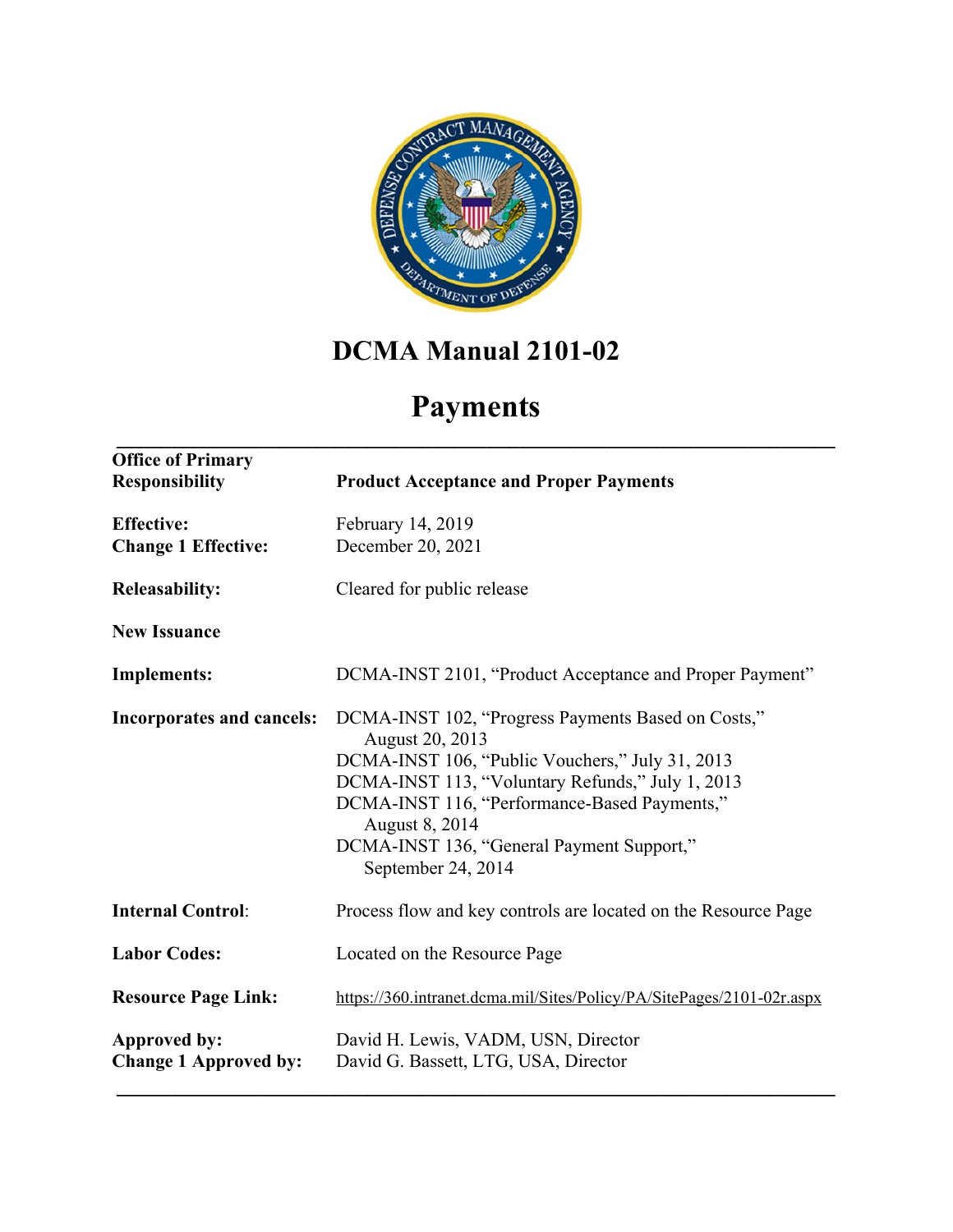**Purpose:** This issuance, in accordance with the authority in DoD Directive 5105.64, "Defense Contract Management Agency (DCMA)":

- Implements policies established in DCMA-INST 2101
- Provides and defines procedures for proper payments.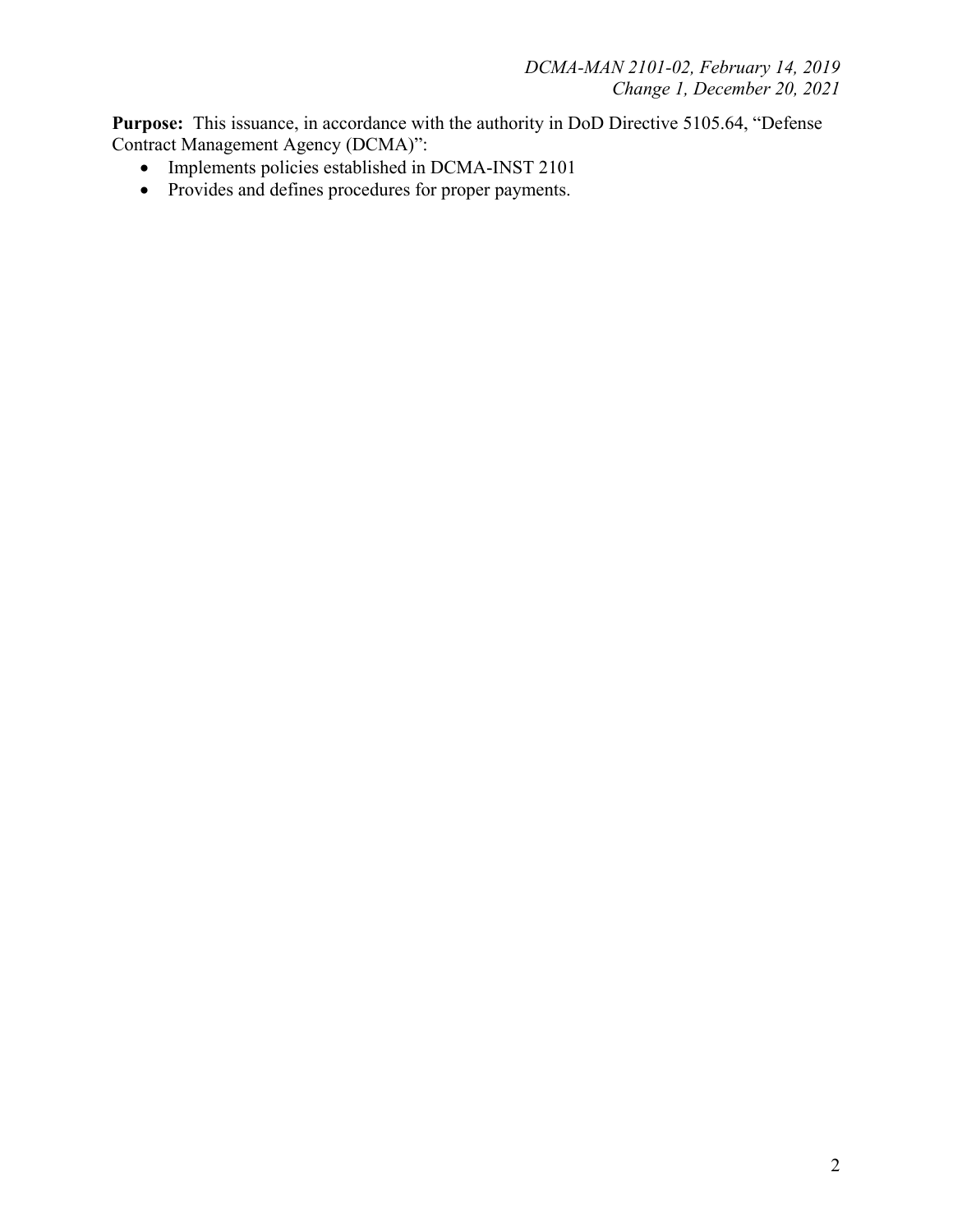# **SUMMARY OF CHANGES**

This Manual has substantive changes; the most notable are as follows:

- Revises outdated Defense Federal Acquisition Regulation Supplement (DFARS) clauses
- Updates Section 8 in accordance with DFARS clauses 252.232-7012 and 252.232-7013
- Updates Section 9 to reflect current customary progress payment rates
- Updates references of Reveal reports to Mechanization of Contract Administration Services (MOCAS) reports and deletes references to MOCAS report # UNMC01 which no longer exists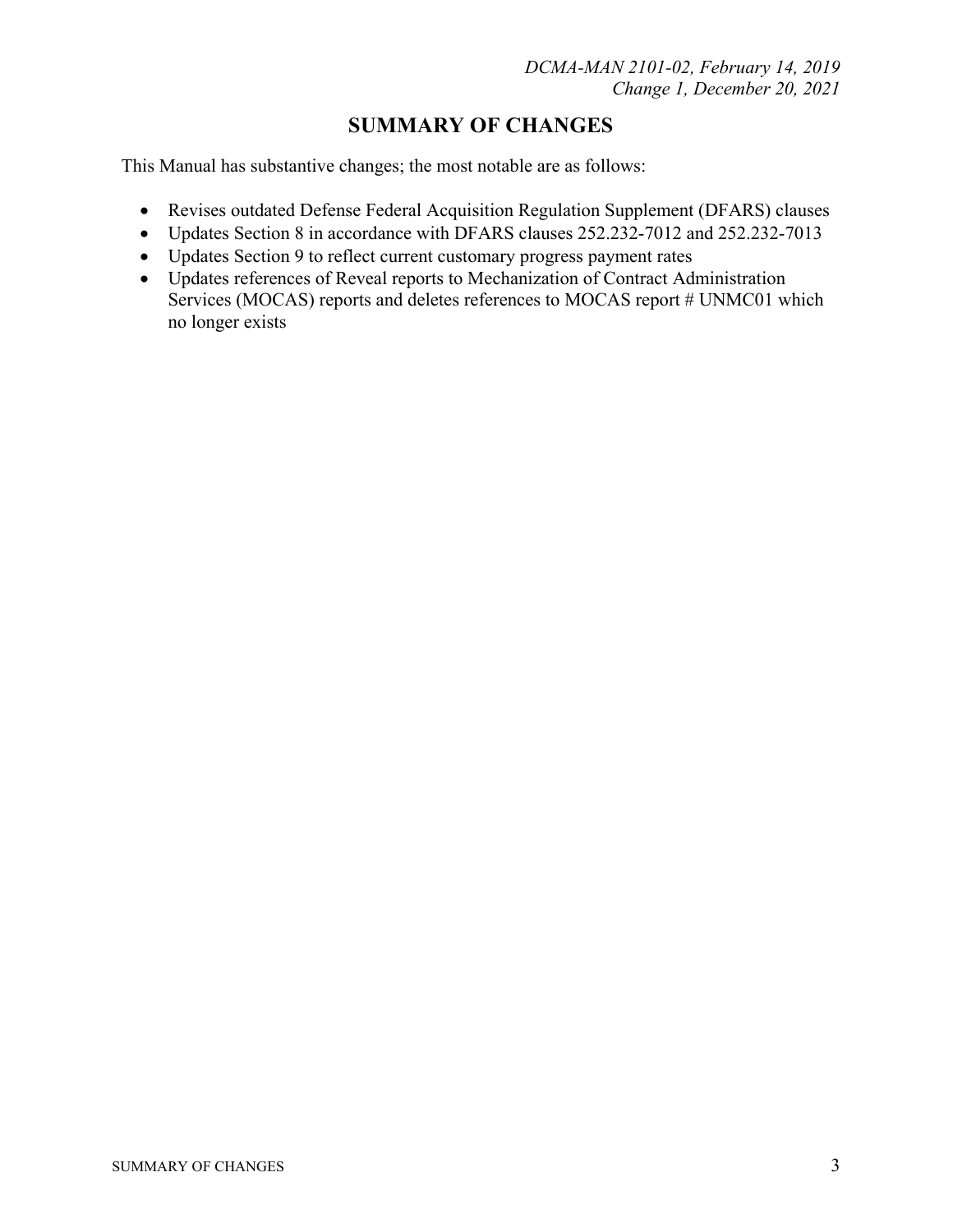# **TABLE OF CONTENTS**

| 5.8. Releasing Previously Withheld Amounts for Shipments with Missing Components  16 |  |  |
|--------------------------------------------------------------------------------------|--|--|
|                                                                                      |  |  |
|                                                                                      |  |  |
| 6.2. Withholds Against Progress Payments or Performance-Based Payments 18            |  |  |
|                                                                                      |  |  |
|                                                                                      |  |  |
|                                                                                      |  |  |
|                                                                                      |  |  |
|                                                                                      |  |  |
|                                                                                      |  |  |
|                                                                                      |  |  |
|                                                                                      |  |  |
|                                                                                      |  |  |
|                                                                                      |  |  |
|                                                                                      |  |  |
| 8.2. Defense Finance and Accounting Service Role on Performance-Based Payments 26    |  |  |
|                                                                                      |  |  |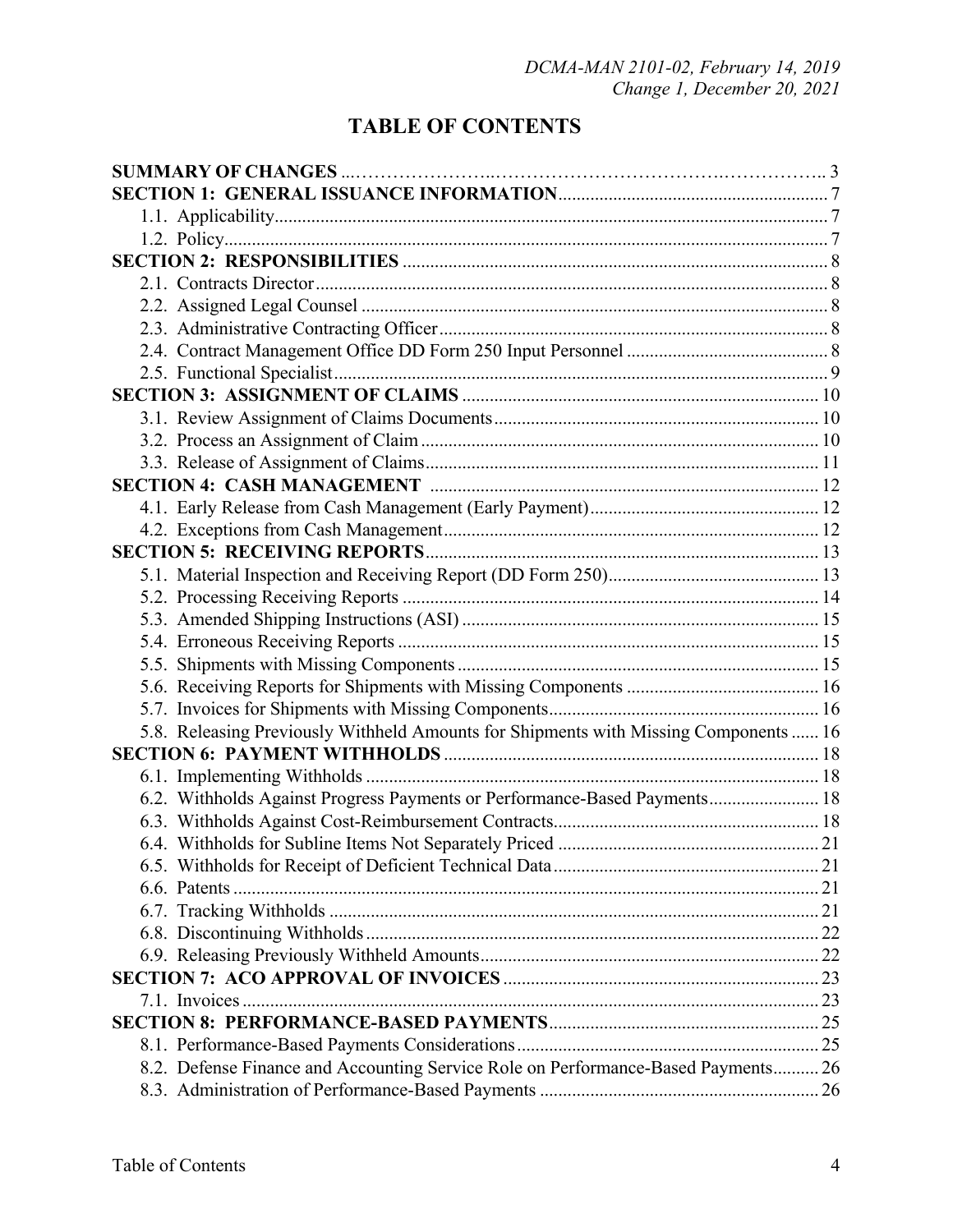| 8.8. Reduction, Suspension, or Renegotiation of Performance-Based Payments 35        |  |
|--------------------------------------------------------------------------------------|--|
|                                                                                      |  |
| 9.1. Review of Progress Payment Contract/Delivery Order Requirements 36              |  |
|                                                                                      |  |
|                                                                                      |  |
|                                                                                      |  |
|                                                                                      |  |
|                                                                                      |  |
|                                                                                      |  |
|                                                                                      |  |
|                                                                                      |  |
|                                                                                      |  |
|                                                                                      |  |
|                                                                                      |  |
|                                                                                      |  |
|                                                                                      |  |
|                                                                                      |  |
|                                                                                      |  |
|                                                                                      |  |
|                                                                                      |  |
|                                                                                      |  |
|                                                                                      |  |
|                                                                                      |  |
|                                                                                      |  |
|                                                                                      |  |
|                                                                                      |  |
|                                                                                      |  |
|                                                                                      |  |
|                                                                                      |  |
| 12.2. Fixed Price Incentive Contracts Review of Quarterly Limitation of Payment 69   |  |
|                                                                                      |  |
|                                                                                      |  |
|                                                                                      |  |
|                                                                                      |  |
|                                                                                      |  |
|                                                                                      |  |
| 13.2. Procedures for Soliciting Voluntary Refunds or Accepting Unsolicited Voluntary |  |
|                                                                                      |  |
|                                                                                      |  |
|                                                                                      |  |
|                                                                                      |  |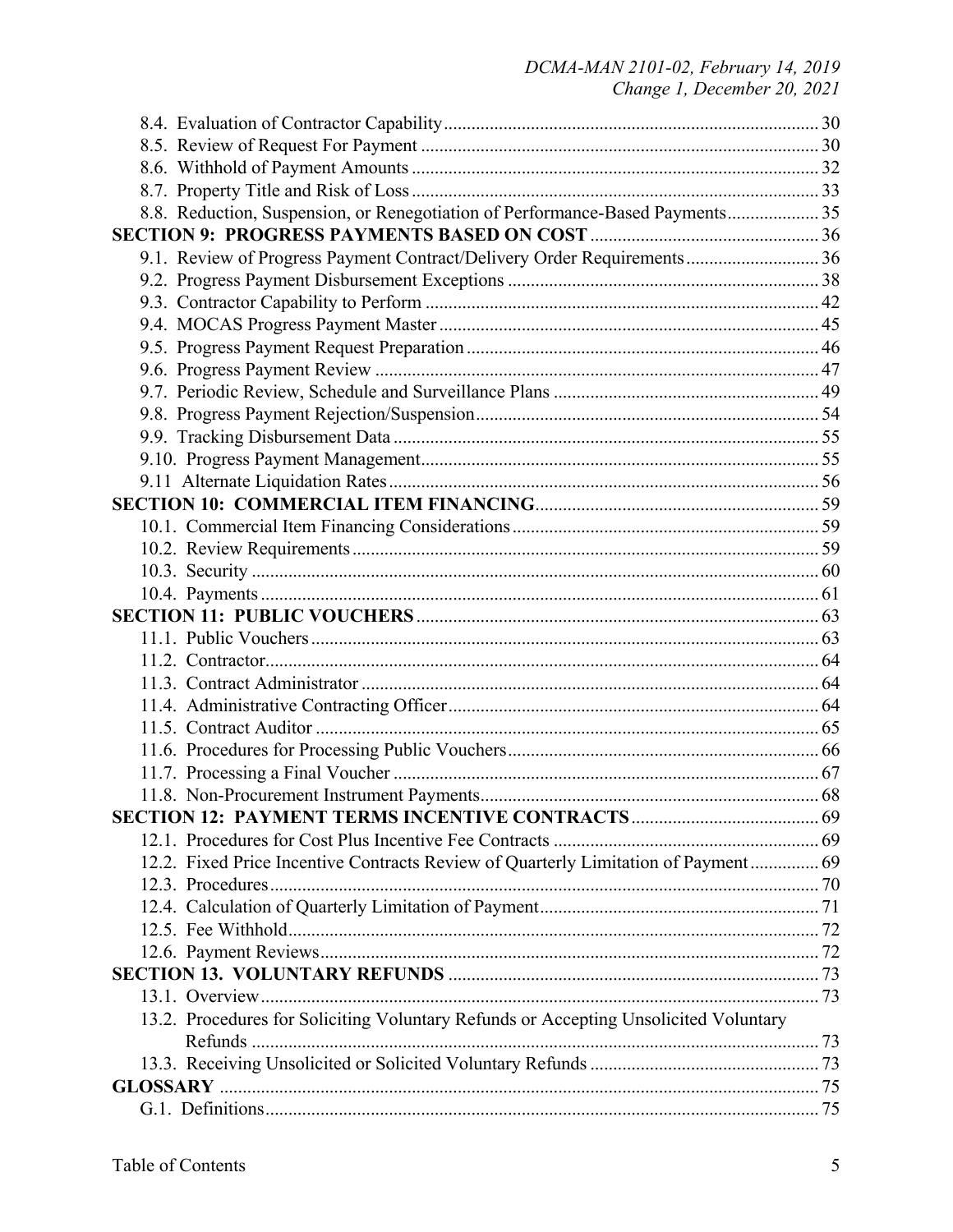# DCMA-MAN 2101-02, February 14, 2019<br>Change 1, December 20, 2021

# **TABLES**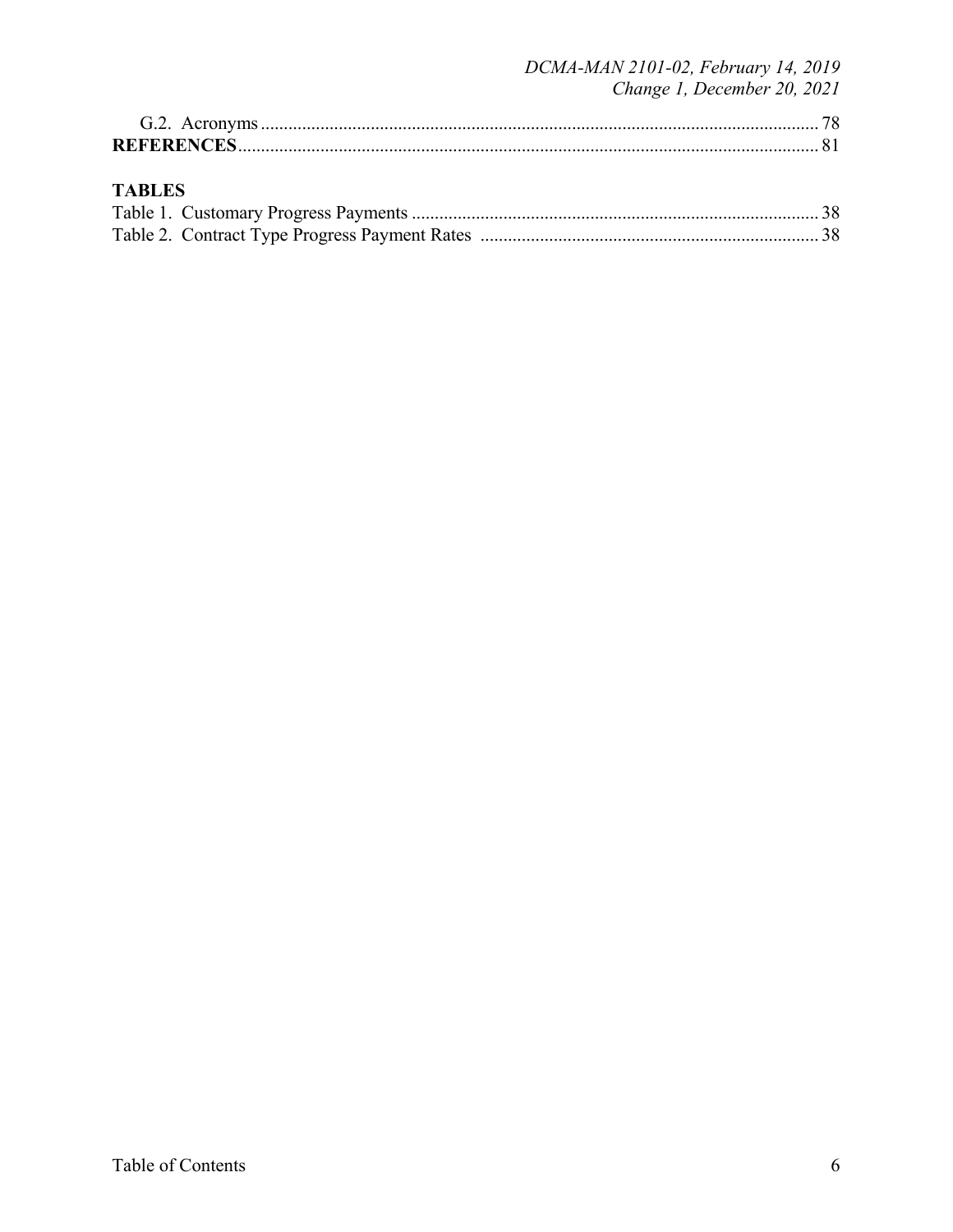# **SECTION 1: GENERAL ISSUANCE INFORMATION**

**1.1. APPLICABILITY.** This Manual applies to all DCMA operational elements. The use of the terms Administrative Contracting Officer (ACO)/Contract Administrator (CA) are interchangeable except when warranted ACO functions are required.

#### **1.2. POLICY.** It is DCMA policy to:

a. Facilitate payment of invoices, vouchers, and special payment vehicles in accordance with applicable payment clauses and make contract payments on a timely basis.

b. Execute this Manual in a safe, efficient, effective, and ethical manner.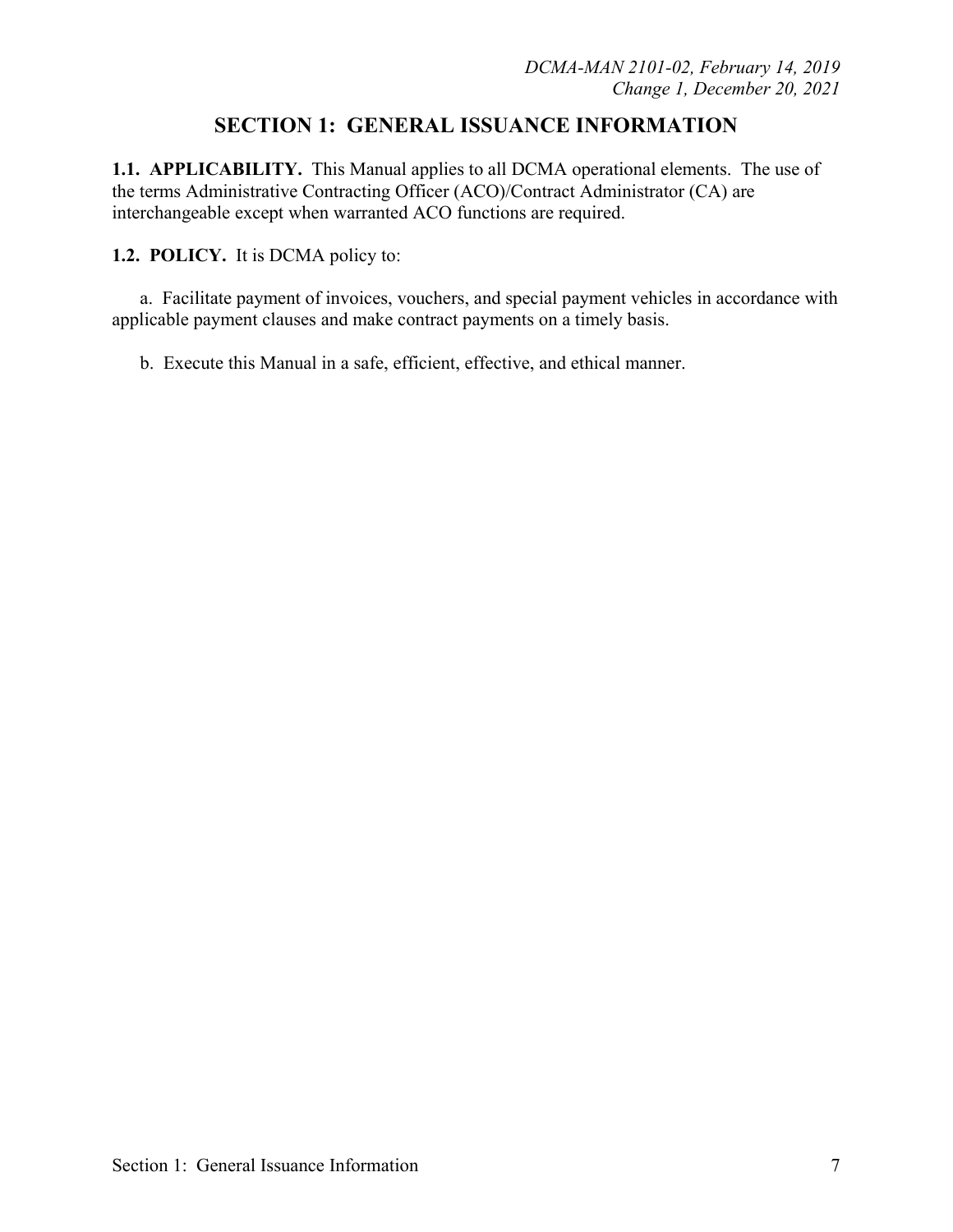# **SECTION 2: RESPONSIBILITIES**

#### **2.1. CONTRACTS DIRECTOR.** The Contracts Director must:

a. Ensure personnel are qualified in their specialized functional fields by meeting the applicable Defense Acquisition Workforce Improvement Act (DAWIA) certification levels in their specialized functional fields. Ensure they manage, verify compliance, and approve contractually required performance-based events.

b. Ensure all ACOs are warranted in accordance with Federal Acquisition Regulation (FAR) 1.603, Defense Federal Acquisition Regulation Supplement (DFARS) 201.603, and DCMA Manual (DCMA-MAN) 4201-01, "Acquisition Warrants and Appointments."

c. Review ACO recommendations regarding related contract event criteria, event value, acceptance criteria, delivery/milestone schedules, etc., when the procuring contracting officer (PCO) requests DCMA to provide technical advice or assistance with current and/or proposed contracts. The Contracts Director must recommend approval before the ACO forwards the recommendations to the PCO. The Contract Management Office (CMO) Contracts Director may delegate this action to a level no lower than the contract team supervisor/leader.

d. Provide written concurrence prior to the ACO submitting a request for early release from cash management to Defense Finance and Accounting Services (DFAS).

e. Provide documentation and reports to senior leadership within requested timeframes.

**2.2. ASSIGNED LEGAL COUNSEL.** The assigned legal counsel must review the Assignment of Claims and voluntary refund documents for legal sufficiency.

#### **2.3. ADMINISTRATIVE CONTRACTING OFFICER.** The ACO must:

a. Manage the contract to ensure timeliness of payment based upon the contract's clauses.

b. Continuously maintain contract files to ensure they are current and accurate at all times.

c. Refrain from performing contract functions to which they have not been assigned, and that remain the sole responsibility of the PCO to perform in accordance with FAR 42.302(c). At no time negotiate/renegotiate/establish contract finance terms without written concurrence by the PCO.

**2.4. CMO DD FORM 250 INPUT PERSONNEL.** CMO DD Form 250, "Material Inspection and Receiving Report," designated input personnel (Procurement Technician and/or Trusted Agent (typically at Geographic Offices) or the Industrial Specialist team (typically at a plant facility) must review receiving reports on a daily basis to identify the reports that did not process in Mechanization of Contract Administration Services (MOCAS). This list, normally called the "Recycle List," is available on the MOCAS 360 (or current platform) site page under MOCAS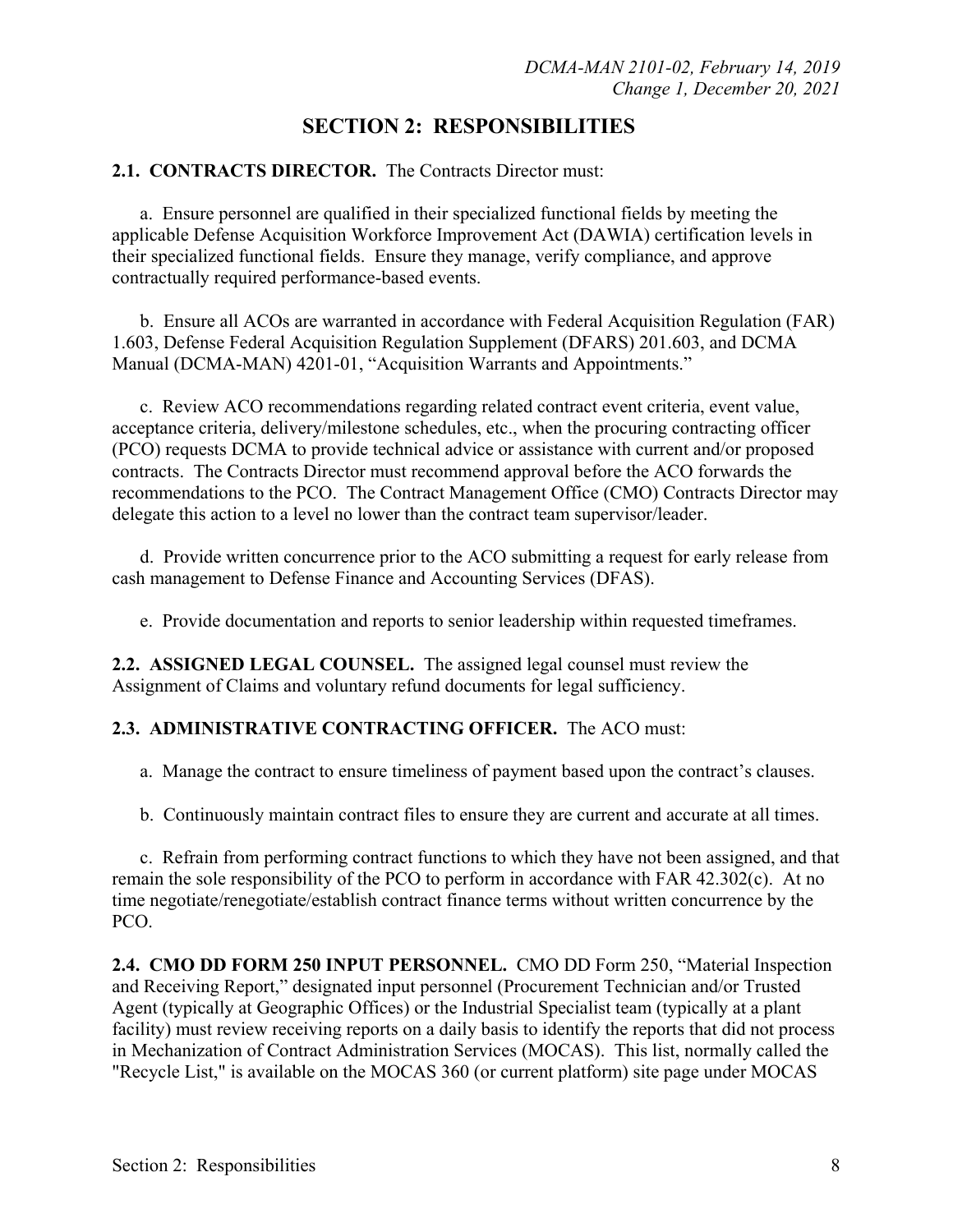reports. Information on how to obtain reports is in the MOCAS user guides, available on the MOCAS home page. See link on the Resource Page.

**2.5. FUNCTIONAL SPECIALIST**. The Functional Specialist (engineer, industrial specialist (IS), quality assurance specialist, earned value management analyst, price/cost analyst, contract administrator, etc.) designated by the functional supervisor must:

a. Acknowledge and properly document all requests for payment support within 2 business days.

b. Acknowledge and/or coordinate a suspense date with the ACO within 3 business days to perform validation of supplier's completion of performance criteria or event/milestone which is being requested for payment.

c. Provide analysis of individual contract Performance-Based Payment (PBP) criteria, events/milestones, timelines, etc., as requested by the ACO.

d. Notify the ACO and other Functional Specialists team leads of degrading trends in contractor technical performance.

e. Inspect/verify/validate contractor's PBP event completion, as requested by the ACO, and provide a written report of the results.

f. Perform a physical progress review using either an added/weighted value methodology or the supplier's earned value baseline to identify the value of items or services required by contract as requested by the ACO.

g. Verify the contractor's estimate to complete (ETC) and/or develop an independent estimate at completion (EAC  $_{DCMA}$ ) as requested by the ACO.

h. As requested by the ACO, establish a progress payment baseline to facilitate technical reviews.

i. Assist the ACO in the timely review and analysis of the contractor's corrective action responses with regard to contract requirements.

j. Perform a review of quarterly limitation of payments reports submitted as required when financing is approved on incentive contracts.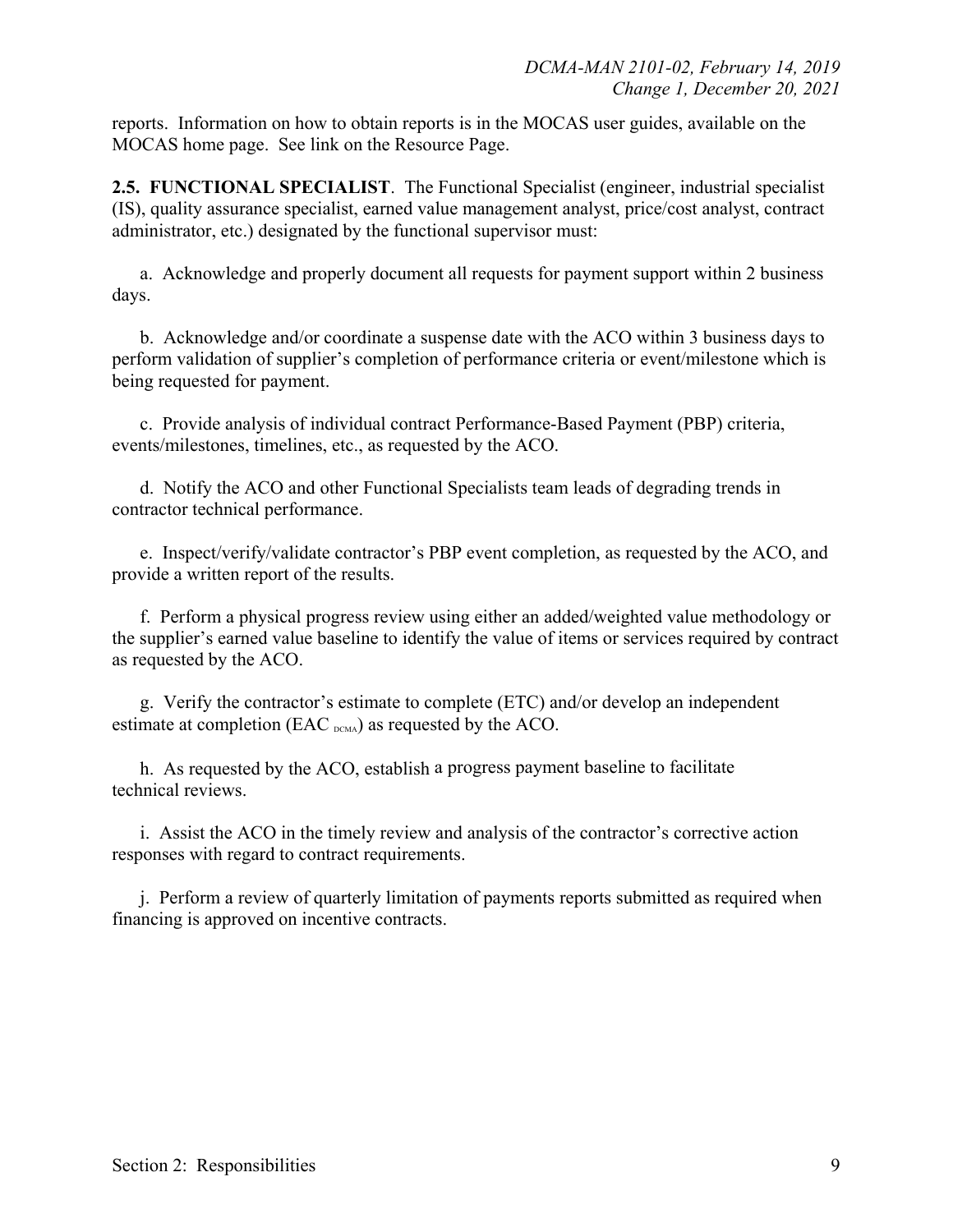# **SECTION 3: ASSIGNMENT OF CLAIMS**

#### **3.1. REVIEW ASSIGNMENT OF CLAIMS DOCUMENTS.**

a. The ACO will process an assignment of claim when the contractor requests one in accordance with the procedures identified in FAR 32.805.

b. The ACO will ensure FAR 52.232-23, "Assignment of Claims," is included in the contract prior to processing a request. When contract performance is in a foreign country, ensure DFARS 252.232-7008, "Assignment of Claims (Overseas)," is included in the contract.

(1) The aggregate amount due must total \$1,000 or more in order to process the assignment of claims.

(2) In order to protect the Government's interest, the ACO will review an assignment of claim in accordance with FAR 32.805, and DFARS 232.805.

(3) The ACOs must obtain assigned legal counsel review of the Assignment of Claims documents for legal sufficiency.

(4) FAR 4.1102(d)(3) requires assignees to be separately registered in the System for Award Management (SAM) database.

(5) When a contract contains FAR 52.232-33, "Payment by Electronic Funds Transfer – System for Award Management" or FAR 52.232-34, "Payment by Electronic Funds Transfer – Other Than System for Award Management" or the equivalent, the ACO must ensure the financial institution identified in the assignment is registered for Electronic Funds Transfer (EFT).

(6) To ensure that the assignee is paid using EFT, ACOs must require the financial institution to complete and submit a Standard Form (SF) 3881, "Automated Clearing House (ACH) Vendor/Miscellaneous Payment Enrollment Form," with the Assignment of Claims. The ACO will then forward the SF 3881 to DFAS Columbus. For contracts administered and paid using the MOCAS system, DFAS Columbus is responsible for inputting the appropriate MOCAS R9 remark (50 – when assignment is processed and 51 – when assignment is released).

c. If FAR 52.232-24, "Prohibition of Assignment of Claims," is included in the contract, the Government is prohibited from granting an assignment of claims.

#### **3.2. PROCESS AN ASSIGNMENT OF CLAIM.**

a. After reviewing the assignment documents, obtaining a legal review, and determining an assignment of claim is appropriate, the ACO will:

(1) Acknowledge receipt by signing and dating all copies of the Notice of Assignment (NoA) (DFARS 232.805(b)(i)).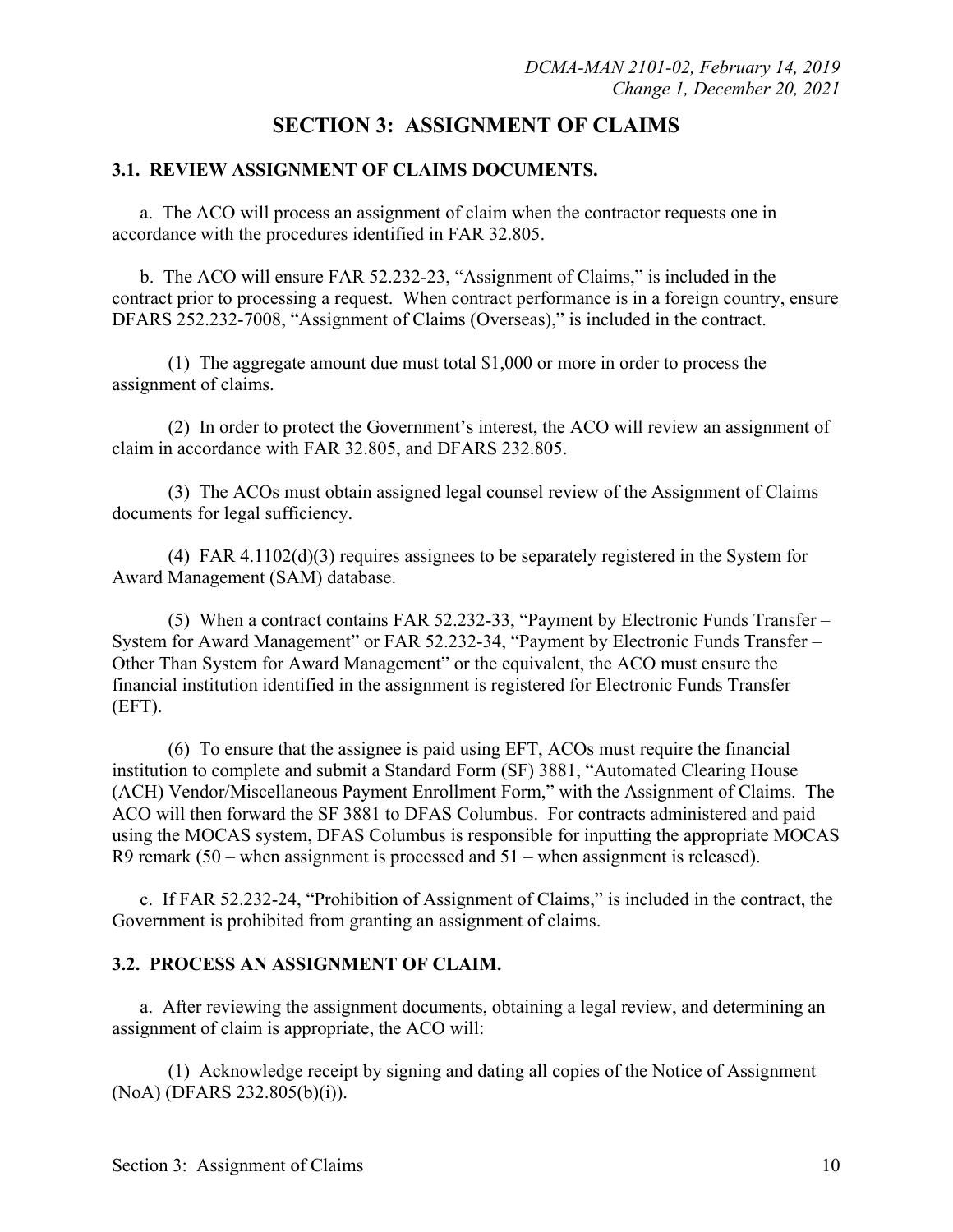(2) Forward copies of Assignment of Claims documents in accordance with DFARS  $232.805(b)(i)(B)$ .

(3) Notify the PCO of the assignment (DFARS  $232.805(b)(i)(D)$ ).

(4) Notify the payment office of the NoA. For contracts with payments made by DFAS Columbus, send an email to current email account, information located on the DCMA MOCAS/DFAS website. The link to the MOCAS/DFAS information website is located on the Resource Page of this Manual. ACOs will notify the payment office within 2 business days after receiving a NoA. A read receipt is required to ensure the payment office acknowledges receipt.

b. If the contractor or assignee inquiries regarding the status of an assignment of claim that is under review, respond by specifying that it is under review and not accepted. Simple acknowledgement may trigger the assignee's entitlement to payment although the assignment package may be defective.

**3.3. RELEASE OF ASSIGNMENT OF CLAIMS.** The ACO should advise the contractor to inform the ACO when changes to the assignment occur. FAR 32.805(e) provides a list of circumstances when a release of assignment is required. Paragraph (h)(2)(ii) of FAR 52.216-7, "Allowable Cost and Payment," requires the contractor and each assignee, whose assignment is in effect at the time of final payment, to execute and deliver a release discharging the Government, its officers, agents, and employees from all liabilities, obligations, and claims arising out of or under the contract.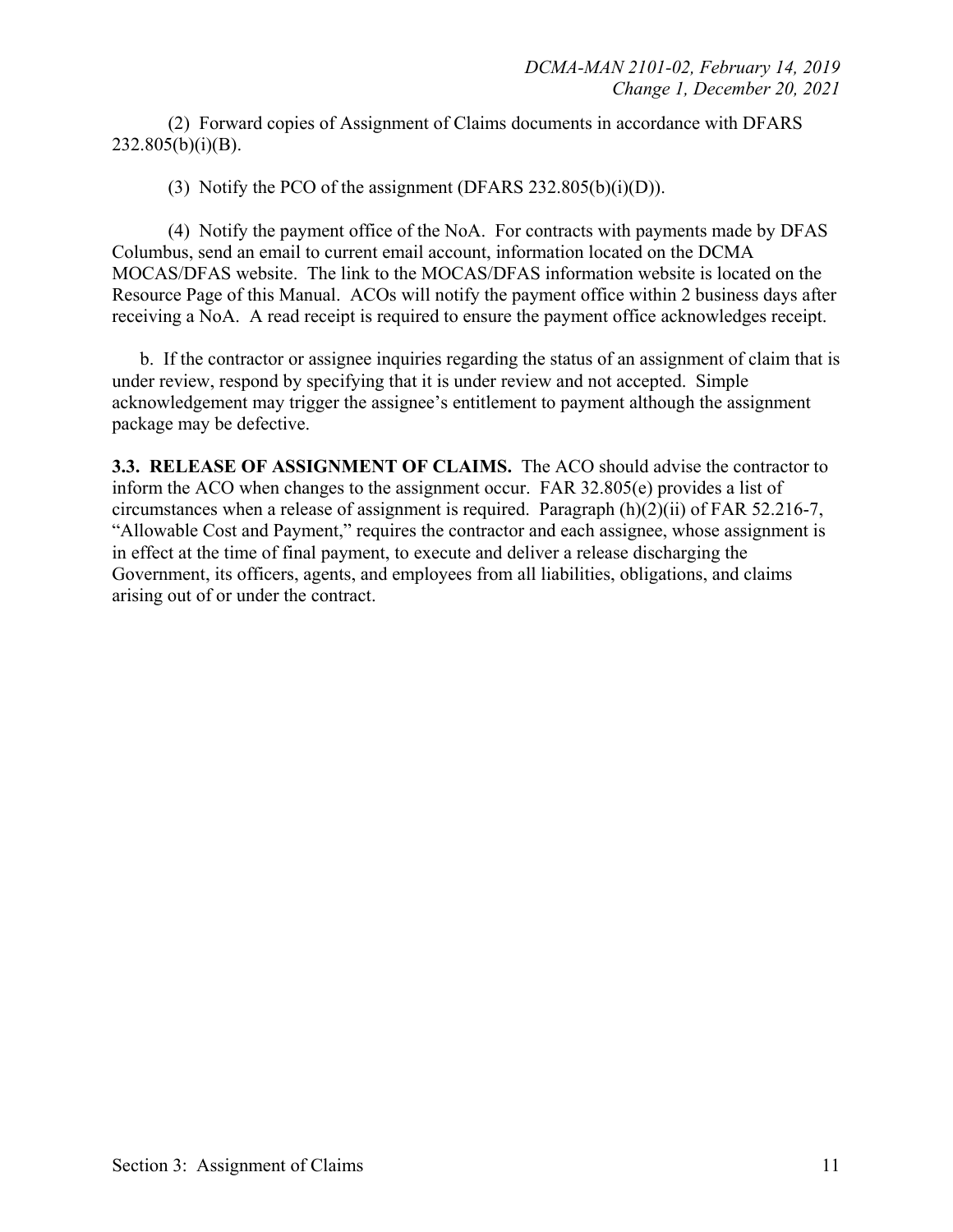# **SECTION 4: CASH MANAGEMENT**

#### **4.1. EARLY RELEASE FROM CASH MANAGEMENT (EARLY PAYMENT).**

a. The Prompt Payment Act of 1997 (Section 3903 of Title 31, United States Code (U.S.C.)), requires the Government to make payments in a timely manner: not early, not late, and requires the cash management of invoices (DoD 7000.14-R, "DoD Financial Management Regulations (FMRS)," Volume 10, Chapter 7). Payment must be made 30 days after a valid invoice is received, or by the payment date established in the contract. Otherwise, interest penalties will accrue. Public Vouchers are not subject to cash management. In addition, the Act requires agencies to effectively manage invoices, and allows an agency to make payment up to 7 days prior to the required payment date, or earlier, as determined by the agency on a case-by-case basis. Implementing regulations are found in Part 1315 of Title 5, Code of Federal Regulations (CFR) and FAR 32.9, "Prompt Payment."

b. When the application of DoD's cash management policy for a particular payment impairs the performance of a financially vulnerable contractor, the contractor may request the ACO to authorize early payment (also known as early release from cash management or waiver of cash management). The ACO must promptly review the contractor's request to determine if early release is warranted and weigh the benefits of making early payment. DFAS retains final approving authority for authorizing early payment.

c. When the ACO receives a request from the contractor for early release from cash management, the following steps must be completed:

(1) Determine if early release from cash management is appropriate for an individual payment.

(2) Obtain CMO Contracts Director written concurrence prior to submitting the request to DFAS.

(3) Send approved requests for early release from cash management to the cognizant DFAS Contract Payment Customer Service Branch Chief detailing the reason for early release. DFAS Customer Service Branch Chief contact information may be found in the DFAS Order of Escalation document, which can be found on the DCMA MOCAS/DFAS Information website. The link to the MOCAS/DFAS information website is located on the Resource Page.

#### **4.2. EXCEPTIONS FROM CASH MANAGEMENT.**

a. Small business concerns (identified as Type Contractor Code A on the MOCAS Master Address File) are exempt from the requirements of cash management pursuant to DFARS  $232.906(a)(ii)$ .

b. Contract financing requests, termination for convenience/default, economic price adjustments, refunds, settlement agreements, etc., are not subject to cash management.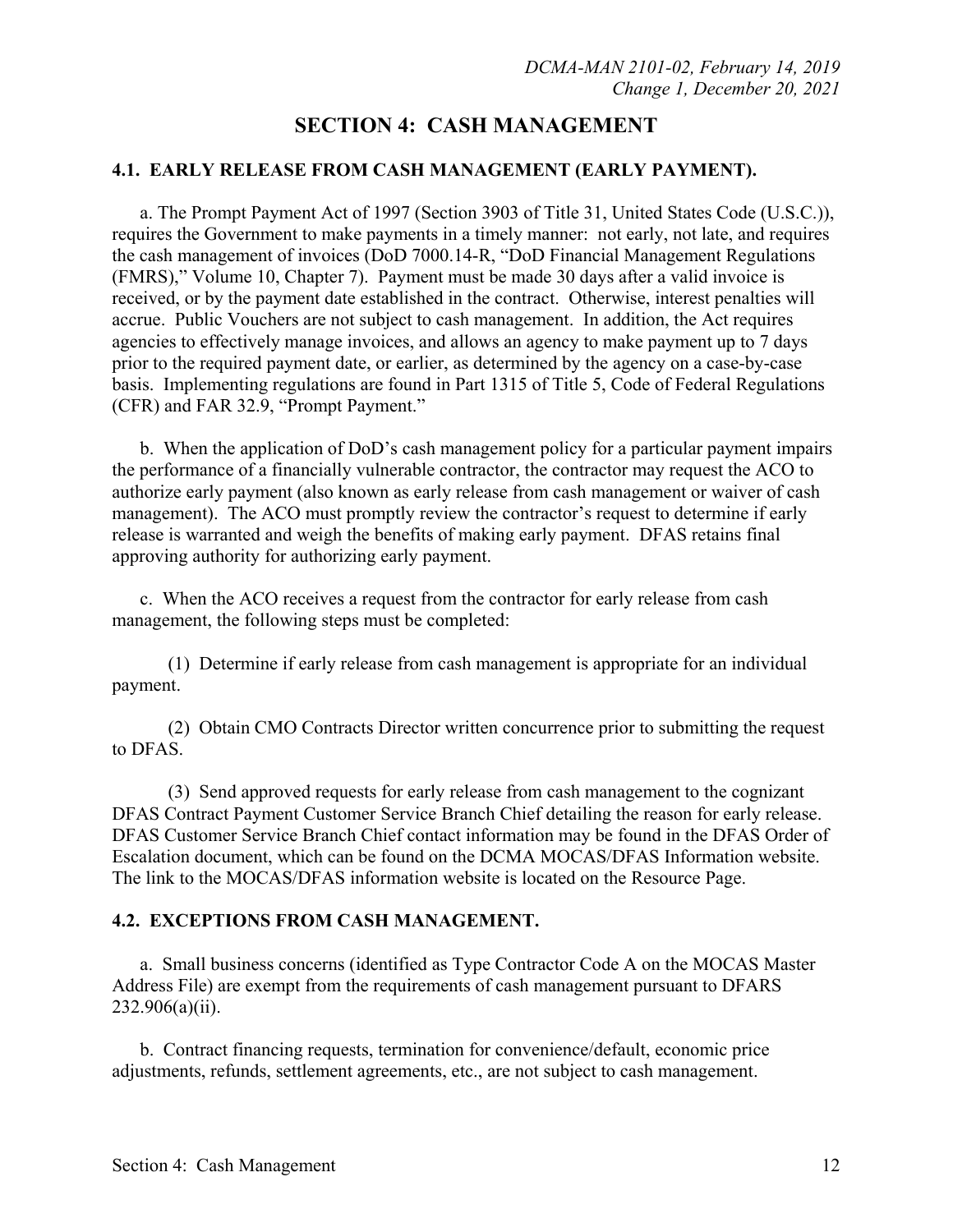# **SECTION 5: RECEIVING REPORTS**

#### **5.1. MATERIAL INSPECTION AND RECEIVING REPORT (MIRR) (DD FORM 250).**

a. Payment cannot be made for contracts with receiving report requirements (DFARS 252.232-7003) until goods and services have been accepted and a record of the acceptance is received by the payment office.

b. Contractors must submit payment requests and receiving reports in electronic form. Wide Area Work Flow (WAWF) is the accepted electronic method for the submission of payment requests and receiving reports. WAWF is located in the Procurement Integrated Enterprise Environment (PIEE). See link on the Resource Page. Exceptions to the requirement for electronic submission are outlined in DFARS 232.7002. For contracts that have inspection and acceptance identified as origin, DCMA Authorized Personnel, as defined in DCMA-MAN 2101- 01, "Acceptance," accept the conforming material or services after executing their surveillance requirements. DCMA Authorized Personnel sign the paper copy for the DD Form 250 or digitally sign the WAWF Receiving Report, as applicable. Contracts received at destination will require the Contracting Officer's Representative (COR) or other authorized government representative designated in the contract award to sign for acceptance. The COR (or other authorized government representative) will be designated in the contract. Please note that destination DD Form 250 is not always signed by the COR.

c. The DD Form 250 or WAWF Receiving Report must be signed, received, and processed in MOCAS before payment can be made on the corresponding invoice. There may be times when the CMO needs to take action on a receiving report in order to facilitate timely payment to contractors, minimize Prompt Payment interest and penalties, and enable contract closeout (MOCAS Manual, Part 1, Chapter 10, Material Acceptance Processing DD Form 250 Procedures).

d. DCMA Authorized Personnel are responsible for inputting and processing all DD Form 250 receiving reports in MOCAS, whether submitted in WAWF or in paper copy, including receiving reports for Other Disbursing Office (ODO) contracts. With the exception of receiving reports accepted at destination, DCMA Functional Specialist must input both shipment and acceptance data. With respect to receiving reports of supplies or services accepted at destination, DCMA Authorized Personnel are only responsible for inputting the shipment information. DFAS Columbus Contract Pay is responsible for obtaining destination acceptance documentation and inputting it in MOCAS.

e. If, DFAS Columbus is unable to pay an invoice because the CMO has not received the receiving report or the receiving report is recycling because it did not meet WAWF validation requirements, the DFAS Columbus accounts payable representative will often request ACO assistance in determining if DCMA Functional Specialist will reject or process the receiving report. Timely action by all CMO personnel involved in processing receiving reports is necessary to prevent payment delays and accrual of prompt payment penalties. ACO assistance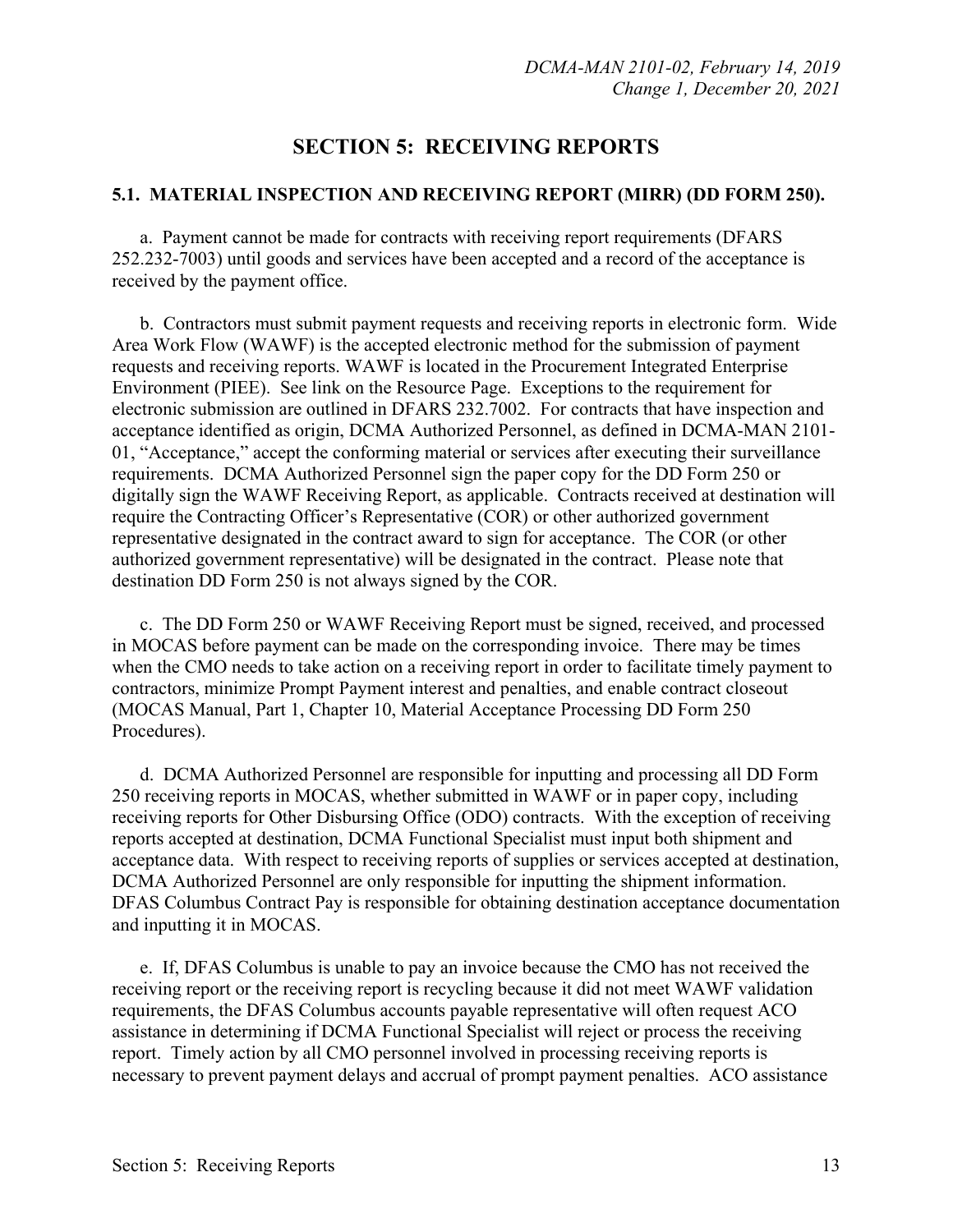with destination DD Form 250 is rarely required as DFAS will typically contact the PCO to approve if an invoice has been submitted with no approved DD Form 250.

#### **5.2. PROCESSING RECEIVING REPORTS**.

a. Absent an exception, contractors must submit DD Form 250 receiving reports in electronic form via WAWF. Exceptions to this requirement are set out in DFARS 252.232-7003. If those exceptions apply, CMO DD Form 250 designated input personnel must ensure accurate input of paper submissions of DD Form 250 receiving report data in MOCAS, normally within 24 hours of receipt.

b. Whether the receiving report data was submitted electronically through WAWF or in paper format, if the receiving report fails to process in MOCAS, the CMO must intervene. CMO DD Form 250 Designated Input Personnel must review the Rejected Electronic Data Interchange (EDI) Shipment Transactions Report (MOCAS Report #UNMA010J) and the DD Form 250 Recycling Awaiting Actions Reports (MOCAS Report #UNMC140A) on a daily basis to identify receiving reports that did not process in MOCAS.

c. The CMO DD Form 250 Designated Input Personnel initiates changes to the MOCAS database or returns the receiving reports to the contractor for correction, preferably within 24 hours in order to avoid accruing interest charges. Recycle and rejection actions are necessary to reinforce the contractor's contractual responsibility to prepare and distribute conforming receiving reports and to motivate contractors to prepare proper receiving reports for future shipments.

d. DD Form 250 Designated Input Personnel will research, annotate, and forward the Invoices Awaiting Origin/Plant DD Form 250 Report (MOCAS Report #UYFD17) to the DFAS Columbus Payment and Research Division by noon each Wednesday. This documentation must be saved for 2 fiscal years (current fiscal year completed plus one) to support auditing of this key financial control activity. All entries on the "A List" must be annotated with the required action or action taken prior to submission. Submit the "A List" via email to the DFAS email address listed on the MOCAS DFAS Information Page located on DCMA 360. These reports contain a complete listing of "A" coded invoices (invoices at DFAS Columbus awaiting source acceptance DD Form 250) input. The reports are received in Reveal (Reveal East; Reveal West) on Mondays and on the last day of the month. It is important to review the reports in a timely manner due to requirements of Part 1315 of Title 5, CFR, Prompt Payment Act. See Resource Page for step-by-step instructions on how to work the "A List" report.

e. When a valid receiving report is on hand, CMO DD Form 250 Designated Input Personnel must expedite input of the receiving report (DD Form 250). DFAS will not reject a contractor's invoice without first checking with the applicable CMO to determine if the receiving report is/was:

- (1) In recycle status.
- (2) Received and is in a backlog status awaiting initial input.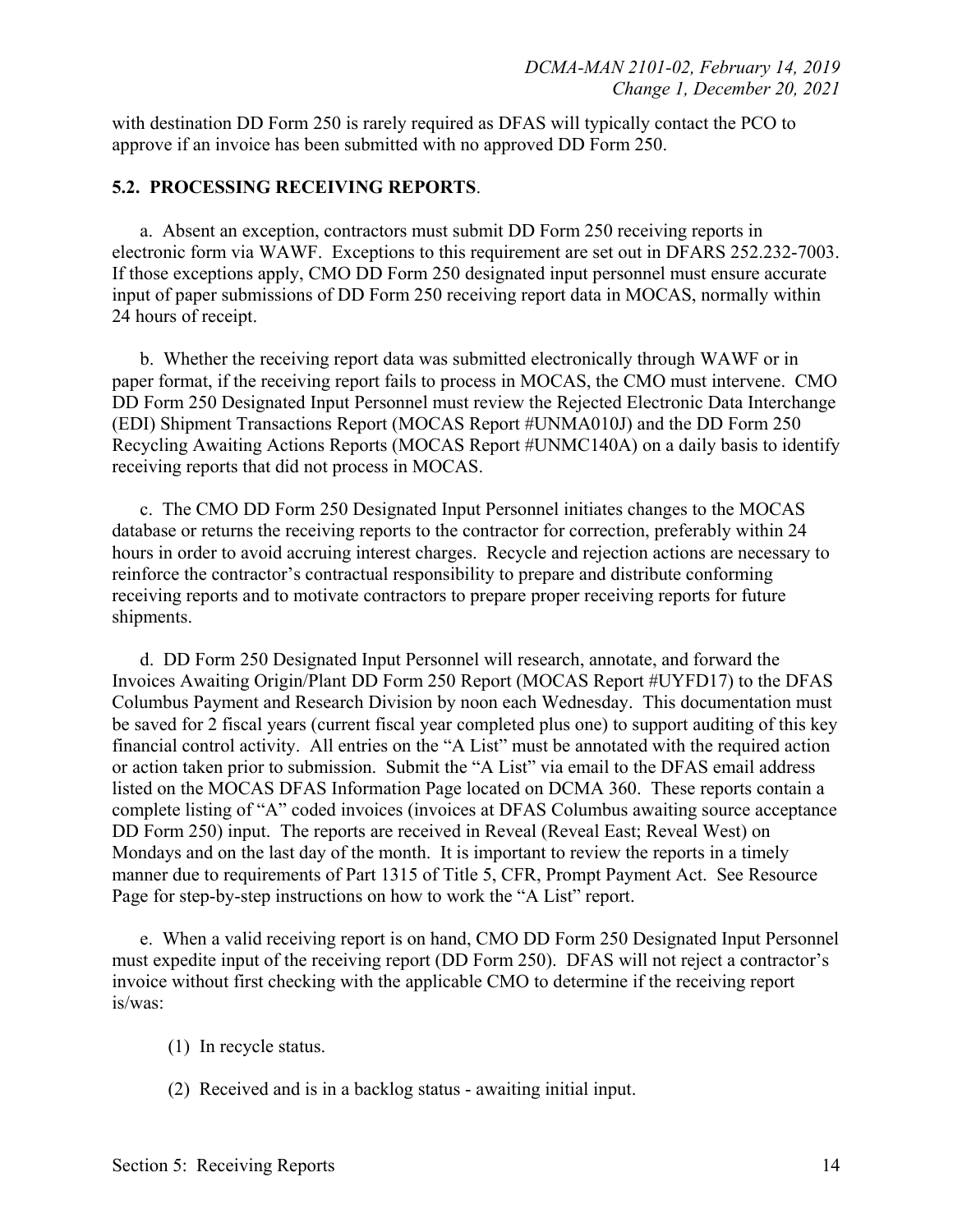(3) Not received.

(4) Received but returned to the contractor for correction.

f. DFAS will reject a contractor's invoice if the CMO does not acknowledge that a valid receiving report is on hand or if the CMO reports that the receiving report was rejected. After the valid receiving report has been processed in MOCAS, indicating acceptance of the product or services has been entered, DFAS will take action to pay the associated invoice.

**5.3. AMENDED SHIPPING INSTRUCTIONS (ASI).** When a recycle action occurs due to an invalid shipment and a copy of the ASI is received with the receiving report, the CMO DD Form 250 Designated Input Personnel must send a copy of the ASI to the ACO for action (e.g., issuance of a contract modification in accordance with FAR 42.302(a)(61), or Trusted Agent Request for Action). PCOs may issue ASIs to contractors without preparing formal contract modifications. Therefore, for Free on Board (FOB) origin shipments, where there is no ASI modification, the ACO may prepare a DCMA Form 1797, "Request for MOCAS Action/ Information" for the Procurement Technician to enter the amended ship-to/mark-for codes into MOCAS in order to clear the recycle list entry. The ACO must verify that the ASI is authentic and at no additional cost to the Government. Such verification may be performed by reviewing documentation received by the cognizant transportation officer or by contacting the PCO directly. For FOB destination shipments, where there is no ASI modification, the ACO will contact the PCO and the PCO will issue the necessary modification.

**5.4. ERRONEOUS RECEIVING REPORTS.** When a recycle action is caused by an erroneous receiving report prepared by the contractor, CMO DD Form 250 Designated Input Personnel must fully reject the receiving report back to the contractor within 24 hours. CMO DD Form 250 Designated Input Personnel will remove the associated record from the DD Form 250 Recycling Awaiting Actions Report and notify DFAS Columbus of the rejection so they may reject the associated invoice.

#### **5.5. SHIPMENTS WITH MISSING COMPONENTS.**

a. PCOs may authorize contractors to ship supplies with missing components. For items shipped with missing components, the contractor should enter the following information on the DD Form 250: the National Stock Number (NSN) or comparable identification, quantity, estimated value, and authority.

b. When components are missing from shipments as identified on a paper receiving report (DD Form 250), the CMO will provide a copy of the DD Form 250 and the contracting officer authorization letter to DFAS Columbus Contract Pay - Accounts Payable. This will ensure the voucher examiner at DFAS Columbus is aware a shipment was made with missing components and they can withhold the estimated cost of missing components from the associated payment. The ACO will verify the withheld funds are moved to the withhold line in lieu of a short pay from DFAS. When the missing components are shipped, funds previously withheld may be released for payment.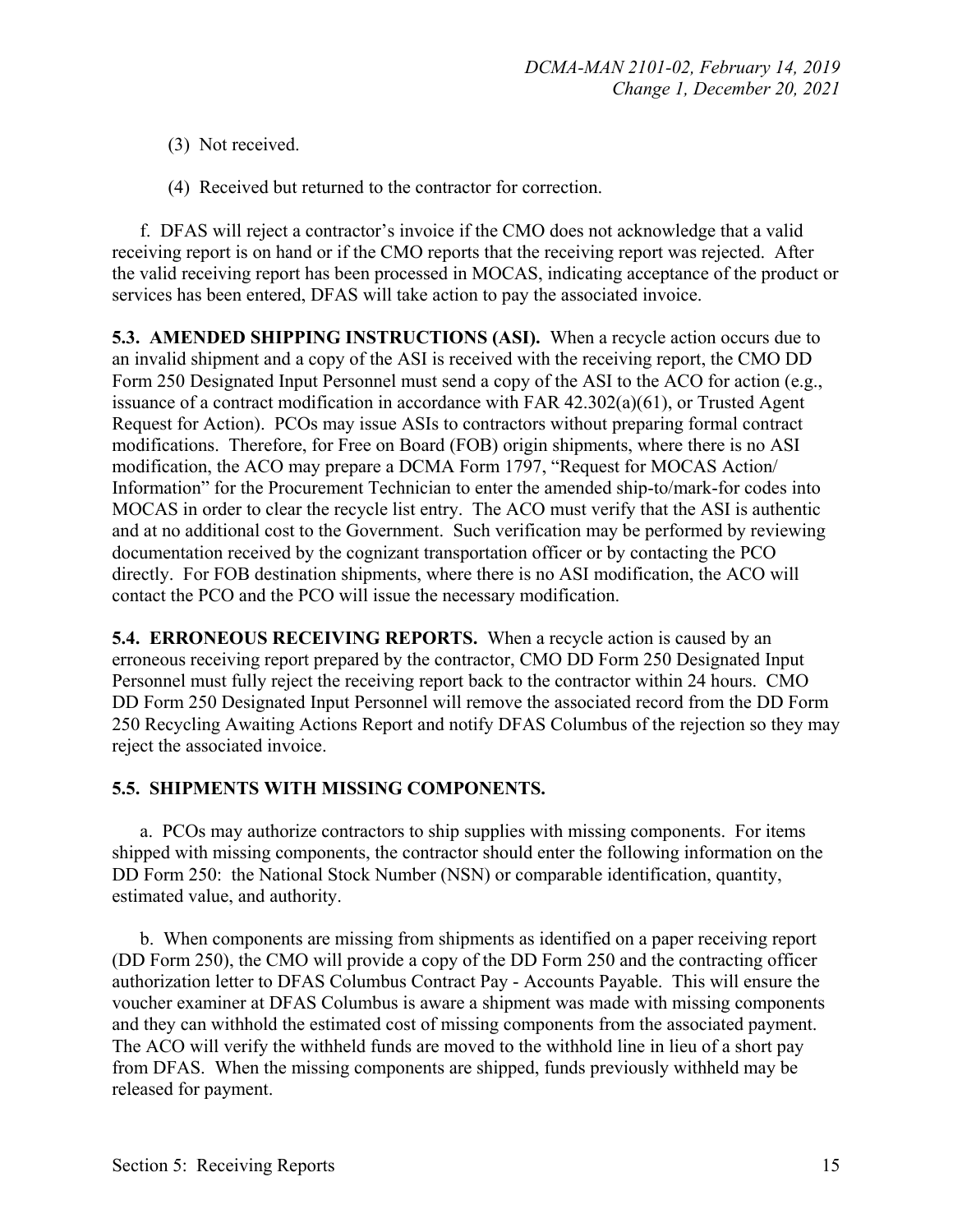c. When processing receiving reports for shipments with missing components in WAWF, CMO DD Form 250 Designated Input Personnel will follow the procedures as stated below. These procedures apply when processing a receiving report that includes a withhold for conditional acceptance (where items will be shipped, repaired, reworked, or replaced after acceptance) and do not replace or supersede any previous guidance provided for withholds related to Section 2533a of Title 10, U.S.C., Berry Amendment requirements.

#### **5.6. RECEIVING REPORTS FOR SHIPMENTS WITH MISSING COMPONENTS.** The receiver must annotate the following on the receiving record:

a. Shipment Advice Code A indicates the initial shipment involves missing components.

b. At the line item level, include the statement "Withhold Applied" along with the contract unit price and the total amount of all withholds applied to that unit price.

c. Either in the description field or as an attachment for each line item, include the reason for the withhold (e.g., Item shipped short the following components…, Waiver/Deviation number…), the withhold amount, and the authority for the withhold. The information at DFARS Appendix F, F-301(b)(15)(iv)(G), is required for items shipped with missing components. However, where the estimated value is different than the amount withheld, both the estimated value and the amount withheld must be provided.

d. If unit prices are included for Unique Identification purposes, include the contract unit price without withholds.

#### **5.7. INVOICES FOR SHIPMENTS WITH MISSING COMPONENTS.**

a. The contractor must bill the net of the contract unit price less any withholds. The invoice will include the words "Withhold Applied," at the line item level, show the contract unit price and the total amount of all withholds applied to the unit price. The ACO must ensure that funds are properly withheld.

b. The same description or attachment detailing the withhold(s) included on the receiving report at a line item level, must be included with the invoice.

#### **5.8. RELEASING PREVIOUSLY WITHHELD AMOUNTS FOR SHIPMENTS WITH MISSING COMPONENTS.**

a. After contractual requirements have been satisfied, the ACO may authorize the release of previously withheld amounts. Delaying release of previously withheld amounts may cause funds to cancel or affect timely payment and contract closeout. When contractual requirements upon which the withhold is based are not satisfied, and the ACO has received authority from the PCO, the ACO will issue a contract modification to adjust prices and deobligate associated funds. The ACO must document the rationale explaining the circumstances of the deobligation and include this in the modification.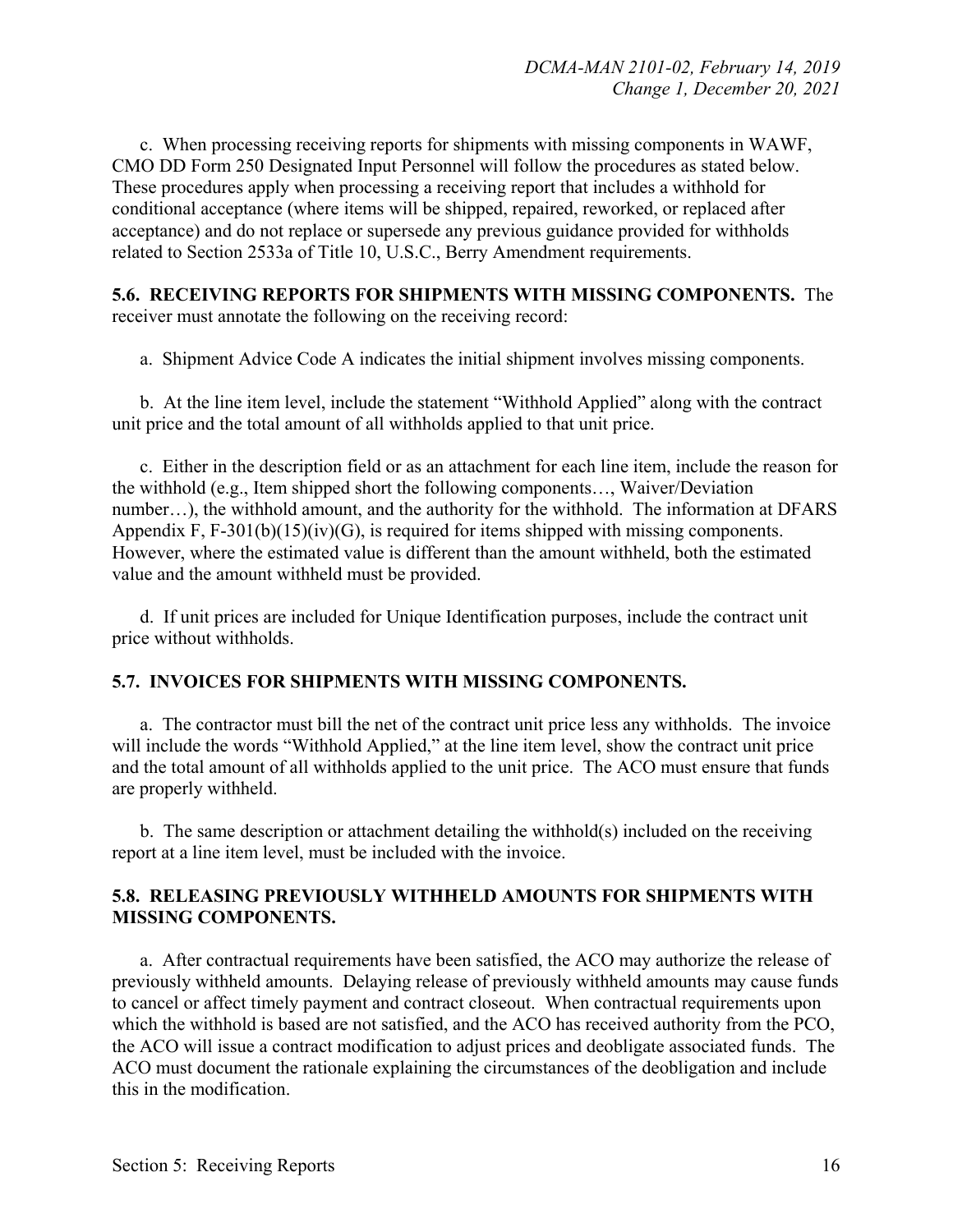b. Prior to issuing a deobligation modification, the ACO will submit a DCMA Form 1797 to DFAS Columbus (see DFAS Order of Escalation link located on the Resource Page of this Manual) requesting removal of previously withheld funds from the withhold line for the associated line item.

c. Please note that when a withhold is authorized, the release of the withheld amount will need to be completed **prior** to the cancellation of funds. It is important the ACO coordinates with the PCO before the withhold is authorized.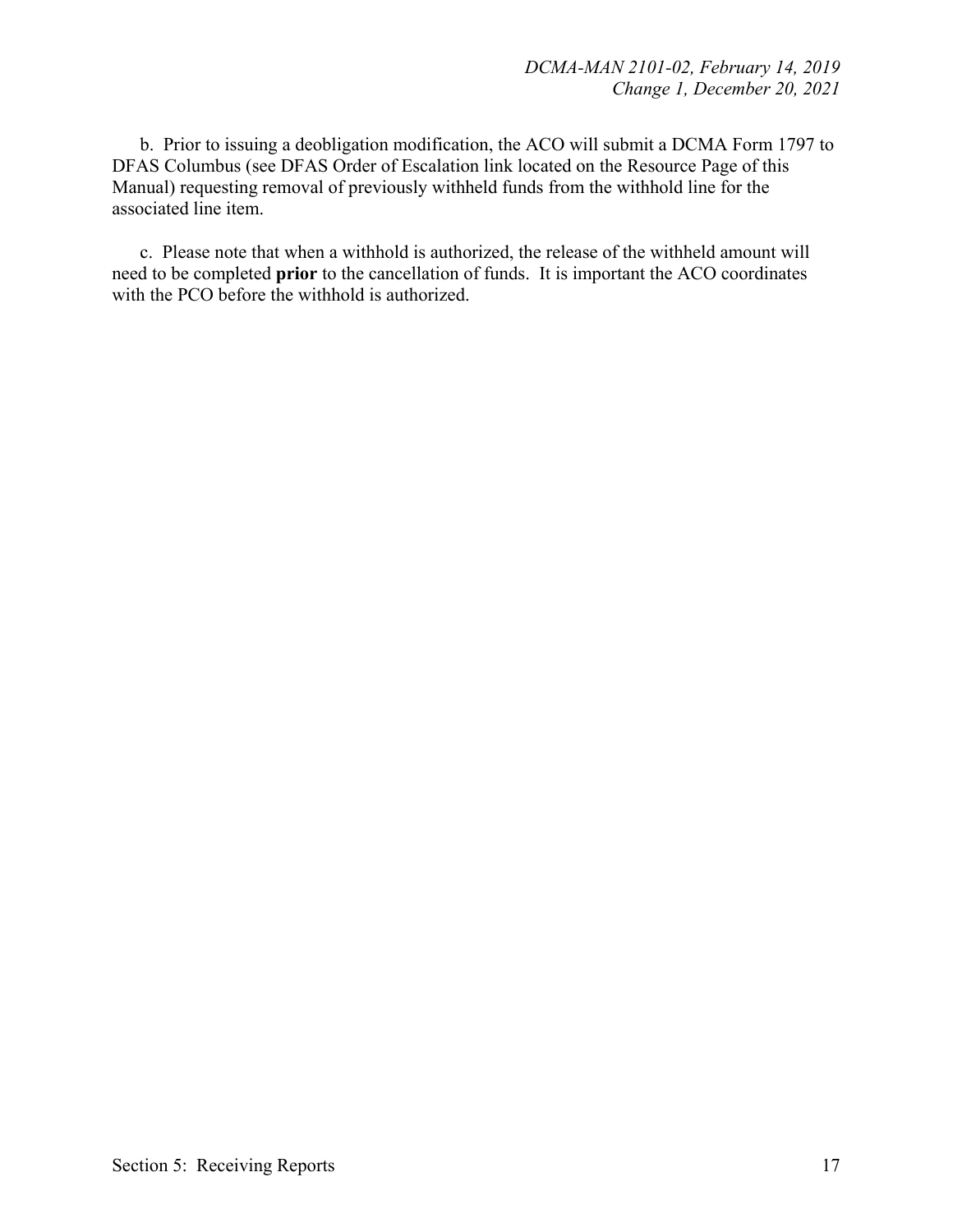#### **SECTION 6: PAYMENT WITHHOLDS**

#### **6.1. IMPLEMENTING WITHHOLDS.**

a. In addition to withholding payment for shipments with missing components, some contract clauses authorize the ACO to temporarily withhold payment pending completion of certain contractual requirements (e.g., subline items not separately priced, technical data) or when it is necessary to protect the Government against potential risk of harm. Since payment withholds may not apply to all types of contracts, it is important for the ACO to review the terms and conditions of contract clauses and understand the conditions for withholding payment.

b. Generally, temporary payment withholds are implemented by issuing a withhold decision against affected contracts. The decision must reference the specific contract clause that authorizes withholding of payments, indicate the effective date of the withhold, identify conditions of the withhold and any specific requirements for the contractor to follow, and identify any action required by the DFAS payment office. The ACO must ensure a copy of the withhold decision and related information are made available to the Defense Contract Audit Agency (DCAA) for the processing of cost vouchers. DCAA must be notified with a list of contracts and the percentage being withheld in order to apply a withhold.

#### **6.2. WITHHOLDS AGAINST PROGRESS PAYMENTS OR PERFORMANCE-BASED PAYMENTS**.

a. When processing a withhold against a request for a progress payment or a request for performance-based payment, the ACO will reduce the approved amount of the request and record the amount withheld, as well as the cumulative amount withheld to date, in the comments block of the miscellaneous information tab in WAWF.

b. Contractor Business Systems disapprovals can result in payment withholds if the ACO identifies significant deficiencies in one or more systems in accordance with DFARS 252.242- 7005(d).

c. DCMA-MAN 2301-01, "Contractor Business Systems," provides detailed information on the approval, disapproval, and tracking process.

d. The Cost Accounting Standards (CAS) cost impact process can result in payment withholds per FAR 30.604(i). DCMA-MAN 2201-02, "Cost Accounting Standards Administration," provides instruction to the ACO when the contractor does not submit the description of a cost accounting practice change or an adequate cost impact proposal.

**6.3. WITHHOLDS AGAINST COST-REIMBURSEMENT CONTRACTS.** The ACO will instruct the contractor to show the amount withheld on current billings, as well as the cumulative amount withheld to date, for the specific contract.

a. The ACO will perform the following special considerations for withholding requirements as listed below: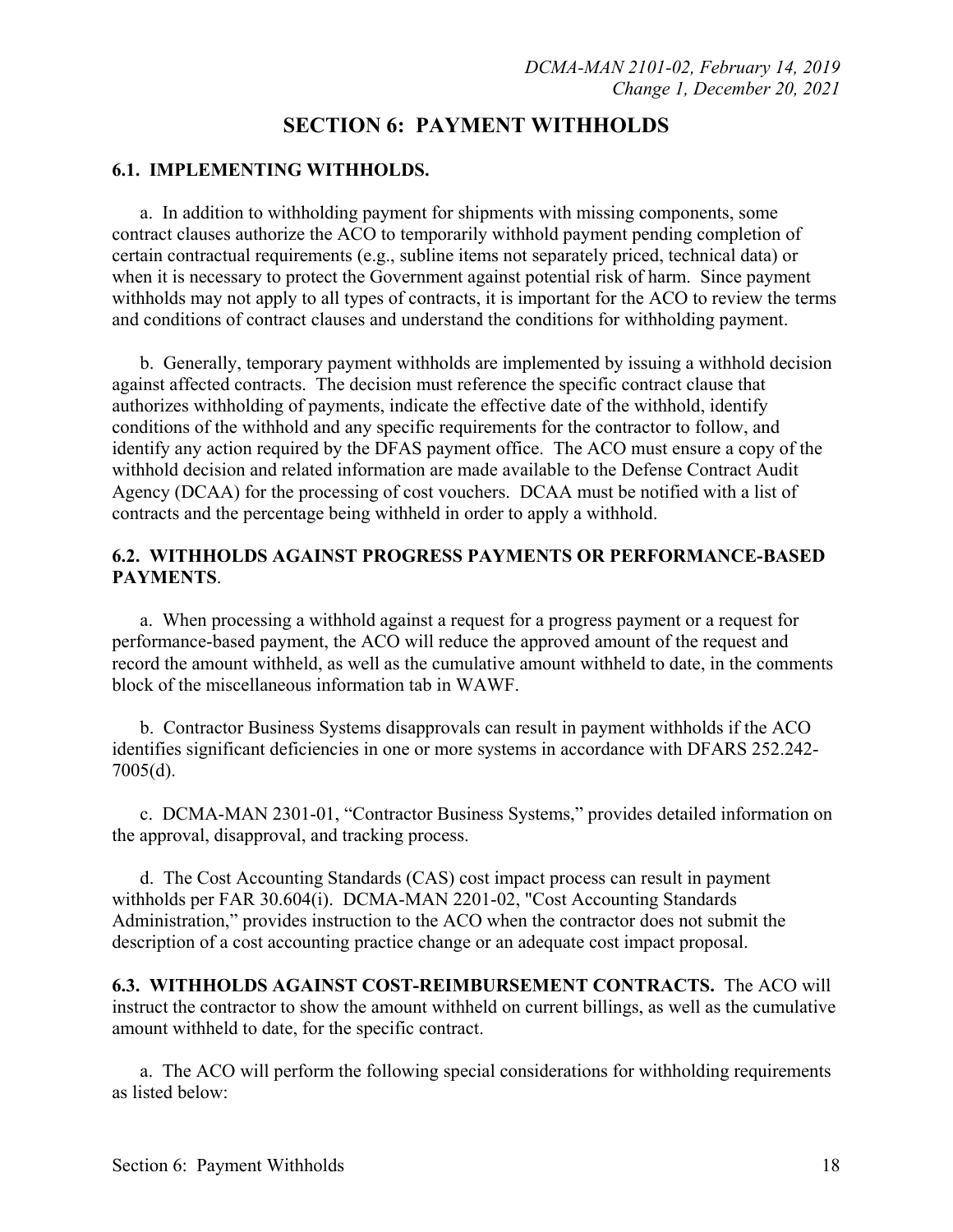(1) Time and materials (T&M) contracts require Government surveillance of contractor performance to give reasonable assurance that efficient methods and effective cost controls are being used. ACOs should request periodic audits of contractor's billings and periodic floor checks by the contract auditor. Audits should verify that costs are tracked to the appropriate project tasks, contract line item, cost incurred, and payment made during the funds appropriation period of availability. See Resource Page for a T&M Surveillance Plan template.

(2) Payments under Time and Materials/Labor Hour (T&M/LH) contracts authorize the ACO to unilaterally modify the contract to withhold up to 5 percent of the billing amount (up to a maximum of \$50,000) from the contractor's billings for direct labor hours. Normally, there should be no need to withhold payment for a contractor with a record of timely submittal of an Assignment and Release of Claims (FAR 52.232-7(g)).

(3) For orders placed under Basic Ordering Agreements (BOAs) (FAR 16.703), withhold requirements apply separately to each order under the BOA, since each order is a separate contract.

(4) For an Indefinite Delivery Contract (IDC), contracts withhold requirements apply to the basic contract.

b. Cost-Plus-Fixed-Fee Contract payments must be made as specified in the contract schedule. The ACO must perform special considerations for Cost-Plus-Fixed-Fee Contracts (CPFF). Withholds must be administered using the following guidelines:

(1) When the contractor completes performance within the estimated cost as a condition for payment of the entire fixed fee, the ACO must pay the contractor the full fee. However, provided the contractor notifies the Government of an increased estimated cost and/or the actual cost exceeds the estimated cost before accomplishing the goal or target, the Government may require more effort without increasing the fee, provided the Government increases the estimated cost.

(2) The ACO must pay the contractor the fixed fee at the expiration of the agreed upon performance time period, provided the contractor submits a statement that the level of effort specified in the contract has been expended in performing the contract and the Government considers the contractor's level of effort to be satisfactory. Renewal for further periods of performance is a new acquisition that requires new cost and fee arrangements.

(3) In accordance with FAR 52.216-8(b), the fixed fee must be paid as specified in the contract schedule and the ACO must withhold no more than 15 percent of the contract total fixed fee or \$100,000, whichever is less, to protect the Government's interest.

(4) The ACO must review the payment instructions and schedule for fee withhold instructions that may have been included in the contract by the PCO.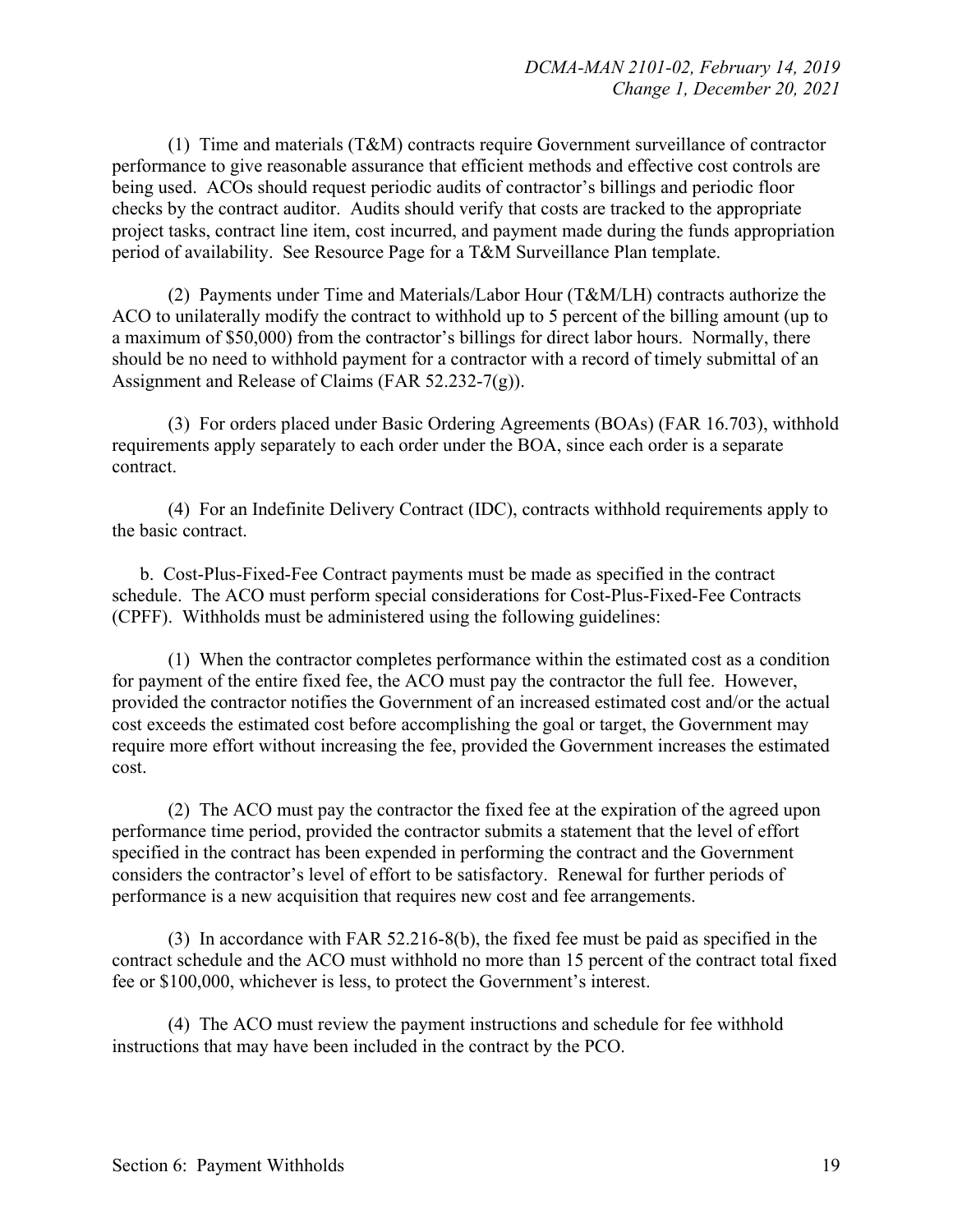(5) All fixed fee amounts withheld should be paid after the contractor has completed all administrative requirements in addition to contract performance.

(6) As an alternative, the ACO may elect to pay the contractor the full fixed fee requested at the beginning until the contractor has received 85 percent of the total fixed fee. All remaining fixed fee payment request amounts are withheld to retain 15 percent or no more than \$100,000 of the total fixed fee in compliance with FAR 52.216-8(b).

c. The ACO must perform reviews of contractor appeals on auditor's notice of contract costs suspended and/or disapproved. If the contract auditor has issued a notice of contract costs suspended and/or disapproved to the ACO and the contractor disagrees, the contractor may:

(1) Submit a written request to the ACO to consider whether the unreimbursed costs should be paid and to discuss the findings with the contractor.

(2) File a claim under the Disputes clause, which the ACO processes in accordance with the Disputes clause of the contract (FAR 52.233-1 and DCMA-MAN 2501-09, "Contract Claims and Disputes").

d. When the ACO's planned course of action is not consistent with the auditor's recommendations, the level of review should be based on the amount of disputed costs identified by the auditor. If the audit or DCAA Form 1, "Notice of Contract Costs Suspended and/or Disapproved," (commonly referred to as Form 1) is not specific, the ACO should consult with the auditor to determine the potential value of the disallowance.

e. The ACO must release 75 percent of the fee being withheld when the contractor completes the following requirements:

(1) Submits all final vouchers for prior year's settlements.

(2) Submits an adequate certified final indirect cost rate proposal for the year the contract was physically completed.

(3) Submits final patent and royalty reports when required by contract.

(4) Satisfies all other contract terms and conditions.

f. The ACO may release up to 90 percent of the fee withheld based on contractor past performance history that demonstrates timely submission of proposals and settlement of final indirect cost rates. Examples of fee withhold:

(1) If Total Fixed Fee is \$150,000:

(a) Withhold: 15 percent x  $$150,000 = $22,500$  (It is less than the  $$100,000$ maximum).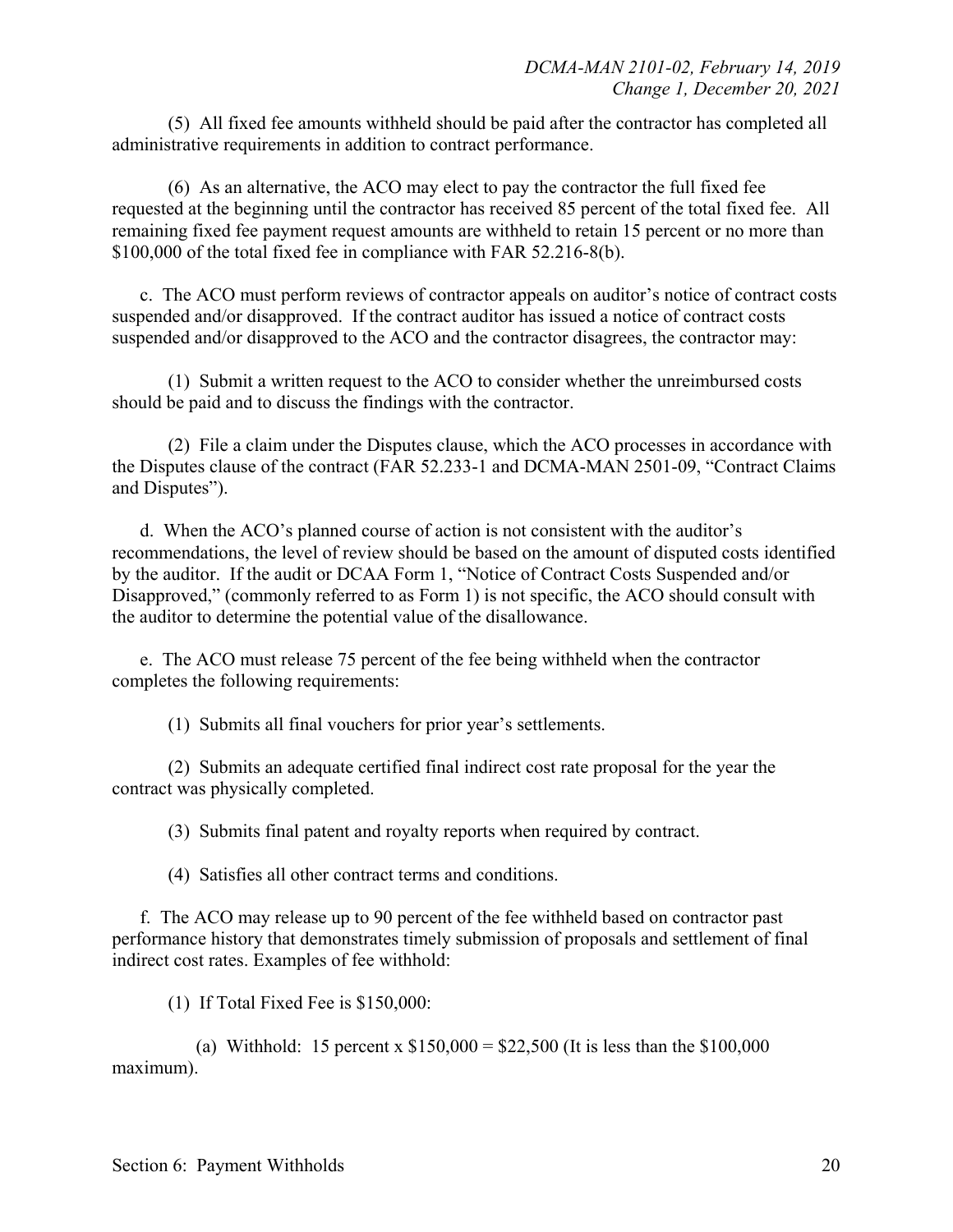(b) If criteria in paragraph 6.3 (c) is met, the ACO must release 75 percent:  $$22,500 - (.75 \times $22,500) = $22,500 - $16,875 = $5,625 \text{ Withheld.}$ 

(c) If criteria in paragraph 6.3 (d) is met, the ACO may release 90 percent:  $$22,500 - (.90 \times $22,500) = $22,500 - $20,250 = $2,250$  Withheld. (2) If Total Fixed Fee is \$2,000,000:

(a) Withhold: 15 percent x  $$2,000,000 = $300,000$  (It is more than the \$100,000  $maximum$ ) = \$100,000 Withheld.

(b) If criteria in paragraph 6.3 (c) above is met, the ACO must release 75 percent:  $$100,000 - (.75 \times $100,000) = $100,000 - $75,000 = $25,000$  Withheld.

(c) If criteria in paragraph 6.3 (d) above is met, the ACO may release 90 percent:  $$100,000 - (.90 \times $100,000) = $100,000 - $90,000 = $10,000$  Withheld.

**6.4. WITHHOLDS FOR SUBLINE ITEMS NOT SEPARATELY PRICED (NSP).** When contracts include DFARS 252.204-7002, "Payment for Subline Items Not Separately Priced," the ACO may implement a temporary payment withhold until all NSP items are delivered. When implementing the withhold, the ACO must send a DCMA Form 1797 to the Trusted Agent requesting entry of a code "A" in the Withholding Code field for the specific Supply Line Item Record in MOCAS.

**6.5. WITHHOLDS FOR RECEIPT OF DEFICIENT TECHNICAL DATA.** When contracts include DFARS 252.227-7030, "Technical Data - Withholding of Payment," and the contractor has delayed submitting required technical data or has submitted deficient technical data, the ACO may implement a temporary payment withhold. When implementing a withhold, the ACO will send a DCMA Form 1797 to the Trusted Agent requesting entry of a code "B" in the Withholding Code field for the specific Supply Line Item Record in MOCAS.

#### **6.6. PATENTS.**

a. The patent rights provisions prescribed at FAR 27.305-2(e) and FAR 52.227-13 Patent Rights - Ownership by the Government, or DFARS 252.227-7038, Patent Rights Ownership by the Contractor (Large Business) require certain contractor reports and notifications. These reports should be forwarded to the ACO and the PCO. The ACO may withhold payments until a reserve not exceeding \$50,000 or 5 percent of the contract amount, whichever is less, if the contractor does not comply with the requirements of the patent rights clauses of the contract.

b. The ACO should make final payment under a contract after the contractor delivers all disclosures of subject inventions, an acceptable final report, and all past due confirmatory instruments.

**6.7. TRACKING WITHHOLDS.** The ACO must track temporary payment withholds. Tracking mechanisms should be sufficient to allow the ACO to identify cumulative amounts withheld against each specific contract and cumulative amounts withheld for all impacted contracts. A sample withhold tracking spreadsheet is available on the Resource Page.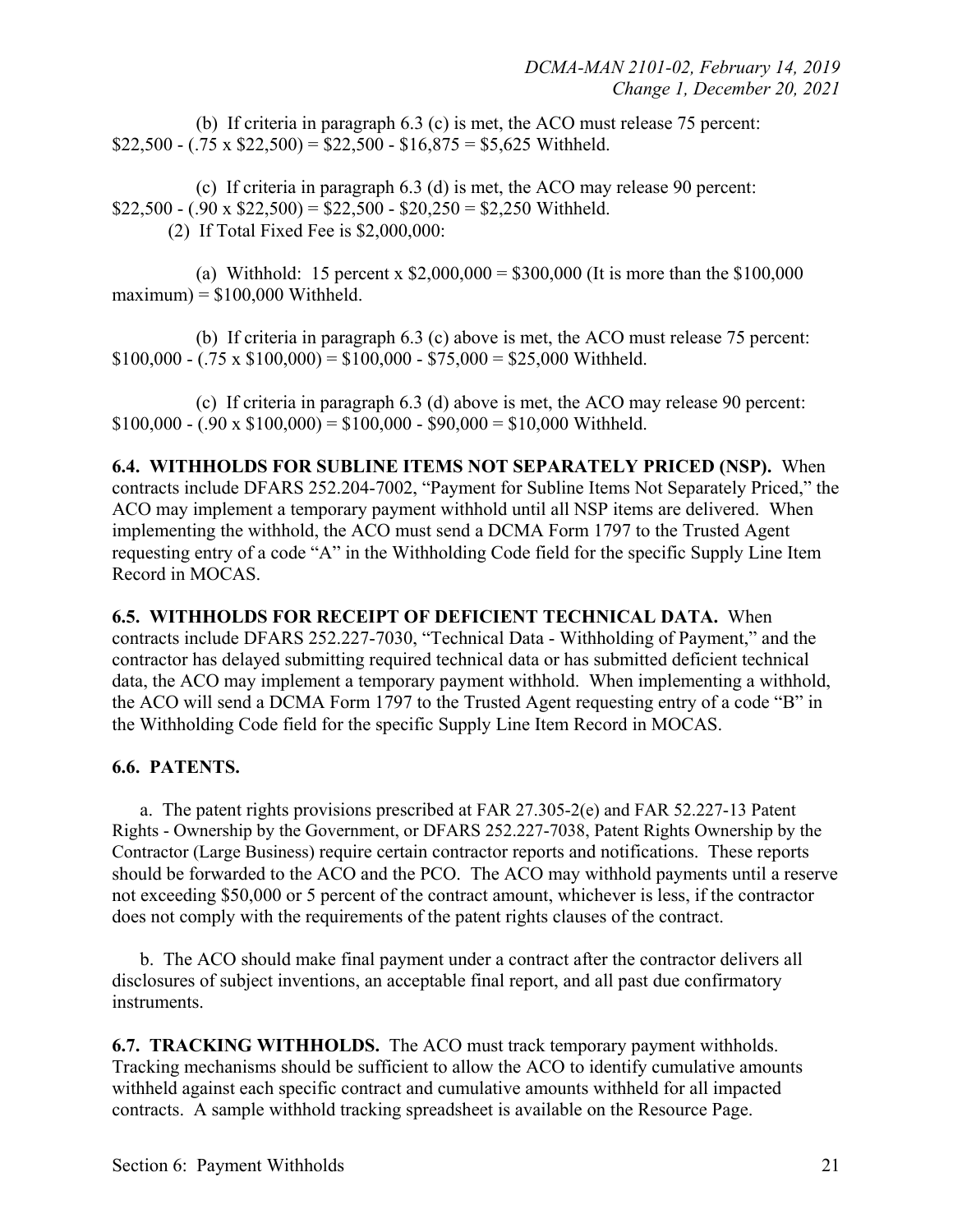**6.8. DISCONTINUING WITHHOLDS.** Discontinuation of payment withholds are generally implemented by issuing a unilateral modification against affected contracts. The unilateral modification discontinuing withholds should reference any previous modification numbers issued to implement the withholds and indicate why the withholds are being discontinued. As applicable, the ACO will request the CMO Trusted Agent to remove withhold codes from MOCAS. The ACO must ensure that DCAA is provided a copy of the modification or determination letter with notice of discontinuation of withhold for processing of cost vouchers.

#### **6.9. RELEASING PREVIOUSLY WITHHELD AMOUNTS**.

a. The ACO may authorize release of previously withheld amounts when contractual requirements have been satisfied and the Government's interest is no longer at risk.

b. When authorized by the ACO, contractors may submit an invoice for previously withheld amounts. Withhold releases may be submitted directly in WAWF using the Invoice Only option.

c. An invoice for the release of a withhold must use a shipment number starting with WTH9 and the last three digits of the original shipment number.

d. The invoice must include the signed release from the contracting officer or authorized representative releasing the withhold attached to the invoice submission.

e. The invoice must identify the original shipment number where the release was taken, the Contract Line Item Numbers (CLIN) and the amount of the withhold being released.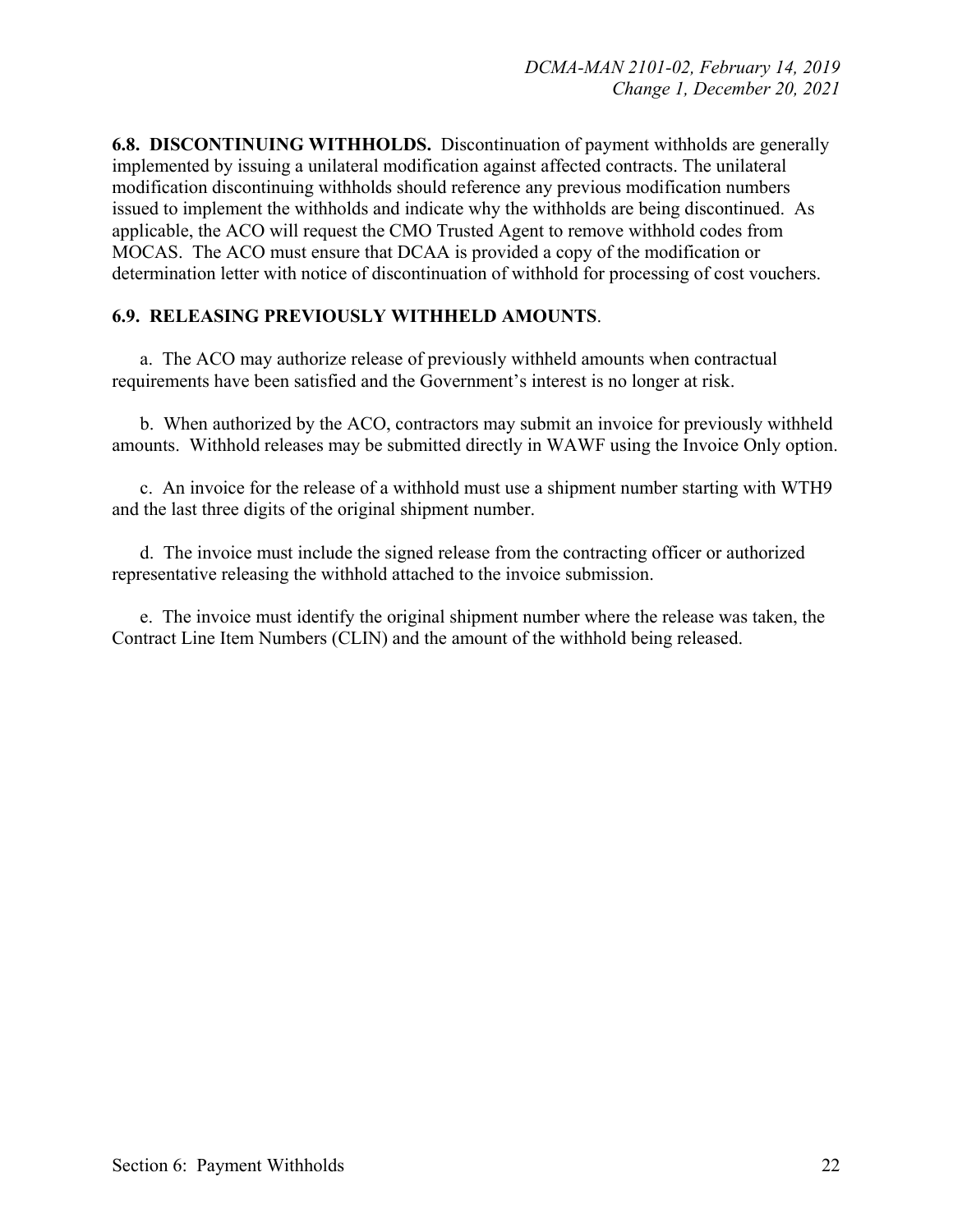## **SECTION 7: ACO APPROVAL OF INVOICES**

#### **7.1. INVOICES.**

a. Invoices for fixed-price contracts for services that do not contain the MIRR clause (DFARS 252.232-7003) have shipment numbers beginning with the letters, SER, and if submitted in WAWF, they are created as 2-in-1 for Services transactions. This type of transaction is an invoice without a receiving report. In order to meet the requirement for acceptance or approval at FAR  $32.905(c)$ , such contracts contain language designating an approver of the services invoices. The designated approver may be an ACO, or it may be a specialist at the buying activity, a COR, or other customer entity. This subsection applies to those contracts that designate an ACO as the approver.

b. The Invoices Awaiting Origin/Plant DD Form 250 Report (MOCAS Report # UYFD17) lists all invoices on hand at DFAS Columbus awaiting ACO approval. ACOs must provide the DFAS Contract Pay, Accounts Payable Division with needed approvals or withholding authorization in a timely manner. Accounts Payable POCs may be found in the DFAS Order of Escalation. The ACO must:

(1) Annotate paper invoices received for processing with the receipt date in accordance with FAR 32.905(e).

(2) Review the invoice date to ensure the invoice is current.

(3) Establish a method of controlling and tracking invoices received for approval.

c. Prime Contractor's Timely Payment of Subcontractor Invoices. Due to the impact of dayto-day operations, prime contractors and subcontractors monitor the timeliness of contract payments. Prime contractors must establish procedures to ensure timely payment of their subcontracts with small business concerns pursuant to FAR 52.219-9(d)(15) and FAR 52.242-5. ACOs may exercise any of the following remedies when prime contractors fail to pay subcontractors in accordance with the terms and conditions of a subcontract or subcontract invoice:

(1) Recommend removal of the prime contractor from the provisional approval process for not following approved payment procedures, in coordination with DCAA (DFARS 242.803).

(2) Decrement billing rates, in coordination with DCAA (FAR 42.704(c)).

(3) Implement fee or payment withholding (FAR 30.604(i), DFARS 252.242-7005(e)).

(4) Document poor subcontract management in contract performance ratings (FAR  $42.1503(b)(2)(v)$ ).

(5) Disallow unpaid subcontract costs for financing and interim payments (FAR 31.204(b)(1), FAR 42.8).

Section 7: ACO Approval of Invoices 23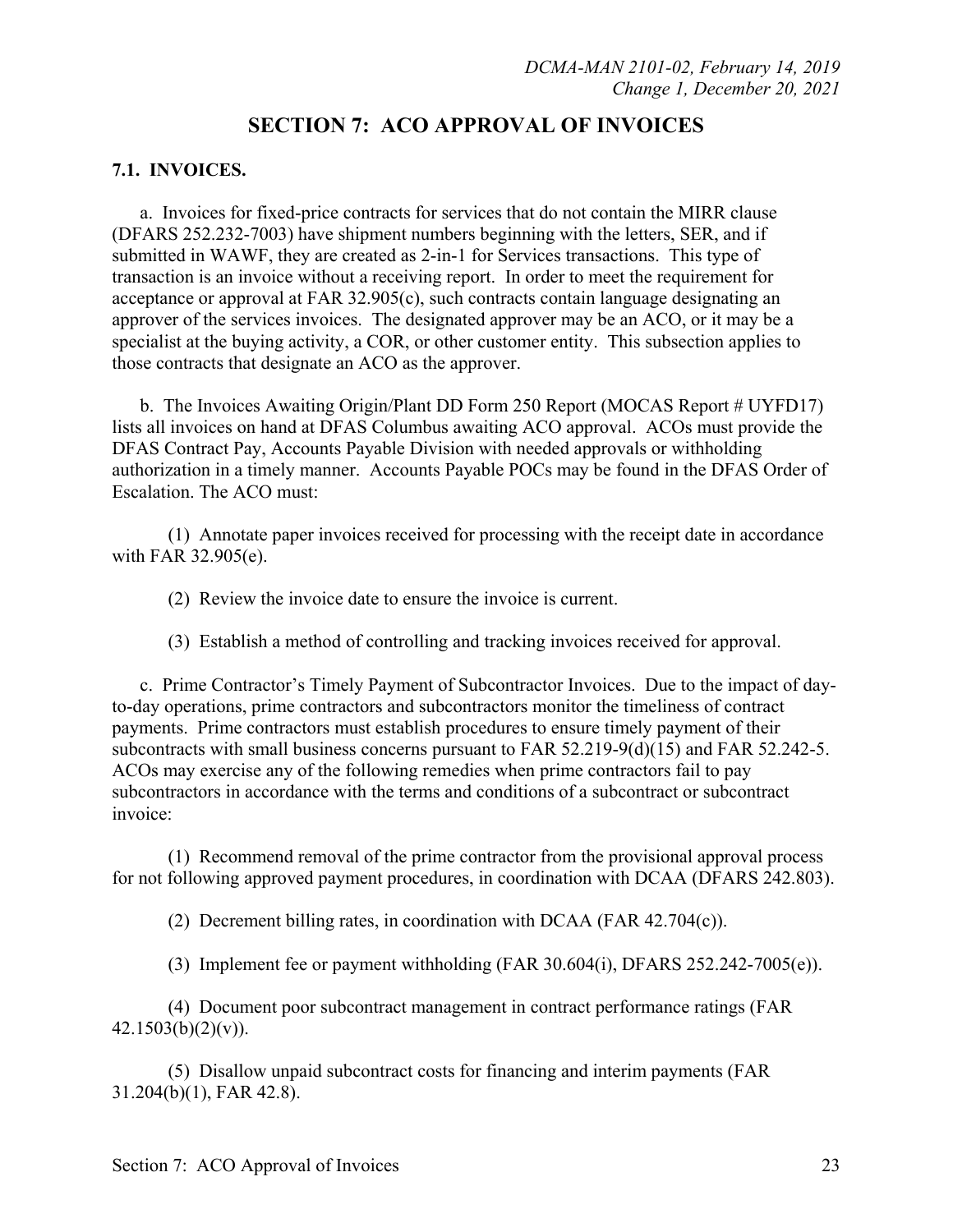d. Invoices for services are different from invoices for products. A service invoice is created as 2-in-1 for Services transactions in WAWF and is sometimes approved by a COR or other designated representative on the receiving line.

(1) A certificate of conformance is acceptable proof of performance if the contract authorizes it. The designated signer for receiving the service must be assigned in the contract special payment instructions, Section G of the contract. MOCAS will not update the items received on a 2-in-1 invoice.

(2) A COR is normally designated by the PCO at the time of award. The ACO should check the contract to ensure the receiving block is signed by an authorized signer prior to approving the invoice in WAWF.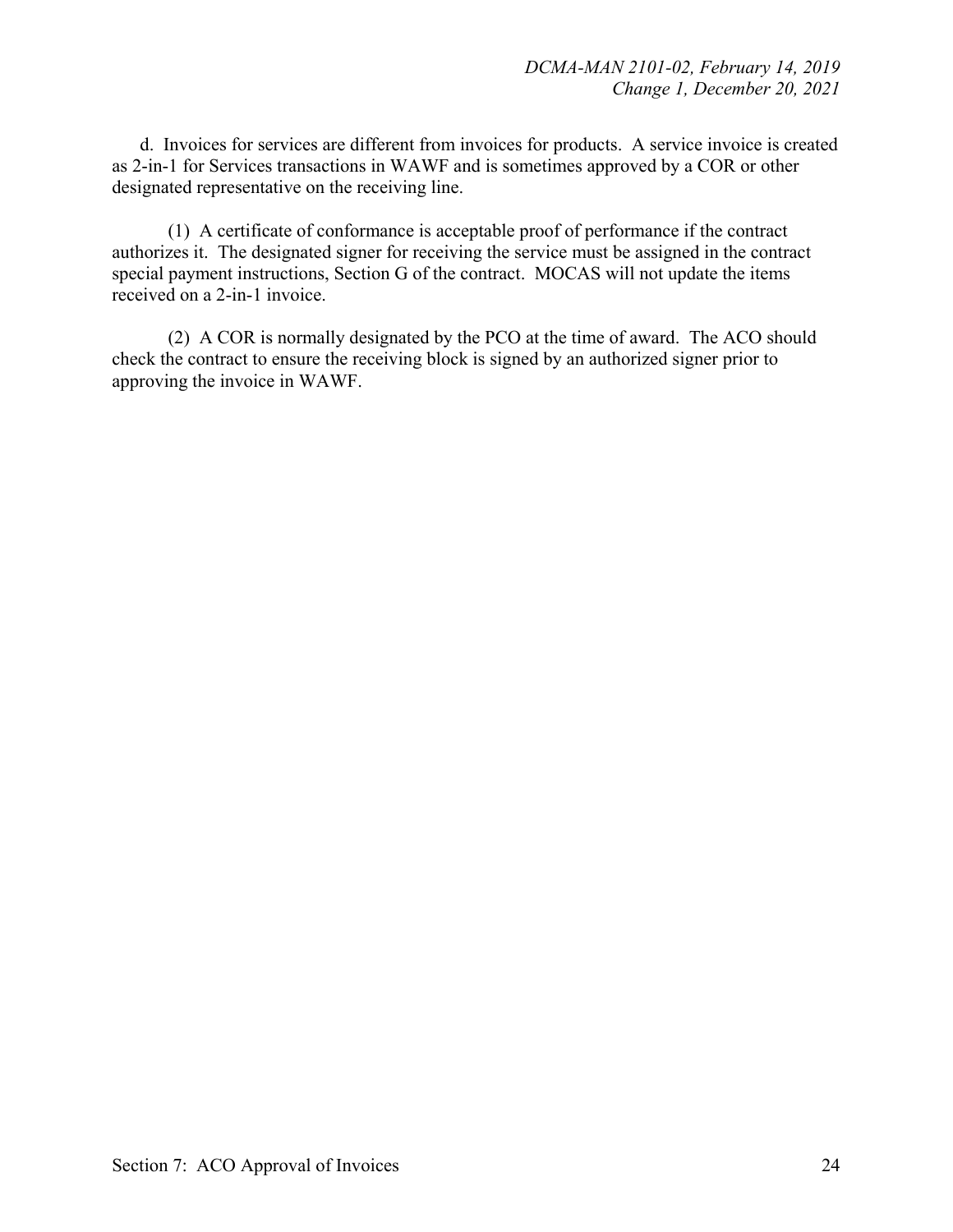## **SECTION 8: PERFORMANCE-BASED PAYMENTS (PBP)**

#### **8.1. PBP CONSIDERATIONS.**

a. Definition: Financing payments based upon the achievement of specific, measurable events or accomplishments that are defined and valued in advance by the parties to the contract.

b. PBPs:

- (1) Are a customary method of contract financing.
- (2) Are fully recoverable in the event of default.
- (3) Meet FAR 32.104 requirements for providing contract financing.

#### c. PBPs are not:

- (1) Payment for accepted goods or services.
- (2) Payments for partial deliveries.
- (3) Payments based solely on incurrence of costs.
- (4) An incentive arrangement.

d. A contract (or individual order under an indefinite-delivery contract) can use either progress payments or PBPs but not both. A contract or individual order cannot use progress payments for one line item and PBPs for another. However, a contract or individual order can be modified to change the contract financing method from progress payments to PBPs, but both types cannot be used at the same time.

e. PBPs can be established on a whole contract or line item basis. When established on a line item basis, each PBP event must be associated with a specific line item. In accordance with DFARS 252.232-7012 and 252.232-7013, PBPs must not be conditioned upon cost incurred in contract performance, but on the achievement of performance outcomes.

f. For undefinitized contract actions (UCAs), ensure all actions are in compliance with DCMA-MAN 2401-01 "Negotiation Intelligence Procedures." UCAs are limited by contract financing terms identified in the contract at time of award.

g. Consider the contractor's experience, performance record, reliability, financial strength, business systems, and the adequacy of controls established by the contractor for completion of the subject contract before recommending the use of performance-based payment events/criteria.

h. In accordance with Class Deviation 2019-O0010, an acceptable accounting system per DFARS 252.242-7006 is not required for reporting incurred costs. Incurred costs are determined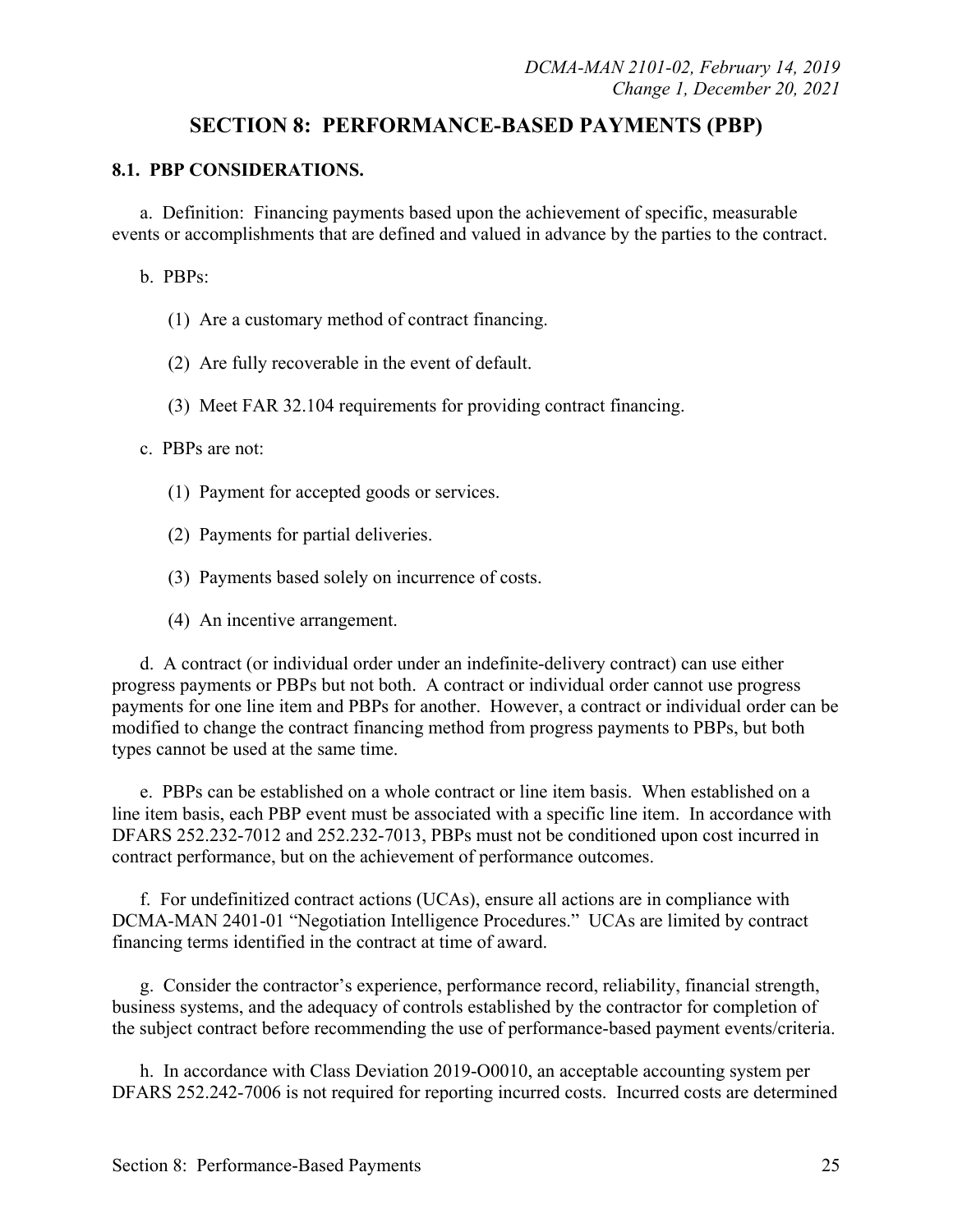by the contractor's accounting books and records, to which the contractor must provide access upon request from the contracting officer. If the contractor's accounting system is not capable of tracking costs on a job order basis, the contractor must provide a realistic approximation of the allocation of incurred costs attributable to the contract in accordance with Generally Accepted Accounting Principles and the contractor's accounting system. FAR 52.232-32(m) does not require certification of incurred costs.

i. If the contract contains Foreign Military Sales (FMS) requirements, the ACO will provide/verify DFAS instructions for distribution of the contract financing payments to each country's account.

j. A BOA can contain clauses for both Progress Payment and Performance-Based Payment financing. Orders issued under a BOA can contain only one type of interim financing (Progress Payments or PBP) and each order is treated separately.

#### **8.2. DFAS ROLE ON PBP.**

a. When DFAS is the disbursement office, the ACO provides DFAS distribution instructions consistent with contract liquidation provisions. If DFAS is not used, the ACO should coordinate with the identified disbursing office.

b. DFAS policy is to use the accounting classification reference number (ACRN) worksheet completed by the ACO in WAWF as the special payment instructions for the PBP and ignore any payment instructions posted elsewhere in MOCAS.

c. If there is more than one appropriation account or subaccount funding payment on the contract, the ACO must provide DFAS instructions for the distribution of financing payments to the respective funds account (FAR 32.1004(c)).

#### **8.3. ADMINISTRATION OF PBPs.**

a. The ACO must ensure DCMA functional specialists follow FAR, DFARS, and contractual requirements when providing support to complete PBPs effort/contract(s).

b. Upon receipt of a contract or delivery order containing FAR 52.232-32, Performance-Based Payments, the ACO will:

(1) Determine if the contractor agrees to the use of PBPs for interim financing of the contract/order.

(2) Conduct an initial review to ensure data integrity within 30 days of the receipt date.

- (3) Review all administrative requirements.
- (4) Verify use of PBPs is limited to fixed-price contract line items.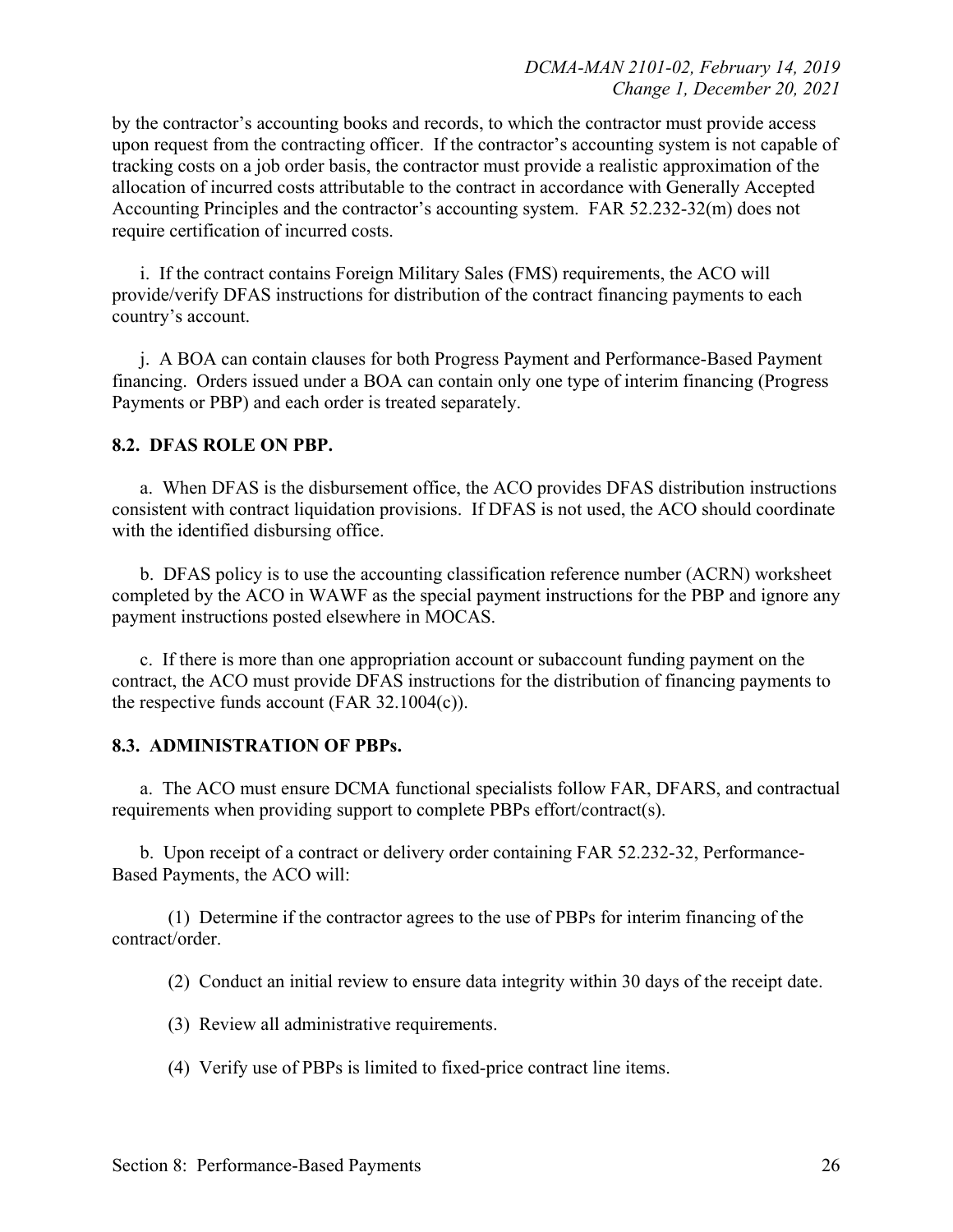c. The ACO must ensure PBPs are not used for:

(1) Payments under cost-reimbursement line items.

(2) Contracts for architect-engineer services or construction or for shipbuilding or ship conversion, alteration, or repair, when the contract provides for progress payments based upon a percentage or stage of completion.

(3) Contracts awarded through FAR part 14 sealed bid procedures.

d. The ACO must ensure the contract/order contains a complete, fully-defined schedule of events, or performance criteria per FAR 32.1004(b)(1) that are:

(1) An integral and necessary part of contract performance.

(2) Identified in the contract along with a description of what constitutes successful performance of the event or attainment of the performance criteria per FAR  $32.1004(a)(1)$ .

e. The ACO must ensure PBP requests are processed promptly and payment amounts are evaluated to verify:

(1) The payment request is commensurate with the value of the performance event or criteria. The 2014 Defense Procurement and Acquisition Policy Performance-Based Payments Guide (see Resource Page) advises DCMA involvement in the contract and PBP event planning stage, especially if DCMA will administer the contract. It is recommended the ACO request preaward PBP negotiation data that might be available from the PCO for use in this evaluation.

(2) The payment is not expected to result in an unreasonably low or negative level of contractor investment in the contract. (To confirm sufficient investment, it is recommended the ACO request expenditure profiles for current and previous years (FAR 32.1004(b)(3)(ii)).

f. The ACO will verify that the total PBPs on the contract do not exceed 90 percent of the contract price, if on the whole contract; or 90 percent of the delivery item price if on a delivery item basis (FAR 32.10). Ninety percent is the maximum that can be provided and not the default level of PBP financing.

g. The ACO will ensure funds are fully recoverable in the event of default (FAR 32.10).

h. The ACO must confirm the dollar amounts and/or liquidation rate(s) are specified in the contract. The method of liquidation must ensure complete liquidation no later than final payment (FAR 32.1004(d)).

i. For contracts in MOCAS, the ACO must verify the R9 code "38" (performance based payments) is identified. If missing, the ACO will take action to have the code inserted.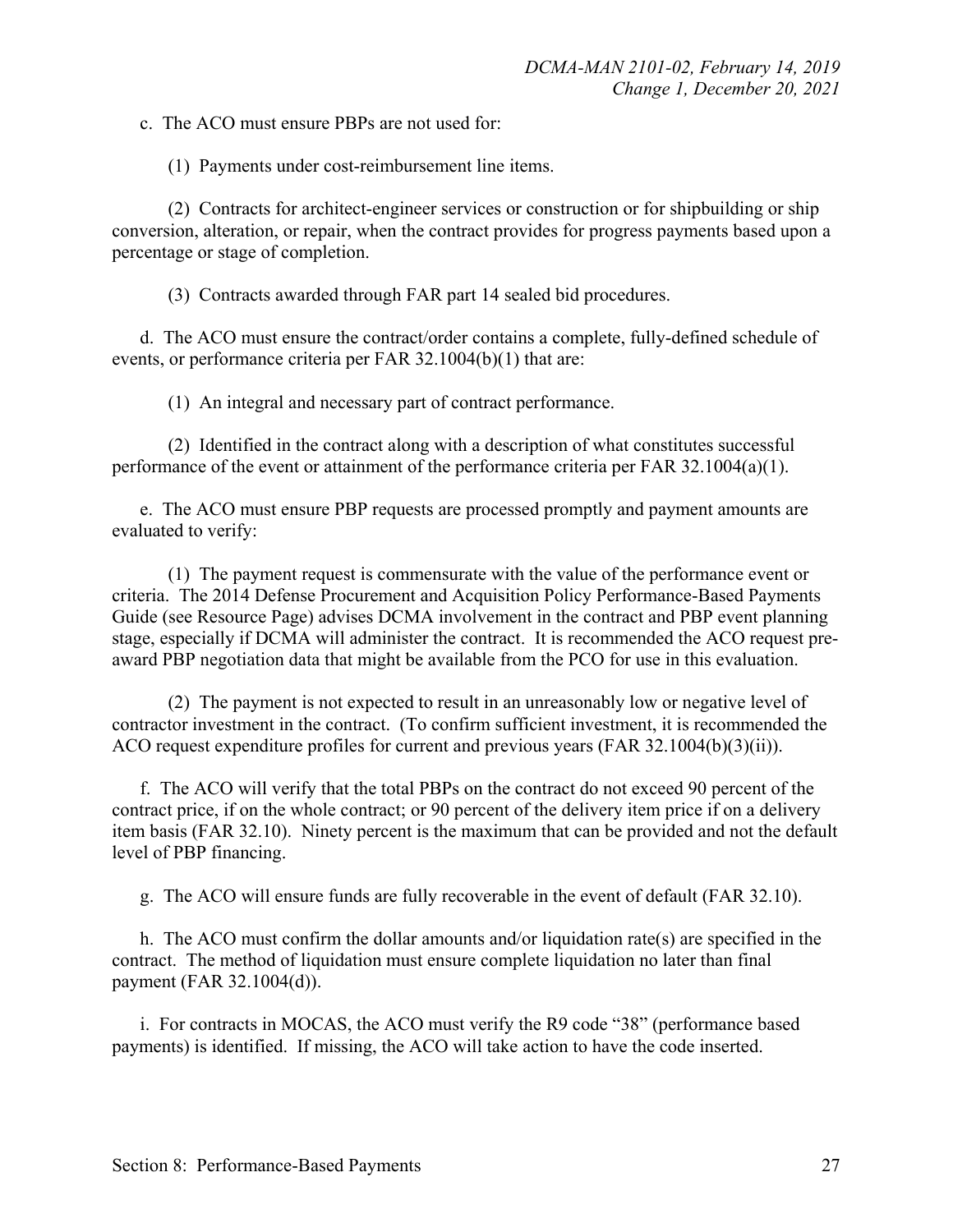j. The ACO must check the Contractor Business Analysis Repository (CBAR) e-Tool to see if status of the contractor's accounting system is properly reported or if the contractor has certified that the output of the accounting system is Generally Accepted Accounting Principles compliant. If the contractor's accounting system is identified as inadequate, the ACO must contact the PCO to verify the adequacy of the contractor's accounting system was verified prior to contract issuance and how to proceed pending contractor corrective action(s). If there is not a current review of the accounting system, or certification, one must be requested before proceeding with a payment request.

k. The ACO must notify the PCO when:

(1) The events/performance criteria conflict with FAR requirements.

(2) The contractor fails to complete a performance event as scheduled.

(3) The contractor fails to make sufficient progress on a performance event.

(4) The financial condition of the contractor has deteriorated jeopardizing contract completion.

(5) The contractor enters into any financial arrangement that encumbers title to property identified in FAR 52.232-32.

(6) A determination has been made that the contract has been over-financed. The PCO and contractor are to renegotiate future PBP events/criteria on the subject contract, order, or delivery item.

(7) Negotiations to modify the contract/order from progress payments to the use of PBPs for interim financing are complete.

(8) A determination has been made that significant deficiencies exist in the contractor's business systems. See DCMA-MAN 2301-01 for determinations.

l. After contract award, the contractor has the option to propose use of PBPs as a more favorable payment structure than the use of progress payments cited in the contract for interim contract financing. DFARS 232.10 provides a hyperlink to a PBPs analysis tool located on the Defense Pricing and Contracting website in the Cost, Pricing & Finance section, Performance-Based Payments – Guide Book & Analysis Tool tab. All contracting officers must utilize this tool whenever PBPs are contemplated for contract financing. This analysis tool will allow the ACO and contractor to compare the financial cost and benefits of using PBPs versus customary progress payments.

m. When the PCO requests assistance to establish and/or modify existing PBPs event terms, the ACOs should: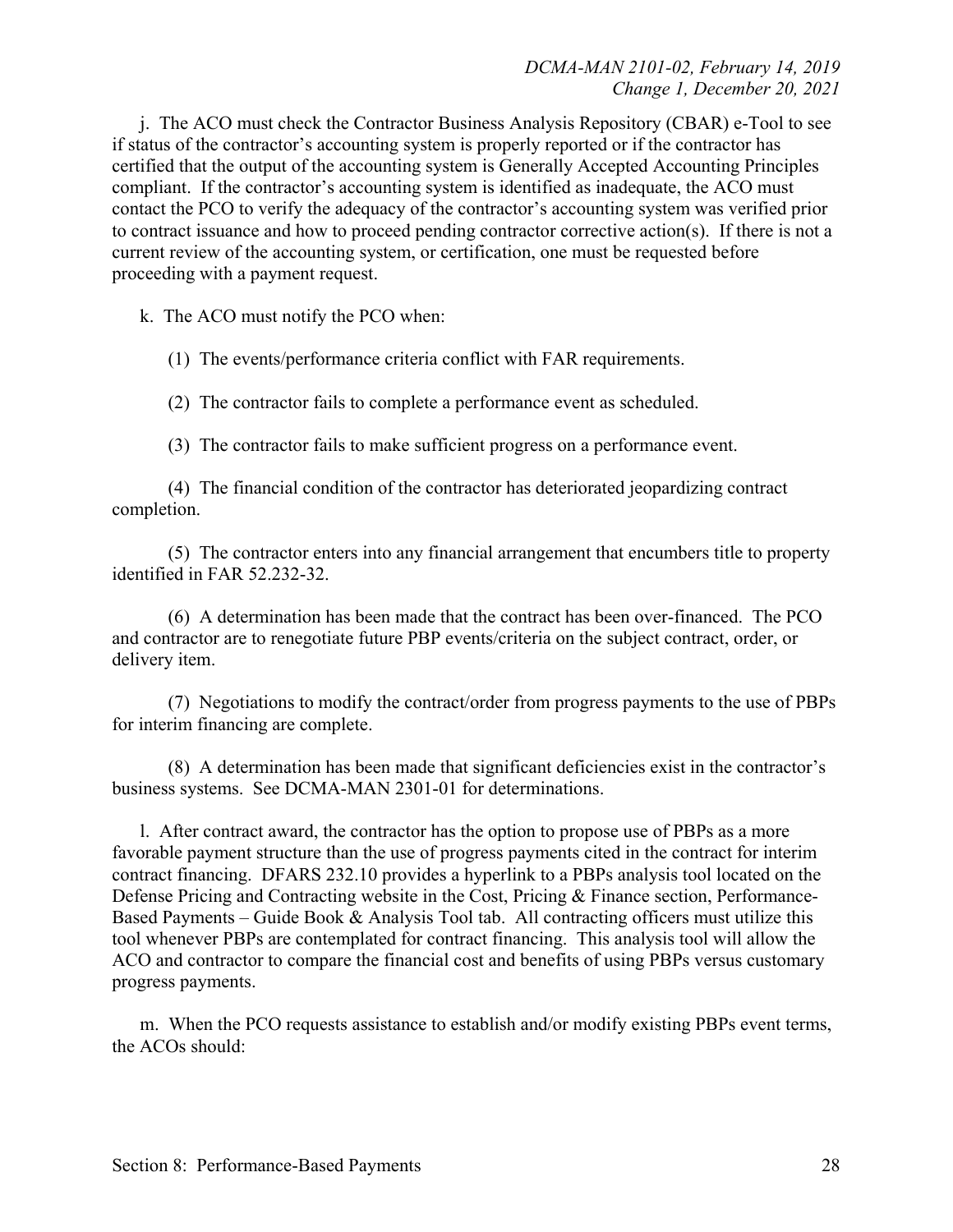(1) Recommend appropriate performance bases and performance-based finance payment amounts in accordance with FAR 32.1002.

(2) Identify events/performance criteria that are not:

- (a) The signing of the contract or contract modifications.
- (b) The exercise of contract options.
- (c) The passage of time.
- (d) Attendance at meetings, conferences, or seminars.
- (e) The expenditure of funds.
- (f) A surrogate for incurred costs.
- (g) Delivery of material, supplies, or services via DD Form 250.
- (h) Payment for cost-reimbursement line items.
- (i) Payment for accepted goods or services.
- (j) Payment for partial deliveries.
- (k) An incentive arrangement.
- (l) Equal payment for each event/performance criteria.

n. The ACO will obtain approval of the proposed PBP events and performance-based finance payment amounts from the CMO Contracts Director (or delegated alternate) prior to negotiation with the contractor.

o. The Boards of Review (BoR) Matrix Chart and detailed procedures for the BoR process are provided on the Resource Page for DCMA-INST 2201 "Indirect Cost Control." The ACO must obtain BoR approval before entering into negotiations with the contractor regarding:

(1) Recommended performance-based events or criteria when the PCO did not originally establish these in the contract finance terms.

(2) When the contract is proposed to be converted or has been converted from another form of financing to PBP.

(3) When subsequent modifications to the contract/order are issued, the ACO must adjust the PBP schedule as necessary to reflect changes that resulted from the modification (FAR 32.1002).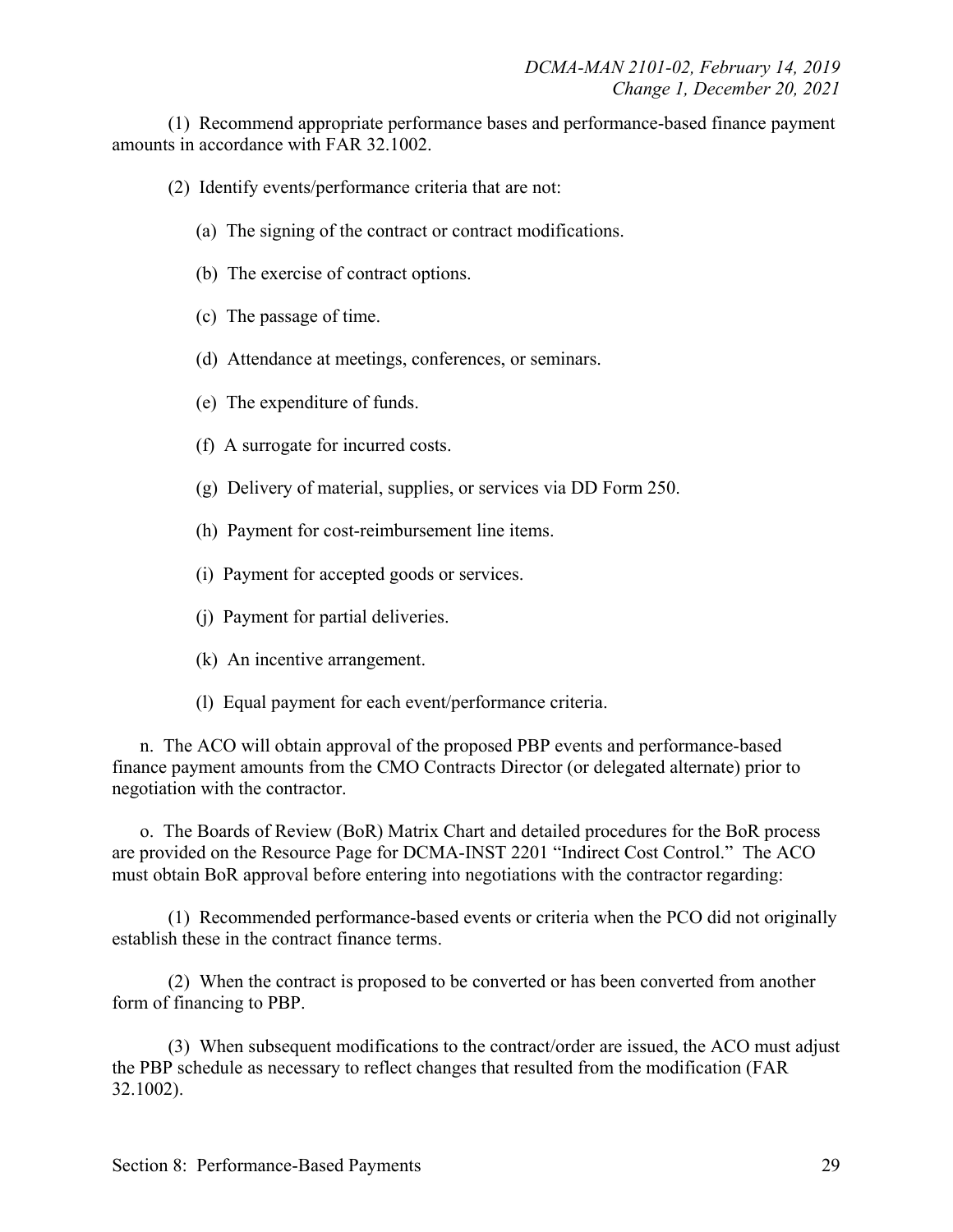#### **8.4. EVALUATION OF CONTRACTOR CAPABILITY.**

a. The ACO should consider the contractor's experience, performance record, reliability, financial strength, business systems, and the adequacy of controls established by the contractor for the administration of PBPs. The ACO must hold a post-award orientation conference with contractor personnel, procurement office personnel, technical functional specialists, etc., as needed, when recommended and/or considered beneficial in achieving clear understanding of all contractual requirements. The type of post-award contact will be at the ACO's discretion. Timeframes, type of post-award orientation, and documentation will be in accordance with DCMA-MAN 2501-01, "Contract Receipt and Review."

b. The ACO should request the assistance of applicable DCMA functional specialist(s) for an evaluation/analysis of event criteria, event value, milestones, timelines, performance, etc.

c. The functional specialist should conduct adequate analysis to provide the ACO with required information by which to form a technical opinion while balancing analysis investment against potential contract savings and risk to the Government.

d. When answering requests for PBP analysis support, final submissions should contain adequate detail such that a non-technical acquisition generalist can understand the technical risks/issues related to performance criteria being evaluated.

e. The functional specialist should acknowledge and properly document all requests for technical support for PBP contracts/events by notification/copy of the request for assistance to their team lead and/or additional management (e.g., Engineering and Manufacturing Group Chief).

f. The functional specialist must ensure technical evaluations/reports are uploaded to contract files within the system of record with additional notifications and/or uploads as required.

g. For contracts effective after March 31, 2014, or modified to incorporate updated DFARS 232.1003-70 wording revised April 21, 2014, the ACO should request the assistance of the cognizant DCAA auditor or DCMA functional specialist for an evaluation/analysis of the contractor's accounting system (DCMA-MAN 2301-01).

#### **8.5. REVIEW OF REQUEST FOR PAYMENT.**

a. The ACO must make the determination whether the individual PBP event or performance criteria for which payment is requested has been successfully accomplished in accordance with the contract and FAR 42.302(a)(13). If the ACO cannot verify completion of an event, the ACO should request the assistance of the appropriate technical functional specialist to substantiate successful completion/status of the performance event or criteria requested for payment. To ensure a comprehensive payment review, the ACO may utilize the PBP Checklist located on the Resource Page.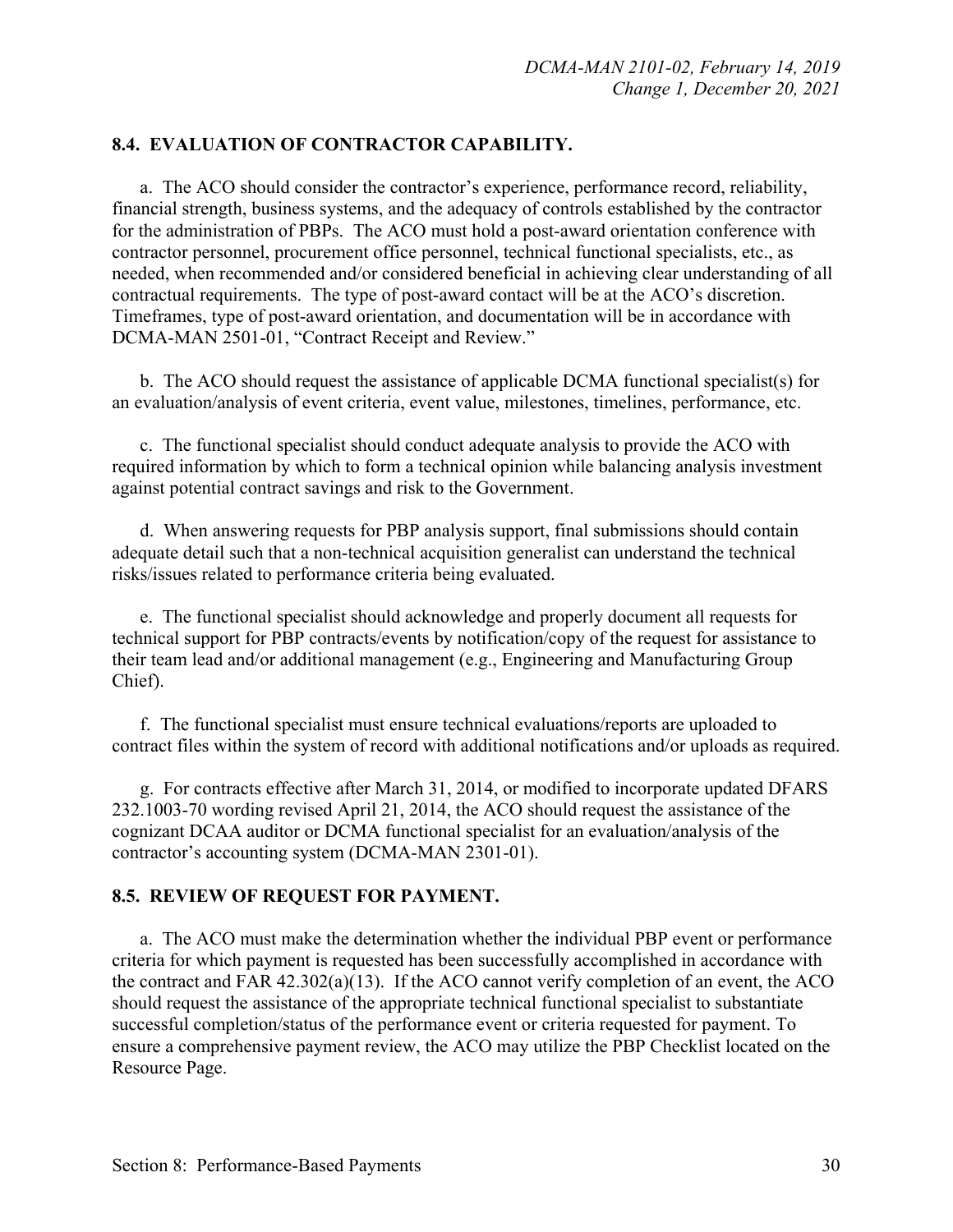b. When the request is determined to be correct in accordance with the contract, FAR/DFARS clauses, the ACO must approve the PBP request in WAWF. Prior to approval, the ACO should also ensure a note similar to the following "All events have been verified as complete, funds are available for payment, and there are no known encumbrance to title" is included for all approved PBP requests in WAWF. When the ACO determines the payment request is incorrect (e.g., event or criteria incomplete, contains errors, requires verification, missing incurred cost data (as applicable)), the payment request will be returned to the contractor via WAWF.

c. The ACO must not approve:

(1) A PBP request unless the specified event or performance criteria has been successfully accomplished in accordance with the contract pursuant to FAR Subpart 32.10. Allowing funds disbursement in excess of contractor performance to date equates to advance payments and is not allowed in accordance with FAR 32.402.

(2) A PBP request missing content required by FAR 52.232-32. As part of the review of the submittal, the ACO must ensure the contractor's certification is signed by an individual previously identified by separate documentation as authorized to bind the contractor.

(3) A PBP request when the FMS country code(s) input by the contractor to WAWF on the FMS Information tab conflicts with FMS country code data in MOCAS for use by DFAS for funds distribution/liquidation.

(4) A credit PBP request. DFAS cannot process a contract financing request where the net value is a negative number. MOCAS does not recognize a credit contract financing request and subsequently stops all future contract financing requests because its logic indicates that a previous financing request was not paid. If the contractor owes the Government money, the ACO must follow the procedures in DCMA-MAN 2501-10, "Contract Debts."

(5) A PBP request unless incurred cost data is provided in accordance with DFARS 252.232-7012 or 252.232-7013.

d. The ACO must:

(1) Ensure PBP requests are processed promptly within the CMO. Standard payment terms for PBP payment submittals are the latter of the contractor entitlement date, if specified in the contract, or 14 calendar days after the contractually designated billing office (DBO) receipt of a proper request for payment (DFARS 232.10). Per FAR 32.001-Definitions, a DBO is where the contractor first submits invoices and contract financing requests. A DBO can be a CMO, DFAS, DCAA, or other. The receipt date will be automatically entered on PBP requests submitted via WAWF.

(2) Process a PBP payment request in accordance with DFARS 252.232-7012, "Performance-Based Payments –Whole-Contract Basis" and DFARS 252.232-7013, "Performance-Based Payments-Deliverable-Item Basis*.*"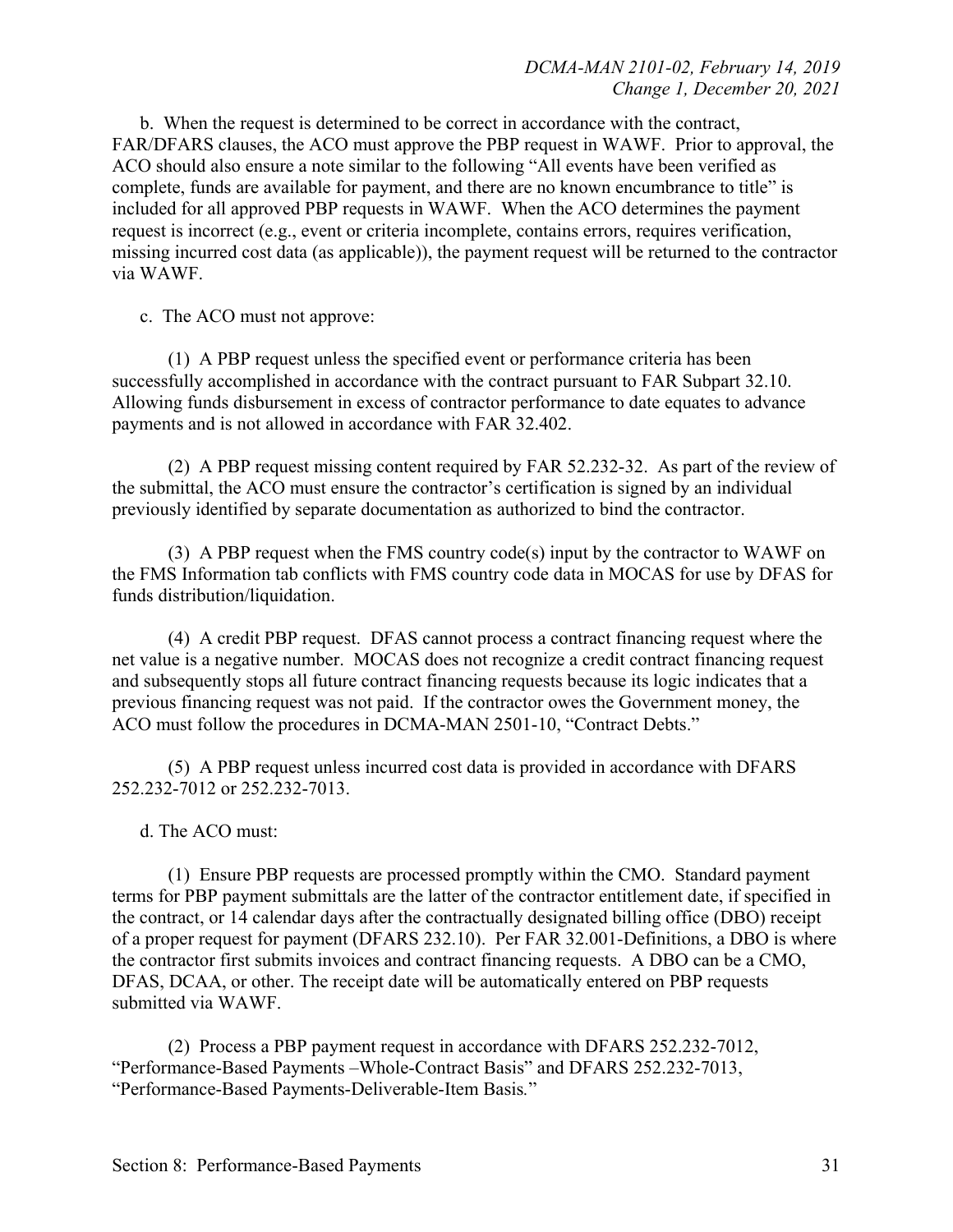(3) Review for accuracy, then approve a PBP payment provided all information is correct.

(4) Specify, if needed, the amount to be paid, necessary contractual information, and the appropriation account(s) to be charged for the payment consistent with the distribution instructions in the contract (FAR 32.10) and submit the approved payment electronically via WAWF to DFAS (DFARS 252.232-7003).

(5) Ensure a PBP request is processed in a timely manner. Multiple events or performance criteria may be on one PBP monthly payment submittal. Contracts/delivery orders with both U.S. and FMS disbursements are allowed one PBP payment submittal per type (U.S. or FMS) per month.

(6) Verify the request for payment is a seven-character alphanumeric starting with "PBPA" (for U.S. disbursements) or "PBPB" (for FMS disbursements). The last three positions are numeric and should be serially numbered (e.g., PBPA001, PBPA002). For contracts/delivery orders with both U.S. and FMS disbursements, the numbering is sequential by type (e.g., PBPA001, PBPA002, PBPB001, PBPB002) not mixed (e.g., PBPA001, PBPB002) (DCMA MOCAS Users Guide for Contract Administration, Chapter 2).

(7) Prior to approval of a PBP in MOCAS, review MOCAS to ensure sufficient funds are available under the ACRN(s) to be charged for the PBP request. For contracts with a disbursement office other than DFAS, the ACO must confirm funds status/availability by phone or email before proceeding. Proof of funds availability must be documented in the contract file.

(8) Verify the amount paid by the contract payment office agrees with the amount approved by the ACO. In the event the paid amount differs from the approved amount, the ACO should contact the payment office to resolve the discrepancy.

#### **8.6. WITHHOLD OF PAYMENT AMOUNTS.**

a. When a contractor business system is disapproved, DFARS 252.242-7005 requires the ACO to withhold payment against the PBP.

b. The ACO must:

(1) Comply with DCMA-MAN 2301-01 when a decision is made to disapprove a contractor's business system due to the system containing significant deficiencies. This action can include payment withholds in accordance with DFARS 252.242-7005.

(2) Identify covered contracts (e.g., those containing DFARS 252.242-7005 and the applicable specific business systems clause) from which payments will be withheld and ensure they are listed in the final determination.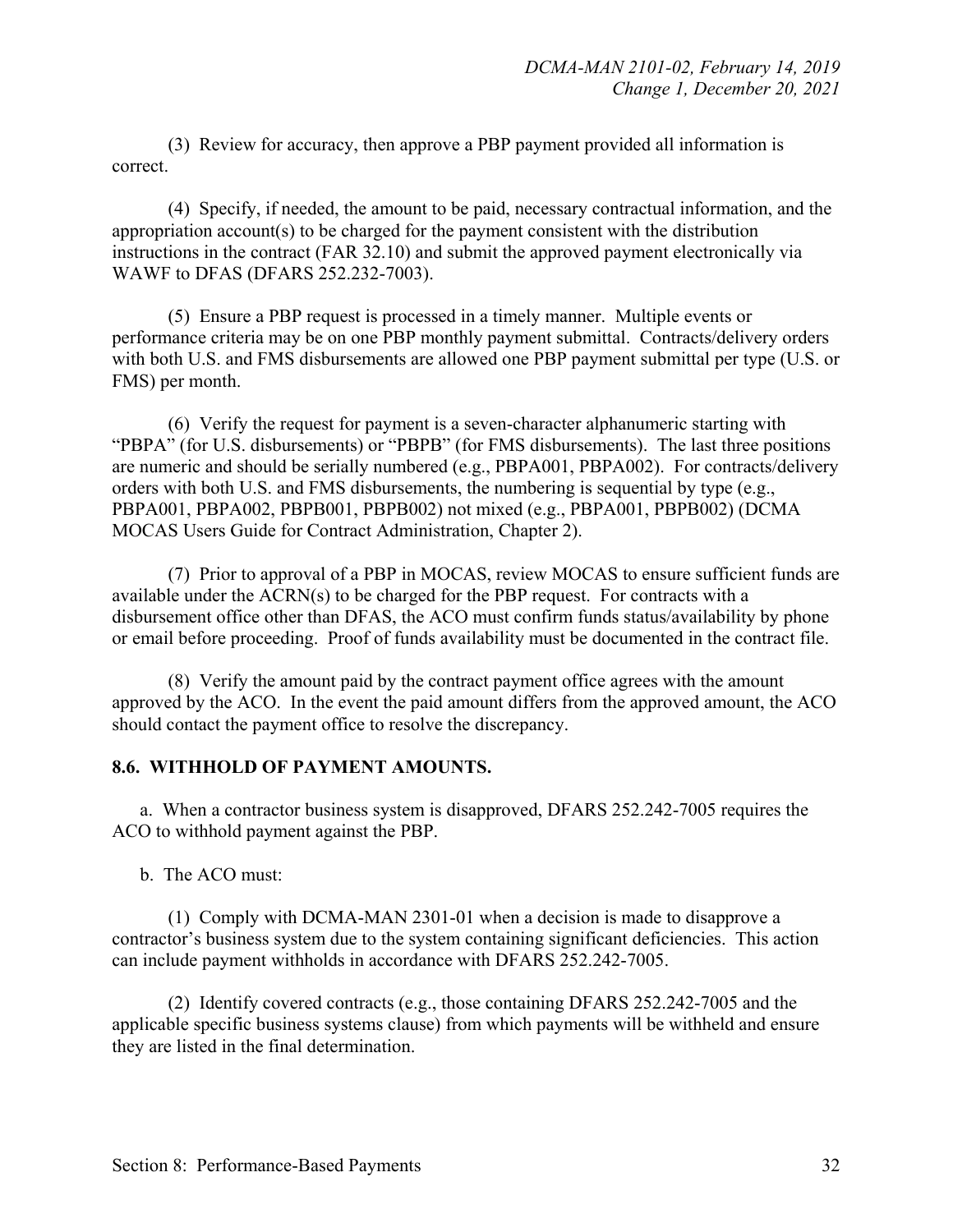(3) When applying a withhold to an IDC, apply the withhold at the delivery order level, as there is no money on the basic contract.

(4) Use the withhold tracking spreadsheet provided on the resource page of DCMA-MAN 2301-01 for tracking withholds for business systems. MOCAS will not be used to track these types of withholds. The ACO must request CMO trusted agent to input MOCAS Special Provision Code "U" for each contract from which payments will be withheld.

(5) Reduce the payment request amount by the appropriate withholding percentage and approve the lesser amount than was requested in the appropriate "Approved (\$)" block of the withhold tracking sheet.

(6) Enter payment instructions by ACRN and CLIN on the ACRN WS Tab in WAWF and use the comment block on the miscellaneous information tab in WAWF to record the amount requested, amount withheld, amount approved, and cumulative amount withheld to date, as well as the specific business system withhold percentage.

(7) Maintain withhold records in the official contract file and ensure the identified disbursement office is provided all information pertinent to the withhold action/amount.

(8) Limitations on payment withholds and corresponding contractor billing withholds are outlined in DFARS PGI 242-7000(b), DFARS 252.242-7005(e), and Section 11 of this manual.

(9) When a decision is made to discontinue withholds, the ACO will authorize the contractor to bill for previously withheld monies by public voucher, SF 1034, "Public Voucher for Purchases and Services Other Than Personal." The voucher number is to be a seven character alphanumeric starting with WTH9.

#### **8.7. PROPERTY TITLE AND RISK OF LOSS.**

a. This section is not applicable to "contract property acquired or provided" under FAR 52.245-1, "Government Property." For information on title provisions for 'contract property' see DCMA-MAN 2301-01.

b*.* In accordance with Class Deviation 2019-O0011 DFARS 252.232-7012 and 252.232- 7013, title to the property described in FAR 52.232-32(f) is the preferred security of performance-based payments. If the Contractor's accounting system is not capable of identifying and tracking through the build cycle that is allocable and properly chargeable to this contract, the Contracting Officer may consider acceptance of one or a combination of the following alternative forms of security sufficient to constitute adequate security for the performance-based payments and so specify in the contract, consistent with FAR 32.202-4:

- (1) A paramount lien on assets.
- (2) An irrevocable letter of credit from a federally insured financial institution.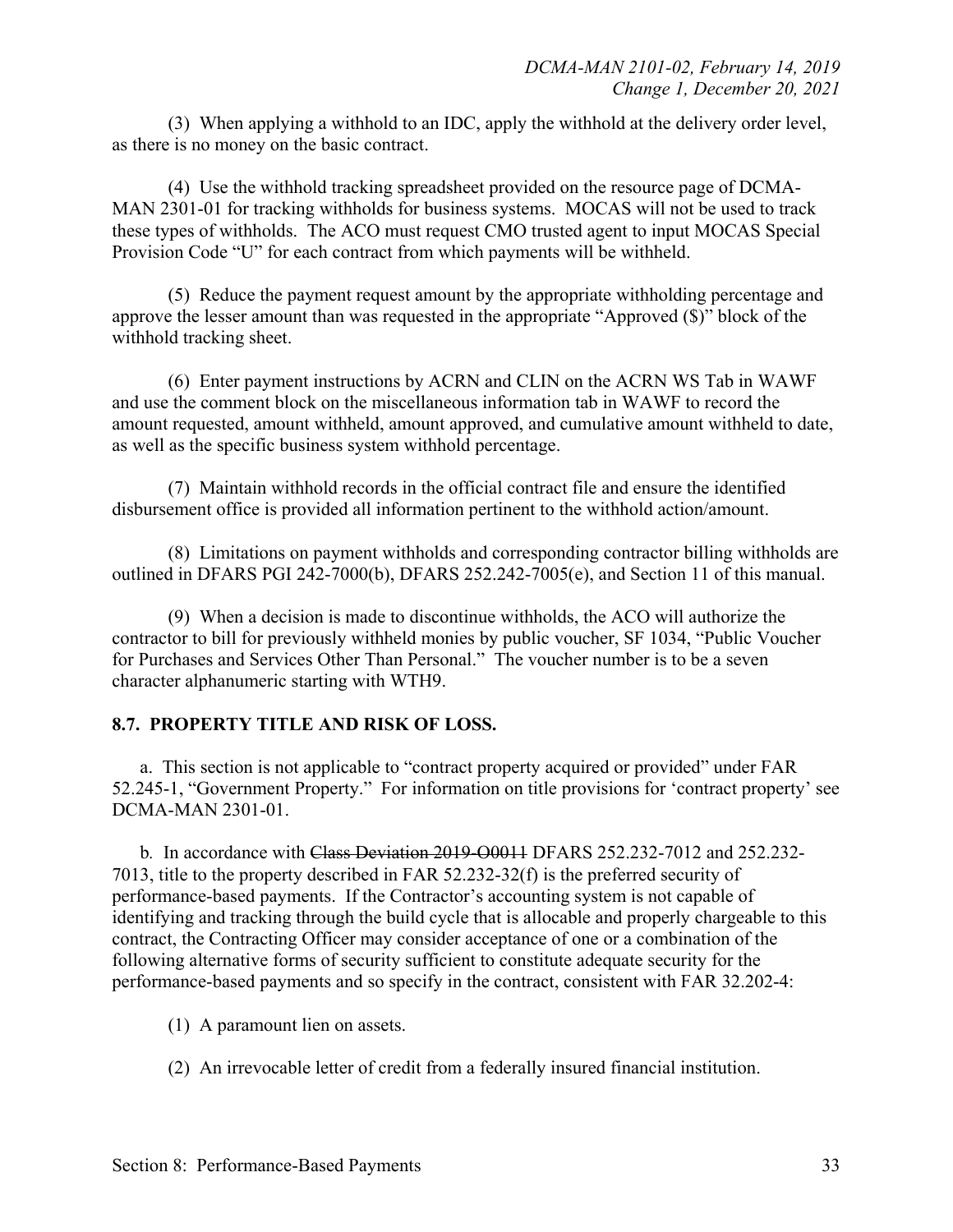(3) A bond from a surety, acceptable in accordance with FAR part 28.

(4) A guarantee of repayment from a person or corporation of demonstrated liquid net worth, connected by significant ownership interest to the Contractor.

(5) Title to identified Contractor assets of adequate worth.

c. The ACO should note upon receipt of the first PBP request for payment, the Government becomes the vested owner of property acquired by the contractor for use on the contract/order or produced by the contractor as of the date of the first PBP on the subject contract/order. As an alternative, the Government can assume ownership when the property is or should have been allocable/charged to the contract/individual order (FAR 52.232-32). Property (see FAR 52.232- 32 for a full description) includes:

(1) Parts, materials, inventories, and work in process.

(2) Special tooling and special test equipment.

(3) Nondurable tools, jigs, dies, fixtures, molds, patterns, taps, gauges, test equipment, manufacturing aides, etc., not considered as special tooling.

(4) Drawings and technical data required by contract/order as a deliverable.

d. The contractor-provided certification submitted as part of the contractor's payment request is normally sufficient evidence of property encumbrance status for review/use by the ACO. If notified of a change in property encumbrance status, the ACO must take immediate action as described by FAR 32.10.

e. The ACO approval of the contractor's intent to sell PBP contract production scrap material is required unless the ACO has received written notification from the contractor that there has been a significant reduction in the value of the property to which the Government has title (FAR 52.232-32(f)(4)).

f. The ACO may need to seek repayment when the value of material required and/or produced by the contractor is reduced below the amount of outstanding payments.

g. Contractor acquisition or disposal of property vested to the Government under a PBP contract/individual order requires prior approval by the ACO. The ACO should consult with the property administrator, and must ensure action is taken to adjust contract/individual order payment terms or obtain a refund to the Government, as applicable, as compensation for the property (FAR 52.232-32).

h. Unless the Government expressly assumes risk-of-loss responsibility for property acquired/produced by the contractor for a PBP contract/individual order, loss of that property as defined by FAR 45.101 will require the contractor to repay DFAS in accordance with FAR 52.232-32.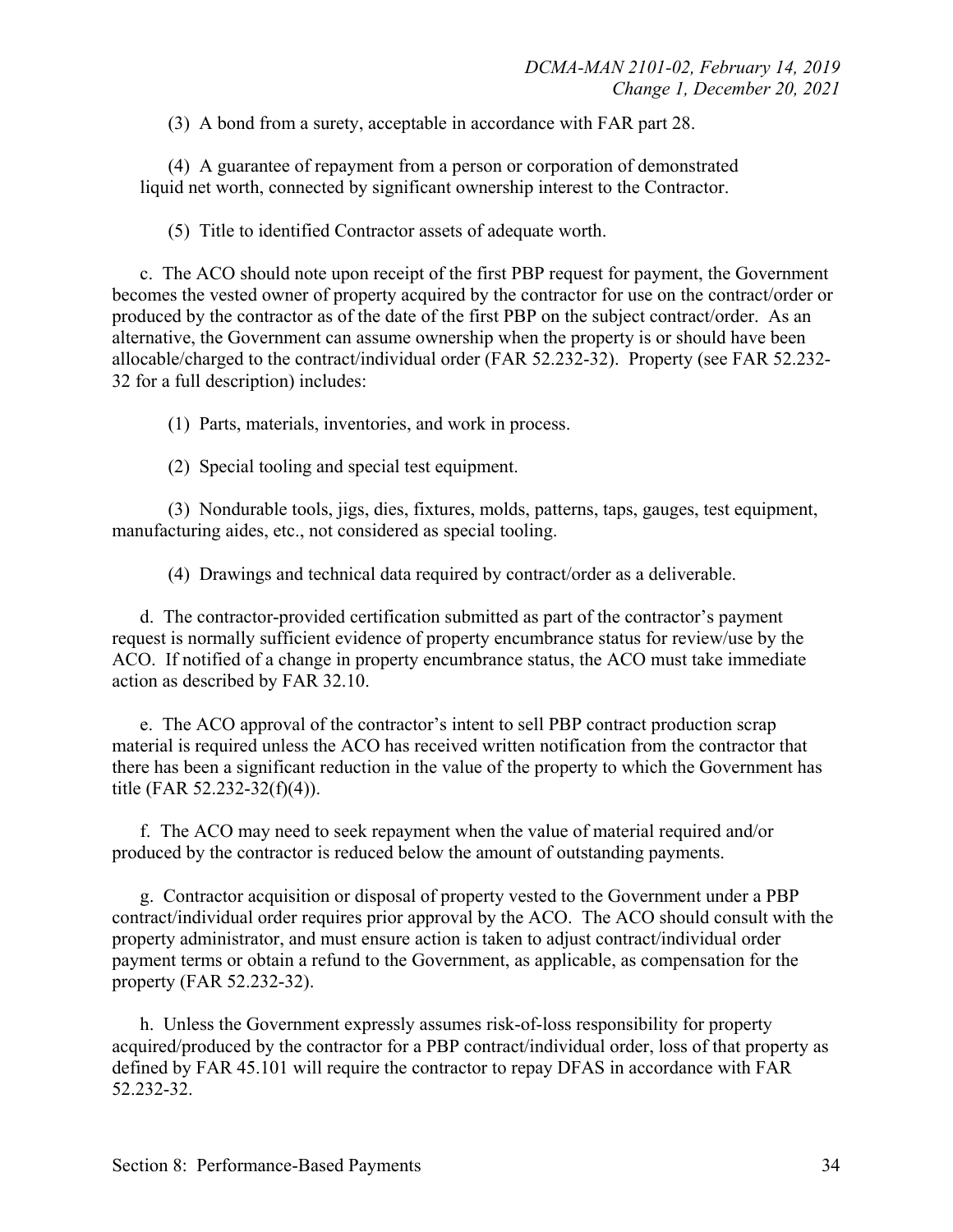i. Prior to and/or as part of contract closeout, the ACO must coordinate with the property administrator for property verification. The ACO will ensure that title to residual property acquired/produced by the contractor for a PBP contract/individual order meets the requirements of FAR 52.232-32.

#### **8.8. REDUCTION, SUSPENSION, OR RENEGOTIATION OF PBP.**

a. The ACO must apply the provisions of FAR 32.10 and FAR 52.232-32(e) regarding reduction or suspension of PBP by deduction from any payment under the contract/order when the contractor:

- (1) Fails to make progress on the contract.
- (2) Is in an unsatisfactory financial condition.
- (3) Is delinquent in payment of any subcontractor under this contractor.
- (4) Fails to comply with a material requirement of the contract.

b. The ACO must obtain approval from the CMO Contracts Director and a BoR recommendation before suspending PBP, when planning to suspend PBPs for any contractor regardless of business size or when the suspension of PBPs may have a negative impact on any contractor's ability to perform the contract through its physical completion. See DCMA Manual 2201-05, "Boards of Review," for specific information on BoRs.

c. The ACO may renegotiate a contract/order PBP schedule, with PCO concurrence, when a Government-caused delay (e.g., stop work orders, change in scope, failure to provide Government Furnished Material (GFM)) prevents completion of individual events/criteria. Contractor progress awaiting total completion for payment may be divided into redefined criteria/events to allow for payment of accomplished effort. The ACO must obtain approval from the CMO Contracts Director and a BoR recommendation before finalizing the renegotiated events/criteria/values. The CMO Contracts Director and BoR decision may be on an individual contract basis or contractor/Commercial and Government Entity (CAGE)/manufacturing facility basis, as needed.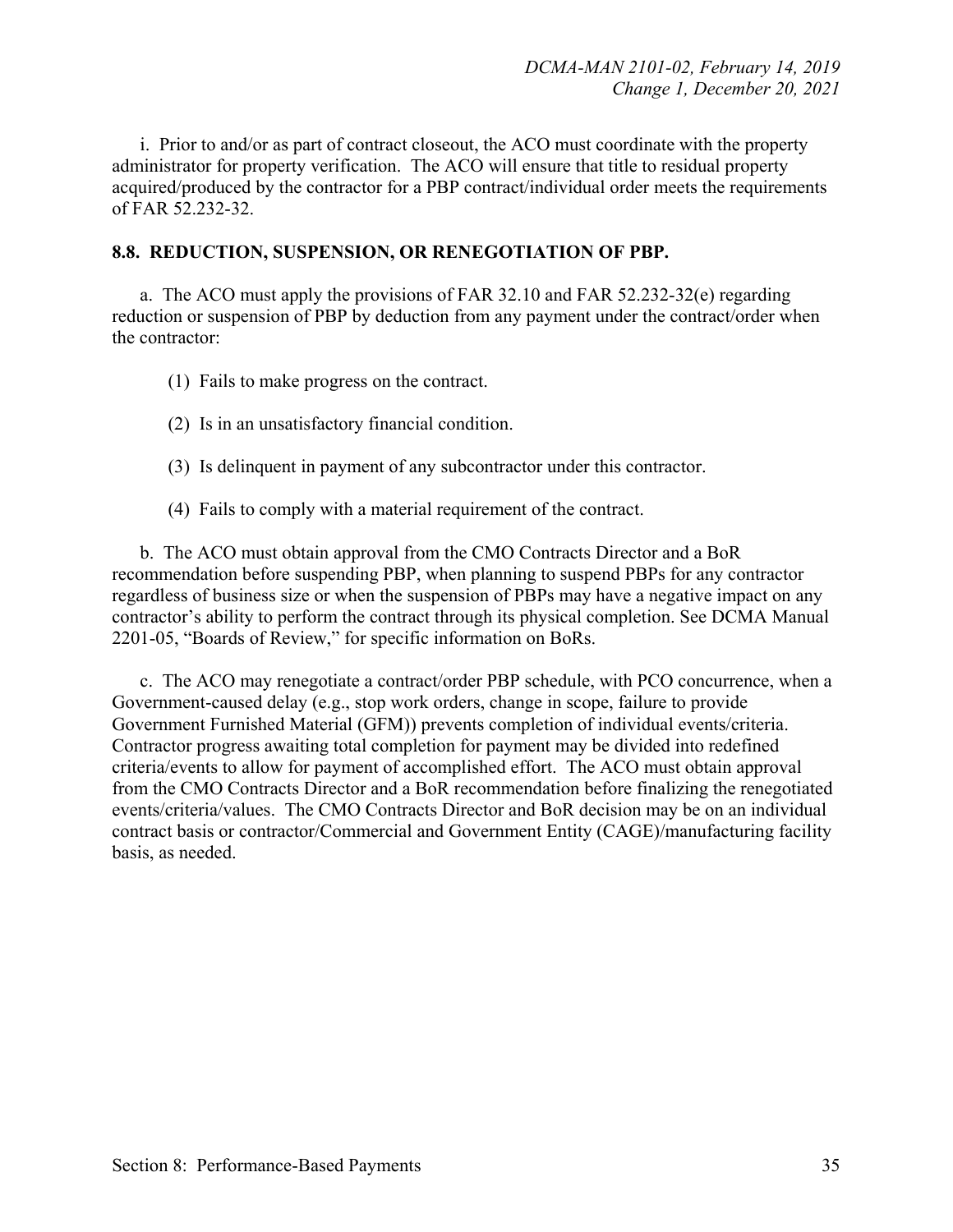# **SECTION 9: PROGRESS PAYMENTS BASED ON COST**

#### **9.1. REVIEW OF PROGRESS PAYMENT CONTRACT/DELIVERY ORDER REQUIREMENTS.**

a. During initial review of contracts, orders, and contract modifications, by following the contract receipt and review process in DCMA-MAN 2501-01, the assigned ACO must check the contract for the following:

- FAR 52.232-16, Progress Payments
- DFARS 252.232-7002, Progress Payments for Foreign Military Sales Acquisitions
- DFARS 252.232-7004, DoD Progress Payment Rates

b. The ACO should confirm the PCO provided distribution/payment instructions and ensure they are included in Section G of all contracts containing the progress payment clause. The distribution/payment instructions must comply with the requirements of DFARS PGI 204.7108. The ACO will:

(1) Issue a CDR using the PIEE Suite, as described in DCMA-MAN 2501-01 and contact the PCO if review of the contract, individual delivery order, or subsequent modifications reveal missing distribution/payment instructions or instructions not meeting content requirements of DFARS PGI 204.7108.

(2) Use all necessary means to obtain distribution/payment instructions, including elevation of the matter to supervision, in order to prevent government caused contract payment delays.

(3) Ensure contracts containing FMS meet the requirements of DFARS PGI 204.7108 and DFARS PGI 204.7108 limiting disbursement/payment/liquidation to contract-wide only.

(4) Provide DFAS the distribution/payment/liquidation instructions using the progress payment special instructions field (PROGPAY-INST-RQD) at the contract provisions data screen  $(YCU2 - 5 - 12)$  in MOCAS. The CA/ACO must send a DCMA Form 1797, Request for MOCAS Action/Information, to the CMO's Trusted Agent to have these instructions added to MOCAS.

(5) Verify the contractor's intent to request progress payments.

- (6) Ensure progress payments are authorized (FAR 32.104) if the contractor:
	- Is not expected to bill for delivery of products for a substantial time (6 months for large businesses, 4 months for small businesses)
	- Is a small business concern with the contract value over the Simplified Acquisition Threshold (SAT)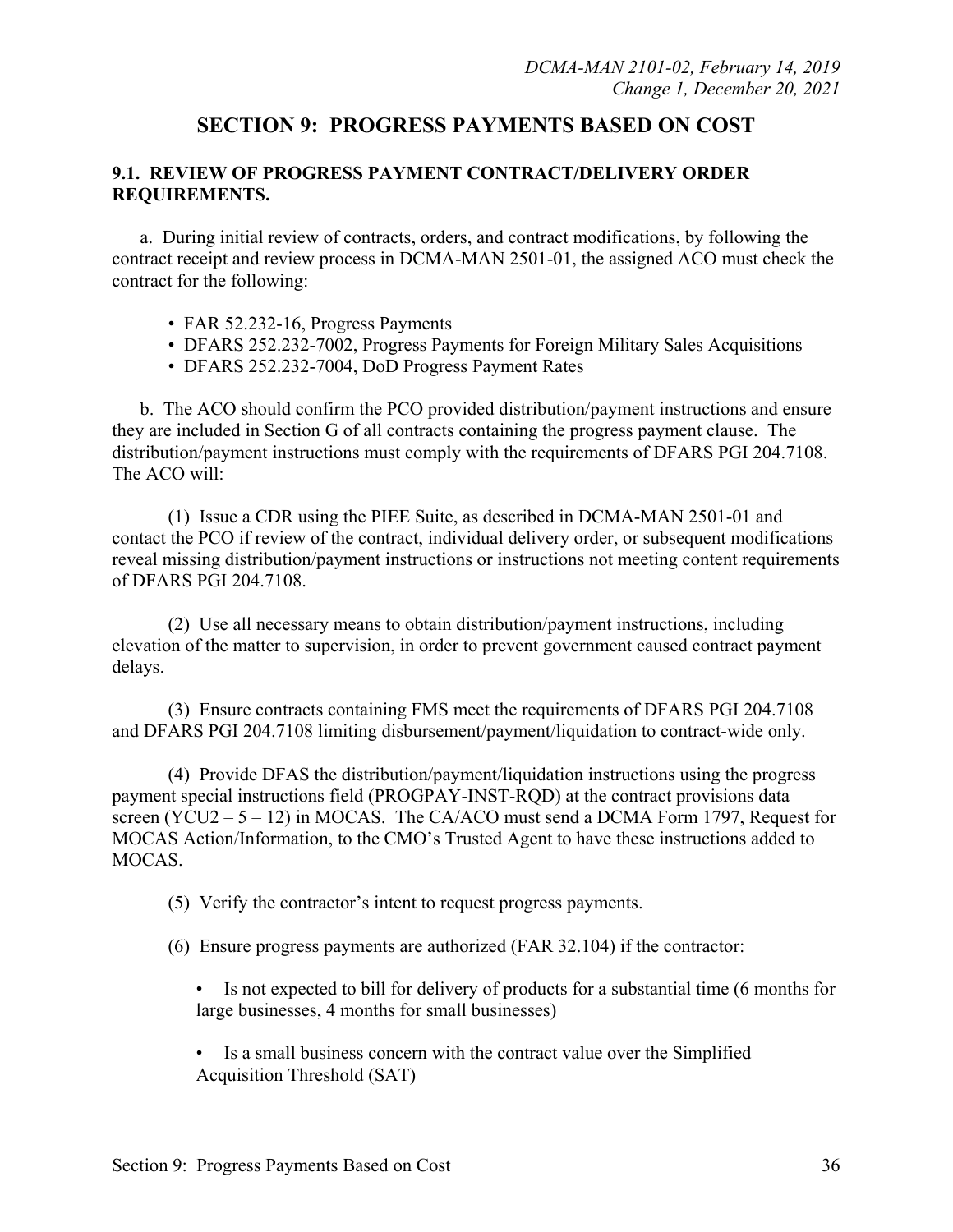- *•* Is a large business with contract value at \$2.5 million or greater
- For an IDC, a BOA, or similar ordering instrument, the aggregate value for orders or contracts that individually exceed SAT to have a total value of \$2.5 million or more

c. It is recommended that first-time contract awardees are considered high-risk candidates and a post-award conference must be held to ensure there is a clear and mutual understanding of all contract finance requirements. The type of post-award conference will be at the ACO's discretion. Timeframes, type, and documentation will be in accordance with FAR 42.5, "Post-Award Orientation" requirements.

d. Contract financing for an individual contract/order can be a combination of advance payments, guaranteed loans, and either progress payments or PBP but not both (FAR 32.113(h)).

e. After contract award, the contractor has the option to propose PBP as a more favorable payment structure. Office of the Undersecretary of Defense, Acquisition, Technology and Logistics (AT&L) Memorandum, "Cash Flow Tool for Evaluating Alternative Financing Arrangements" provides instruction and an analysis tool is available on the Resource Page for this Manual.

(1) This analysis tool will allow the ACO and contractor to compare the financial cost and benefits of using PBPs versus customary progress payments.

(2) The BoR Matrix Chart and detailed procedures for the BoR process are provided on the DCMA Manual 2201-05, "Boards of Review," Resource Page. The ACO will obtain BoR approval before entering into negotiations with the contractor to convert the contract to another form of financing. PCO delegation to the ACO to begin negotiation will be part of the material presented to the BoR for review.

f. The customary progress payment rates for DoD contracts, including contracts that contain FMS requirements and contracts with foreign companies, are 80 percent of the contract price for large business, 80 percent for Undefinitized Contract Actions and letter contracts, and 90 percent for small business concerns, as shown in Tables 1 and 2.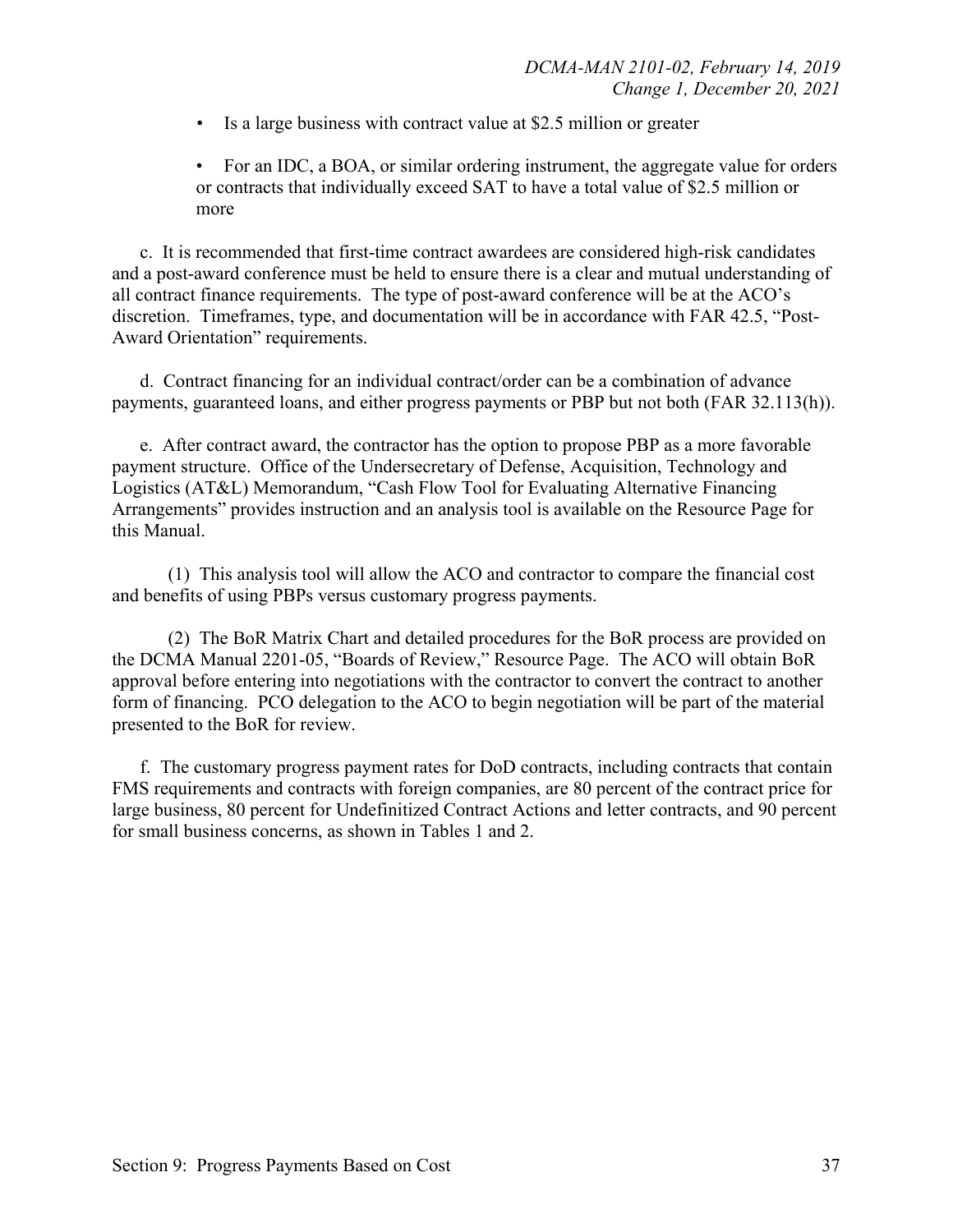#### *DCMA-MAN 2101-02, February 14, 2019 Change 1, December 20, 2021*

| <b>Business Size</b>                                                                                                                                                                                                                                                | <b>Payment</b><br>Rate | <b>Regulation</b>                |  |
|---------------------------------------------------------------------------------------------------------------------------------------------------------------------------------------------------------------------------------------------------------------------|------------------------|----------------------------------|--|
| Large Business<br>(includes FMS Acquisition and<br>foreign companies)                                                                                                                                                                                               | 80 percent             | FAR 52.232-16<br>DFARS 232.501-1 |  |
| <b>Small Business Concerns</b>                                                                                                                                                                                                                                      | 90 percent             | DFARS 232.501-1                  |  |
| For contracts pre-dating 2001, ACOs should use rates identified by clause in effect<br>at time of contract award or included in the contracts. At contract receipt, ACOs should<br>confirm rate information is current in accordance with latest FAR/DFARS changes. |                        |                                  |  |

## **Table 1. Customary Progress Payments**

| <b>Contract Type</b>                                                                                                                                                                                                           | <b>Payment</b><br>Rate | <b>Regulation</b>           |  |
|--------------------------------------------------------------------------------------------------------------------------------------------------------------------------------------------------------------------------------|------------------------|-----------------------------|--|
| Undefinitized Contract                                                                                                                                                                                                         | $80*$ percent          | FAR $52.232 - 16(k)$        |  |
| Letter Contract                                                                                                                                                                                                                | 80 percent             | FAR 52.232-16, Alternate II |  |
| * Payment is limited to 80 percent of total costs incurred on work accomplished and will not<br>exceed 80 percent of the UCA obligated amount until definitized or such lower limit is<br>specified elsewhere in the contract. |                        |                             |  |

#### **Table 2. Contract Type Progress Payments Rates**

## **9.2. PROGRESS PAYMENT DISBURSEMENT EXCEPTIONS.**

a. Unusual Progress Payments. The ACO must determine if the contract contains unusual progress payment provisions. Unusual progress payment provisions are identified as rates which exceed the customary rates referenced in FAR 32.501-2 and tailor surveillance efforts to address the unusual progress payment provisions/expenditures identified.

b. Multiple Progress Payment Rates. In situations where a contract contains multiple progress payment rates or requires segregation of disbursements, the ACO will work with the contractor and the DFAS Center to determine the best method for submitting requests for progress payments (FAR 32.502-4(e)). Possible causes for multiple progress payment rates include:

(1) Different phases in a program managed contract.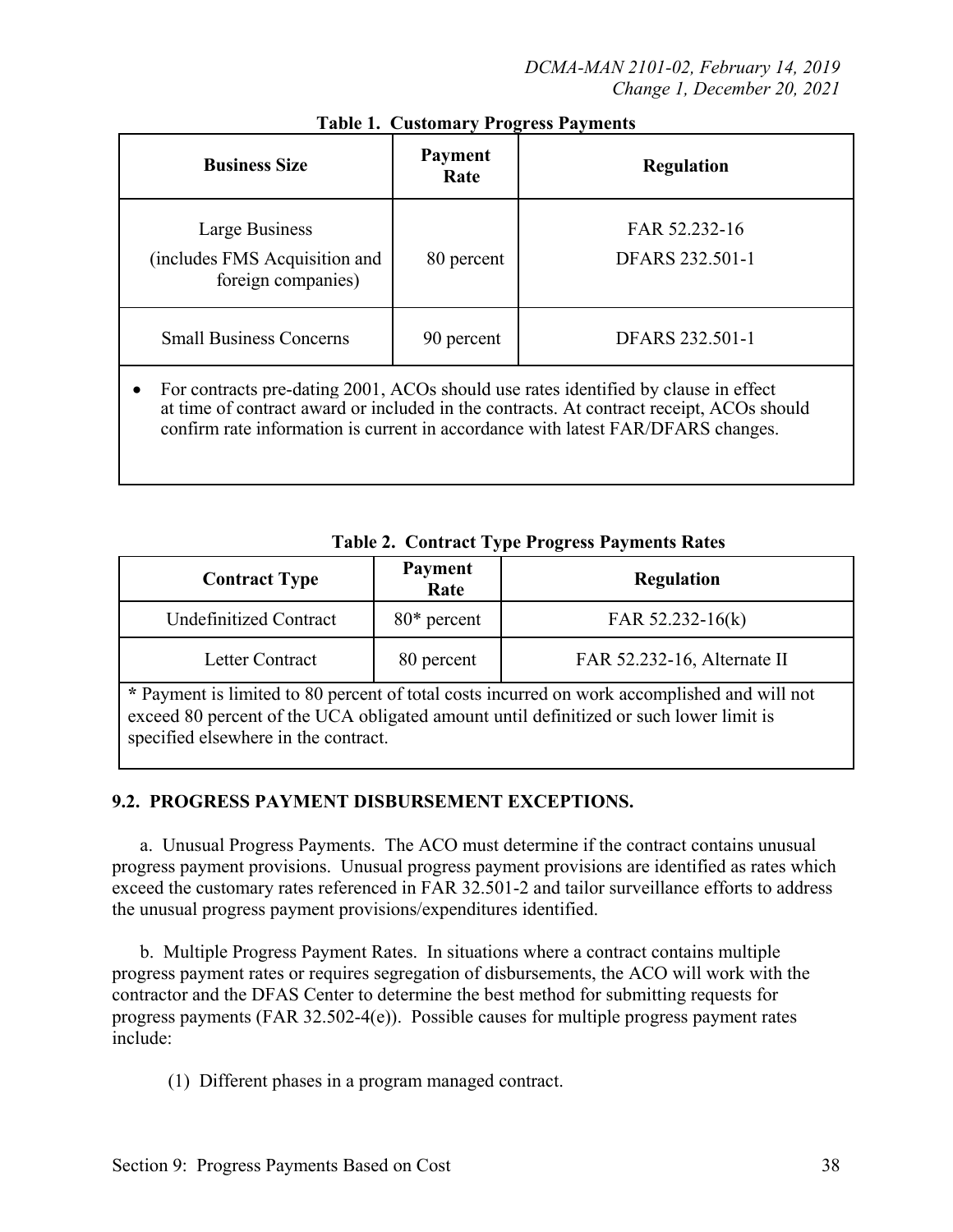(2) Progress payment rate change during the life of the contract.

(3) Undefinitized work added to the contract.

(4) When the undefinitized portion is definitized, the same lot numbering system should be maintained unless the progress payment rate is the same as the progress payment rate for the original portion of the contract and the contract does not require the costs to be segregated separately.

c. An effective solution is to establish a separate progress payment request (PPR) number series by segmenting the contract into lots. Phases of work/lots must be clearly severable and accounting segregation maintained. The following will apply in accordance with FAR 32.502-4:

(1) The contractor is instructed by the ACO or PCO to segregate the costs and liquidations for each lot separately.

(2) Per the MOCAS User Guide, part 2, paragraph 2.2.6., Progress Payment Request Processing, the lot number must be a one position alpha character (ex: PPRA006A, PPRA020C, PPRB003A) to differentiate between lots or phases.

(3) The ACO must ensure the lot number is on the PPR prior to signature in WAWF.

(4) This does not apply to separate rates for the U.S. and FMS portions of a contract.

d. The contractor must submit separate PPR and subsequent invoices for the severable portions of work in order to maintain accounting integrity (FAR 32.502-4(e)). Payments cannot be made using automatic payment of invoices (API). When multiple (two or more) progress payment rates are authorized for use on one contract, contractors may submit one payment request per month, per allowable progress payment rate.

(1) The ACO should ensure a contract which authorizes "Lot" progress payments is never put on Post Pay Table in WAWF.

(2) The contracts are manually tracked and liquidated by DFAS/ACO. The ACO is responsible for performing all the required calculations and validations before approving the request.

(3) Application of separate progress payment rates should be described in a supplementary special provision within the contract.

(4) The ACO must ensure the highest progress payment and liquidation rate is entered in the MOCAS Provisions Data Record.

e. Special/Specific Payment Instructions. The PCO is required to include payment instructions in the contract to reduce risks related to management of expenditure rates, management of canceling funds, or alignment of disbursement with actual performance. The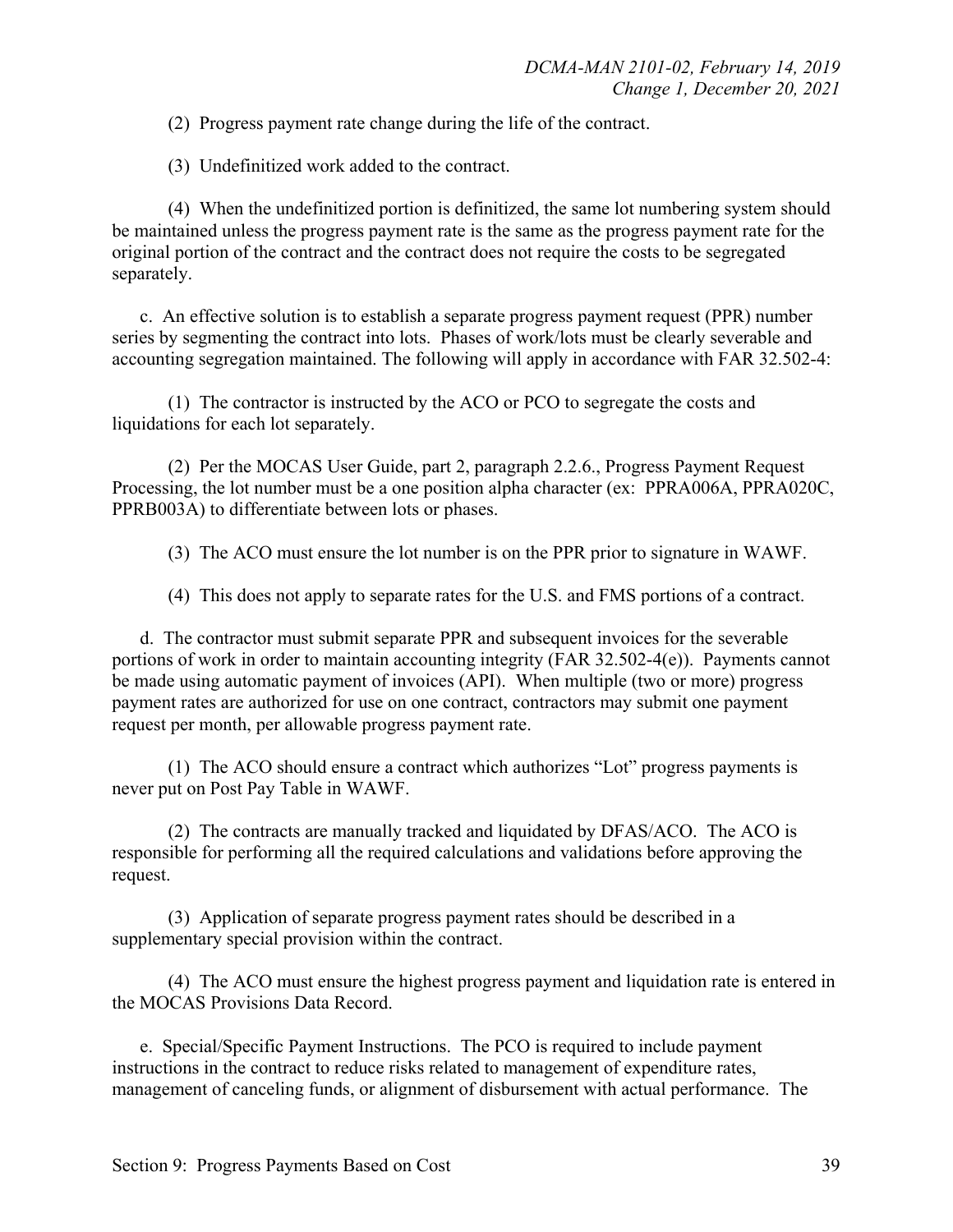ACO must review prime contracts (normally in Section G) and modifications to determine they contain specific payment instructions. Review Section G or H for further payment instruction.

(1) This section applies to contracts and orders that are funded by multiple accounting classification citations. Use DFARS PGI 204.7108 to validate the payment allocation. DFARS 252.204-7006, "Billing Instructions" is required in the contract per DFARS 204.7109 because DFARS 252.204-7006 provides a contractual requirement for cost accumulation at the contract line item level.

(2) Contract limitations excluding any fixed-price line items will be included in the MOCAS special payment instructions. For example, the contract may state that a fixed-priced CLIN 0001 is not authorized for progress payments. Any costs incurred for the performance of CLIN 0001 may not be claimed as eligible costs for progress payments. In addition, the ACO should ensure there is no liquidation against delivery invoices for CLIN 0001.

(3) The ACO must provide DFAS distribution instructions consistent with contract liquidation provisions. If DFAS is not used, the ACO should coordinate with the identified disbursing office. DFAS policy is to use the ACRN worksheet completed by the ACO in WAWF as special payment instructions and ignore any payment instructions posted elsewhere in MOCAS.

f. FMS Purchases. The ACO must ensure the contractor submits separate SF 1443, "Contractor's Request for Progress Payment" (or WAWF equivalent) for U.S. and FMS orders, and that a separate numbering system (see paragraph 9.5.) is maintained for the U.S. funds and the FMS funds for the life of the contract in accordance with DFARS 252.232-7002. For each submittal, the ACO must obtain supporting schedules from the contractor (FAR 52.232-  $16(g)(3)(ii)$ ) showing the breakout of cost between U.S. and FMS requirements. If more than one country is involved, the schedule will show a breakdown for each country for which work is being performed. The ACO must not authorize progress payments without this schedule. Recommend the cost breakdown include the two-letter alpha identifier for each country for use during submittal review(s).

g. First Article. If the contract contains a First Article CLIN, the PCO may limit progress payments to a stated amount or percentage until the First Article is approved (FAR 32.501-5(e)). If imposed, costs in excess of the First Article limitation will not be paid prior to First Article acceptance.

(1) If a First Article limitation has been imposed and long-lead item procurements are authorized, the ACO will ensure the contract clearly distinguishes which portion, if any, of the long lead item costs may be included in PPR (Alternate II of both FAR 52.209-3 and FAR 52.209-4). See Resource Page for example MOCAS screenshots.

(2) If a First Article limitation is not included in the contract and the ACO has reason to believe that it is necessary to protect the Government's interest, the ACO should recommend to the PCO that the contract be modified to include a limitation, or limitations, for multiple First Articles.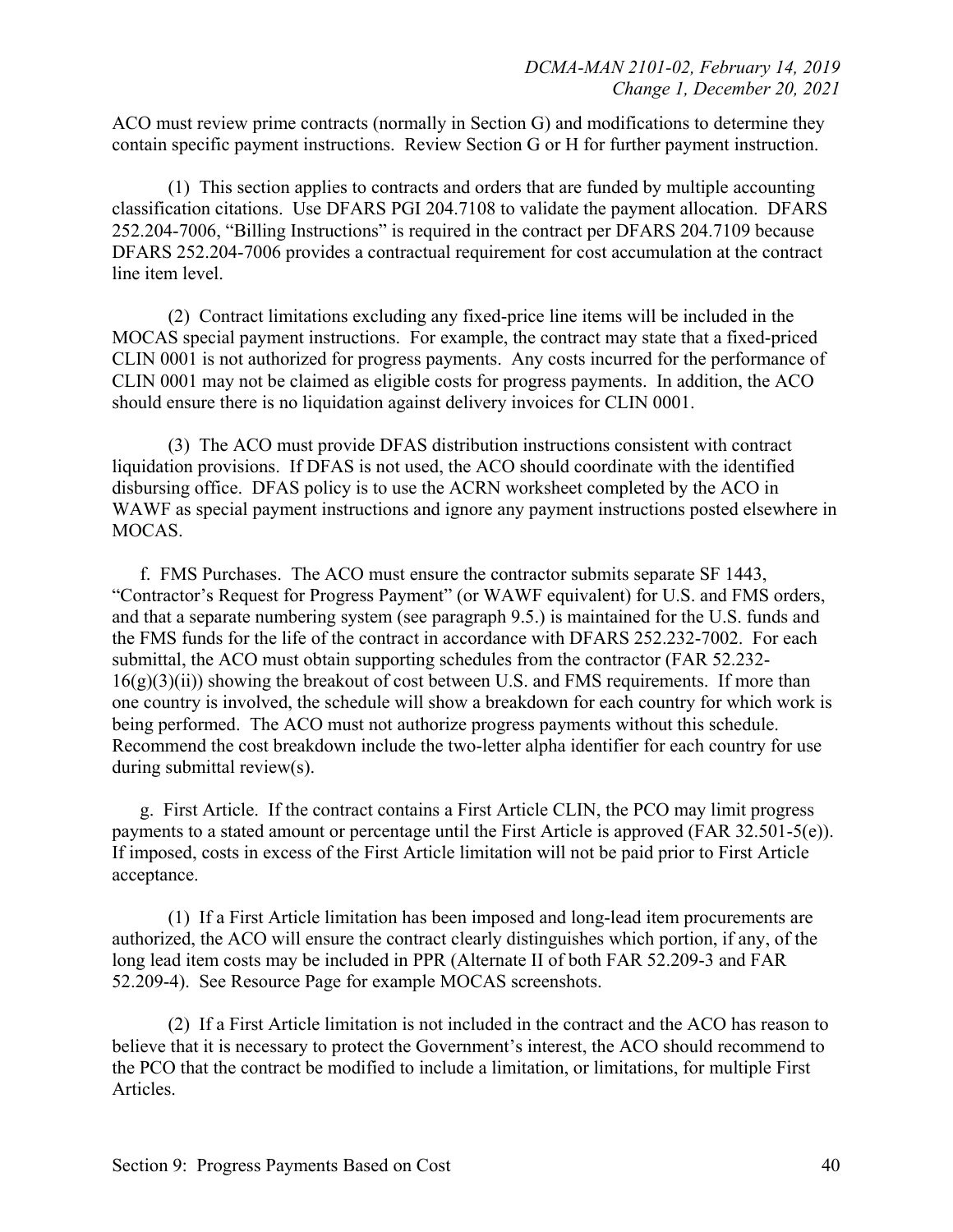(3) The ACO must ensure MOCAS reflects the First Article limitation in the progress payment master file (see sub-section 5.3).

h. Progress Payments Against BOA/IDC. The progress payment rate used in individual orders should be consistent with both the provisions of the basic agreement and the progress payment rates in effect at the time the order was issued.

(1) The contract price of an unpriced order issued against a BOA is the maximum amount obligated by the contract as modified in accordance with FAR 32.501-3(a)(5).

(2) BOAs will be updated by the PCO or ACO, if the function has been delegated, to reflect changes in the progress payment rate.

(3) Orders issued before the rate change will not be modified to include the new rate.

(4) Under indefinite-delivery contracts, the contracting officer should administer progress payments made under each individual order as if the order constituted a separate contract (FAR 32.503-5(c)).

i. Incrementally Funded Contracts. The ACO must ensure the following:

(1) Progress payments are limited to the lesser of applicable percentage of face value of the contract or obligated funds.

(2) Contractor provides supporting documentation showing the EAC for both the current funded level and the fully funded value of the contract.

(3) PPR and all supporting details are consistently completed and clearly distinguishable between the funded increment and the fully funded level.

j. Fixed Price Incentive Contracts. The ACO should review contract provisions regarding adjustment of profit and final contract price. Guidance regarding target price versus contract price can be found at FAR  $32.501-3(a)(3)$ . For any fixed price incentive contract that has documented and approved properly incurred costs for authorized work that exceeds the target price, the ACO may provisionally increase the billing price up to the ceiling or maximum price, if funded.

k. UCA Limitation. Upon receipt and review of an undefinitized contract, the ACO must ensure FAR 52.232-16(k) is included in the contract. If not, the ACO must immediately inform the PCO of the omission. FAR 52.232-16(k) limits the amount of total costs incurred on work accomplished that can be billed up to 80 percent and the amount of unliquidated progress payment for UCAs up to 80 percent of the maximum liability of the Government under the UCA until definitized, or such lower limit specified elsewhere in the contract. Costs incurred for undefinitized work will be segregated on PPRs from those costs eligible for higher progress payment rates (e.g., definitized work).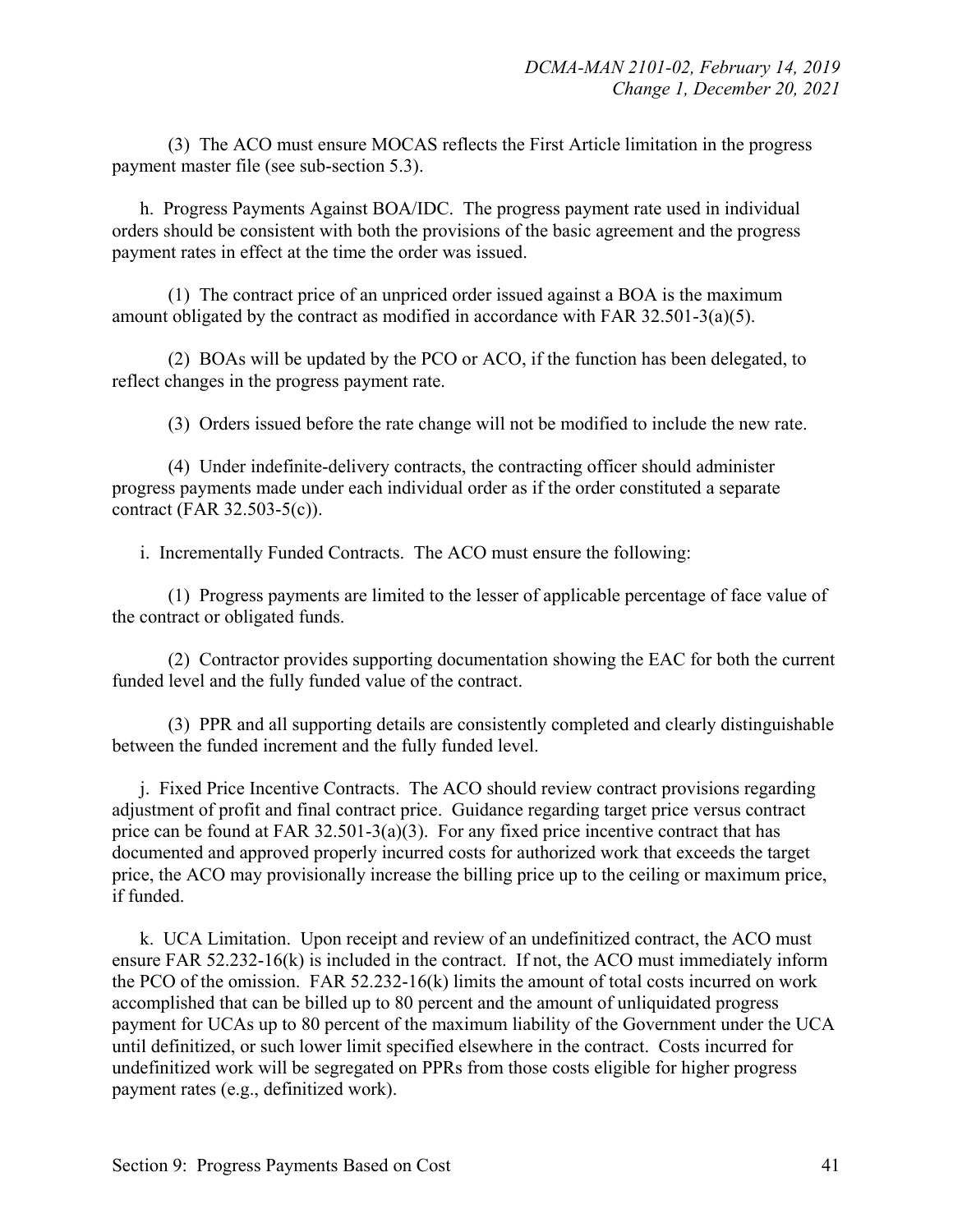l. Mixed Type Contracts. Invoice submittals on contracts that contain cost-type line items, as well as firm fixed price (FFP) line items, are by bureau voucher number (BVN) (cost vouchers) and commercial invoices. Progress payments must be limited to the FFP portion of the contract. Recoupments against the progressed amounts must be limited to commercial invoices; i.e., recoupment should not be taken against the BVN (cost voucher)/cost portion. In addition to other special payment instructions entered into MOCAS for the contract, the ACO should add the following by issuing a DCMA Form 1797 to the CMO's Trusted Agent. The CA/ACO may also include further instruction on the DCMA Form 1797 that the finance indicator field on each FFP CLIN should state "Y" and the non-FFP CLINs should state "N":

(1) BVN special payment instructions should state the following: "This is a mixed-type contract. Do not recoup against BVNs."

(2) To prevent disbursement against the cost-type items, progress payment special payment instructions should state the following: "Progress payments are authorized on CLINs (list the FFP line items)."

m. Indirect Cost Considerations. In regard to the applicability of indirect rates applicable to both incurred cost and estimated cost to complete the contract, contractors with established forward pricing rate agreements (FPRA) will use those rates for progress payment purposes during the period covered by the agreement(s). If the contractor's financial condition changes to where the ACO determines the FPRA is invalid, the ACO will discontinue use, notify all parties of the extent of the change(s), and begin effort to establish a revised FPRA (FAR 15.407-3(b)). If an FPRA has not been established, the DCMA forward pricing rate recommendation or procedures under FAR 42.704 will be used.

n. Flexible Progress Payments. Flexible progress payments should not be included in contracts or orders resulting from solicitations issued on or after November 11, 1993. The ACO will immediately contact the PCO to replace all language regarding flexible progress payments with current provisions.

#### **9.3. CONTRACTOR CAPABILITY TO PERFORM.**

a. The ACO will determine and document (e.g., DCMA Form 325, "Contract Financing Administrative Record," or equivalent, pertinent report, applicable document) the overall capability of the contractor to perform work required by the contract/order (FAR 32.503-2(b)).

b. The ACO must comply with the following FAR 32.503-2(a) requirements:

- Financial strength
- Adequacy of accounting system and controls
- Past performance
- Experience
- Quality of management
- Reliability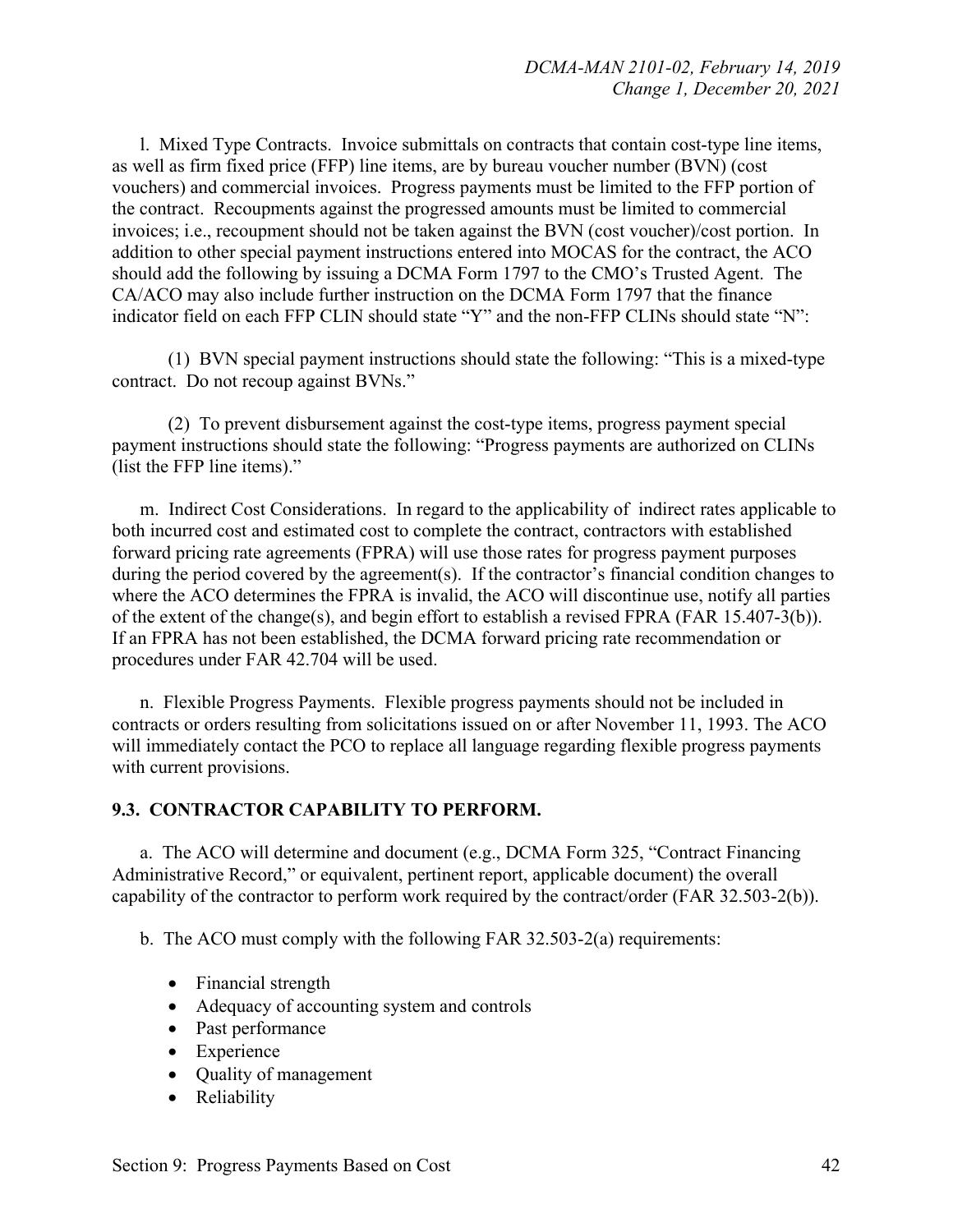c. The ACO will not approve progress payments (FAR 32.503-3, "Initiation of Progress Payments and Review of Accounting System") before determining:

(1) The contractor is capable of liquidating progress payments.

(2) The contractor's accounting system and controls are adequate for proper administration of progress payments.

d. For evaluation of the contractor's capability to perform, the ACO may use information available within the last 12 months (FAR 32.503-3(a)), such as recent pre-award surveys, cost studies, business systems reviews, other evaluations and/or coordination with other members of the team. This information may include the following:

(1) Financial analysis that addresses the contractor's overall liquidity, cash flow, backlog of work, and financial posture. Reports may be obtained from the DCMA Financial Capability Group (FCG) via email.Please note that ACOs dealing with a prime contractor's subsidiary company should **not** consider its financial risk rating as applicable to its respective subsidiary company, unless a corporate guaranty agreement has been executed by the prime contractor on behalf of its subsidiary. As mentioned, a subsidiary is considered a separate legal entity and as such, is responsible for demonstrating its own financial capability (see DFARS 232.072-2(b) and DoD Contract Pricing Reference Guide, Volume 4, Chapter 9). ACOs dealing with subsidiary companies should contact the FCG to discuss the need for performing a financial capability review on its subsidiary company. See Resource Page for FCG email link.

(2) Contract auditor evaluation of the contractor's accounting systems, billing system, and material management accounting system (MMAS), if applicable. Do not rely upon audit reviews older than 36 months to determine contractor's overall capability to perform.

(3) Functional specialist evaluation(s) of the contractor's experience or capability in producing the item at the prime contractor and major/critical subcontractors, and evaluation of the contractor's production and quality systems controls.

(4) Contractor business systems status posted in the CBAR e-Tool.

e. Deficiencies found during business systems evaluations will be reported as outlined in DCMA-MAN 2301-01. When a business system is disapproved, DFARS 252.242-7005 requires the ACO to withhold payment against progress payments, PBP, and interim payments billed under cost, labor-hour, and time-and-materials contracts.

(1) A withhold tracking spreadsheet is provided in the Tools section on the Resource Page for this Manual and will be used by the ACO for purposes of tracking withholds for business systems. MOCAS will not be used to track these types of withholds. The ACO must request CMO trusted agent input MOCAS Special Provision Code "U" for each contract from which payments will be withheld.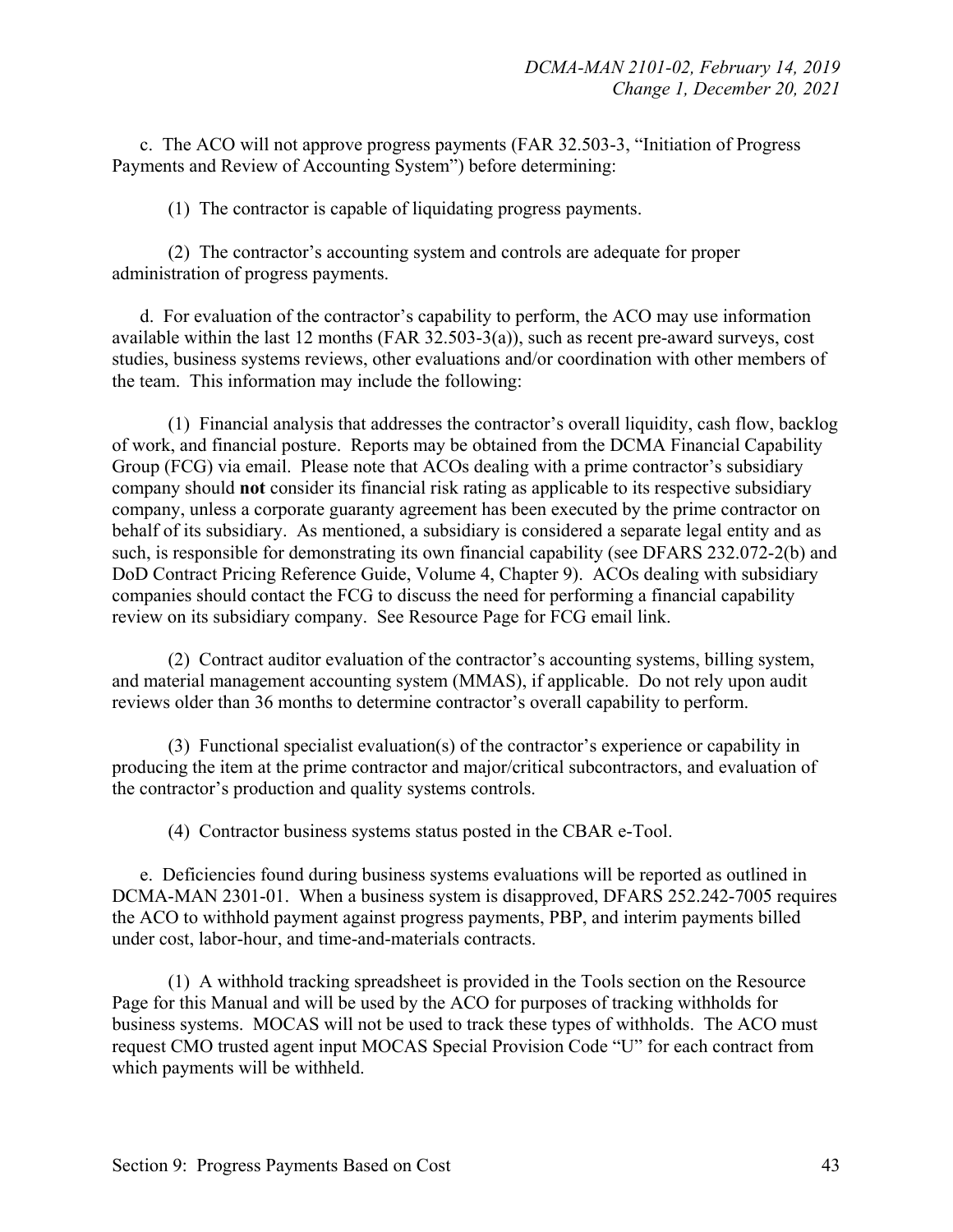(2) Limitations on payment withholds and corresponding contractor billing withholds are outlined in DFARS PGI 242-7000(b), DFARS 252.242-7005(e), and DCMA-MAN 2301-01.

(3) For IDCs, the ACO will administer progress payments under each order as if the order were a separate contract (FAR 32.503-5(c)).

f. When needed to determine the contractor's capability to perform or the contractor's progress, the ACO will request the IS or Industrial Engineer perform a baseline review or physical progress review to identify the value of items or services required by contract. A weighted value progress payment form (example DCMA Form 1503 and 1503a, "Weighted Value Progress Payment Charts" are available on the Resource Page for this Manual), or equivalent, should be used to identify the direct cost value of the items or services (direct material and labor) required by the contract, before the contractor expends significant effort on the contract, using the established baseline. The IS will verify the contractor's ETC and/or develop an independent EAC as requested by the ACO (DCMA-MAN 2303-01, "Surveillance").

g. When the contractor is a branch or segment of a multi-divisional company and a Corporate Administrative Contracting Officer (CACO) is assigned to the company, the CACO is responsible for analyzing the company's financial condition to ensure it can complete all contract requirements and liquidate all government finance payments. The results of the financial condition reviews are normally distributed to all ACOs for their determination of authorizing government finance payments and for ensuring the company has adequate financial resources to complete performance of all contractual obligations. Although the CACO will request and obtain the results of a financial capability review from the functional specialist for financial condition reviews, the individual ACOs who approve progress payments are responsible for compliance with FAR 32.503-3, before progress payments can be approved for a contract. For contractors that are separate legal entities under a parent company, contact the functional specialist directly for a determination of the contractors' financial capability. There must be close coordination between CACOs, divisional ACOs (DACOs) and ACOs.

h. The DCMA Form 325, or equivalent, may be used to document evaluation results in the contract file. If the DCMA Form 325, or equivalent, is not utilized, all the information contained in the DCMA Form 325 will be input to the contract file as an electronic document.

i. For program-managed contracts, the ACO will work with the program integrator (PI) to identify major subcontractors and initiate supporting delegations to provide for periodic physical progress status reviews as required.

j. If the contractor's accounting system and controls are not fully adequate, but portions of costs are adequate and clearly traceable, the ACO, in coordination with the auditor, may approve progress payments limited to those costs.

k. If the contract is performed or the contractor is located in a foreign country, financial, accounting, and other system reviews may be performed in accordance with host nation agreements and other applicable laws and regulations. Any reviews not covered by the above agreements may be performed by the DCMA team.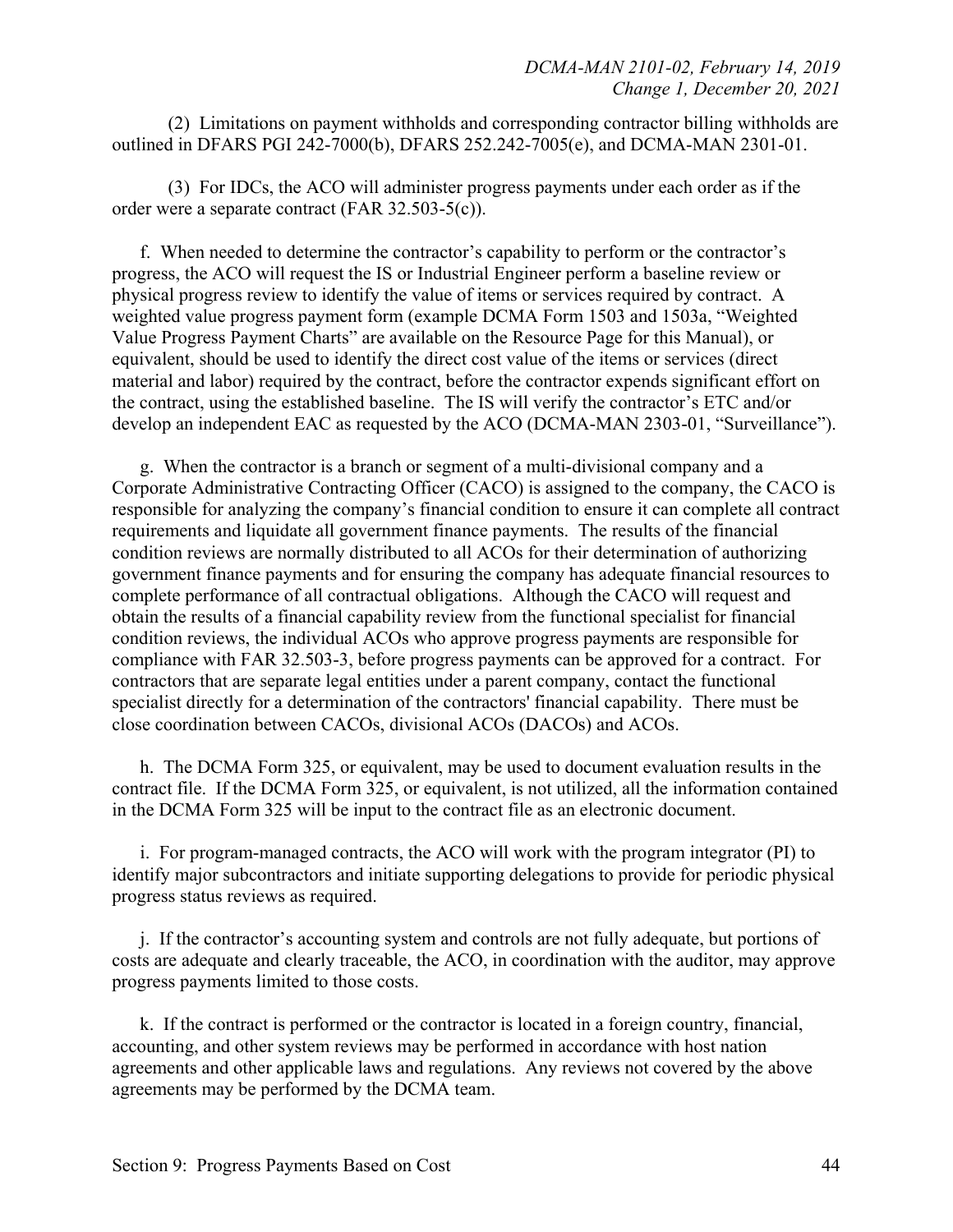l. If the contractor's capability is at risk, a guaranty or other protective terms should be considered (FAR 32.501-5).

#### **9.4. MOCAS PROGRESS PAYMENT MASTER.**

a. The ACO must complete an initial DCMA Form 325, or equivalent, to determine initial risk (see paragraph 9.7., for risk assessment and review) and input results into MOCAS as part of the process to create a MOCAS Progress Payment Master in accordance with data input requirements per Chapter 2 of the MOCAS User Guide (see Resource Page for MOCAS DFAS Information site). The ACO will generate subsequent DCMA Form 325, or equivalent, records annually, biannually, or quarterly, based upon risk evaluations and at completion of all nonscheduled reviews during the life of the contract. Forms are retained as electronic records in the contract file as evidence of evaluation(s).

b. A MOCAS Progress Payment Master is created via MOCAS - YCPM - 7 - 11 - option 1, before the first PPR is processed for payment. The Progress Payment Master is used for input of the following information:

(1) Status Review (SR) Code. The SR code is used to determine how often a periodic review should be performed. The code should be taken from Section B of the DCMA Form 325 (or equivalent). An SR Code 1 will trigger a progress payment review alert in 1-year; an SR Code 2 in 6 months; and an SR Code 3 will trigger the alert 3 months from the date the Progress Payment Master is created.

(2) Review Date as well as Review Completed Date. A review date and review completion date cannot be input at the same time. Furthermore, a review date can only reflect a date within the SR code timeframe (i.e., if an SR code 2 is used with a review date, the date cannot extend beyond the six months). If no review date is input, which should generally be the case, the system automatically updates the review date based on the SR code. If the review date field is used, enter the specific review date of YY MMM DD, e.g., 20 JUN 10, for the next scheduled Progress Payment Review.

(3) First Article Dollar Limitation and Acceptance Status.

(4) Profit Percentage. Enter a profit percentage figure if the contract contains an Alternate Liquidation Rate (ALR). The ACO should enter the percent of profit commensurate with the development of the ALR. The system, during its calculations and validations, will monitor to determine if the contractor's profit rate has changed and alert the ACO to this condition.

(5) Insert ALR for U.S. and FMS.

(6) Reduction Code (RED-CD-US or RED-CD-FMS). An ACO may wish to reduce progress payments so an 'R' code is input. This code will be automatically generated when the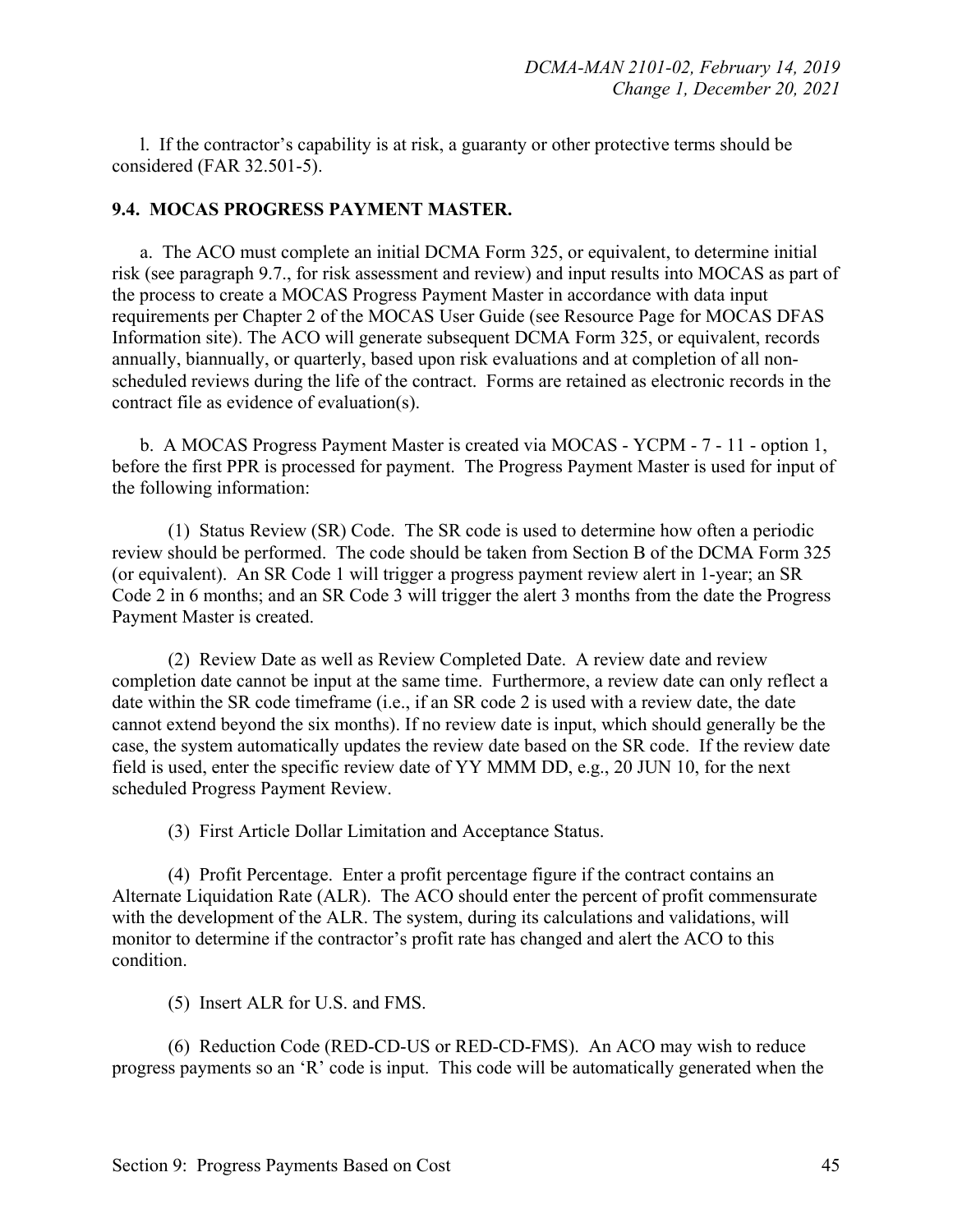contract moves to section 2 of the contract administration report after the nightly batch cycle is run, or a review date has not been entered and the review date exceeds 60 days.

(7) Stop-Pay (U.S. and FMS). The ACO inputs an 'S' code to stop payment. This code should be used judiciously since the ACO cannot override a stop payment code and cause a progress payment to pay. The stop pay code must first be deleted from the master in order for the progress payment to pay.

c. The Progress Payment Master should not be created for a contract until distribution instructions have been provided to the ACO and payment office. A Progress Payment Master and MOCAS tables related to progress payments will not be established or maintained for contracts not administered by DCMA. It is also important to note that establishment of the Progress Payment Master should not be done until the first progress payment request has been received from the contractor.

d. The ACO can retain a MOCAS YCPM UNFM70 screen print of the Progress Payment Master for data retention in the official electronic contract file. It is highly suggested that this screen print be attached to the DCMA Form 325.

## **9.5. PROGRESS PAYMENT REQUEST PREPARATION.**

a. When reviewing a progress payment request, the ACO must verify the payment submittal has a seven-character alphanumeric request number starting with PPRA (for U.S. disbursements) or PPRB (for FMS disbursements). The next three positions are numeric and should be serially numbered (e.g., PPRA001, PPRA002). For contracts/delivery orders with both U.S. and FMS disbursements, the numbering is sequential by type (e.g., PPRA001, PPRA002, or PPRB001, PPRB002) not mixed (e.g., PPRA001, PPRB002).

b. PPRs must be submitted and processed electronically in accordance with DFARS 252.232-7003, "Electronic Submission of Payment Requests And Receiving Reports" unless an exception applies. If the contract does not include this clause, the ACO should submit a contract deficiency report (CDR) to the PCO using the Procurement Integrated Enterprise Environment (PIEE) Suite. The contract does not have to be in MOCAS in order to initiate a CDR. However, the initiator must have access to PIEE. New users may self-register at PIEE website.

c. The ACO may authorize an alternative method of submission by determining, in writing, that one of the circumstances outlined in DFARS 252.232-7003(c) applies. The written authorization must include effective dates and be distributed to the payment office, contractor, and PCO. A copy of the ACO's determination must accompany each contractor request for payment.

d. Facsimile (fax), email, and scanned documents are not acceptable electronic forms for submission of payment requests.

e. The ACO should: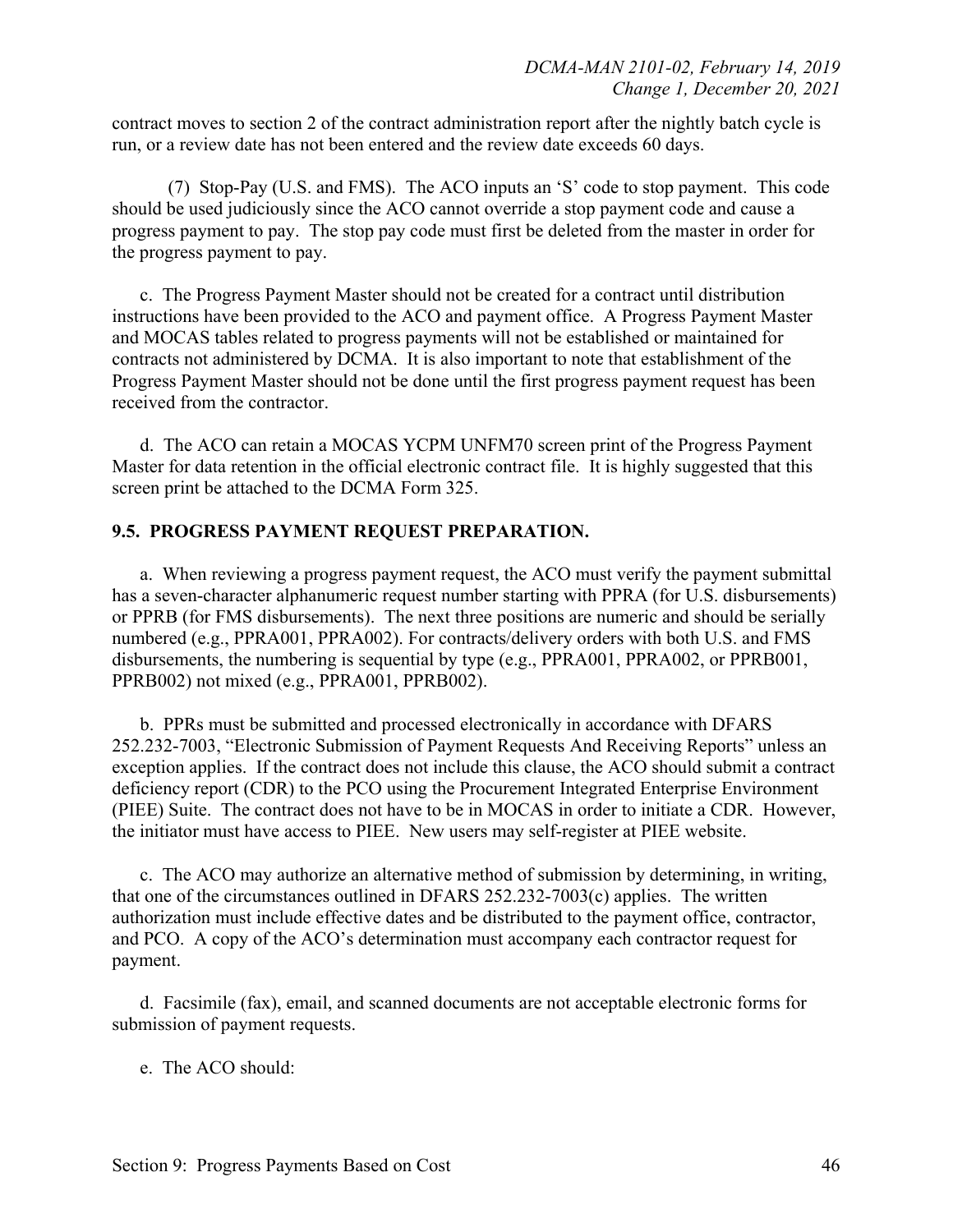(1) Amend the Progress Payment Master to read "RED-CD-US: R" to stop automatic payment pending incorporation or correction of the missing/erroneous payment instruction(s).

(2) Ensure modifications against the contract or individual delivery order do not create retroactive changes to the distribution/payment instructions.

(3) Re-evaluate existing distribution/payment instructions upon receipt of a modification incorporating additional ACRNs, or additional funding to existing ACRNs, to the contract or individual delivery order and make the necessary adjustments prior to approving the next PPR.

f. Normally, adjustments to distribution are prospective in the next payment; however, on rare occasions, a formal correction by the DFAS supporting finance office may be required.

g. The ACO must monitor distribution of delivery payments to ensure recoupment of unliquidated progress payment funds. The ACO will follow the applicable distribution/payment/ liquidation instruction(s). If DFAS does not distribute or recoup progress payments pursuant to the distribution instructions, the ACO will promptly contact DFAS to make the appropriate adjustments in MOCAS.

h. Additional data will not be requested from contractors, or changes required in how contractors account for or segregate costs, for the purposes of progress payment distribution.

i. For acquisition category (ACAT) I and II contracts, the ACO must report the dollars paid in PPRs and  $EAC_{\text{DCMA}}$  data of the most recent PPR to the cognizant PCO and DCMA PI (if assigned) at least every 6 months. Use local procedures for delivery to the PCO. Note: The  $EAC<sub>DCMA</sub>$  data can be obtained from either the Industrial Specialist, Engineer, PI, or other DCMA functional specialists as assigned. Refer to local procedures to identify the correct DCMA functional specialists responsible for EAC data.

## **9.6. PROGRESS PAYMENT REVIEW.**

a. All PPRs are submitted to the ACO for approval prior to forwarding to DFAS for payment unless the post payment review box is checked putting the contract on the WAWF Post Payment Table. If a progress payment fails the initial MOCAS validation, it is returned to the ACO for corrective action. To ensure there are no delays in payment, the ACO will:

(1) Ensure the contract is in MOCAS unless an exception DFARS 252.232-7003(c) applies.

(2) Ensure the payment/recoupment rates shown in the MOCAS Provisions Data Record (Screen CT5803) are the correct/current rates for the contract/contractor.

(3) Review the first progress payment submitted in WAWF for each contract/order wherein progress payments will be used as interim financing.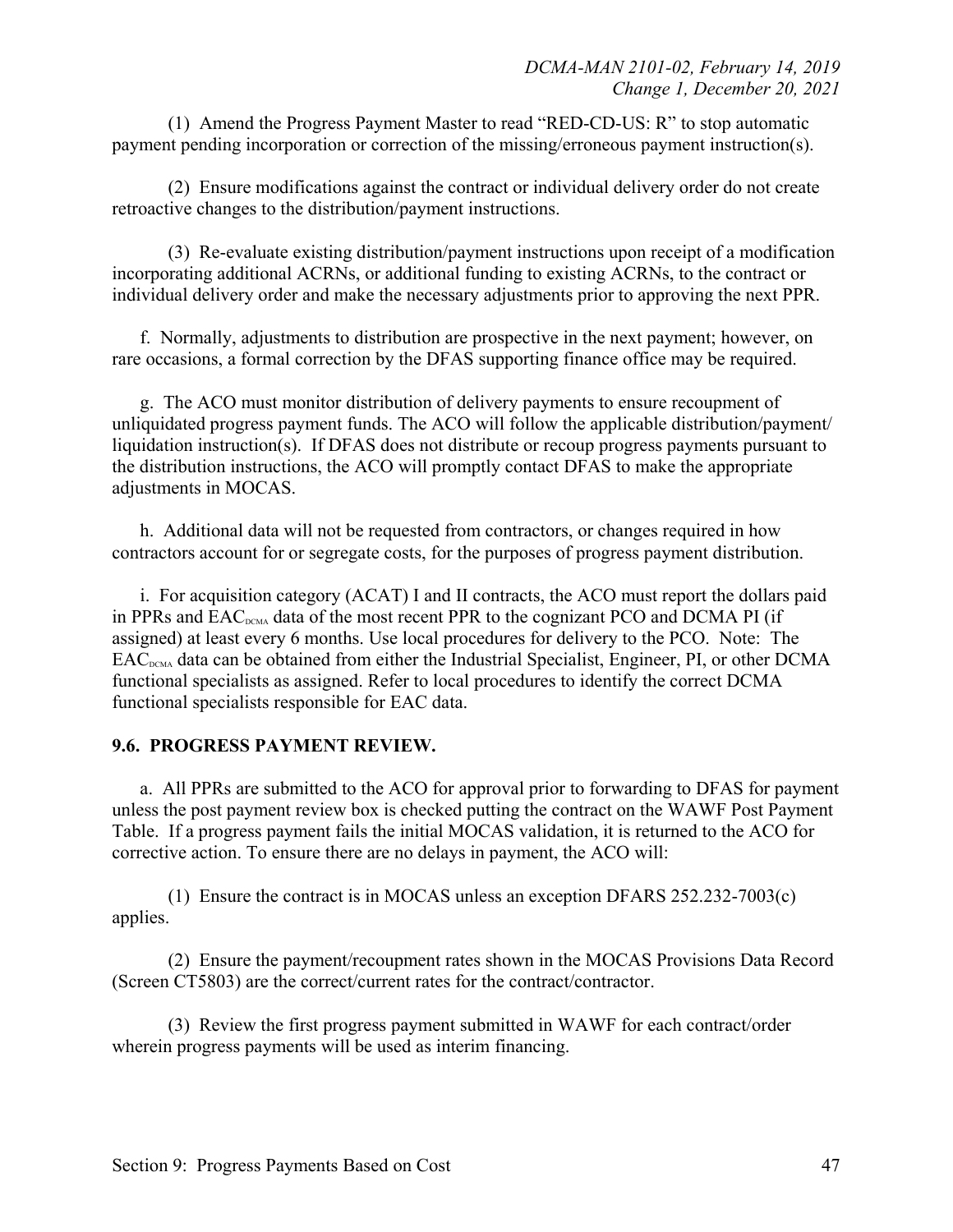(4) Ensure rates used for the progress payment request submitted by the contractor match the MOCAS data.

(5) Ensure that a Progress Payment Master is created in MOCAS.

b. In accordance with DFARS 232.501-3, the ACO may approve progress payments when the contract price exceeds the funds obligated under the contract, provided the contract limits the Government's liability to the lesser of:

(1) The applicable rate (i.e. the lower of the progress payment rate, the liquidation rate, or the loss-ratio adjusted rate); or

(2) 100 percent of the funds obligated.

c. When the ACO approves a payment, the post payment review box may be checked after considering the risk identified in the DCMA Form 325. The contract will then be added to the WAWF Post Payment Table. All subsequent payment requests will be sent directly to MOCAS for payment. The ACO can review the progress payment in WAWF, but no approval action is required. MOCAS performs the necessary administrative checks of the request. Although ACOs perform cursory review of automatically paid PPRs to keep abreast of activity on the contract, the ACO normally does not review each individual request unless it fails one of the MOCAS validation checks.

d. The ACO will ensure First Article limitation(s) and/or long lead item procurement(s) are correctly identified when submitted as part of the progress payment(s).

e. When a withhold has been implemented on the contract due to a business system deficiency, the ACO will ensure the contract is not on the Post Pay Table in WAWF (DCMA-MAN 2301-01).

f. When approving a lesser amount for the progress payment, the ACO will use the comment block on the 'Miscellaneous' tab in WAWF to record the amount requested, amount withheld, amount approved, and cumulative amount withheld to date.

g. If paper requests are authorized, the ACO will contact the payment office for submission instructions.

h. For contracts not in MOCAS, the ACO will manually conduct a validation of each request. DoD policy is to process contract financing payments as quickly as possible; therefore, ACOs will validate and approve or disapprove the payment request expeditiously. Two business days from receipt of the payment request is normally sufficient time for processing.

i. The ACO will not approve the initial PPR until the contractor provides a written description of the methods used for developing: SF 1443 (or WAWF equivalent), Item 12b, "Estimated Cost To Complete," and SF 1443 (or WAWF equivalent) Item 20a, "Costs included in Item 11 applicable to items delivered, invoiced and accepted as of the date in the heading of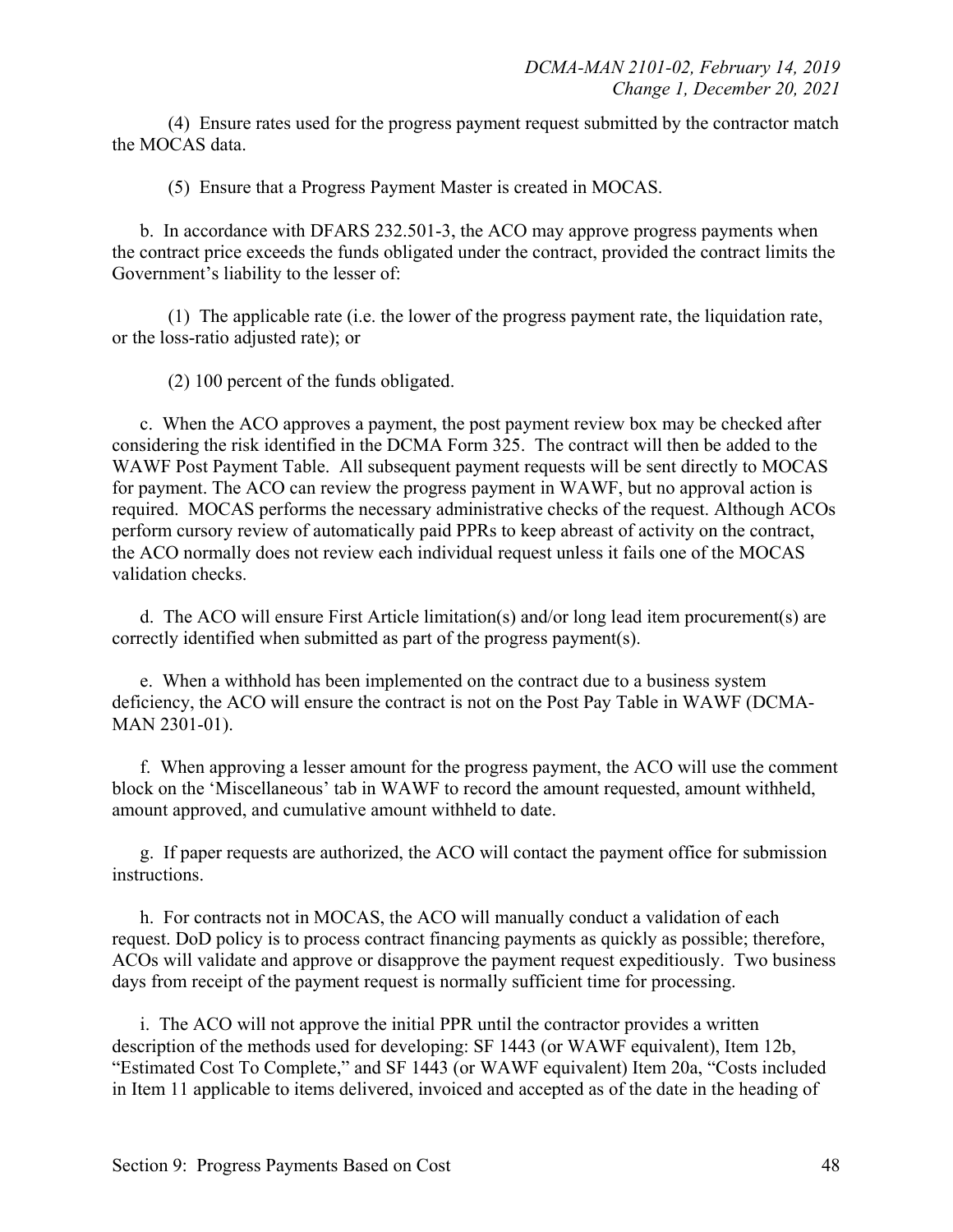Section II," of the request. The contractor will provide the necessary files for review in accordance with FAR 52.232-16(g). As required by the PPR instructions for Item 12b, the contractor updates the ETC amount no less frequently than every 6 months. Procedures for estimating the cost to complete the contract are provided as a guide under Tools on the Resource Page for this Manual.

j. If the ACO determines that manual review and approval of an individual PPR is required, the ACO will input an R (reduction) in the MOCAS Progress Payment Master 'Stop Pay Code' field. The R code allows for an administrative review of the request and requires the ACO's signature before releasing payment on the request.

k. If a calculation error is detected in the PPR, the ACO must immediately reject the request back to the contractor for correction and resubmittal. If the PPR has been received at DFAS, the incorrect submittal must be deleted from MOCAS via YCPM > option 7 (Contract Payment and Reporting Menu) > option 11 (Progress Payment Menu) > option 3 (Return Prog Pay To Contractor).

(1) UNFM58 screen entry 'PP-REQ-NO' will not accept the entire PPR number – entry is limited to three or four digits (ex: 002 or 002A). If the cause for the error in calculation cannot be rectified prior to the next request submission cycle, or if a disagreement exists between the contractor and the ACO regarding the error, the ACO must immediately defer submittals by annotating the Progress Payment Master. The submittal procedure may be re-authorized when compliance is restored to the satisfaction of the ACO.

(2) Any approval action by the ACO in WAWF will override the codes in the Progress Payment Master.

l. If progress payments are to be stopped, the ACO will enter an 'S' code (Stop) in the MOCAS Progress Payment Master 'Stop Pay Code' field. Future progress payments cannot be paid unless the 'S' code is removed from MOCAS.

m. The ACO, or any member of the CMO team, are not allowed to make changes to a submitted SF 1443 (or WAWF equivalent), except for Item 27.

## **9.7. PERIODIC REVIEW, SCHEDULE AND SURVEILLANCE PLANS.**

a. The ACO will develop a periodic review schedule and surveillance plan (see Resource Page for Surveillance Plan template) using data provided by functional specialist(s), including DCAA or cognizant host nation equivalent, as appropriate. Information on which countries have host nation reciprocal financial audit agreements may be found via the link posted under Tools on the Resource Page for this Manual. The extent of progress payment supervision, by prepayment review or periodic review, should vary inversely with the contractor's experience, performance record, reliability, quality of management, financial strength, and with the adequacy of the contractor's accounting system and controls. Supervision will be of a kind and degree sufficient to provide timely knowledge of the need for, and timely opportunity for, any actions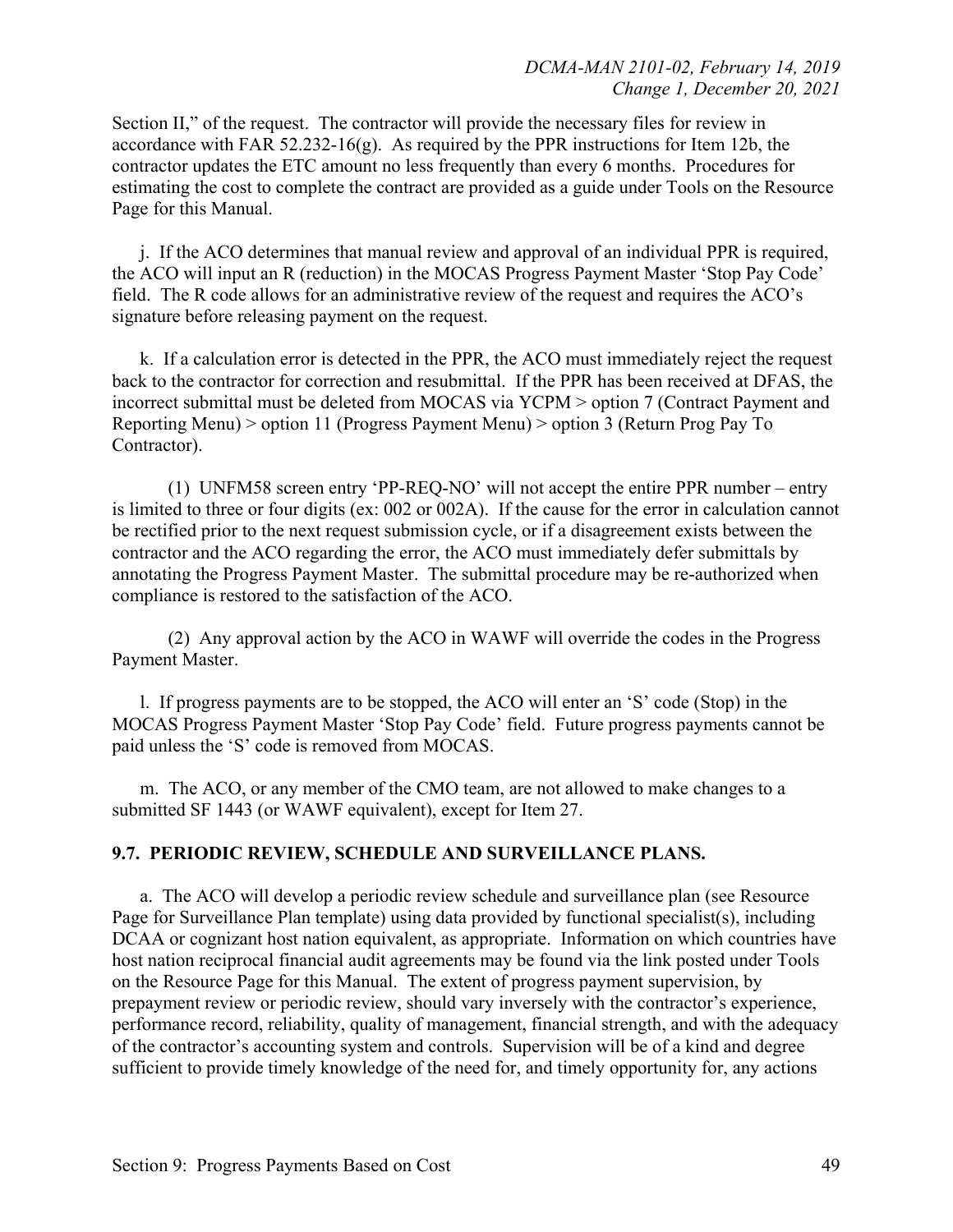necessary to protect the Government's interests (FAR 32.503, Postaward Matters). The ACO will revise the surveillance plan when the review results indicate a revision is warranted.

b. The ACO must use the  $EAC_{DCMA}$  maintained on Program Support Team (PST) Collaboration Site for contracts that belong to programs with a PST. For other contracts with the Earned Value Management System (EVMS) and progress payment clauses, the ACO must request the contractor to provide a valid EAC for each contract on a frequency commensurate with the risk associated with the contract to assure the contractor is not in a loss position (FAR 32.503-4, "Approval of Progress Payment Requests;" FAR 32.503-5, "Administration of Progress Payments;" and FAR 32.503-6, "Suspension or Reduction of Payments"). For these contracts, if the contractor has EVMS corrective action request (CAR) or disapproved business system, the ACO will task the EVMS Center to support a review of the EVMS standard for EAC development to affirm or that the EAC provided by the contractor is reliable.

c. The ACO will use DCMA Form 325 (or equivalent) to document evaluation of data provided by the functional specialists. The frequency of periodic reviews is determined using the number of points calculated in Section B. The MOCAS Progress Payment Master will be updated to reflect changes in periodic review frequency (i.e., Category  $1 - Low Risk = Annually;$ Category 2 – Moderate Risk = Bi-annually; and Category 3 – High Risk = Quarterly) and/or at the completion of all periodic or non-scheduled reviews during the life of the contract.

d. The different types of progress payment reviews are:

(1) Scheduled Periodic Review. Perform periodic review in accordance with the frequency established in paragraph 9.7.c. Periodic reviews normally are performed postpayment (see FAR 32.503-5(a)); however, if circumstances warrant, a pre-payment review may be appropriate.

(2) Progress Payment System Review (PPSR). If the contractor's progress payment procedures and implementation processes are sound, an annual PPSR may be accomplished in lieu of individual contract reviews. A PPSR includes everything an individual scheduled progress payment review has, except it is to be performed on a statistically valid sample (values, types, complexities) of all contracts receiving progress payments. The PPSR is limited to contractors that are submitting at least 36 PPRs per year, are in sound financial condition, have stable accounting systems, and are free from accounting or questioned cost issues that would affect the allowability and allocability of costs for progress payment purposes. Coordinate with the contract auditors and determine which contractors are candidates for a PPSR and which contracts to be included in the sample. An audit of the progress payment process and technical reviews by DCMA, DCAA, and/or host nation audit personnel, as appropriate in accordance with current DFARS procedures, of the sample for further incorporation into the audit is part of the PPSR. It also addresses the contractor's financial condition. The potential for combining the PPSR with the contract auditor's billing system review may be considered at this time.

e. DCAA performs full accounting system, billing system, and MMAS reviews on 3-year cycles. The contractor's business systems are generally under continuous surveillance allowing DCMA functional specialists, including DCMA cost/price analysts, DCMA Contractor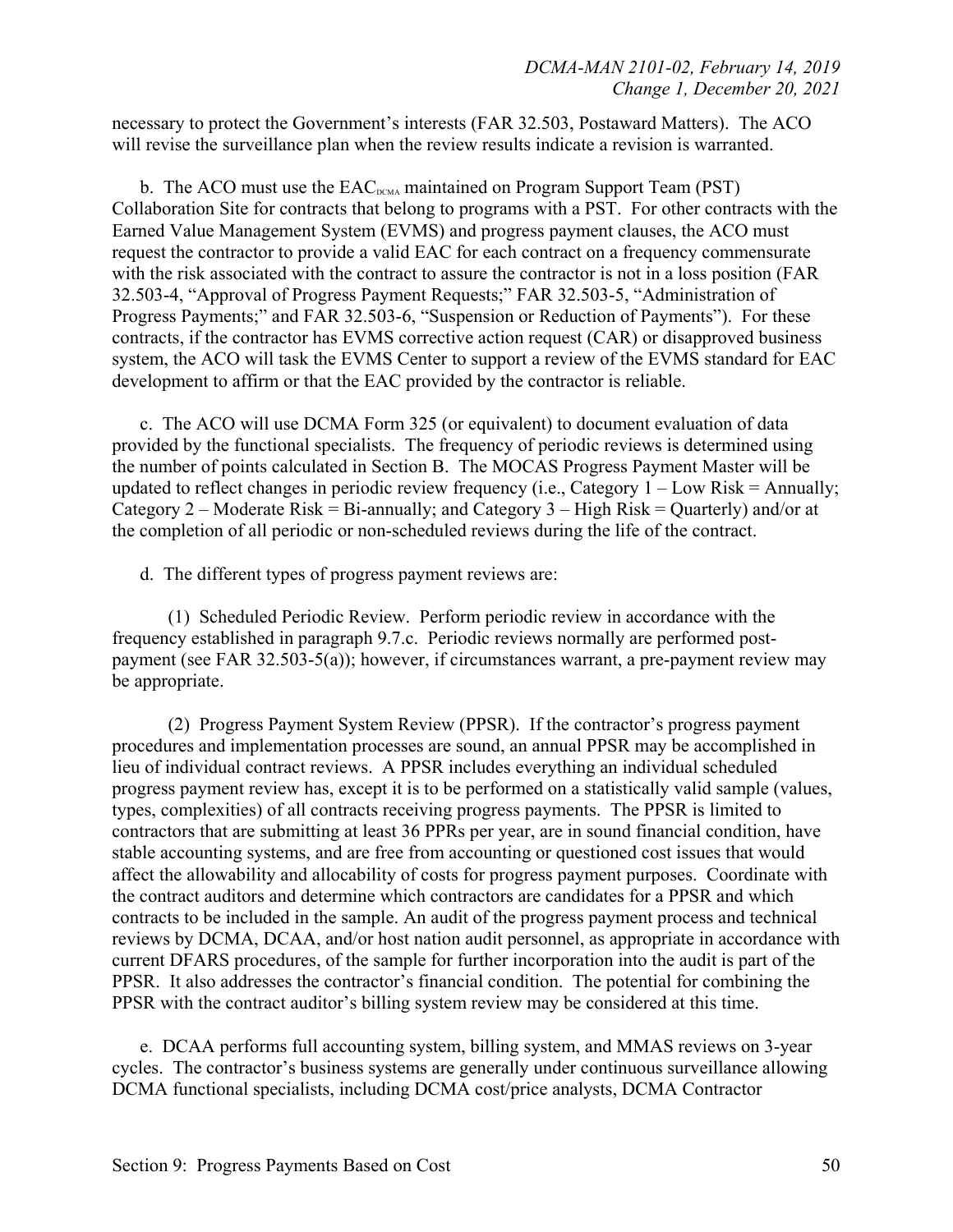Purchasing System Review (CPSR) analysts, and DCAA, or host nation audit personnel, as appropriate, to make adequacy statements considered "current" in other audits; e.g., the PPSR audit.

f. A billing system review does not satisfy the requirements of a PPSR. It is recommended that a PPSR be aligned with DCAA, or equivalent host nation audit agency review of a contractor's billing system, when practical, because some common areas are reviewed. A billing system review does not verify contractor compliance with the progress payment requirements. It does not verify if the contractor has a system that requires it to input actual liquidation for Item 23 of the SF 1443 (or WAWF equivalent), the correct obligated amount on Item 5 of the SF 1443 (or WAWF equivalent), etc. It does not validate the contractor's ETC/EAC methodology/accuracy nor correct liquidation/progress payment rate usage, etc. In short, a billing system review does not ensure error-free PPR submissions or compliance with the FAR progress payment clause(s).

g. An out-of-cycle prepayment review is appropriate in those high risk situations (FAR 32.503-4(b)) where there is an expectation of a loss; i.e., where the Government may not recover all of the unliquidated progress payments. Conditions meriting prepayment review may include: financial capability so weak as to threaten performance, doubt as to the reliability or accuracy of the requests, or a combination of factors putting contract completion in jeopardy.

h. The ACO should exercise caution in the use of prepayment reviews due to the effect that a delay in payment may have on the contractor. A prepayment review should be obtained on an expedited basis, normally with a 5 to 10 day turnaround from the ACO receipt of a PPR.

i. Out-of-cycle post payment reviews are used only in high risk situations which, while not as severe as to require out-of-cycle prepayment reviews, have risk of loss too great to rely solely on periodic reviews. A condition such as an unstable financial capability may indicate the need for out-of-cycle post payment reviews. The ACO will complete out-of-cycle post payment reviews within 45 days of the request. During the review, the ACO will evaluate any reports developed by the Government or the contractor resulting from other contractual requirements. The ACO looks for consistency between the reports; e.g., EACs, from the different reports and the results of the progress payment review.

j. Basic review requirements to satisfy FAR 32.503-5 include:

(1) Costs expended are commensurate with physical progress on the contract and supported by the fair value of the work in process.

(2) Outstanding progress payments are capable of being liquidated.

(3) The contractor's accounting system, controls, and certification are still adequate for progress payment purposes.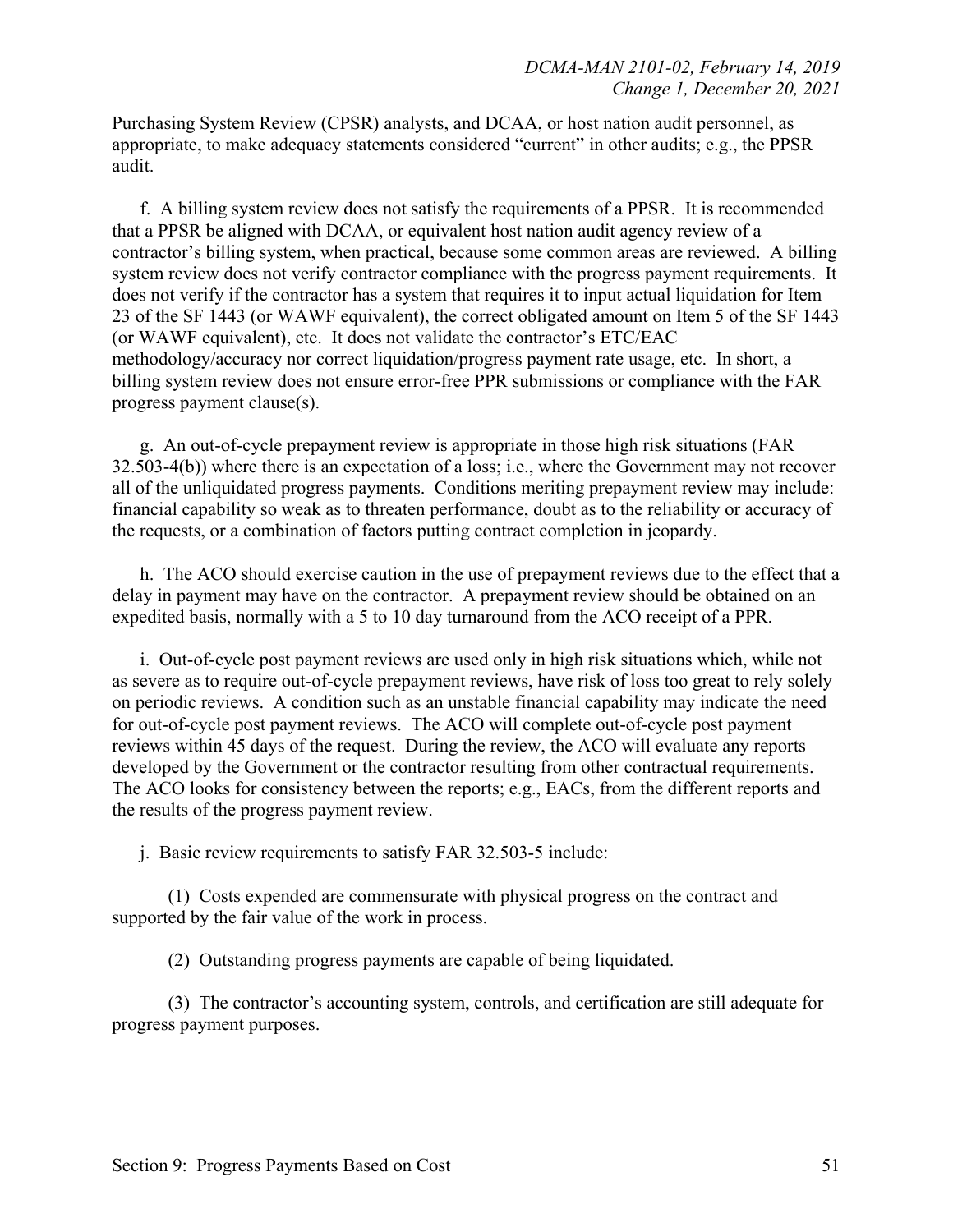(4) The contractor's financial condition is sufficient to finance its current contractual workload to completion and to liquidate outstanding progress payments, including verification that the contractor is paying the costs of performance as required by the progress payment clause.

(5) ETC methodology performed.

(6) Other systems that may be critical to progress payments are adequate.

k. If a review discloses an overpayment, the ACO will act promptly to remedy the contract debt situation in accordance with the provisions of FAR 32.6 and DFARS 232.6. Only the ACO can issue a demand letter if the assertion of overpayment relates to judgment or interpretation of contract terms; i.e., if there could be a difference of opinion as to whether the contractor was entitled to the payment. DFAS should issue demand letters to correct an administrative error by DFAS; e.g., duplicate payment or misplaced decimal point (FAR 32.602(a)).

l. FAR subpart 1.1 and FAR 32.503-5 both allow flexibility for an ACO to make adjustments to the scheduling and conduct progress payment reviews as desirable. The cost to the taxpayer of attempting to eliminate all risk is prohibitive. When contractor risk decreases, the risk management benefit of reviews also decreases. If the anticipated benefits of a review are small relative to the anticipated review costs, then the ACO should consider waiving or deferring the periodic review until the circumstances change. In special and limited situations, the ACO can waive periodic reviews. If the ACO waives a periodic review, the ACO will clearly document this decision in the contract file. When a periodic review is waived, the ACO will update sections D and E of DCMA Form 325 (or equivalent) and, when applicable, re-evaluate the risk ratings in section B of the DCMA Form 325 (or equivalent). MOCAS requires an accurate review date be input to the MOCAS Progress Payment Master. Some examples of these situations are:

(1) A contract with an unliquidated progress payment balance less than \$100,000 which is in no danger of being recouped.

(2) A contract which will be completed within 60 days and is in no danger of being unliquidated, incomplete, or delinquent.

(3) An unscheduled review was completed within 60 days of the scheduled review date and disclosed no deficiencies.

m. If review reveals title to progress payment inventory is encumbered in any way, the ACO:

(1) Should demand unsecured payment amounts be returned.

(2) Ensure no more payments are made until the condition is corrected.

(3) May require additional protective terms per FAR 32.501-5 be included in the contract.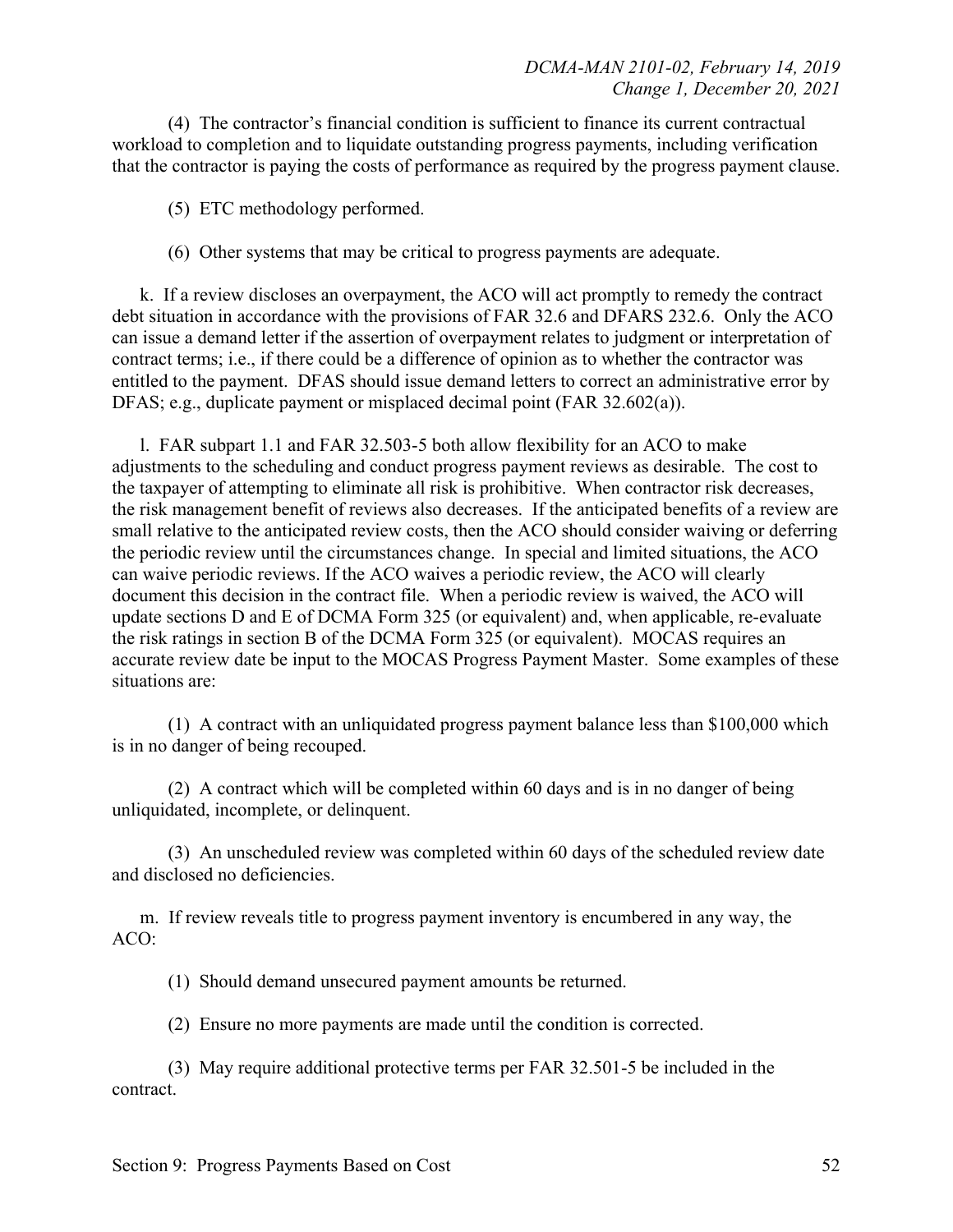n. Upon completion of the review, the ACO will ensure the Progress Payment Master is appropriately updated in MOCAS. Failure to update the master stops automatic payments. A screen print of the updated master should be imported to the contract file.

o. Based on the results of the periodic review, the ACO will determine whether to continue, suspend, or reduce payments (FAR 32.503-6 and FAR 52.232-16). The ACO will document the basis for any reduction/suspension in payments in the 'Comments' field on a WAWF submission/DCMAs contract data base, or document the contract file in the case of a paper submission, with adequate evidence. The ACO will notify the contractor and PCO in writing of the intended action. The following are some reasons for reductions/suspension:

(1) Disallowance of Cost. Reductions for disallowance of cost occur when unallocable/unallowable costs have been billed under progress payments.

(2) Contractor fails to comply with a material requirement of the contract.

(3) The contractor experiences an unsatisfactory financial condition.

(4) Inventory allocated to the contract exceeds reasonable requirements.

(5) Delinquency in payment of costs of performance.

(6) Unliquidated progress payments exceed the fair value of undelivered work.

(7) Loss Condition. Loss ratio reductions are used when the estimated contract cost at completion exceeds the contract price.

(a) Compute and apply a loss ratio factor as outlined in FAR 32.503-6(g) and DFARS 232.503-6.

(b) Prepare a supplemental analysis in accordance with FAR 32.503-6(g).

(c) When a contract is in a loss position, the contractor submits the PPR showing the actual costs, without a loss ratio adjustment. However, the ACO may request the contractor attach a supplementary sheet showing the proper application of the loss.

(d) Contracts authorized for post-pay review will automatically be sent to the ACO for signature if there is a loss condition.

p. MOCAS computes the loss ratio calculations based on contractor submitted data, not WAWF. The ACO will independently validate the contractor's submission. The result of the progress payment and the validation report is available to the ACO in MOCAS for review and disposition: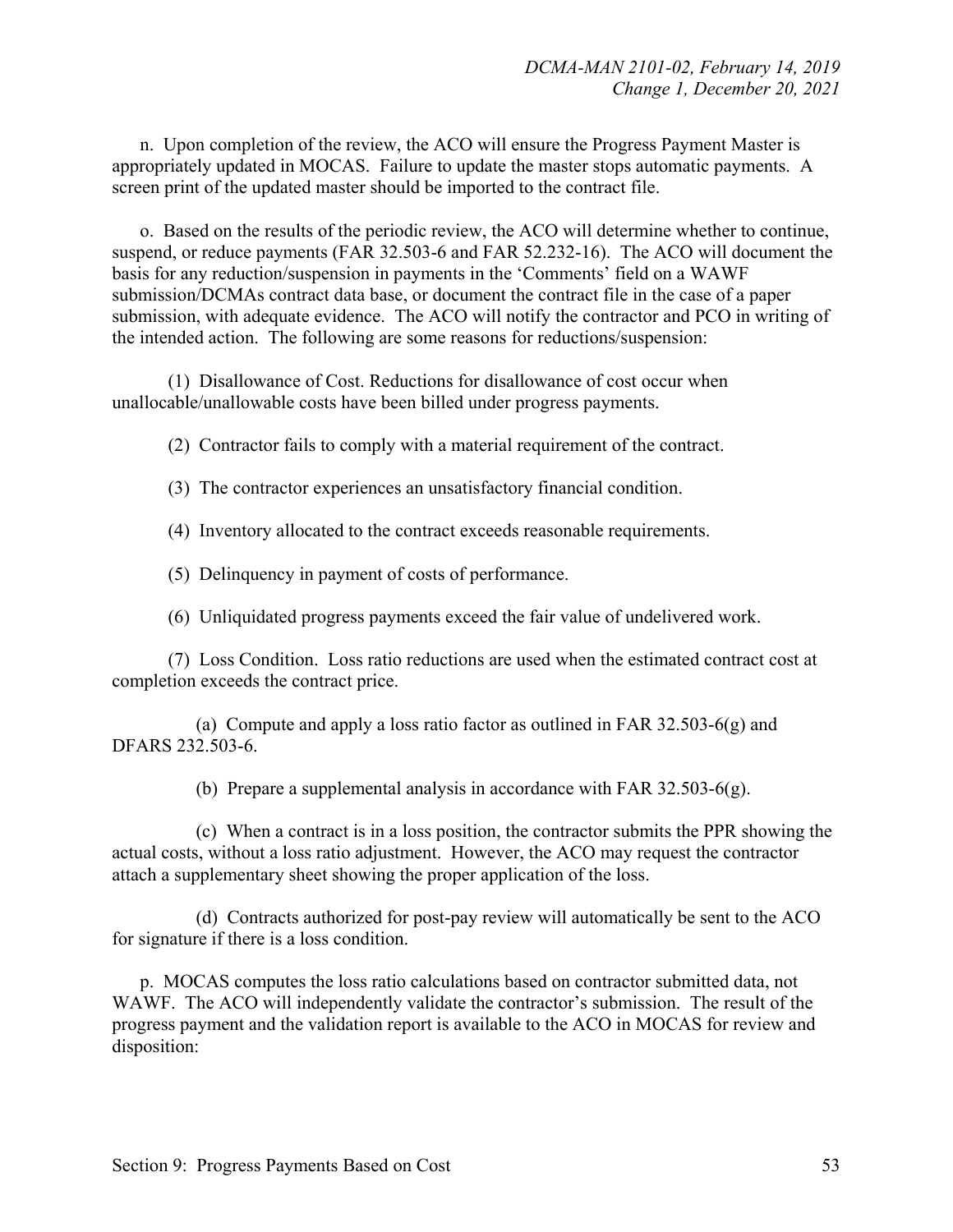(1) Approve. In WAWF, insert a check mark in 'Approve' or 'Approve for Lesser Amount' as applicable, fill in 'Approved Amount,' and submit.

(2) Disapprove. In WAWF, insert comments and reject the document to the contractor. Clear the image in MOCAS by selecting MOCAS UNFM50 Report, Function 3.

q. The ACO will increase the liquidation rate in situations where progress payment reductions are appropriate but the reductions cannot be enacted because the contractor has stopped progress billings. The ACO will document the contract file with supporting data justifying the increase. As with reductions, the liquidation increase is representative of the material harm to the Government as reflected in FAR 52.232-16(b). Liquidation rate increases require a unilateral modification to the contract.

r. IDCs and BOA orders issued before a liquidation rate change must not be modified to include the new rate. As previously cited, FAR considers individual orders to be treated as separate contracts. It is the responsibility of the contracting officer to ensure the liquidation rate (per contract) will result in sufficient recoupment of progress payment billings (FAR 32.503-10).

#### **9.8. PROGRESS PAYMENT REJECTION/SUSPENSION.**

a. The ACO team is notified of rejected PPR through MOCAS Report UNFM72. The ACO team must identify errors and responsibility for corrections; i.e., Government or Contractor caused.

b. Any further processing of the PPR requires the ACO to use the "return to contractor" function in MOCAS. This is done after correction for a government caused delay or before correction for a contractor caused delay. The "return to contractor" function serves to make the PPR available in the WAWF Acceptor Rejected Transaction folder. After all corrections have been made, the ACO will re-sign and resubmit the PPR through WAWF for payment.

c. Progress payments may be suspended to the contractor based on unsatisfactory progress, financial condition, excessive inventory, or delinquency in payment to subcontractors (FAR 32.503-6).

d. A BoR is required:

(1) When an ACO considers suspension of progress payments for any contractor regardless of business size.

(2) When an ACO considers suspension may have a negative impact on any contractor's ability to perform the contract through physical completion.

(3) When the ACO negotiates converting contract financing from one form to another.

e. The ACO will obtain approval of any proposed suspension and/or negotiation from the CMO contracts director and any required contract management BoR approval before taking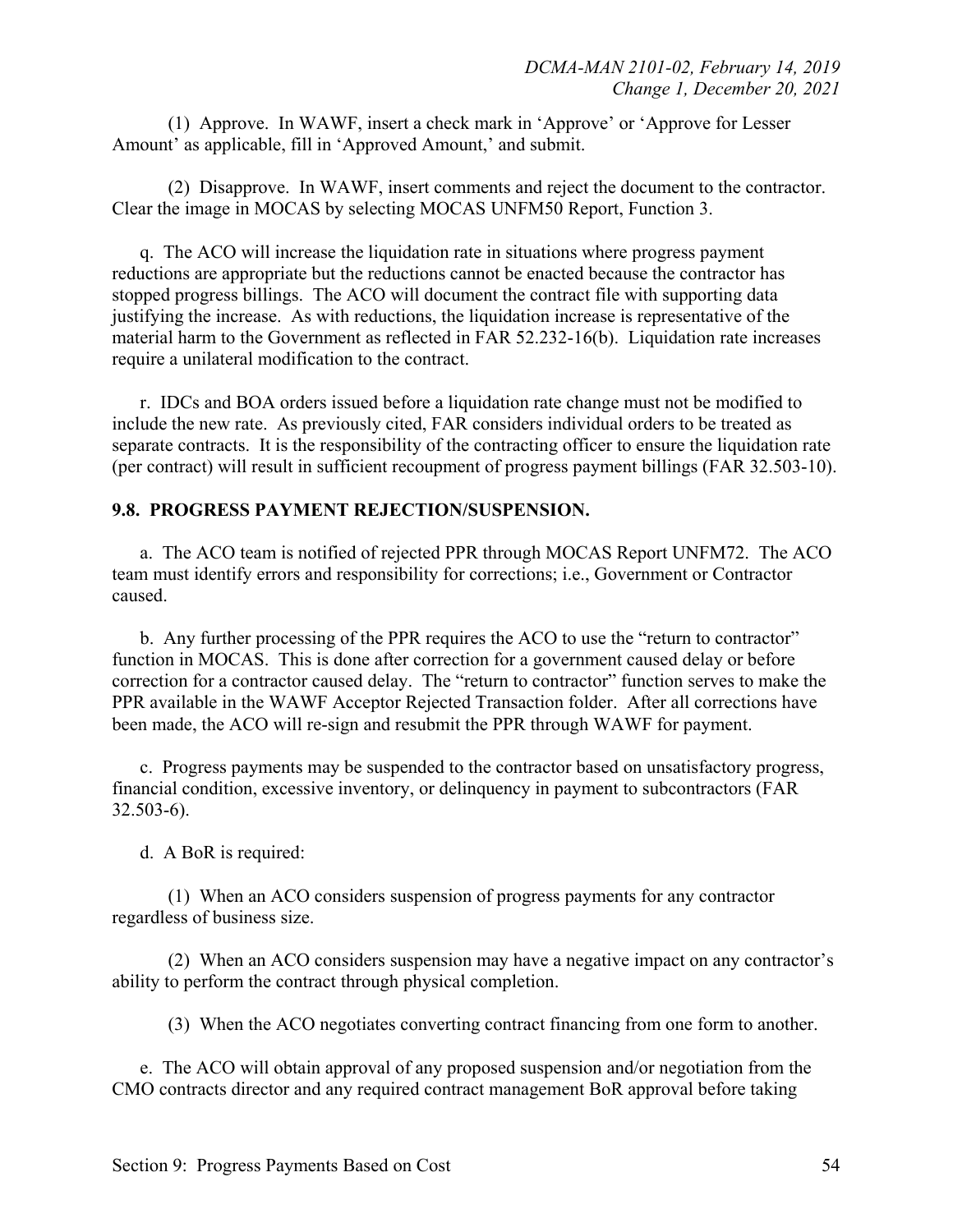action. The CMO contracts director may delegate the approval authority for the suspension or finance negotiations to a level no lower than the contracts team chief/team supervisor/team leader. The BoR Matrix Chart and detailed procedures for the BoR process are provided on the DCMA-MAN 2201-05, "Boards of Review" Resource Page.

#### **9.9. TRACKING DISBURSEMENT DATA.**

a. For contracts on the WAWF Post Payment Table and MOCAS contracts with any other complicated financing arrangement, the ACO will track and accumulate disbursement/funding data by means of the disbursement register maintained in the contract file. This register will be used to ensure proper financing of the contract occurs. The ACO will review liquidation of progress payments by ACRN and, if required, provide instructions to DFAS on redistributing payments or adjusting future payment distribution. (See Resource Page for sample funds status log.)

b. Track Liquidations. The ACO will ensure a proper liquidation rate is used. FAR 32.503- 8 through FAR 32.503-10 outline the conditions for using ordinary and ALR and explain how to compute them.

c. The ACO should ensure DFAS has not made payment unless it has received an ACO approved PPR.

d. In the event of problems related to the distribution instructions or the liquidation against delivery payments on an affected contract, DFAS will contact the ACO for further instructions.

## **9.10. PROGRESS PAYMENT MANAGEMENT.**

a. The ACO will ensure there are no credit progress payments. DFAS cannot successfully process contract financing requests whose net value is a negative number. MOCAS does not recognize credit PPRs and subsequently stops all future PPRs because a previous PPR has not been paid. If the contractor owes the Government money and wants to repay in the form of a credit contract financing request (accompanied by a remittance), the ACO should encourage the contractor to remit the payment via the Automated Cash Collection system (ACCS). If the contractor chooses to use the SF 1443, or WAWF equivalent, to compute a credit, instruct the contractor to attach the SF 1443 to the check, or in conjunction with an ACCS payment if applicable. However, the contractor should not submit it as a contract financing request to DFAS Entitlement. If a check is being forwarded to DFAS by the CMO, use DD Form 1131, "Cash Collection Voucher" (DoD 7000.14-R).

b. The ACO should be wary of fraud when receiving a progress payment request, especially requests for large dollar amounts. Contractor irregularities will be reported in accordance with DCMA-INST 906 "Reporting Fraud, Waste and Abuse."

c. When the ACO discovers that a contractor who is receiving progress payments has gone into bankruptcy or is experiencing financial difficulties, the ACO will consult with assigned legal counsel and issue a Situation Report (SITREP), in accordance with DCMA-MAN 3401-05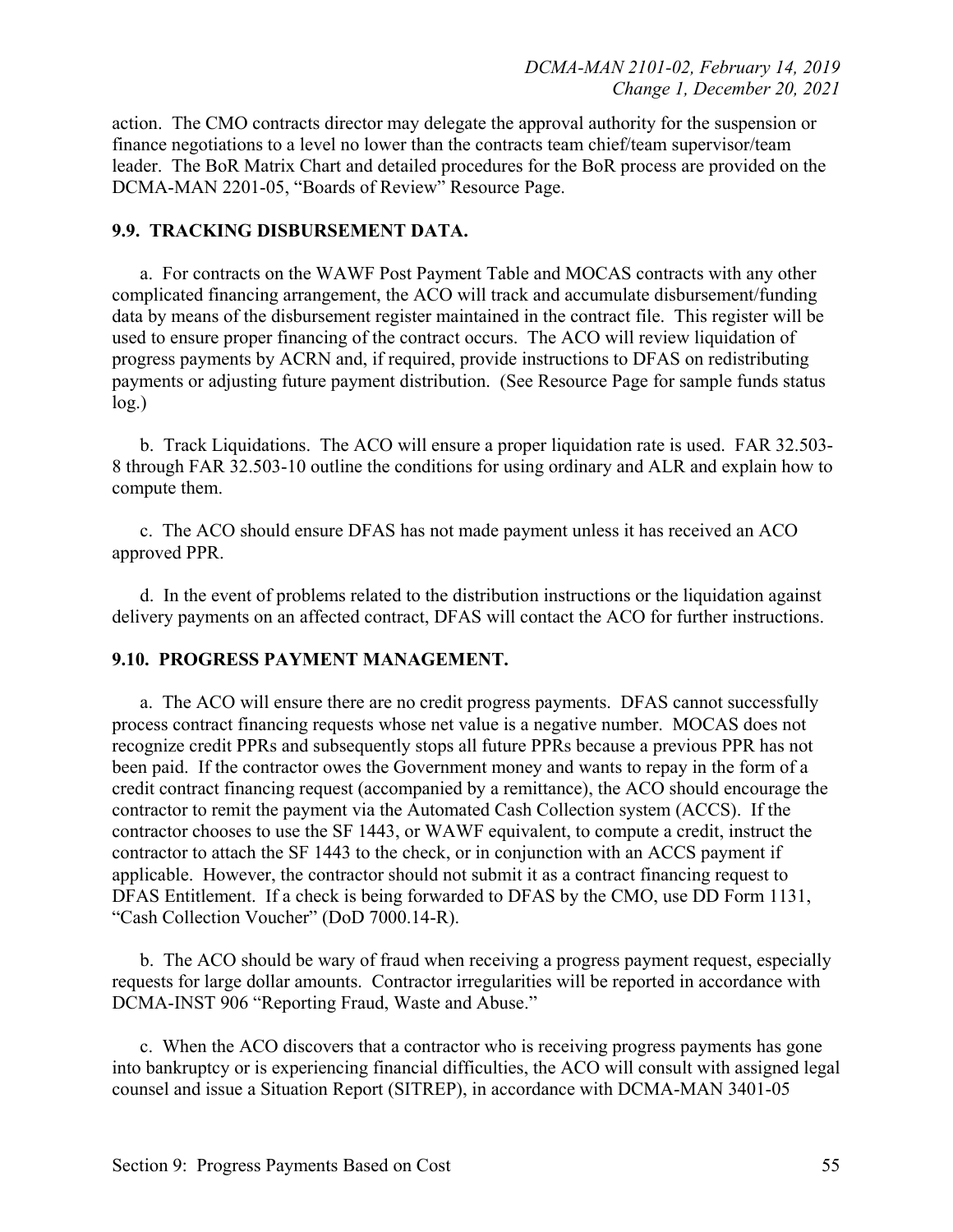"Defense Industrial Base Monitoring and Reporting." The ACO will insert an 'S' code in the MOCAS Progress Payment Master 'Stop Pay Code' field (FAR 42.902(a)(3)).

d. When contractors with outstanding progress payments undergo corporate restructuring or novation, the ACO must take appropriate action, such as executing subordination agreements or putting appropriate language in novation agreements, to preserve the Government's rights to progress payment inventories. The ACO must coordinate the proposed actions with DCMA legal counsel.

e. Upon receipt of a Notice of Contract Termination for Default, the ACO will immediately update the progress payment master by inputting an 'S' code in the MOCAS Progress Payment Master 'Stop Pay Code' field. The ACO will not approve further progress payments for that contract/order.

f. Upon receipt of a Notice of Termination for Convenience (complete), the ACO will contact the termination contracting officer (TCO) for coordination and input an 'R' code in the MOCAS Progress Payment Master 'Stop Pay Code' field.

g. Upon receipt of a Notice of Termination for Convenience (partial), the ACO will input an 'R' code in the MOCAS Progress Payment Master 'Stop Pay Code' field and coordinate with the TCO. If progress payments can be requested for the portion not terminated, the ACO will ensure that the contractor can properly segregate costs so that progress payments are not claimed for the terminated portion under contract.

## **9.11. ALTERNATE LIQUIDATION RATES.**

a. Progress payments based on cost create a Liquidation Pool upon payment of the Government provided contract financing. When invoices are paid against delivered items under the progress payment, the Government recoups the progress payments through the deduction of liquidation from the invoice prior to payment. The ordinary method of liquidation requires that the progress payment rate and the liquidation rate must be the same at the beginning of the contract per FAR 32.503-8. It is important to note that the liquidation rate is different from the progress payment rate. Even though the numerical values of both rates are set equal to each other at the time of contract award, each rate has a different purpose, and each rate will affect contractor cash flow in different ways.

b. An Alternate Liquidation Rate (ALR) may be approved by the contracting officer under FAR 32.503-9. The objective of the ALR is to permit the contractor to retain earned profit elements of the contract prices for completed items in the liquidation process. FAR 32.503-9 permits the contracting officer to negotiate an ALR, but only during contract performance and only under certain conditions.

c. FAR  $32.503-9(a)(1)$  puts the responsibility on the contractor to request a reduction in the liquidation rate. Therefore, unless the contractor submits a timely request for the use of the alternate liquidation method, the ordinary liquidation method will apply. The ACO/PCO may consider adjusting the liquidation rate if the following conditions are satisfied: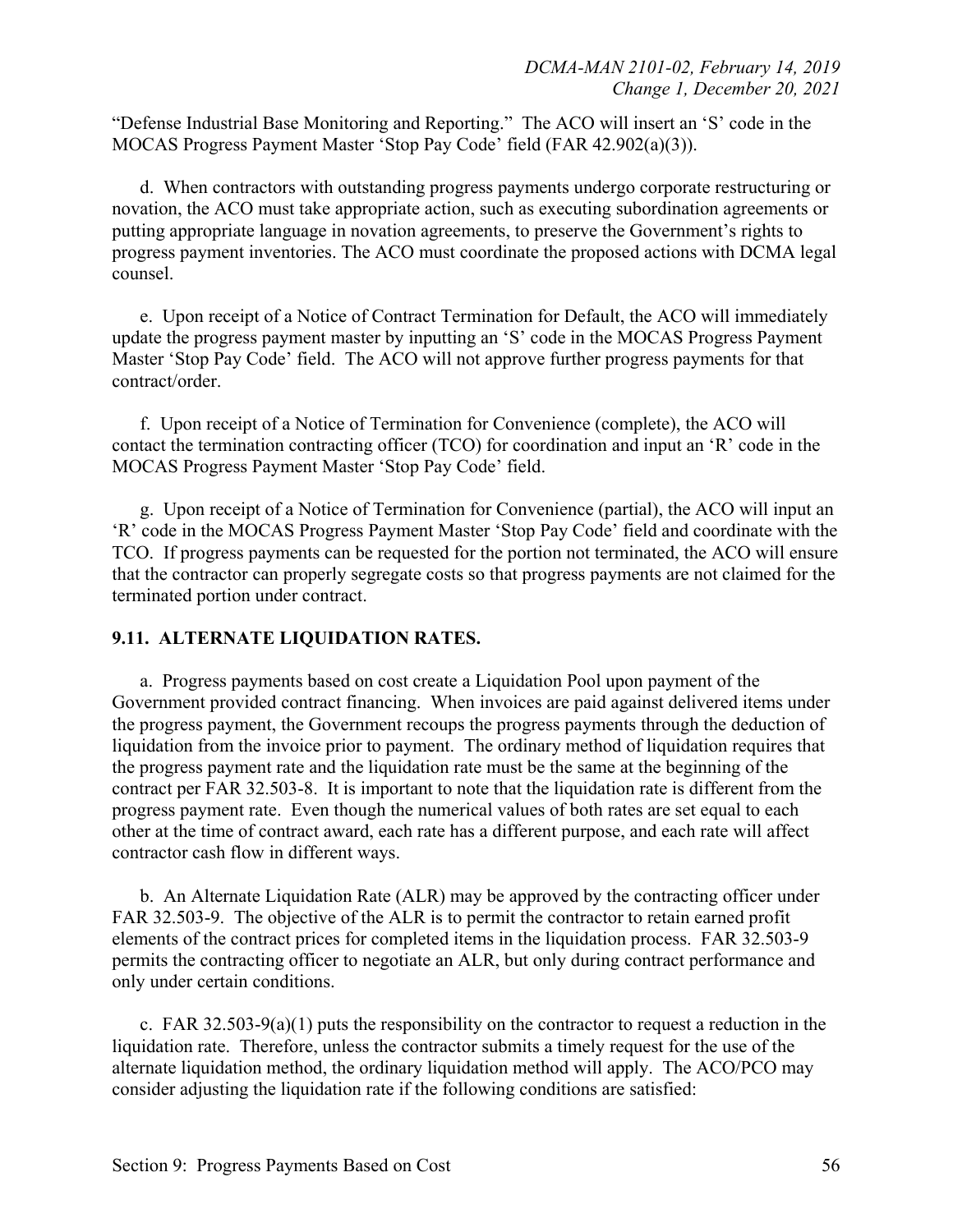(1) The contractor requests a reduction in the rate.

(2) The rate has not been reduced in the preceding 12 months.

(3) The contract delivery schedule extends at least 18 months from the contract award date.

(4) Data on actual costs are available:

(a) For the products delivered or,

(b) If no deliveries have been made, for a performance period of at least 12 months.

(5) The reduced liquidation rate would result in the Government recouping under each invoice the full extent of the progress payments applicable to the costs allocable to that invoice.

(6) The contractor would not be paid for more than the costs of items delivered and accepted (less allocable progress payments) and the earned profit on those items.

(7) The unliquidated progress payments would not exceed the limit prescribed in FAR 52.232-16 "Progress Payments."

(8) The parties agree on an appropriate rate.

(9) The contractor agrees to certify annually, or more often if requested by the contracting officer, that the alternate rate continues to meet the conditions of subsections 5, 6, and 7 of this section. The certificate must be accompanied by adequate supporting information.

d. The ACO should consider additional items not listed in the FAR. These considerations should include contract performance, delivery schedule, business system status, open CARs, and any other items that may be considered valuable in approving or denying the ALR request.

e. Implementation of the ALR requires a formal contract modification.

f. Once all the above conditions are satisfied, FAR 32.503-9(c) provides that the ACO must issue a contract modification to specify the ALR rate in the Progress Payments clause. FAR 32.503-9(c) further stipulates that adequate consideration for the ALR is already provided by the consideration included in the initial contract.

g. As stated at FAR 32.503-10(a) when establishing the ALR, the contracting officer must ensure that the liquidation rate is high enough to result in Government recoupment of the applicable progress payments on each billing and supported by documentation included in the administration office contract file.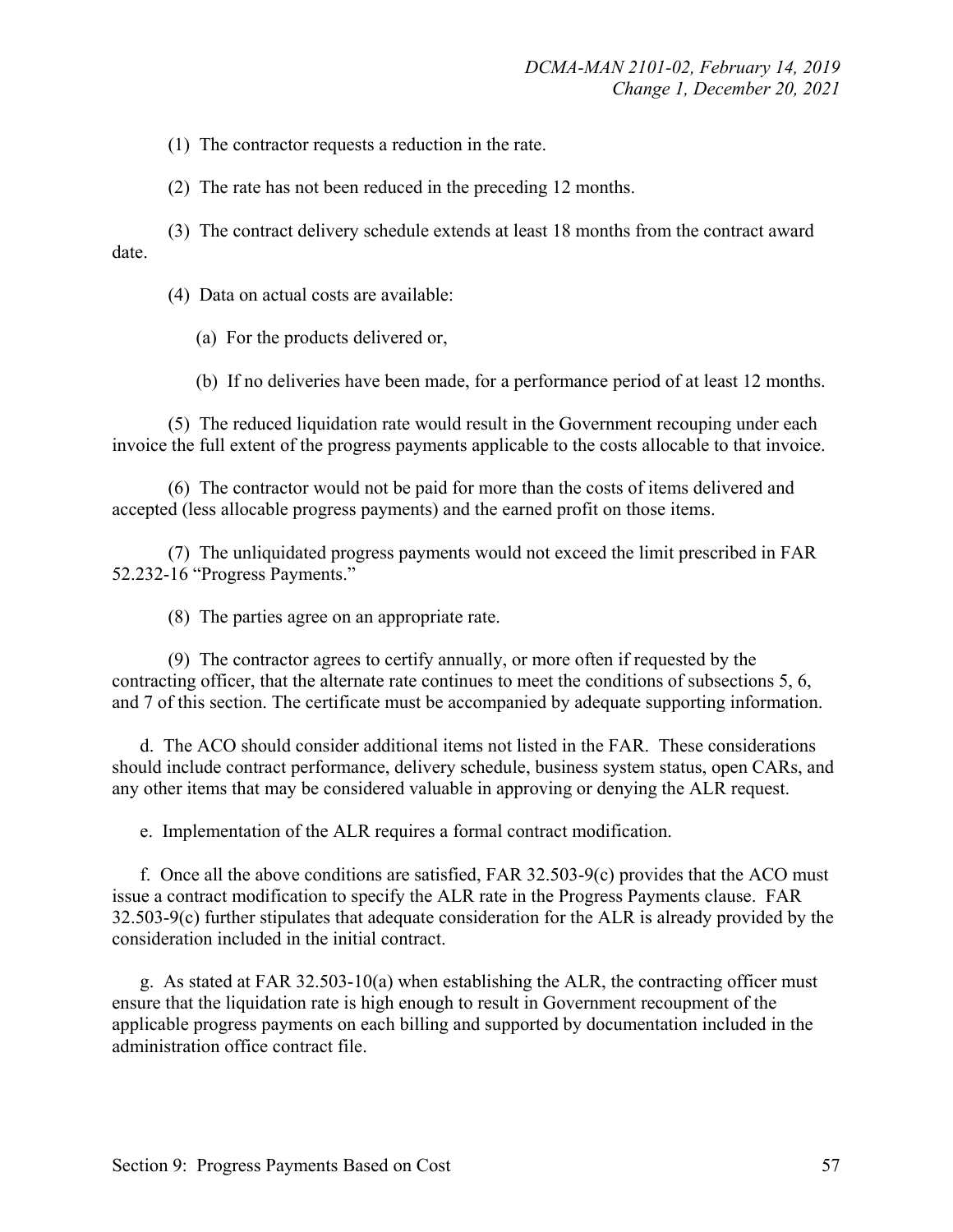h. Calculation of the ALR is governed by FAR 32.503-10, which specifies at FAR 32.503- 10(b) that the minimum liquidation rate usually is the expected progress payments divided by the contract price. Expected progress payments are calculated by multiplying the total contract EAC DCMA amount by the progress payment rate.

i. For purposes of computing the liquidation rate, the ACO may adjust the estimated cost and the contract price to include the estimated value of any work authorized but not yet priced and any projected economic adjustments; however, the contracting officer's adjustment must not exceed the Government's estimate of the price of all authorized work or the funds obligated for the contract. The EAC is also referred to as the "total estimated costs eligible for progress payments." In accordance with FAR 32.503-10(b)(4), the ALR is generally expressed to tenths of a percent; however, decimals are rounded up to the next highest tenth, since rounding down would produce a rate below the minimum rate calculated. Therefore, the normal process for calculating the ALR as specified is as follows:

(1) (EAC X Progress Payment Rate)  $\div$  Contract Price = Alternate Liquidation Rate

(2) The following are examples of the computation. Assuming an estimated price of \$2,200,000 and total estimated costs eligible for progress payments of \$2,000,000: if the progress payment rate is 80 percent, the minimum liquidation rate should be 72.7 percent, computed as follows:  $$2,000,000 \times .80 \div $2,200,000 = 72.7\%$ 

(3) If the progress payment rate is 85 percent, the minimum liquidation rate should be 77.3 percent, computed as follows:  $$2,000,000 \text{ x } .85 \div $2,200,000 = 77.3\%$ 

j. The results of the above calculation represent the minimum percentage at which the liquidation rate can be set in order to recoup the unliquidated progress payments. The figure does not represent the required percentage. ALR can be set at any percentage between the minimum percentage and the Ordinary Liquidation Rate taking into account any anticipated contract price changes, contract performance, or other known impacts that should be taken into consideration.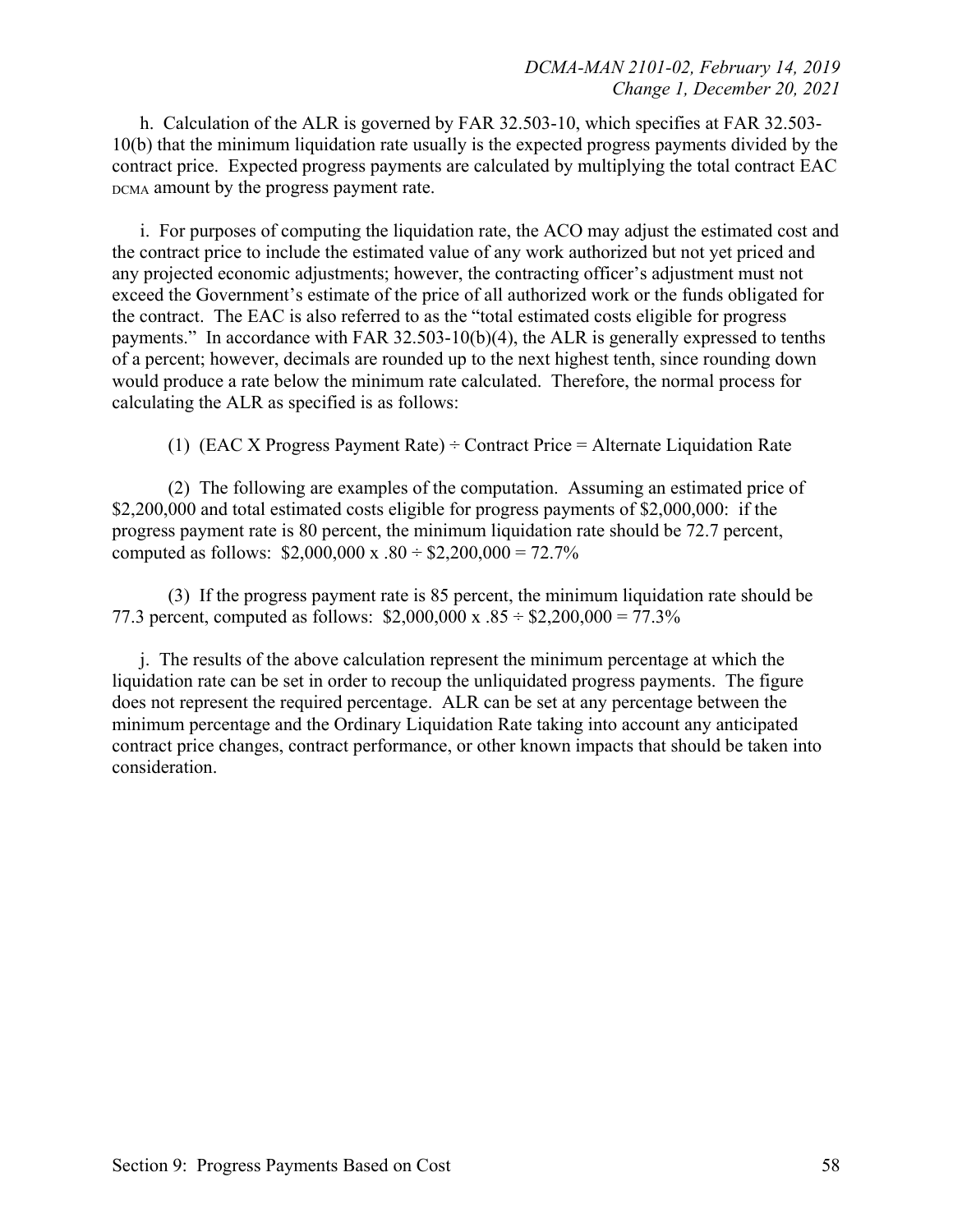# **SECTION 10: COMMERCIAL ITEM FINANCING**

## **10.1. COMMERCIAL ITEM FINANCING CONSIDERATIONS.**

a. Contract financing for purchases of commercial items is normally the contractor's responsibility. However, in some markets the provision of financing by the buyer is a commercial practice. In these circumstances, the contracting officer may include appropriate financing terms in contracts for commercial purchases when doing so will be in the best interest of the Government.

b. Commercial interim payments and commercial advance payments may be made under the following circumstances:

(1) Contract item financed is a commercial supply or service.

(2) Contract price exceeds the SAT.

(3) PCO determines that it is appropriate or customary in the commercial marketplace to make financing payments for the item.

(4) Authorizing this form of contract financing is in the best interest of the Government.

(5) Adequate security is obtained.

(6) Prior to any performance of work under the contract, the aggregate of commercial advance payments must not exceed 15 percent of the contract price.

(7) Contract is awarded on the basis of competitive procedures or, if only one offer is solicited, adequate consideration is obtained (based on the time value of the additional financing to be provided) if the financing is expected to be substantially more advantageous to the offeror than the offeror's normal method of customer financing.

(8) Contracting officer obtains concurrence from the payment office concerning liquidation provisions when required by FAR 32.206(e).

c. Any contract financing arrangement not in accordance with the requirements of agency regulations or in accordance with FAR Part 32 is unusual contract financing and requires advance approval in accordance with agency procedures. If not otherwise specified, such unusual contract financing must be approved by the head of the contracting activity.

## **10.2. REVIEW REQUIREMENTS.**

a. Contracts with commercial items financing must contain the paragraph entitled "Payment" of the clause at FAR 52.212-4, "Contract Terms and Conditions -- Commercial Items."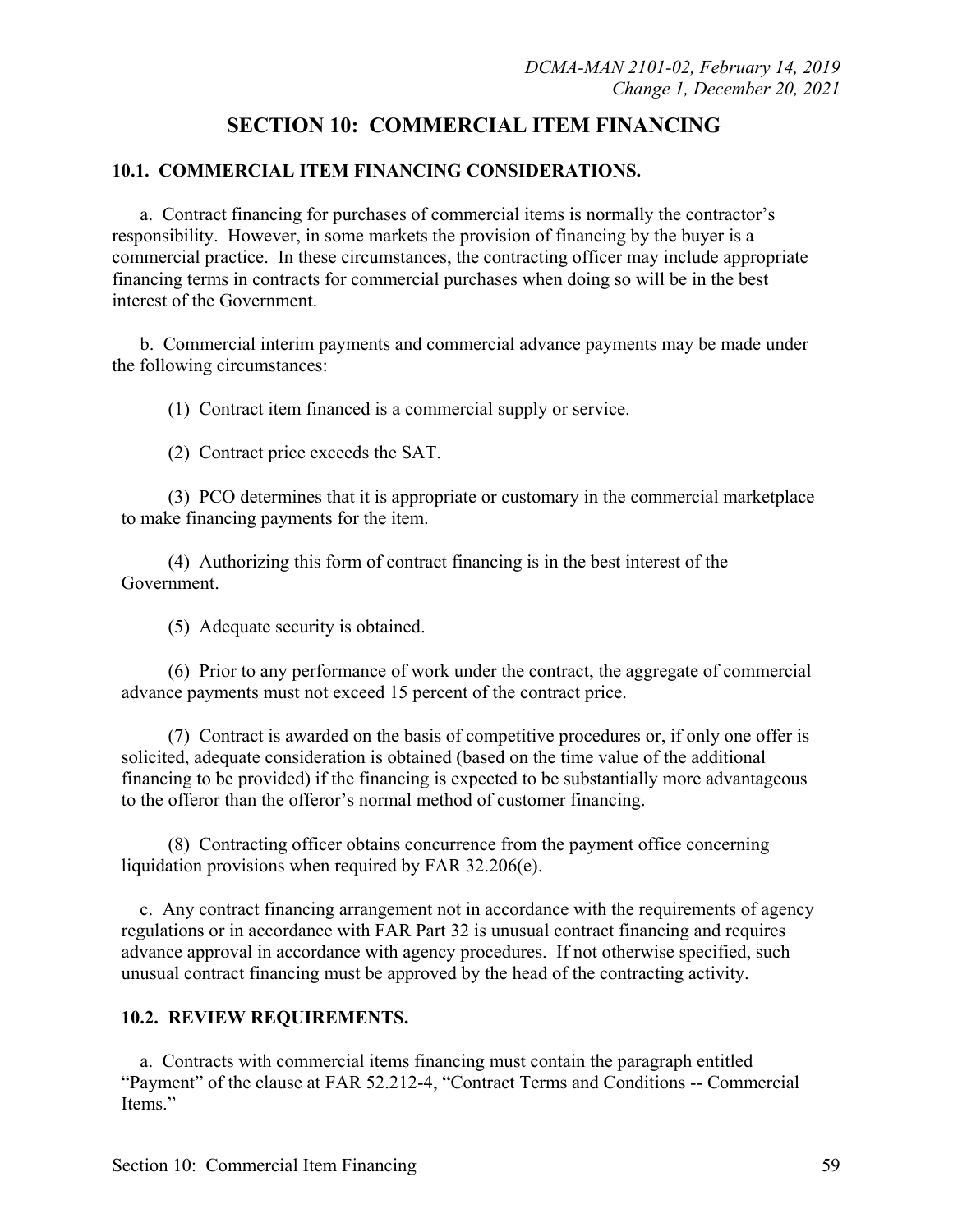b. Each commercial contract financing clause must include:

(1) A description of the computation of the financing payment amounts.

(2) Specific conditions of contractor entitlement to those financing payments.

(3) Liquidation of those financing payments by delivery payments.

(4) Security the contractor will provide for financing payments and any terms or conditions specifically applicable thereto (see FAR 32.202-4).

(5) Unless agency regulations authorize alterations, the unaltered text of the clause at, FAR 52.232-29, "Terms for Financing of Purchases of Commercial Items."

c. Upon review of the contract, a DCMA Form 325, or equivalent, may be used to document evaluation results in the contract file. If the DCMA Form 325, or equivalent, is not utilized, all the information contained in the DCMA Form 325 will be input to the contract file as an electronic document.

d. Special attention must be paid to the security established and payments on commercial item financing contracts. Coordination with DFAS may be required dependent upon the complexity of how payments will be disbursed and applicable liquidation procedures as stated in the contract.

#### **10.3. SECURITY.**

a. Section 2307(f) of Title 10, U.S.C. and Section 4505 of Title 41, U.S.C., requires the Government to obtain adequate security for Government financing. The contracting officer must specify in the solicitation the type of security the Government will accept. If the Government is willing to accept more than one form of security, the offeror must be required to specify the form of security it will provide. If acceptable to the contracting officer, the resulting contract must specify the security.

b. FAR 32.202-4 details the different types of security that can be used in commercial item financing such as:

(1) Contractor's financial condition.

(2) Paramount Lien.

(3) Other assets as security.

(4) Other forms of security such as an irrevocable letter of credit from a federally insured financial institution; a bond from a surety, acceptable in accordance with FAR [Part 28](http://farsite.hill.af.mil/reghtml/regs/far2afmcfars/fardfars/far/28.htm#TopOfPage) (note that the bond must guarantee repayment of the unliquidated contract financing); a guarantee of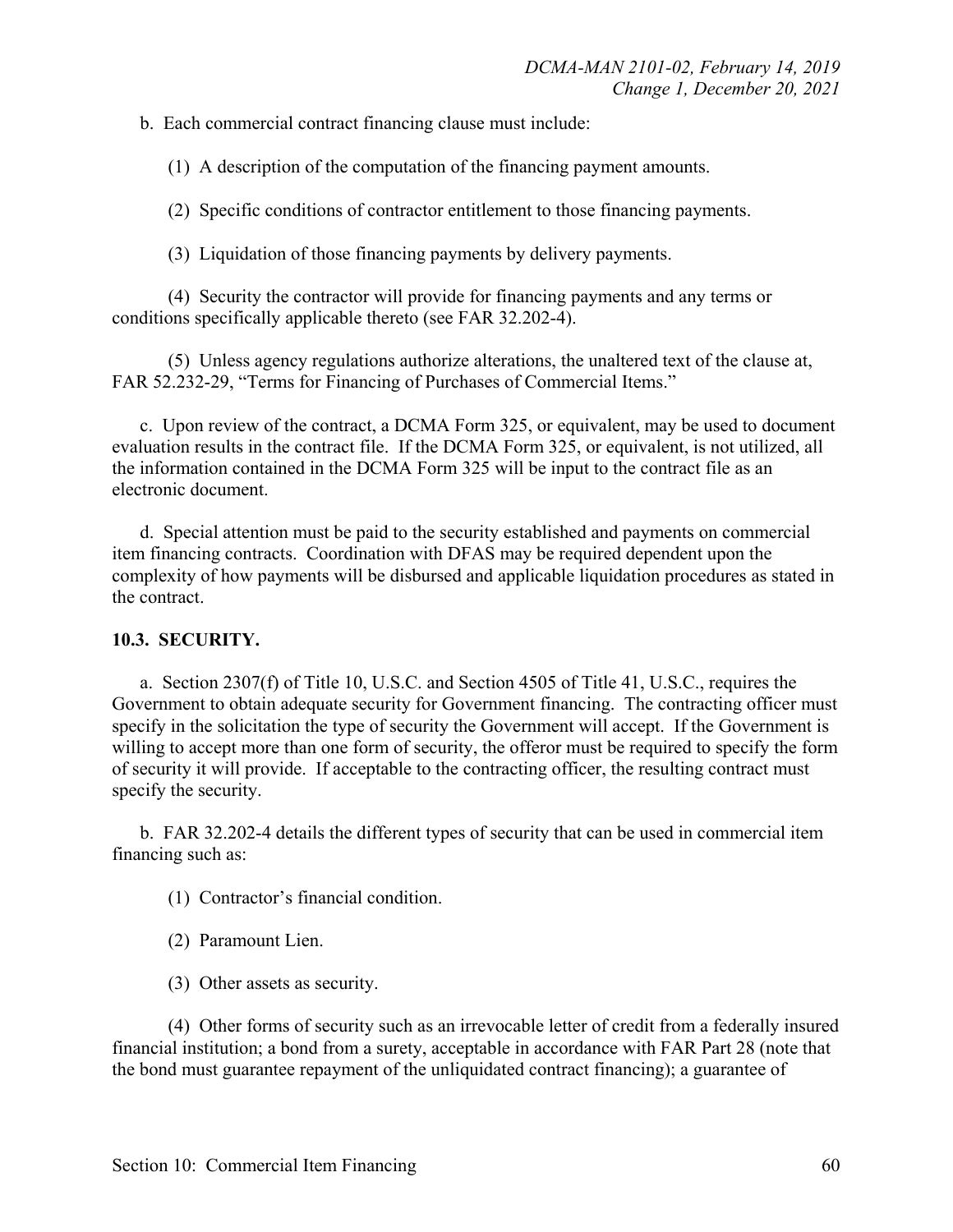repayment from a person or corporation of demonstrated liquid net worth, connected by significant ownership to the contractor; or Title to identified contractor assets of adequate worth.

c. When determining whether an offeror's financial condition is adequate security, it should be noted that an offeror's financial condition may be sufficient to make the contractor responsible for award purposes, but may not be adequate security for commercial contract financing. FCG within DCMA's Cost and Pricing Center must perform all financial analysis within DCMA. See DCMA-MAN 2401-01 for more information on the FCG.

d. After contract award, the ACO responsible for approving requests for financing payments must be responsible for determining that the security continues to be adequate. If the contractor's financial condition is the Government's security, this contracting officer is also responsible for monitoring the contractor's financial condition.

#### **10.4. PAYMENTS.**

a. There are three types of payments for Commercial Item Purchases which are:

- (1) Commercial advanced payments.
- (2) Commercial interim payments.
- (3) Delivery payments.

b. Contracts must provide that delivery payments must be made only for completed supplies and services accepted by the Government in accordance with the terms of the contract.

c. Contracts may provide for commercial advance and commercial interim payments based upon a wide variety of bases, including (but not limited to) achievement or occurrence of specified events, the passage of time, or specified times prior to the delivery date(s). The basis for payment must be objectively determinable. The clause written by the contracting officer must specify, to the extent access is necessary, the information and/or facilities to which the Government must have access for the purpose of verifying the contractor's entitlement to payment of contract financing.

d. The ACO is responsible for review and approval of contract financing requests. Unless otherwise provided in agency regulations, or by agreement with the appropriate payment official, the ACO is responsible for receiving, approving, and transmitting all contract financing requests to the appropriate payment office; and each approval must specify the amount to be paid, necessary contractual information, and the account(s) to be charged for the payment (FAR  $32.206(d)$ ).

e. Liquidation of contract financing payments must be on the same basis as the computation of contract financing payments. Financing payments computed on a whole contract basis must be liquidated on a whole contract basis; and a payment computed on a line item basis must be liquidated against that line item. If liquidation is on a whole contract basis, the contracting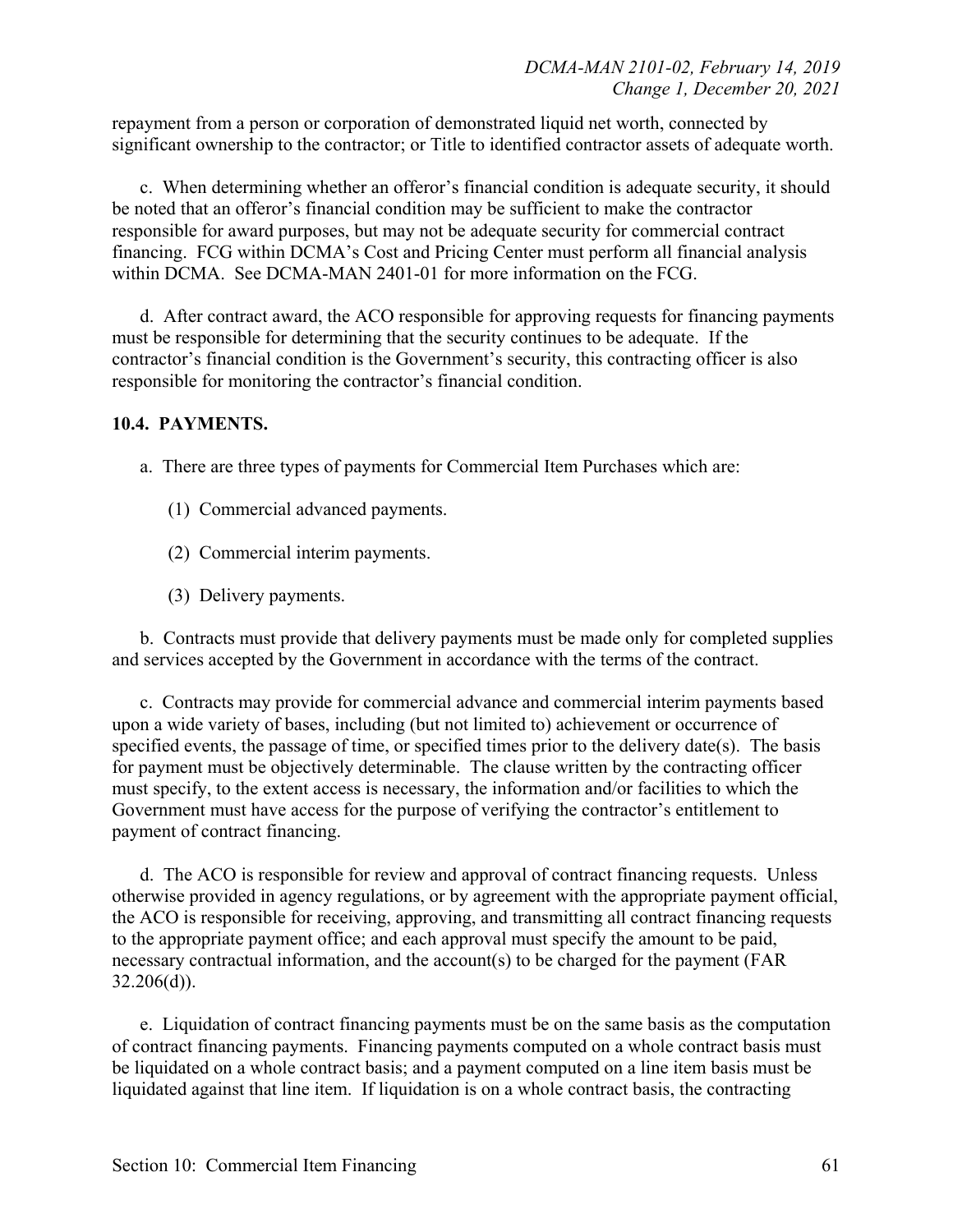officer must use a uniform liquidation percentage as the liquidation method, unless the contracting officer obtains the concurrence of the cognizant payment office that the proposed liquidation provisions can be executed by that office, or unless agency regulations provide alternative liquidation methods.

f. In accordance with DFARS  $232.206(g)$ , installment payment financing must not be used for DoD contracts unless market research has established that this form of contract financing is both appropriate and customary in the commercial marketplace. When installment payment financing is used, the contracting officer must use the ceiling percentage of contract price that is customary in the particular marketplace (not to exceed the maximum rate established in FAR 52.232-30).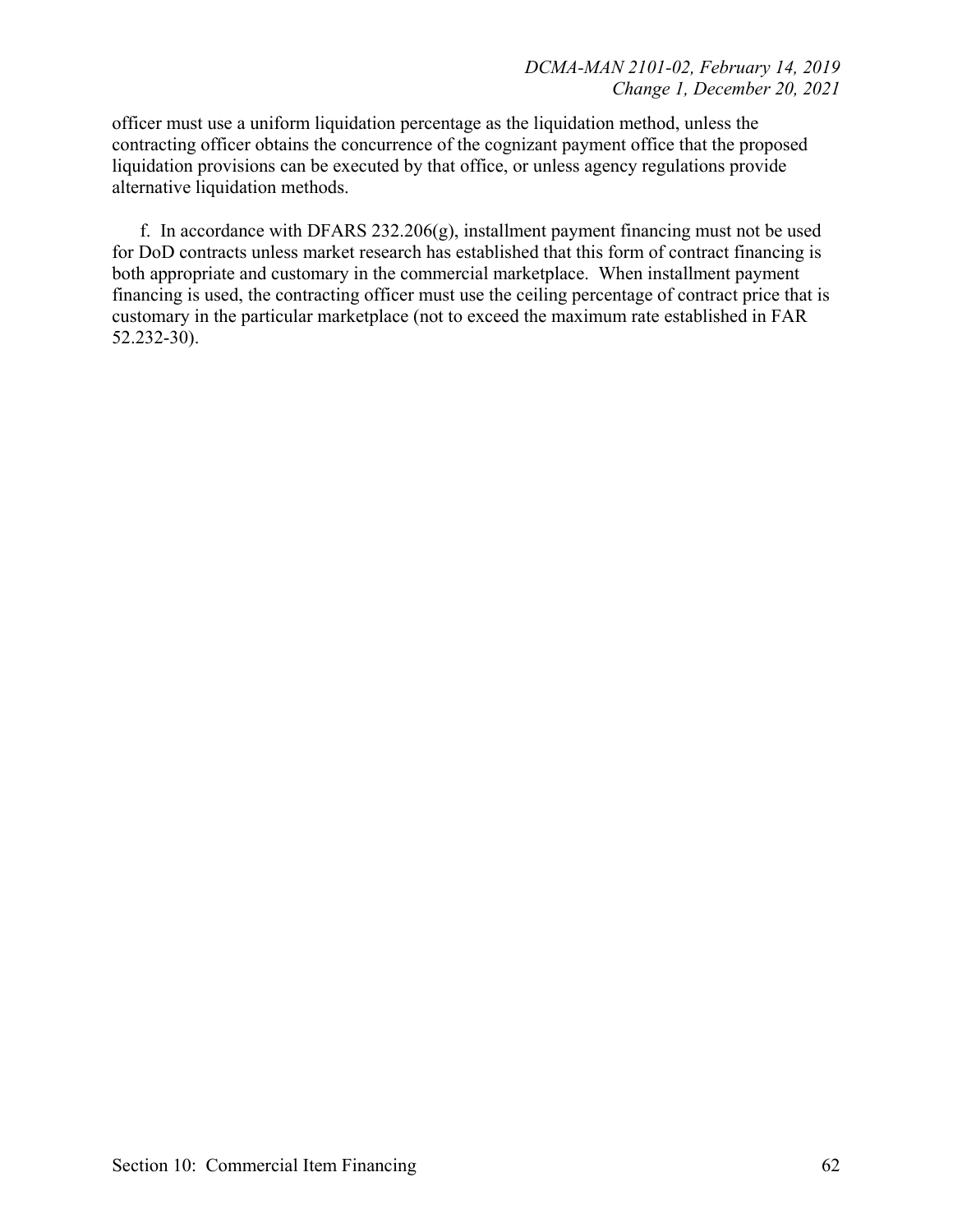# **SECTION 11: PUBLIC VOUCHERS**

### **11.1. PUBLIC VOUCHERS.**

a. While DFAS makes payments, DCMA ACOs review and approve contractor's financing requests and final cost vouchers as well as perform payment administration in accordance with applicable contract payment clauses and FAR  $42.302(a)(7)$  and DFARS  $242.302(a)(12)$ . DCAA approves interim vouchers for provisional payment (DFARS 242.803(b)). Except as follows, all payment problems will be referred to DFAS Customer Service. ACOs should only become involved in payment issues if a delay in payment:

- (1) Will impact a contractor's ability to execute the contract.
- (2) Will endanger funds at risk for cancellation.
- (3) Is due to a contract structure or contract provision issue.
- (4) Is due to DCMA's failure to process a receiving report.
- (5) Is related to a contractor's financing payment request or final voucher.

b. DCMA has established an initiative to share MOCAS data with participating contractors through the MOCAS Data Sharing Initiative (MDSI). This allows MOCAS data to be extracted from the Shared Data Warehouse through regularly scheduled data queries. The data extract is moved to a secure file transfer protocol server where the contractor may access their individual files.

c. DCMA and DFAS Columbus share in the operation and use of the MOCAS system. Except for ODO contracts, DFAS Columbus is responsible for paying contracts administered by DCMA. DFAS also pays contracts not administered by DCMA.

(1) DCMA and DFAS Columbus entered into a Partnership/Agreement to jointly manage the contract payment process. Payment interaction between DCMA and DFAS Columbus occurs in the areas of MOCAS data integrity, payment processing, acceptance or approval of payment requests, and resolution of payment problems.

(2) Ensure that the contractor complies with FAR [52.232-20,](http://farsite.hill.af.mil/reghtml/regs/far2afmcfars/fardfars/far/52_232.htm#P536_98559) "Limitation of Cost" or FAR [52.232-22,](http://farsite.hill.af.mil/reghtml/regs/far2afmcfars/fardfars/far/52_232.htm#P563_102645) "Limitation of Funds" requirements, when applicable to cost-type contracts as stated in the contract.

(3) Ensure any problems involving fee withholding requirements are promptly identified and resolved by conducting periodic reviews of vouchers for fee withholdings. The ACO may randomly select vouchers to determine if fees are withheld and paid in compliance with the contract schedule and/or applicable regulations stated in the contract. However, DCAA is responsible for random sampling of interim vouchers based on a risk assessment of the contractor to determine the sampling size and frequency.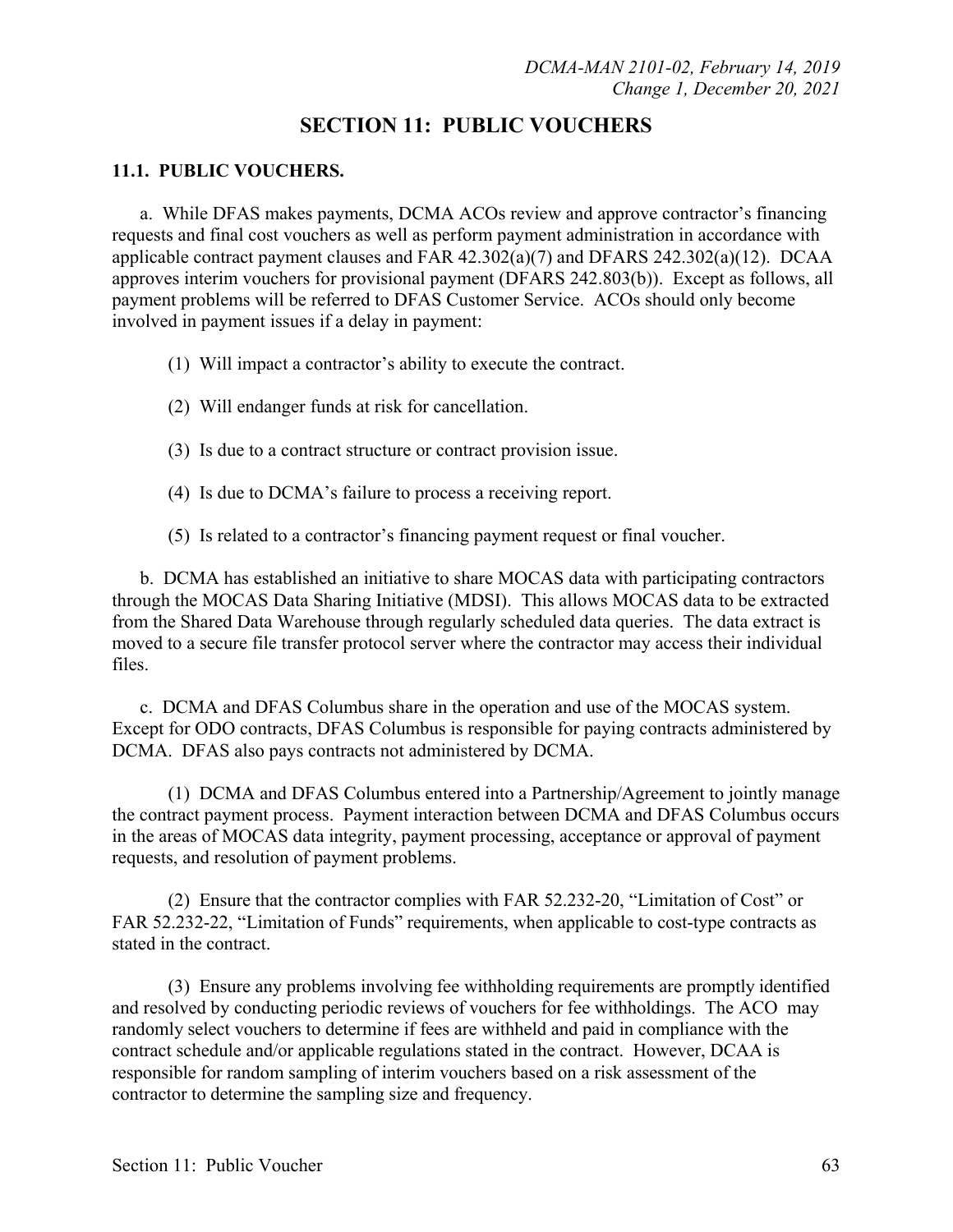(4) Ensure any problems associated with the withholding requirements or cost controls for T&M/LH contracts are promptly identified by conducting periodic reviews of vouchers for withholdings commensurate with performance risk.

(5) Obtain business system status updates and related concerns regularly from the DACO, CACO, and other ACOs. If necessary, the ACO must request additional system reviews with focus on areas of concern.

(6) Periodically, obtain information on the contractor's financial condition from the DACO, CACO, contract auditor, and other ACOs. If necessary, the ACO should plan additional financial surveillance reviews based on the risk related to the conditions and concerns identified. Any concerns should be input into CBAR or distributed to the cognizant ACO. The ACO must request that DCMA FCG perform a post award financial capability review. Requests should be sent to the current email address located in the global directory. It must include contractor name, CAGE code, parent company (if known), company POC, dollar value of liquidated obligations for active contracts, priority (routine or high-priority), known financial issues, and any other particular areas of concern, such as delivery or quality problems.

**11.2. CONTRACTOR.** The contractor submits payment requests and receiving reports electronically in WAWF system in accordance with DFARS 252.232-7003(b) when the clause is stated in the contract. DFARS 232.7002, identifies exceptions to electronic submission.

#### **11.3. CONRACT ADMINISTRATOR.** The CA must:

a. Review prime contracts and modifications to determine if they contain a requirement for Public Voucher (PV) submission or special payment instructions.

b. Review requests for payment when necessary to check accuracy and provide recommendations to the ACO when discrepancies are identified or ACO signature is required.

**11.4. ADMINISTRATIVE CONTRACTING OFFICER.** The ACO, in accordance with DoD 7000.14-R FMR Volume 10, Chapter 8, paragraph 080304 H, must review and approve:

a. The completion/final voucher under cost-plus fixed fee or other cost-reimbursement contracts.

b. Completion vouchers under T&M/LH contracts.

c. Vouchers and invoices where the contract requires approval by the ACO before payment.

d. Invoices for the release of withhold amounts previously instituted by the ACO.

e. Any payment request where a disbursing officer requires an ACO signature.

f. Contractor business systems and key processes that influence contract billing.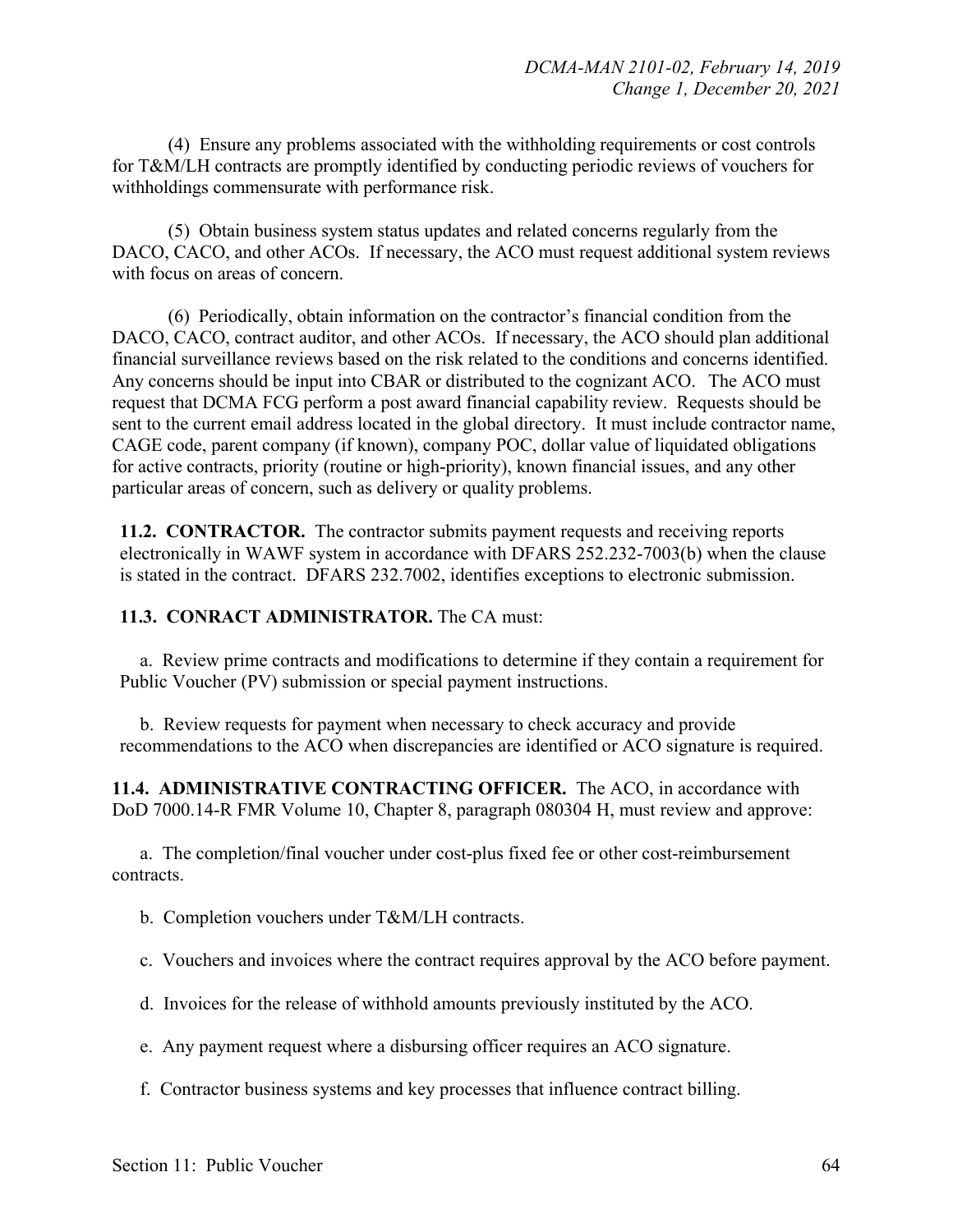#### **11.5. CONTRACT AUDITOR***.*

a. The contract auditor may be from DCAA, local Host Nation Contract Administration Services Audit Authority for DCMA International locations or current DFARS approved entity. The contract auditor is the authorized representative of the ACO as stated in DFARS 242.803, "Disallowing Costs after Incurrence," for the following actions:

(1) Receiving, reviewing, and approving interim vouchers including interim vouchers for commercial and non-commercial T&M/LH contracts. Interim vouchers will be received and either:

(a) Approved for payment and forwarded to the disbursing officer.

(b) Returned to the contractor for correction within 5 working days after receipt. The auditor's review of the interim voucher does not constitute an audit. Its purpose is to verify that the amounts claimed are not in excess of that which is due the contractor in accordance with the terms of the contract. The auditor's interim public voucher review is limited to assuring the claimed cost does not exceed contract ceiling, funding limitations, or precluded by contract terms. The auditor does not determine FAR cost allowability during interim public voucher review. Contract cost incurred issues are resolved during overhead and direct cost audits.

(2) Reviewing final/completion vouchers when requested by the ACO for contracts rated high risk (e.g., contractor business systems deficiencies, unsettled disallowances, defective pricing issues). The contractor may include the Cumulative Allowable Cost Worksheet (CACWS) as an attachment to their Fiscal Year Incurred Cost submission. The CACWS is equivalent to a final voucher review and includes a listing of individual contracts and cumulative costs incurred to date by each contract. It does not include profit. Funding limitations and cost ceiling must be considered when reviewing the CACWS to ensure that cumulative costs billed do not exceed the total estimated ceiling costs and/or current contract maximum funding level. The CACWS will be updated by the contractor following an agreement on rates. It is normally attached to the audit report along with the signed rate agreement letter.

(3) Issuing a DCAA Form 1 "Notice of Contract Cost Suspended and/or Disapproved," to deduct costs where allowability is questionable. The ACO may issue or direct the issuance of a DCAA Form 1 (DFARS 242.803(b)(ii)(B)).

(4) The contract auditor performs a limited role in the PV process. The contract auditor does not:

(a) Administer limitation of cost or funds requirements.

(b) Make judgments on fee issues.

(c) Approve final/completion vouchers.

(d) Make decisions regarding appeals on the notice of contract costs suspended and/or disapproved.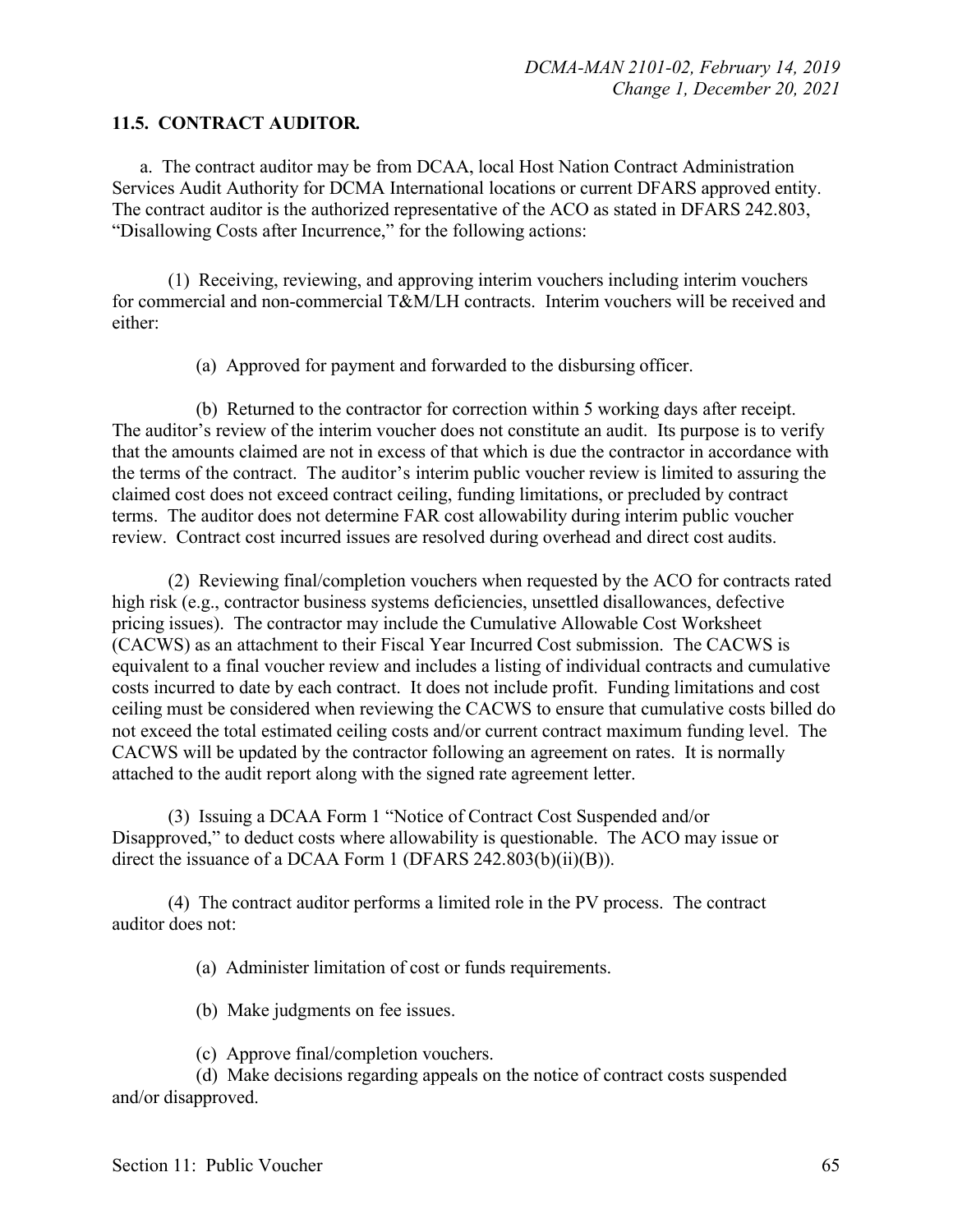b. For international CMOs supported by a local Host Contract Administration Services Audit Authority, applicable international agreements determine the specific role of the contract auditor. See FAR 1.405, "Deviations Pertaining to Treaties and Executive Agreements" for additional information. DFARS 225.872-6 provides guidance for requesting audit support from qualifying countries and the United Kingdom. There are countries with a Memorandum Of Understanding (MOU) with the United States and a link to these MOUs can be found on the Resource Page for this Manual. Some MOUs have reciprocal agreements covering host country auditor support which require the ACO to provisionally approve interim vouchers. These agreements can change without notice and it is necessary for the ACO to review these agreements periodically. Where DCAA has audit presence and access to contractor's records in an outside the continental United States (OCONUS) environment, DCAA auditors provisionally approve interim vouchers.

(1) When DCMA performs contract administration in Canada, follow the cost-reimbursement type contracts procedures stated in DFARS PGI 225.870-5.

(2) The contract auditor communicates to the ACO risks identified that affect the effectiveness of the contractor's billing system.

#### **11.6. PROCEDURES FOR PROCESSING PUBLIC VOUCHERS***.*

a. The contractor must submit payment requests and receiving reports electronically in WAWF in accordance with DFARS 252.232-7003(b), unless an exemption exists outlined in DFARS 232.7002.

b. The ACO/CA must:

(1) Review prime contracts and modifications to determine if they contain special payment instructions. Special payment instructions are placed in the contract when appropriate to control expenditures, to prevent funds cancelations, and to align disbursements with actual performance.

(2) Check the three different types of Special Payment Instruction Indicator fields in MOCAS Provisions Data screen CT5803:

(a) A "Y" in the BVN-INST-RQD field indicates that special payment instructions exist for PVs BVN type payments requests. The actual instructions are included in the screen following the MOCAS Provisions screen.

(b) A "Y" in the PROGPAY-INST-RQD field indicates that special payment instructions exist for Progress Payment requests. The actual instructions are placed in the screen following the MOCAS Provisions screen.

(c) A "Y" in the SPCL-PAY-RQD field indicates that a specific CLIN has special payment instructions. The actual instructions are placed in the screen following the MOCAS Provisions screen.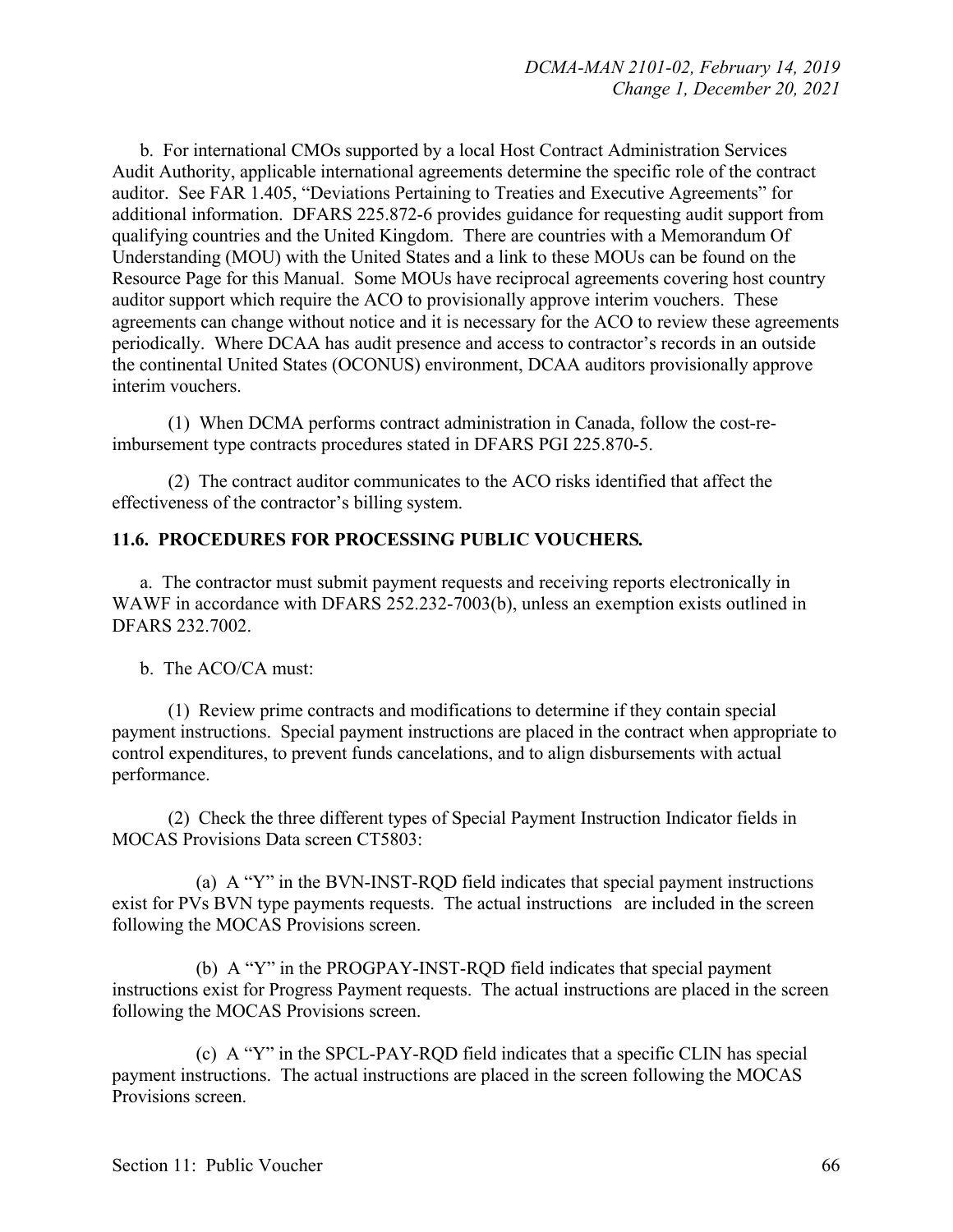(d) If the field contains an "N" that payment type will be prorated by distributing the payment request amount proportionally across all ACRNs.

c. Issue a CDR within the PIEE suite to request correction by the PCO if payment instructions are missing or not in compliance with DFARS/PGI 204.7108(b). Payment instructions can be found at DFARS PGI 204.7108(b) and (d), and when applicable must be inserted by the contracting officer in contract Section G.

**11.7. PROCESSING A FINAL VOUCHER.** ACO must perform the following prior to approving the final voucher:

a. Ensure final rates have been settled or quick closeout rates have been established.

b. Verify that MOCAS obligation records accurately reflect funding shown in the contract and any subsequent funding modifications. Contract obligation records are reconciled to the contract and funding modifications.

c. Verify that total amounts claimed for reimbursement represent allowable costs and fees in accordance with the contract FAR 52.216-7 and FAR 52.232-7.

d. Compare the total disbursements in MOCAS with the contractor's previous paid amount stated on the final voucher. If the supporting documentation (DCAA CACWS, DCAA memorandum, or DCMA memorandum) show that the total claimed cost is allowable, the claimed fee is allowable in accordance with the contract, and the record of disbursements in MOCAS match the contractor's record of disbursements with the final voucher (SF 1035 or equivalent), the ACO may approve the final amount due.

(1) When discrepancies exist between the total in MOCAS disbursed amount and contractor's claimed previous paid amounts, the ACO should prepare a request for contract reconciliation (DCMA Form 1797) and send to DFAS Reconciliation office or other disbursing office.

(2) The CACWS is a summary schedule of cumulative allowable contractor costs for each flexibly priced contract through the last contractor fiscal year for which indirect cost rates have been settled. It contains sufficient details necessary to close contracts designated as physically complete in lieu of individual contract audit closing statements. The CACWS states the cumulative allowable costs from inception to date for each contract listed. Note: If the CACWS is unable, the contractor's Schedule H, Direct Costs by Contract/Subcontract/Direct Incurred and Indirect Expense Applied at Claimed Rates, may be used.

e. Ensure that all issues on suspended or disallowed costs are resolved  $(FAR 4.804-5(a)(7))$ .

f. Validate. Assistance in validating final vouchers can be obtained from the supporting Cost Price Analyst for low and moderate risk vouchers and from DCAA for complex or high risk vouchers.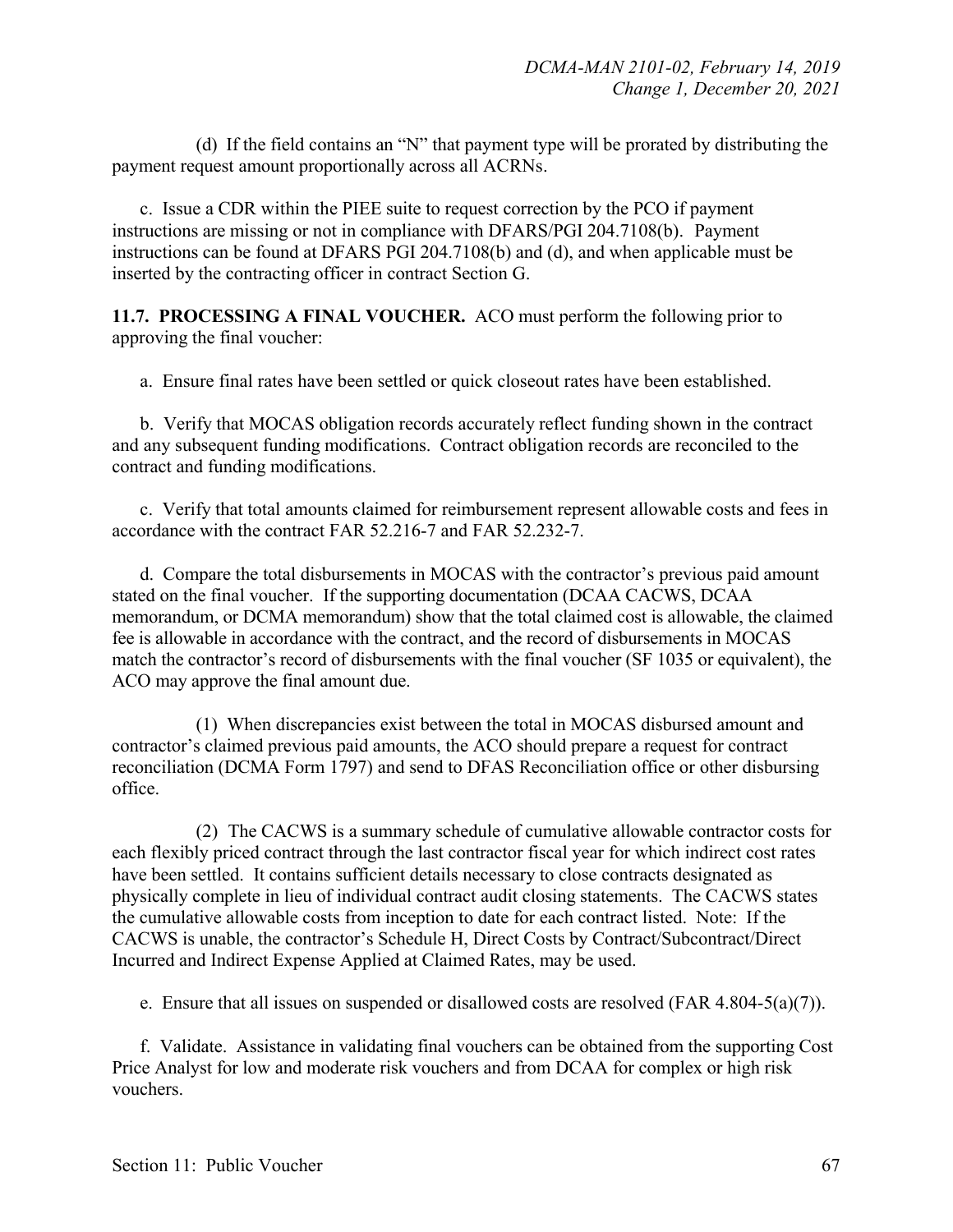g. Sign, date, and forward the final voucher to the payment office. ACO approval of a final voucher signifies that all administrative contract settlement actions are complete (FAR 52.216-7 and FAR 52.232-7).

h. Approve Canadian Commercial Corporation interim PVs audited by the Public Works and Government Services Canada and supported by invoices audited and certified by the Canadian Commercial Corporation in compliance with DFARS PGI 225.870-5(2)(i). These invoices and PVs are forwarded to ACO for approval and transmittal to the payment office.

i. Request audits from Consulting and Audit Canada, Ottawa, Ontario, Canada for Canadian firms with direct contracts. Consulting and Audit Canada/Public Works and Government Services Canada approve interim vouchers/invoices provisionally for payments pending final audit at contract completion in compliance with DFARS PGI 225.870-5(2)(ii). These invoices and PVs are forwarded to ACO for transmittal to the payment office.

j. Approve host nation interim PVs audited by the host nation reciprocal agreement audit agencies and supported by invoices audited and in compliance with DFARS PGI 225.870-5(2)(i). These invoices and PVs are forwarded to ACO for approval and transmittal to the payment office. See the Resource Page for this Manual for the current link for list of countries with reciprocal agreements.

k. Request audits from host nation using procedures outlined on the linked Resource Page from DCMA International. Direct contracts with provisional payments pending final audit at contract completion process in compliance with DFARS PGI 225.870-5(2)(ii). These invoices and PVs are forwarded to ACO for transmittal to the payment office.

**11.8. NON-PROCUREMENT INSTRUMENT PAYMENTS.** See DCMA-MAN 2501-08, "Grants, Agreements and Other Transactions."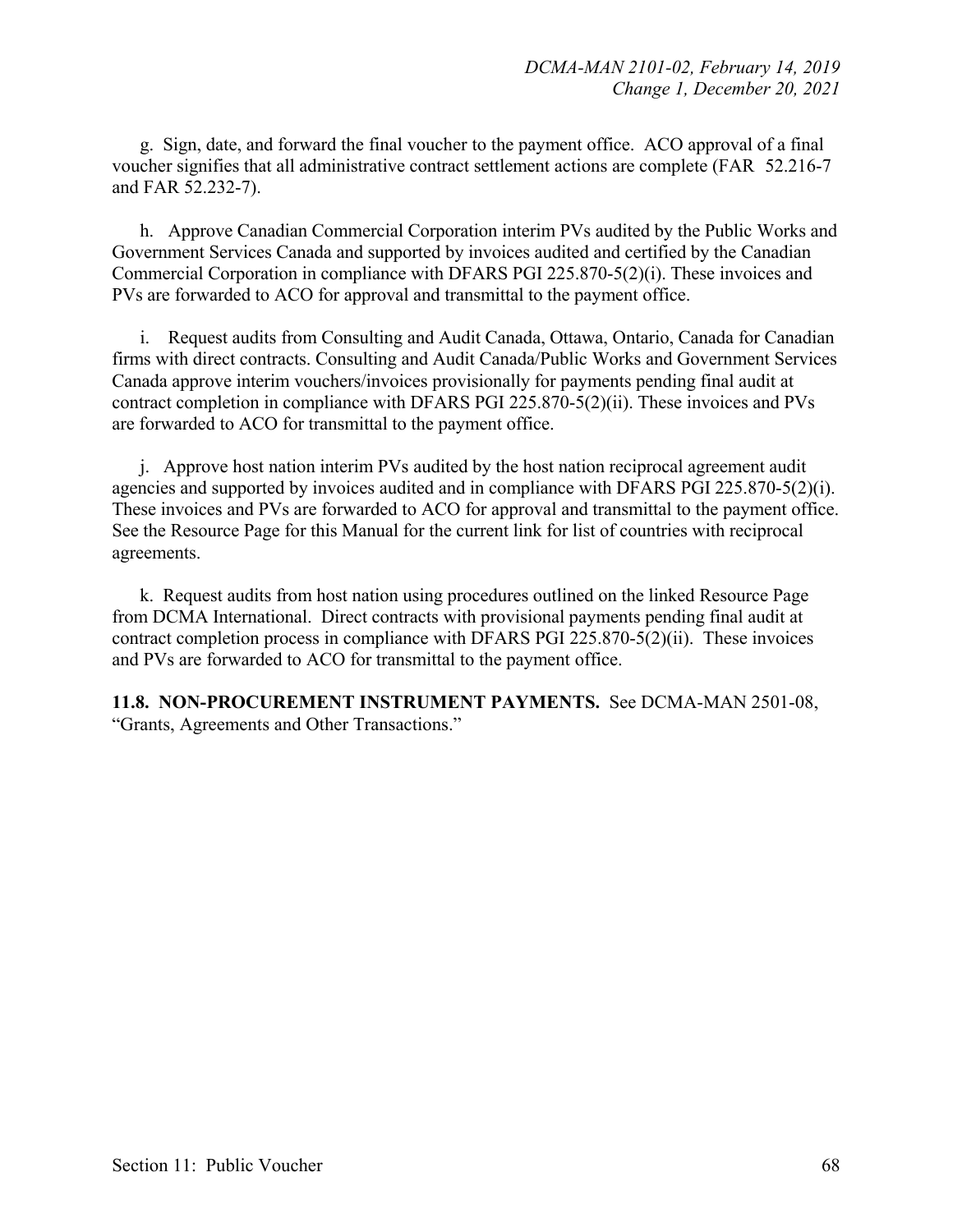## **SECTION 12: PAYMENT TERMS INCENTIVE CONTRACTS**

### **12.1. PROCEDURES FOR COST PLUS INCENTIVE FEE (CPIF) CONTRACTS.**

a. CPIF contracts should include the negotiated target cost, target fee, minimum fee, maximum fee, and a fee adjustment formula commonly referred to as a cost share ratio. If a high maximum fee is negotiated, the contract will also provide for a low minimum fee that may be a zero or, in rare cases, a negative fee.

b. The Government will pay the fee to the contractor as specified in the schedule. However, when the ACO determines performance or cost indicates that the contractor will not achieve target, the Government will pay on the basis of an appropriate lesser fee. At the same time, when the contractor demonstrates that performance or cost clearly indicates that the contractor will earn a fee significantly above the target fee, the Government may, at the sole discretion of the ACO pay on the basis of an appropriate higher fee (FAR  $52.216-10(c)(1)$ ).

c. Cost Over-Run. In situations where the contractor is experiencing cost growth (e.g., the contractor's estimate at completion or the DCMA independent estimate at completion are above the target cost), the ACO should work with the auditor and pricing specialists to use the best estimate at completion available to determine the forecast cost over- run. Furthermore, the ACO should decrease the contractor's target fee amount by applying the Government/contractor cost over-run shared ratio stated in the contract. The share ratio for cost over-run and under-run may be different. When total allowable cost is greater than the range of costs (maximum cost) within which the share ratio operates, the contractor is paid the maximum allowable cost authorized, plus the minimum fee.

d. Cost Under-Run. In situations where the contractor is experiencing cost reduction below the target cost (i.e., the contractor's estimate at completion or the DCMA independent estimate at completion are below the target cost), the ACO should increase the target fee amount by applying the Government/contractor cost under-run share ratio stated in the contract. When total allowable cost is less than the range of costs (minimum cost) within which the share ratio operates, the contractor is paid total allowable actual costs, plus the maximum fee in accordance with FAR 16.405-1. Training on CPIF contracts, examples, and tools for determining the impact of cost over/under-run on fee can be found on Resource Page for this Manual under the Tools and Additional Guidance section.

### **12.2. FIXED PRICE INCENTIVE (FPI) CONTRACTS REVIEW OF QUARTERLY LIMITATION OF PAYMENT (QLOP).**

a. The purpose of a QLOP is to reclaim overpayments by the Government in situations of cost under-run.

(1) Functional Specialist must analyze the QLOPs to identify trends or problem areas reflected in the estimates for effort to be completed in prospective periods of performance.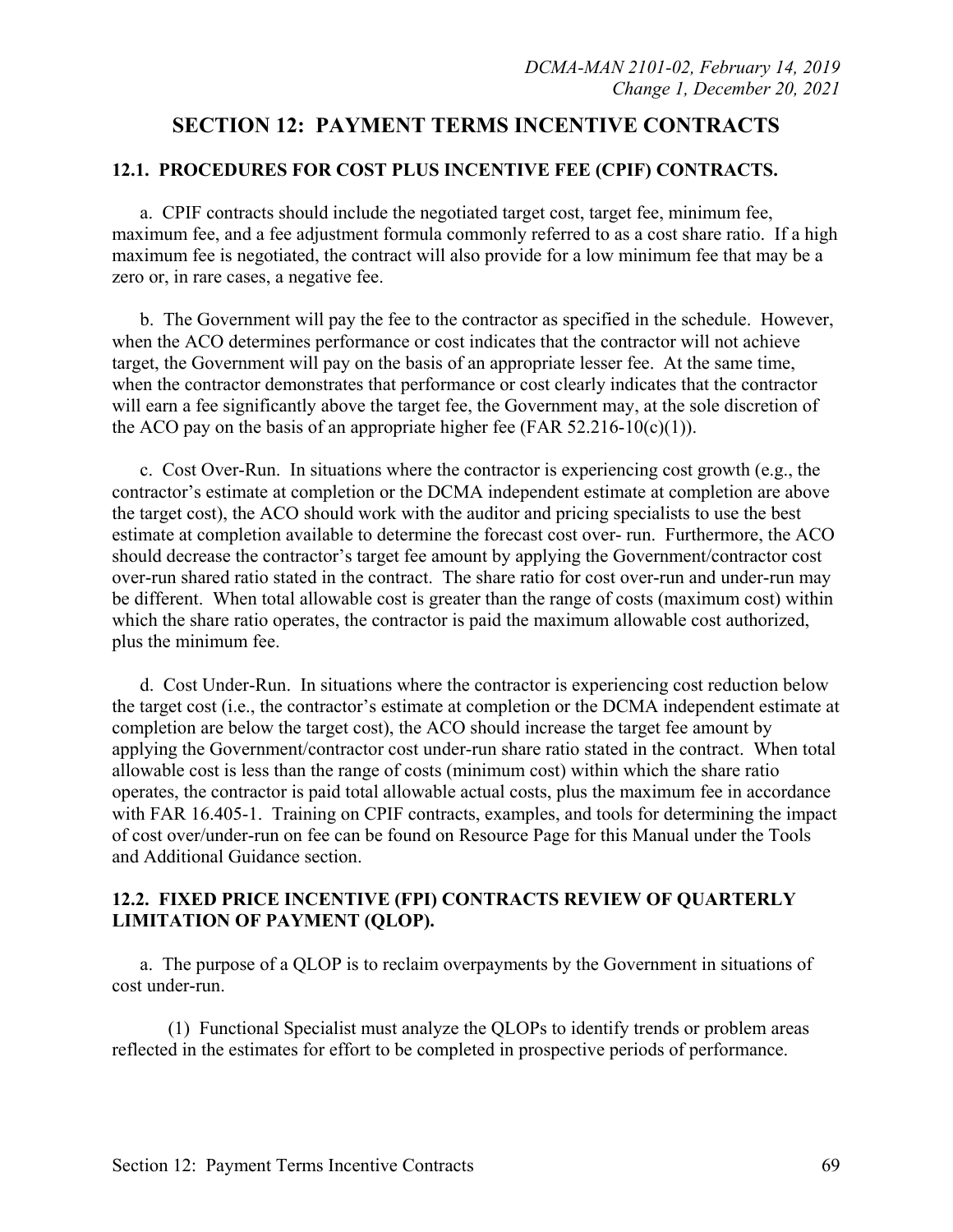(2) Value and length of performance will have an impact on the funding provided in the contract.

(3) Generally, large complex incentive contracts will be incrementally funded. While this permits flexibility for the Government, it may have an impact on Contractor plans for performance.

(4) Status of the Contractor's accounting system and estimating system may impact the financial status of the FPI contract.

(5) QLOPs must be cumulative from the beginning of the contract and include:–

(a) Total contract price of all supplies delivered (or services performed) and accepted by the Government.

(b) Total costs (estimated to the extent necessary) reasonably incurred.

(c) Portion of the total target profit that is in direct proportion to the supplies delivered (or services performed) and accepted by the Government.

(d) Total amount of all invoices or vouchers for supplies delivered (or services performed) and accepted by the Government.

b. If the contract contains one or more CLINs that are the FPI contract type, the QLOP would be submitted for that individual CLIN, not the entire contract.

## **12.3. PROCEDURES.**

a. Government Contract Administration Office analyzes QLOP and takes action (FAR 42.302(a)(18)) in accordance with FAR 32.6 (Contract Debts) to recover overpayments from the Contractor.

b. The ACO ensures QLOPs are submitted during contract performance.

c. The ACO ensures due date for the first submission of the QLOP (within 45 days after the end of each quarter of the Contractor's fiscal year in which a delivery is first made or services are first performed and accepted by the Government) is met.

d. The ACO ensures Contractor submits QLOP to the ACO with a copy to the PCO and the DCAA.

e. During a QLOP review, particular attention should be paid to:

(1) The initial estimate of contract cost at completion will change as the contractor performs. Some areas to consider: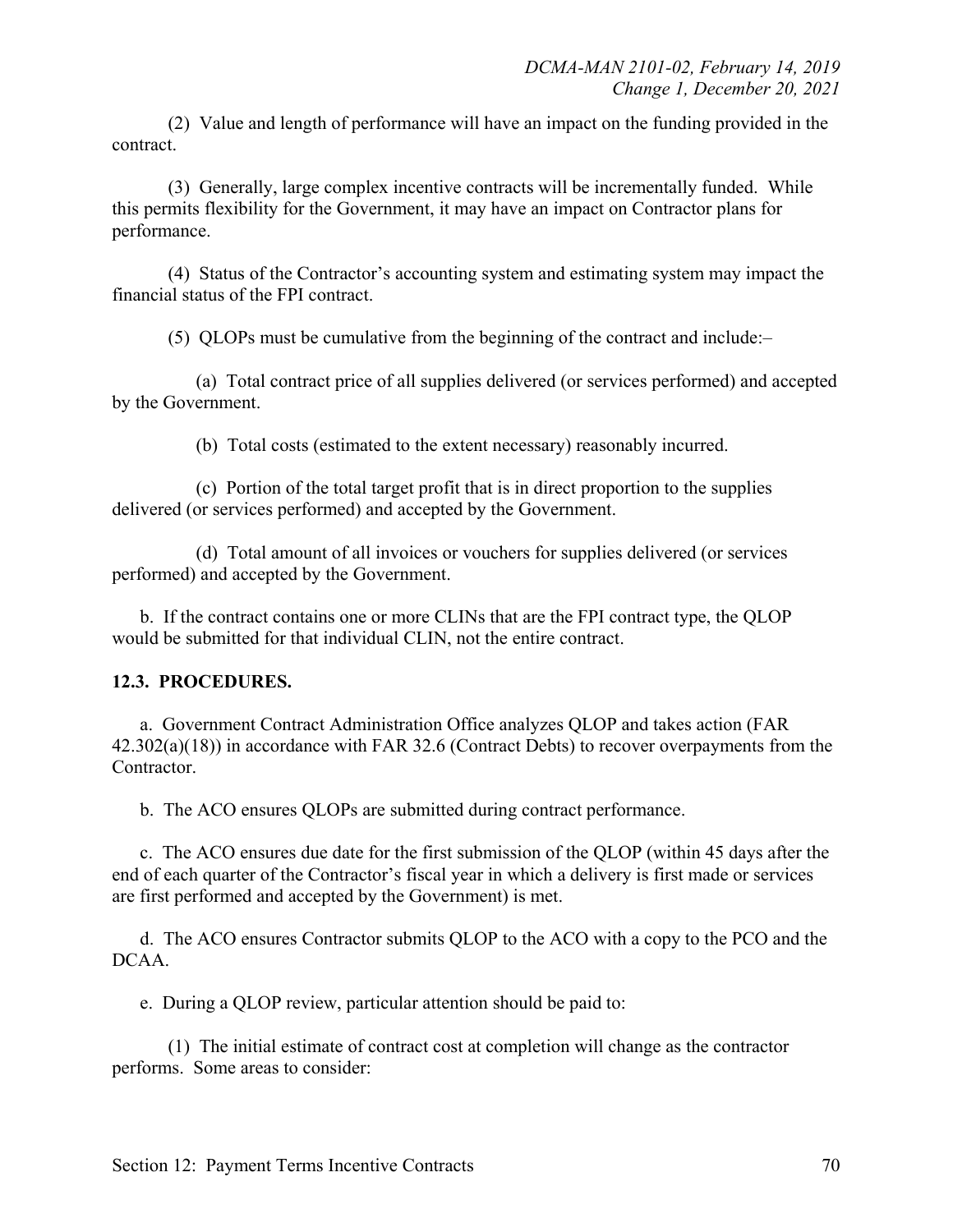(a) Determine reasons for variances from the initial estimate (including differences between direct and indirect rates used to establish target cost and actual direct and indirect rates).

(b) Identify potential under-run or overrun conditions.

(c) Determine if provisional billing prices should be adjusted downward for underrun conditions or if the PCO should be advised of a potential over-run position (note all adjustments in provisional billing prices should be coordinated with the PCO).

(d) If progress payments are authorized, determine reasons for variances between the QLOPs and cost of items claimed as delivered and accepted in progress payments.

(e) Status of Government Furnished Equipment (GFE), if authorized. Late delivery of GFE may have an impact on contract performance.

(f) Early identification of ineffective subcontract administration by the prime Contractor may prevent an overrun situation.

(g) The ACO should maintain a control record for QLOP, including ACO assessments and recommendations, and stored in the agency official contract file system.

(h) After the contract management team completes a review of the QLOP, the ACO should communicate the results to the PCO in a written format.

(2) Timely communication is required if the information is to be effective and valuable to the PCO. If the contractor fails to submit QLOP within the time period required by the contract, the ACO may consider withholding payments.

## **12.4. CALCULATION OF QLOP.**

a. Share Ratio is represented as 50/50 (or some other combination that sums 100 percent) the first number is always the Governments (Government/Contractor).

b. Billing price for FPI CLINs at receiving report/DD Form 250 equals Target Price of the CLIN.

- c. Calculation Example:
	- Target Price \$1 million
	- Target Cost \$900,000
	- Target Profit \$100,000
	- Ceiling Price \$1.2 million
	- Actual Cost Incurred for the delivered item \$800,000
	- Share Ratio 50/50
	- Cost under-run \$100,000 (Target Cost \$900,000 Actual Cost \$800,000)
	- Share Ratio  $$100,000 \times 50\% = $50,000$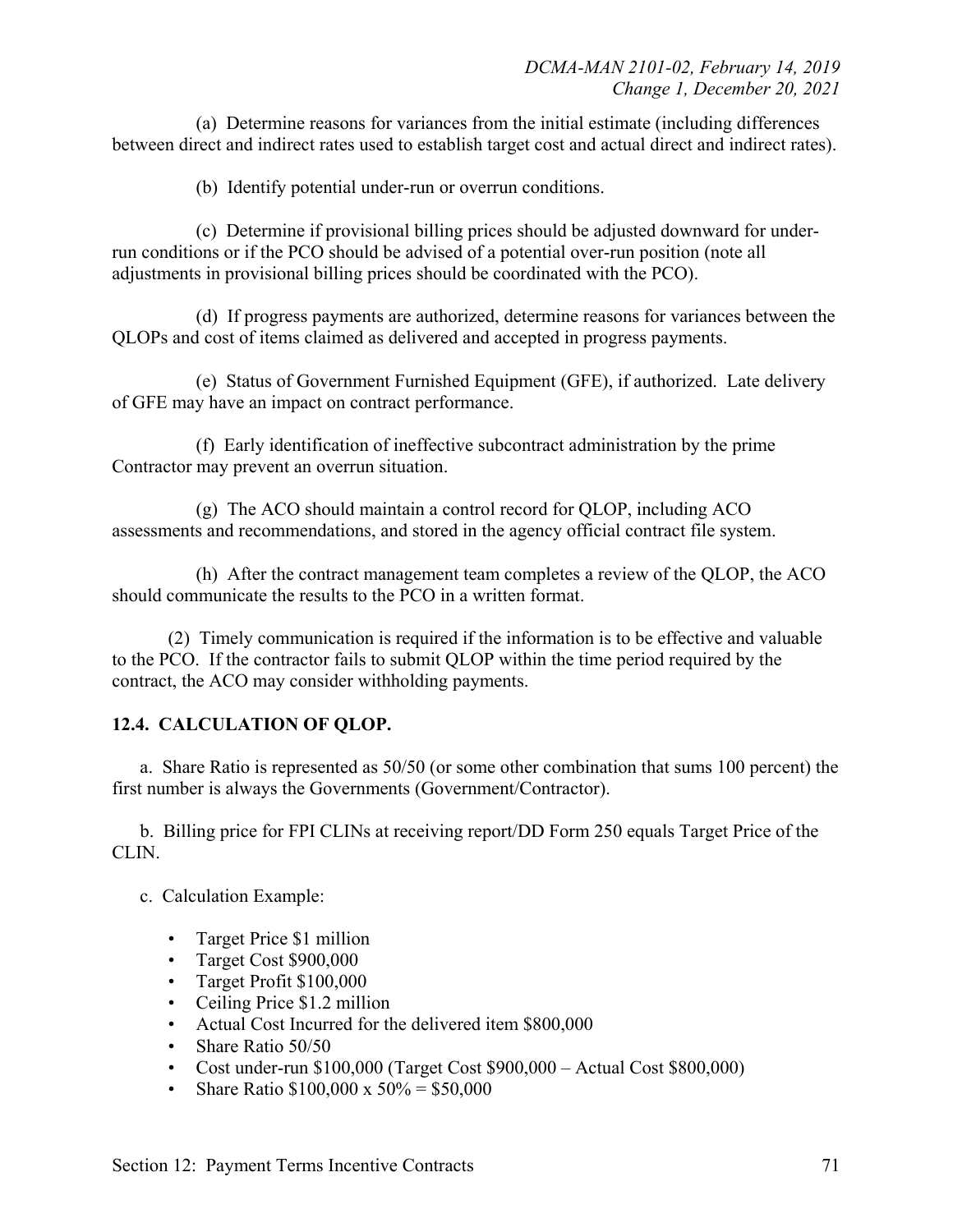- Price Earned by the Contractor
- Actual Cost + Target Profit + Share Ratio
- $$800,000 + $100,000 + $50,000$
- \$950,000

d. Scenario Explanation:

- Contractor Invoiced \$1 million at time of delivery
- Contractor Actually Entitled to \$950,000
- Contractor Refunds the Overpayment (Government Share) \$50,000

e. Formula: ([Target Cost- Actual Cost] \* Share Ratio) + Actual cost + Target Profit = Price Earned by the Contractor. See Resource Page for QLOP training and a sample QLOP submission.

#### **12.5. FEE WITHHOLD.** The ACO will:

a. Pay an incentive fee according to the schedule provided a withhold reserve not to exceed 15 percent of the total incentive fee or \$100,000, whichever is less, to protect the Government interest.

b. Release 75 percent of all fee withholds under the contract after receipt of an adequate certified final indirect cost rate proposal covering the year of physical completion of this contract and the contractor has satisfied all other contract terms and conditions. Furthermore, the contractor must have submitted final vouchers for prior years.

c. Release up to 90 percent of the fee withholds under this contract based on contractor's timely submission and settlement of final indirect cost rate proposals (FAR 52.216-10(c)).

**12.6. PAYMENT REVIEWS.** As part of the payment reviews, the ACO should work with the DCMA PI and Earned Value Management (EVM) analyst to ensure that the results of the EVM and cost performance report/integrated program management report reviews are considered for contracts experiencing cost over-runs. In compliance with FAR 52.232-20, "Limitation of Cost," contractor must notify the ACO in writing 60 days in advance whenever costs are expected to exceed 75 percent of the estimated cost specified in the schedule or total contract performance cost will be greater or substantially less than had been previously estimated.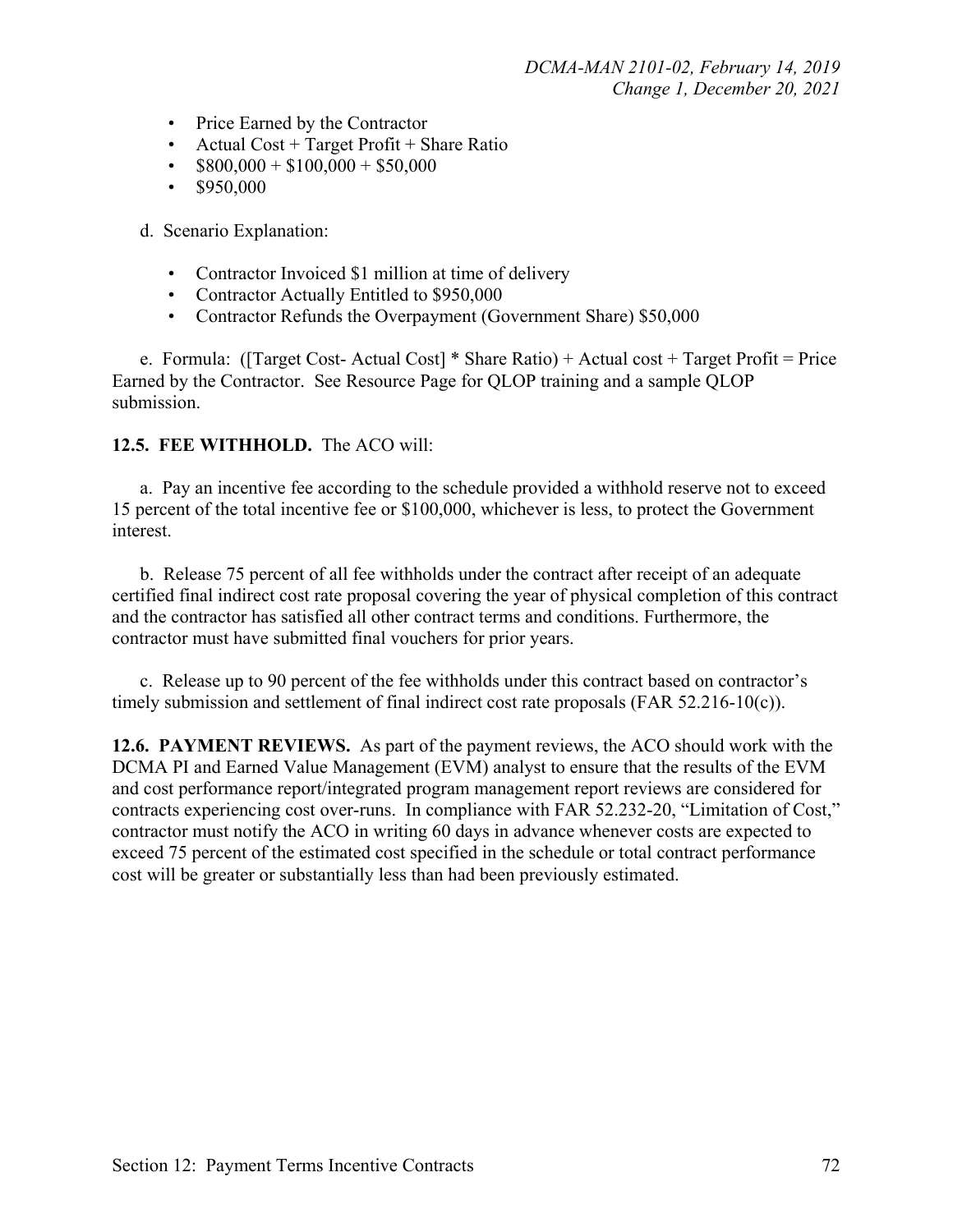## **SECTION 13: VOLUNTARY REFUNDS**

**13.1 OVERVIEW.** A voluntary refund is a payment or credit (adjustment under one or more contracts or subcontracts) to the Government from a contractor or subcontractor that is not required by any contractual or other legal obligation. A contract modification, rather than a check, is the preferred method for receiving a solicited or unsolicited refund before final payment. Modifications should adjust the price for the refund and credit the refund to the applicable appropriation in the contract. (DFARS 242.7100 and DFARS PGI 242.7100).

#### **13.2. PROCEDURES FOR SOLICITING VOLUNTARY REFUNDS OR ACCEPTING**

**UNSOLICITED VOLUNTARY REFUNDS.** Voluntary refunds may be requested during or after contract performance. Requests for voluntary refunds should only be considered after determining that no contractual remedy is readily available to recover the amount sought. If there is no remedy available, proceed as follows:

a. The ACO determines that one or more of the following conditions exists during or after contract performance:

(1) Contractor overcharged under a contract.

(2) Contractor inadequately compensated the Government for the use of Governmentowned property.

(3) Contractor inadequately compensated the Government in the disposition of contractor inventory.

(4) Retention of the amount in question by the contractor or subcontractor would be contrary to good conscience and equity.

b. The ACO may prepare a package requesting a voluntary refund from a contractor. Prior to issuing a solicitation for a voluntary refund, the ACO must obtain approval from the CMO contracts director and the Executive Director, Contracts (DFARS PGI 242.7100(4)). Upon approval, the ACO will draft a memorandum to General Counsel detailing the need to solicit the voluntary refund.

c. CMO legal counsel must review the ACO's memorandum, the contract, and related data to confirm that there are no readily available contractual remedies and to advise if the proposed action would jeopardize or impair the Government's rights. (DFARS PGI 242.7100(2)).

d. Upon the completion of the review by CMO legal counsel, the ACO will send the voluntary refund request to the contractor. For unsolicited voluntary refunds, the ACO notifies the contractor that the Government will accept the refund.

#### **13.3. RECEIVING UNSOLICITED OR SOLICITED VOLUNTARY REFUNDS.**

As stated earlier, a contract modification, rather than a check, is the preferred method.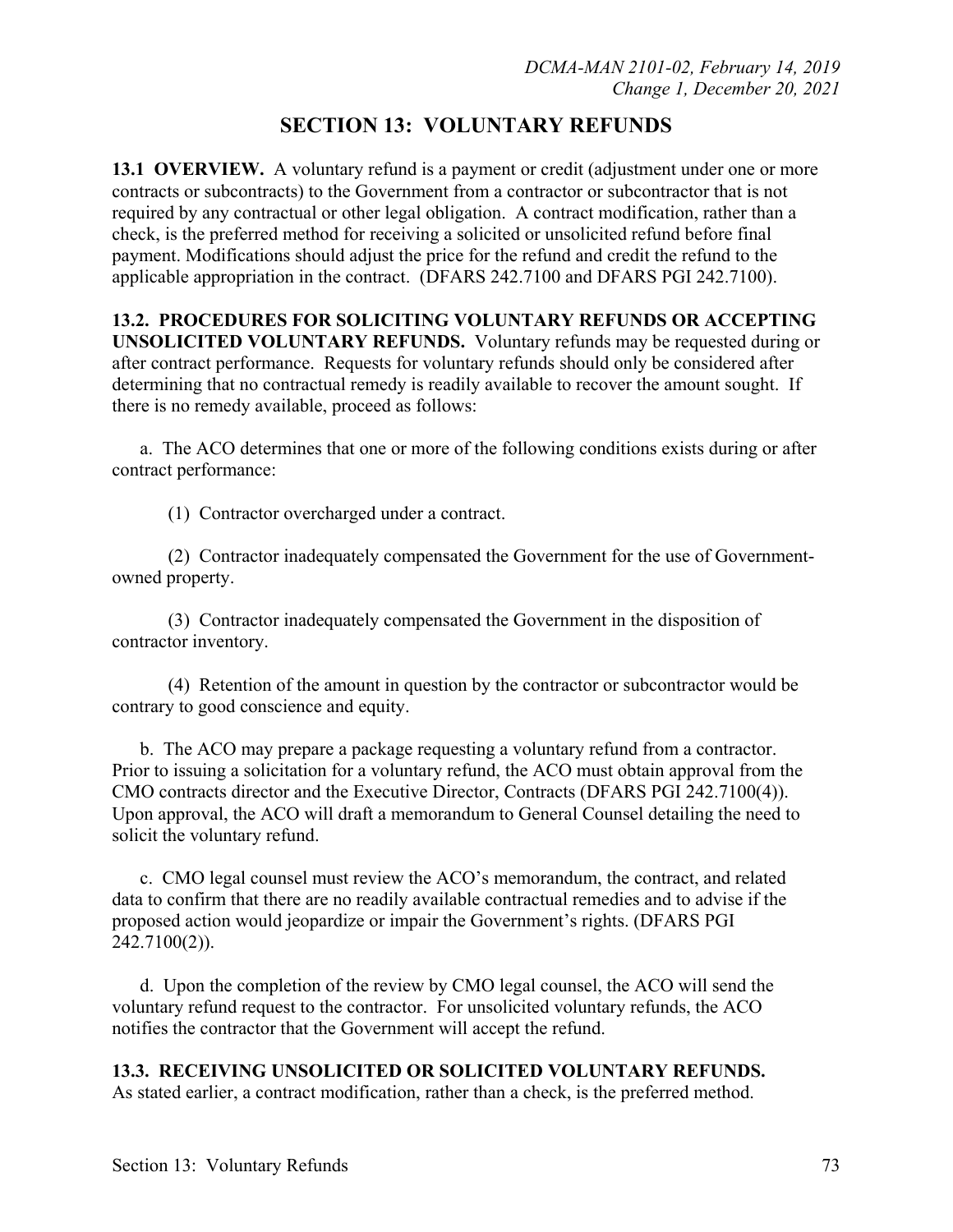a. If the voluntary refund is submitted by check, the ACO advises the contractor to make the check payable to the agency that awarded the contract (DFARS PGI 242.7100).

b. The ACO prepares DD Form 1131. The refund check must be kept in a secure location until it is sent via certified mail with the DD Form 1131 to the payment office or, in the event of a subcontract, to the ACO for the prime contract.

c. Send a copy of the check and a letter identifying the voluntary refund with the contract number and where possible, the appropriation and account number to be credited, to the PCO. The ACO must send a copy of the letter identifying the voluntary refund with the contract number to the DCMA Headquarters policy advocate (with a courtesy copy to the Regional Contracts Director) who is responsible for maintaining an electronic file of voluntary refunds received by the ACO. (The DCMA Headquarters policy advocate's contact information is located on the Resource Page.).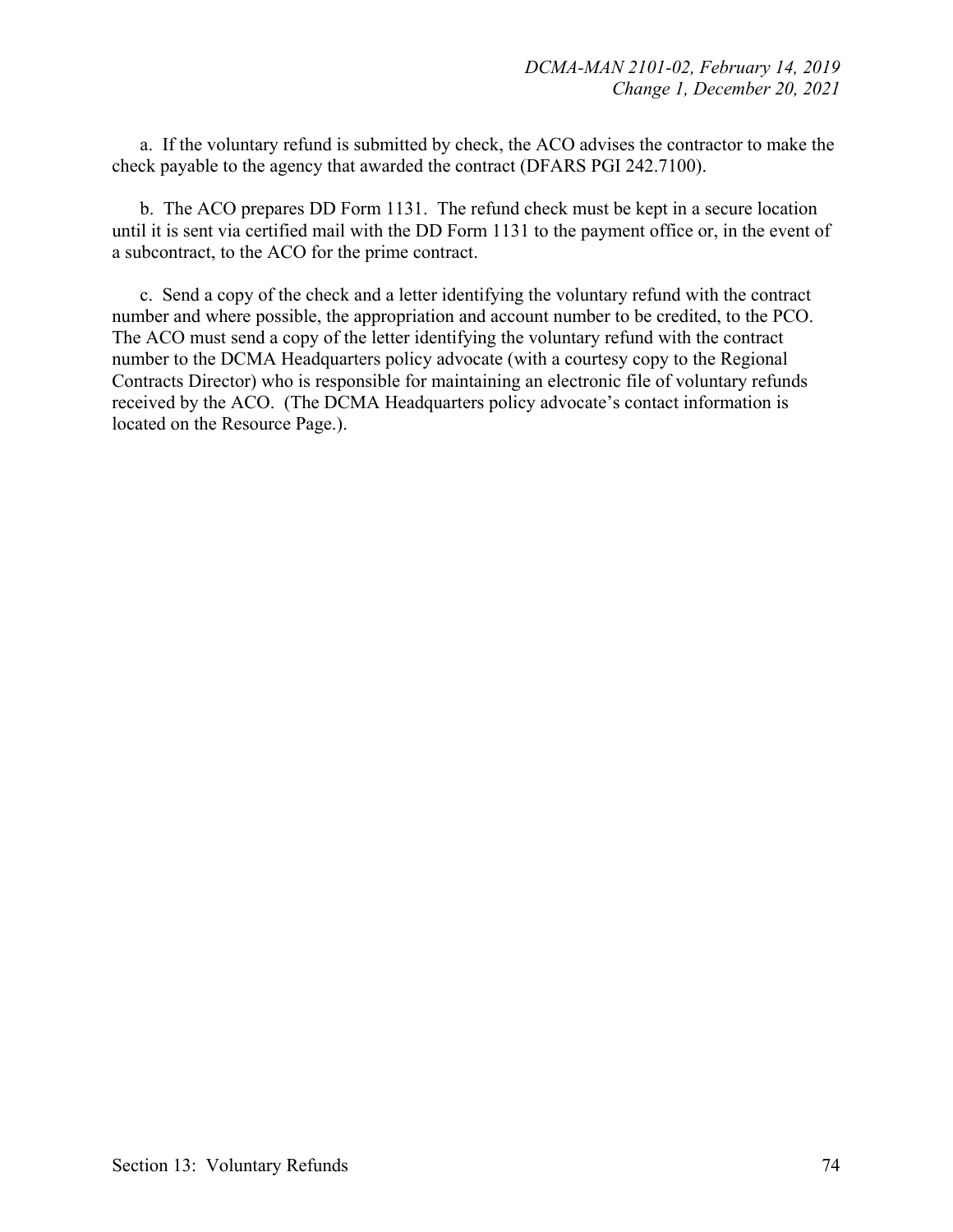# **GLOSSARY**

### **G.1. DEFINITIONS.**

**Assigned Legal Counsel.** Counsel who are directly assigned by the DCMA Office of General Counsel to serve as the primary legal advisor to a specific DCMA Contracting Officer.

**Basic Ordering Agreement (BOA).** A BOA is a written instrument of understanding (not a contact), negotiated between an agency, contracting activity, or contracting office and a contractor, that contains: terms and clauses applying to future contracts (orders) between the parties during its term, description of supplies or services to be provided, and methods for pricing, issuing, and delivering future orders.

**Business Systems Reviews.** See DCMA-MAN 2301-01 for guidance. Business system reviews involve the appropriate CACO, DACO, or ACO in consultation with the functional specialist or auditor evaluating the acceptability of the Contractor's business systems in accordance with the criteria stated in the applicable business system clause. The contractor business systems and reference containing system criteria are as follows: accounting system DFARS 252.242-7006(c); earned value management system, DFARS 252.234-7002(b); estimating system, DFARS 252.215-7002(d); material management and accounting, DFARS  $252.242-7004(d)$ ; property management system, DFARS  $252.245-7003(c)$ ; and purchasing system, DFARS 252.244-7001(c).

**Commercial Advance Payment.** See FAR 32.202-2. A payment made before any performance of work under the contract. The aggregate of these payments will not exceed 15 percent of the contract price. These payments are contract financing payments for prompt payment purposes (i.e., not subject to the interest penalty provisions of the Prompt Payment Act in accordance with FAR 32.9). These payments are not subject to FAR 32.4, "Advance Payments for Non-Commercial Items."

**Commercial Interim Payment.** See FAR 32.001. Any payment that is not a commercial advance payment or a delivery payment. These payments are contract financing payments for prompt payment purposes (i.e., not subject to the interest penalty provisions of the Prompt Payment Act in accordance with FAR 32.9). A commercial interim payment is given to the contractor after some work has been done, whereas a commercial advance payment is given to the contractor when no work has been done.

**Cost Reimbursement Type Contract.** See FMR Volume 10, Chapter 10, Section 100302. Cost reimbursement type contracts provide for payment of allowable incurred costs, to the extent prescribed in the contract. These contracts establish an estimate of total costs for the purpose of obligating funds and establishing a ceiling that the contractor may not exceed (except at its own risk) without the approval of the contracting officer.

**Cost-Plus-Fixed-Fee Contract**. A cost-plus-fixed-fee contract is a cost-reimbursement inception of the contract. The fixed fee does not vary with actual cost, but may be adjusted as a result of changes in the work to be performed under the contract. This contract type permits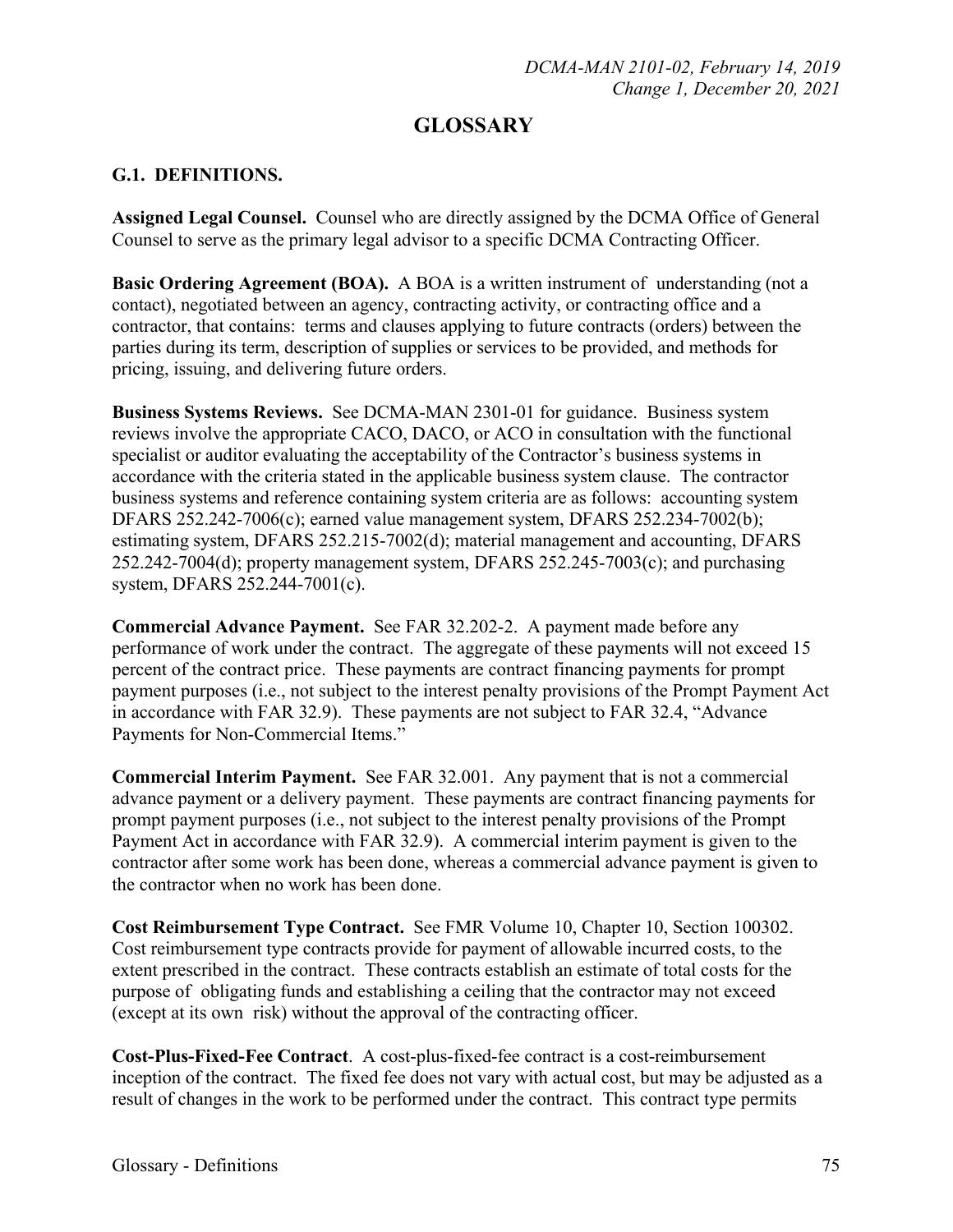contracting for efforts that might otherwise present too great a risk to contractors, but it provides the contractor only a minimum incentive to control costs.

**Cost-Plus-Incentive-Fee Contract**. The cost-plus-incentive-fee contract is a costreimbursement contract that provides for the initially negotiated fee to be adjusted later by a formula based on the relationship of total allowable costs to total target costs. This contract type specifies a target cost, a target fee, minimum and maximum fees, and a fee adjustment formula. After contract performance, the fee payable to the contractor is determined in accordance with the formula. The formula provides, within limits, for increases in fee above target fee when total allowable costs are less than target costs, and decreases in fee below target fee when total allowable costs exceed target costs. This increase or decrease is intended to provide an incentive for the contractor to manage the contract effectively. When total allowable cost is greater than or less than the range of costs within which the fee-adjustment formula operates, the contractor is paid total allowable costs, plus the minimum or maximum fee.

**Cost-Plus-Award-Fee Contract**. A cost-plus-award-fee contract is a cost-reimbursement contract that provides for a fee consisting of a base amount (which may be zero) fixed at inception of the contract and an award amount, based upon a judgmental evaluation by the Government, sufficient to provide motivation for excellence in contract performance.

**CACWS**. The CACWS is a summary schedule of cumulative allowable contractor costs for each flexibly priced contract through the last contractor fiscal year for which indirect cost rates have been settled. It contains sufficient details necessary to close contracts designated as physically complete in lieu of individual contract audit closing statements.

**DCAA FORM 1.** Notice of contract costs suspended and/or disapproved, to deduct costs where allowability is questionable.

**DCMA Form 1797.** Form used for minor corrections to the contract submitted to the Trusted Agents and/or DFAS.

**DD FORM 250.** The DD Form 250 is the Material Inspection and Receiving Report that is required for most contracts for supplies and services. Contractors are required to complete this form if the contract includes DFARS 252.232-7003, Electronic Submission of Payment Requests and Receiving Reports.

**Final Voucher.** In accordance with FAR 42.705(b) and FAR 52.216-7(d)(5), within 120 days after settlement of the final annual indirect cost rates for all years of performance on a physically complete contract, the contractor must submit a final (completion) voucher reflecting the settled amounts and rates that include consideration of the provisionally-approved interim vouchers. This last voucher should include all contract reserves, allowable cost withholdings, balance of fixed fee, etc. However, the amount of the final voucher when added to the total amount previously paid cannot exceed the total amount of the contract.

**Interim Public Voucher.** Interim Public Voucher refers to all vouchers submitted by the contractor with the exception of the final voucher.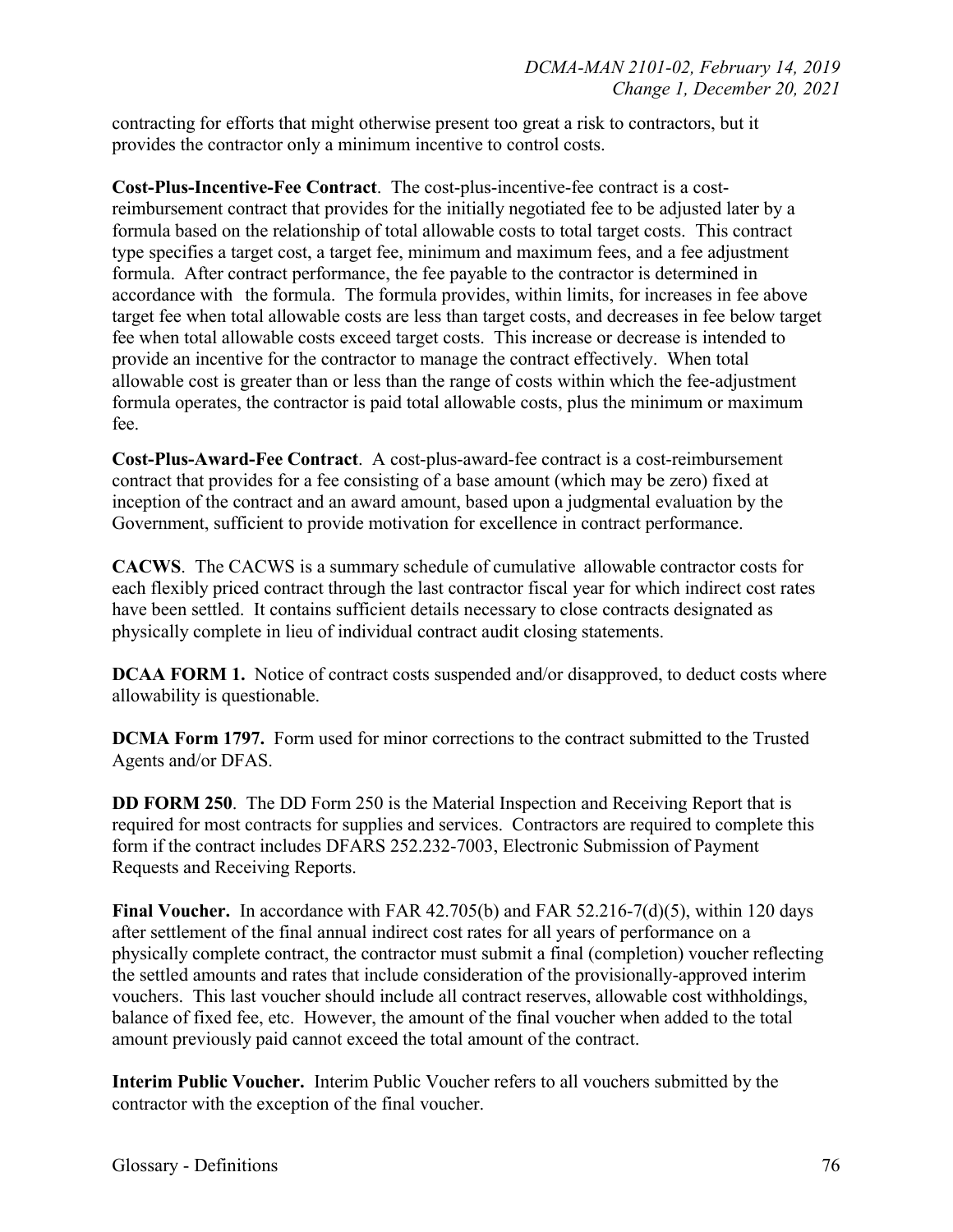**Invoice.** An invoice, as defined by FAR 2.101, is a contractor's bill or written request for payment under the contract for supplies delivered or services performed.

**Labor Hour Contract.** A labor-hour contract is a variation of the time-and-materials contract, differing only in that materials are not supplied by the contractor.

**Notice of Contract Costs Suspended and/or Disapproved (DCAA Form 1).** DCAA has primary responsibility for approving interim vouchers for provisional payment (this includes approving the fee portion of vouchers in accordance with the contract schedule and ACO instructions) and sending them to DFAS or other payment office. As part of that obligation, DCAA is responsible for issuing DCAA Form 1 when allowability of the costs billed in the interim vouchers is questionable pursuant to DFARS 242.803. The ACO also has the authority to issue a DCAA Form 1. An ACO may issue or direct the issuance of a DCAA Form 1 on any cost when there is a reason to believe it should be suspended or disallowed.

**Public Voucher (SF 1034).** Used by contractor performing cost-reimbursement contracts to request payment for items and services other than personal.

**Receiving Report.** A receiving report is written evidence that indicates Government acceptance of supplies delivered or services performed.

**Simplified Acquisition Threshold.** The simplified acquisition threshold is \$250,000, except for (1) Acquisitions of supplies or services that are to be used to support a contingency operation; to facilitate defense against or recovery from cyber, nuclear, biological, chemical, or radiological attack; or to support response to an emergency or major disaster. The term means (i) \$800,000 for any contract to be awarded and performed, or purchase to be made, inside the United States; and (ii) \$1.5 million for any contract to be awarded and performed, or purchase to be made, outside the United States; and (2) Acquisitions of supplies or services that are to be used to support a humanitarian or peacekeeping operation. The term means \$500,000 for any contract to be awarded and performed, or purchase to be made, outside the United States.

**Time and Materials Contract.** A time-and-materials contract provides for acquiring supplies or services on the basis of direct labor hours at specified fixed hourly rates that include wages, overhead, general and administrative expenses, and profit and actual cost for materials unless an exception at FAR 31.205-26(e) and (f) applies.

**Trusted Agent.** Trusted Agents are individuals with extensive MOCAS knowledge who have completed trusted agent training and granted expanded capabilities to correct MOCAS database input errors.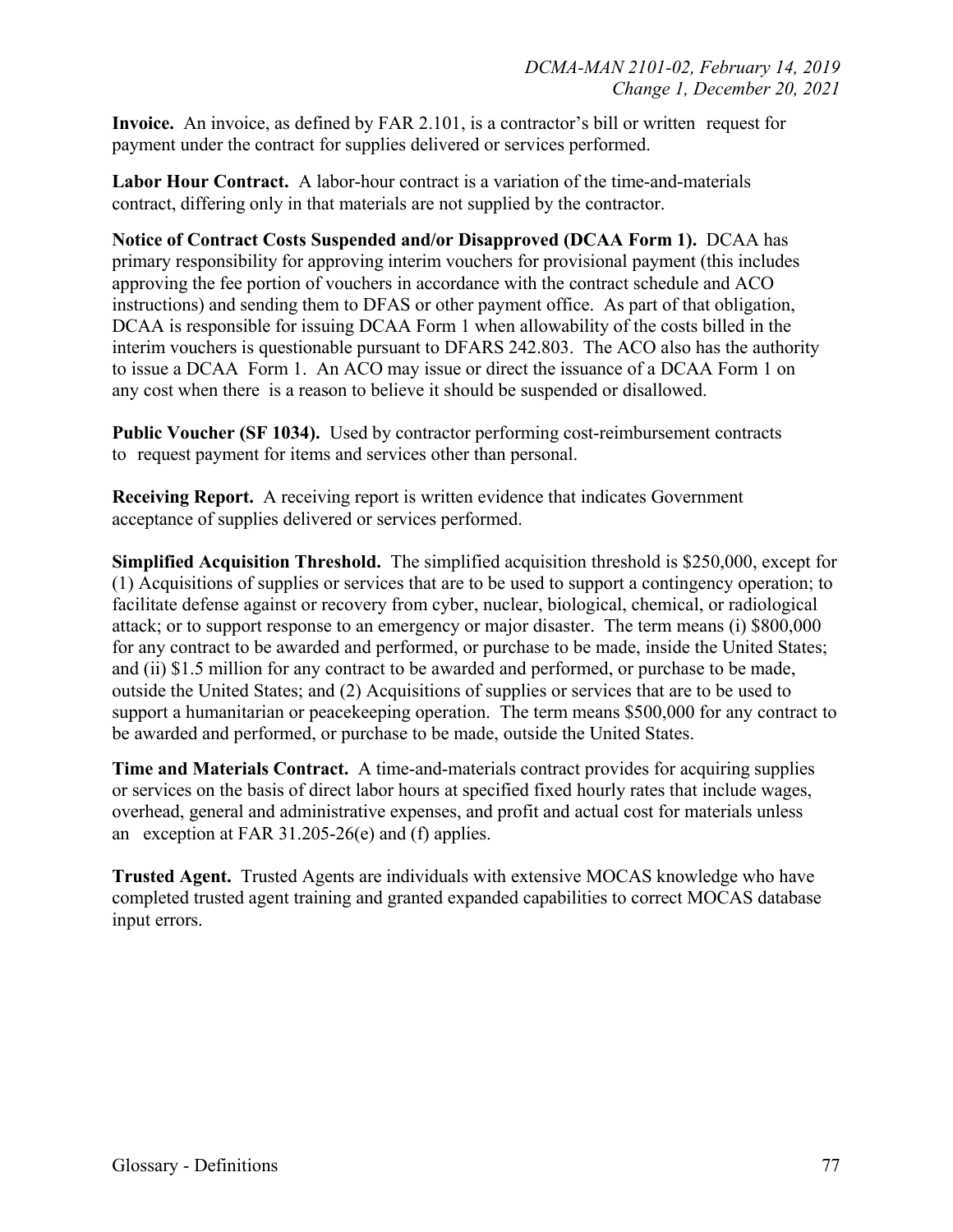# **GLOSSARY**

### **G.2. ACRONYMS.**

| <b>ACCS</b>      | <b>Automated Cash Collection System</b>              |  |
|------------------|------------------------------------------------------|--|
| <b>ACO</b>       | <b>Administrative Contracting Officer</b>            |  |
| <b>ACRN</b>      | Accounting classification reference number           |  |
| <b>ALR</b>       | <b>Alternate Liquidation Rate</b>                    |  |
| <b>ASI</b>       | Amended Shipping Instruction                         |  |
|                  |                                                      |  |
| <b>BOA</b>       | Basic ordering agreement                             |  |
| <b>BoR</b>       | <b>Board of Review</b>                               |  |
| <b>BVN</b>       | <b>Bureau Voucher Number</b>                         |  |
| CACO             | Corporate Administrative Contracting Officer         |  |
| <b>CACWS</b>     | Cumulative allowable cost worksheet                  |  |
| <b>CAGE</b>      | <b>Commercial and Government Entity</b>              |  |
| <b>CAR</b>       | <b>Corrective Action Request</b>                     |  |
| <b>CBAR</b>      | <b>Contractor Business Analysis Repository</b>       |  |
| <b>CDR</b>       | <b>Contract Deficiency Report</b>                    |  |
| <b>CFR</b>       | Code of Federal Regulations                          |  |
| <b>CLIN</b>      | <b>Contract Line Item Number</b>                     |  |
| <b>CMO</b>       | Contract management office                           |  |
| <b>COR</b>       | Contracting officer representative                   |  |
| <b>CPFF</b>      | Cost-Plus-Fixed-Fee                                  |  |
| <b>CPIF</b>      | Cost-Plus-Incentive Fee                              |  |
|                  |                                                      |  |
| <b>DACO</b>      | Divisional Administrative Contracting Officer        |  |
| <b>DBO</b>       | Designated billing office                            |  |
| <b>DCAA</b>      | Defense Contract Audit Agency                        |  |
| DCAA Form 1      | Notice of Contract Cost Suspended and/or Disapproved |  |
| DCMA Form 325    | <b>Contract Financing Administrative Record</b>      |  |
| DCMA Form 1797   | Request for MOCAS Action/Information                 |  |
| <b>DCMA-INST</b> | <b>DCMA</b> Instruction                              |  |
| DD Form 250      | Material Inspection and Receiving Report             |  |
| DD Form 1131     | <b>Cash Collection Voucher</b>                       |  |
| <b>DFARS</b>     | Defense Federal Acquisition Regulation Supplement    |  |
| <b>DFAS</b>      | Defense Finance and Accounting Services              |  |
| EAC              | <b>Estimate at Completion</b>                        |  |
| <b>EDI</b>       | Electronic Data Interchange                          |  |
| <b>EFT</b>       | <b>Electronic Funds Transfer</b>                     |  |
| <b>ETC</b>       |                                                      |  |
|                  | <b>Estimate to Complete</b>                          |  |
| <b>EVM</b>       | <b>Earned Value Management</b>                       |  |
| <b>EVMS</b>      | Earned Value Management System                       |  |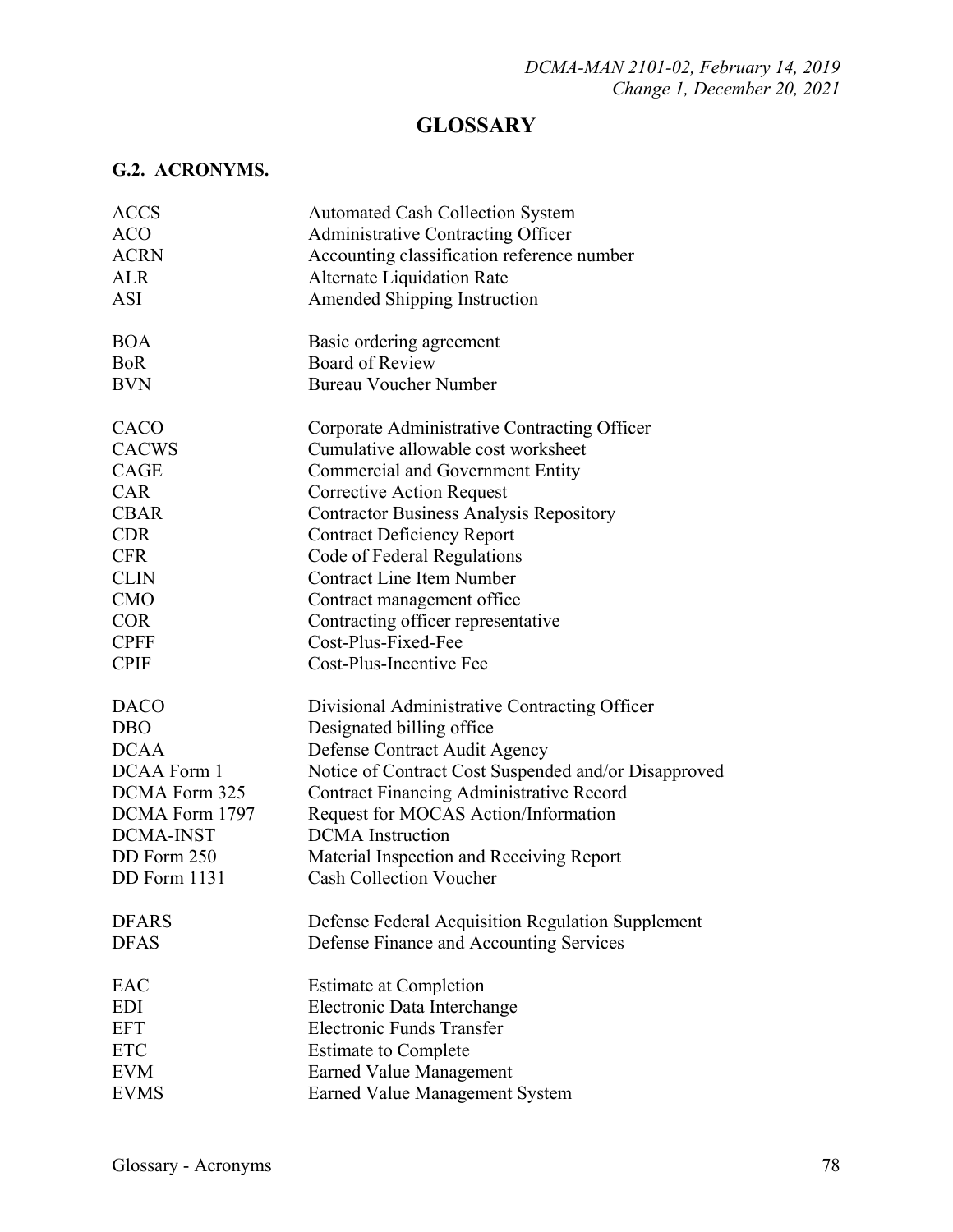| <b>Federal Acquisition Regulation</b>                         |  |
|---------------------------------------------------------------|--|
| <b>Financial Capability Group</b>                             |  |
| Firm Fixed Price                                              |  |
| <b>Financial Management Regulations</b>                       |  |
| Foreign Military Sales                                        |  |
| Free on board                                                 |  |
| <b>Fixed Price Incentive</b>                                  |  |
| <b>Forward Pricing Rate Agreements</b>                        |  |
| Government Furnished Equipment                                |  |
| <b>Historically Underutilized Business</b>                    |  |
| indefinite delivery contract                                  |  |
| <b>Industrial Specialist</b>                                  |  |
| Material Inspection and Receiving Report                      |  |
| Material Management Accounting System                         |  |
| Mechanization of Contract Administration Services             |  |
| Memorandum of Understanding                                   |  |
|                                                               |  |
| Notice of Assignment                                          |  |
| Not separately priced                                         |  |
| Other disbursing office                                       |  |
| Performance-based payment(s)                                  |  |
| Procuring contracting officer                                 |  |
| Program Integrator                                            |  |
| Procurement Integrated Enterprise Environment                 |  |
| Point of Contact                                              |  |
| <b>Progress Payment Requests</b>                              |  |
| Progress Payment System Review                                |  |
| Program Support Team                                          |  |
| Public Voucher                                                |  |
| Quarterly Limitation of Payment                               |  |
| Simplified Acquisition Threshold                              |  |
| <b>Standard Form</b>                                          |  |
| Public Voucher for Purchases and Services other than Personal |  |
| Contractor's request for Progress Payment                     |  |
| Automatic Clearing House Vendor/Miscellaneous Enrollment      |  |
| Payment Form                                                  |  |
| <b>Status Review</b>                                          |  |
|                                                               |  |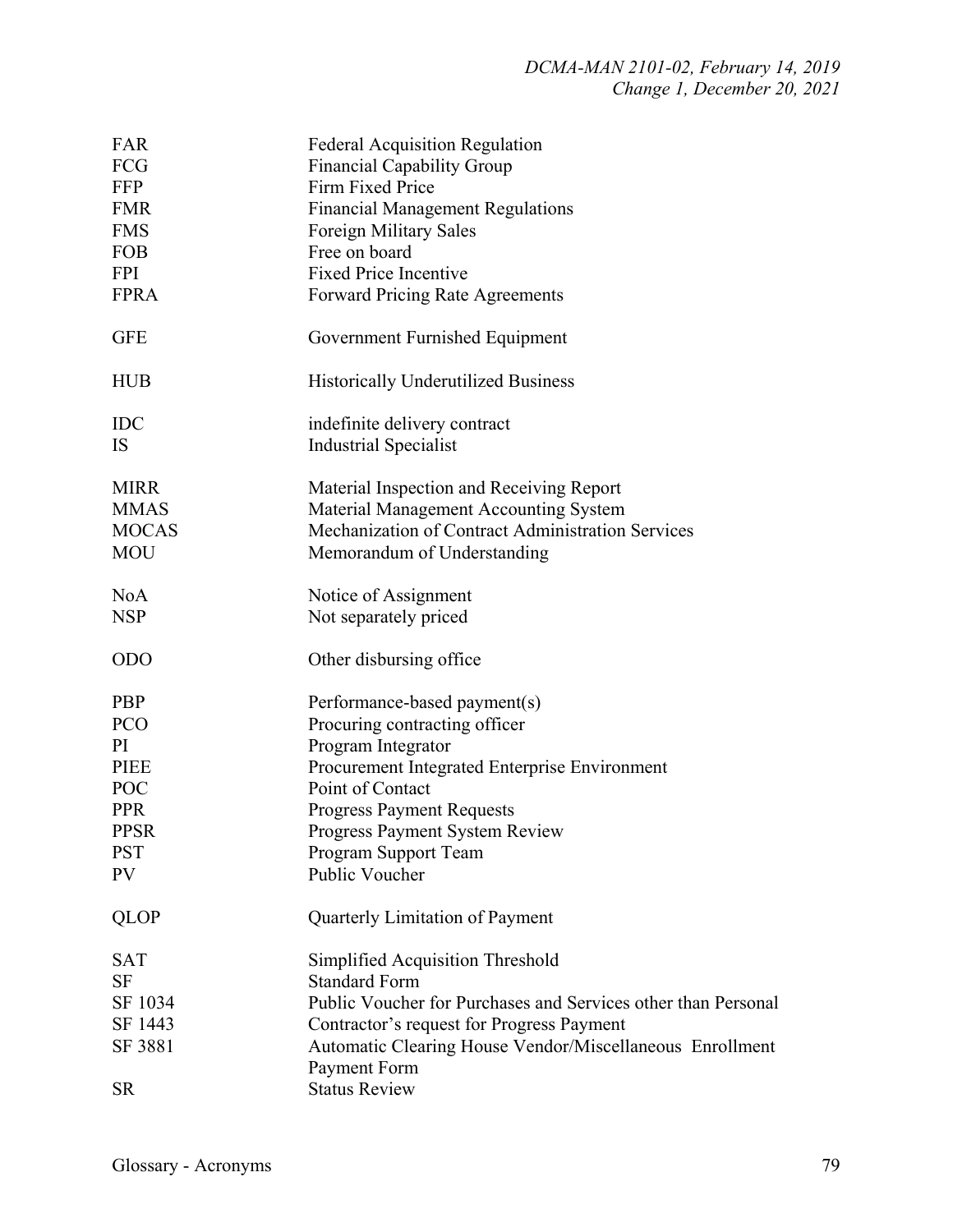| T&M         | Time and Materials                     |
|-------------|----------------------------------------|
| T&M/LH      | Time and Materials/Labor Hour          |
| <b>TCO</b>  | <b>Termination Contracting Officer</b> |
| <b>UCA</b>  | Undefinitized Contract Action          |
| U.S.C.      | United State Code                      |
| <b>WAWF</b> | Wide Area Work Flow                    |